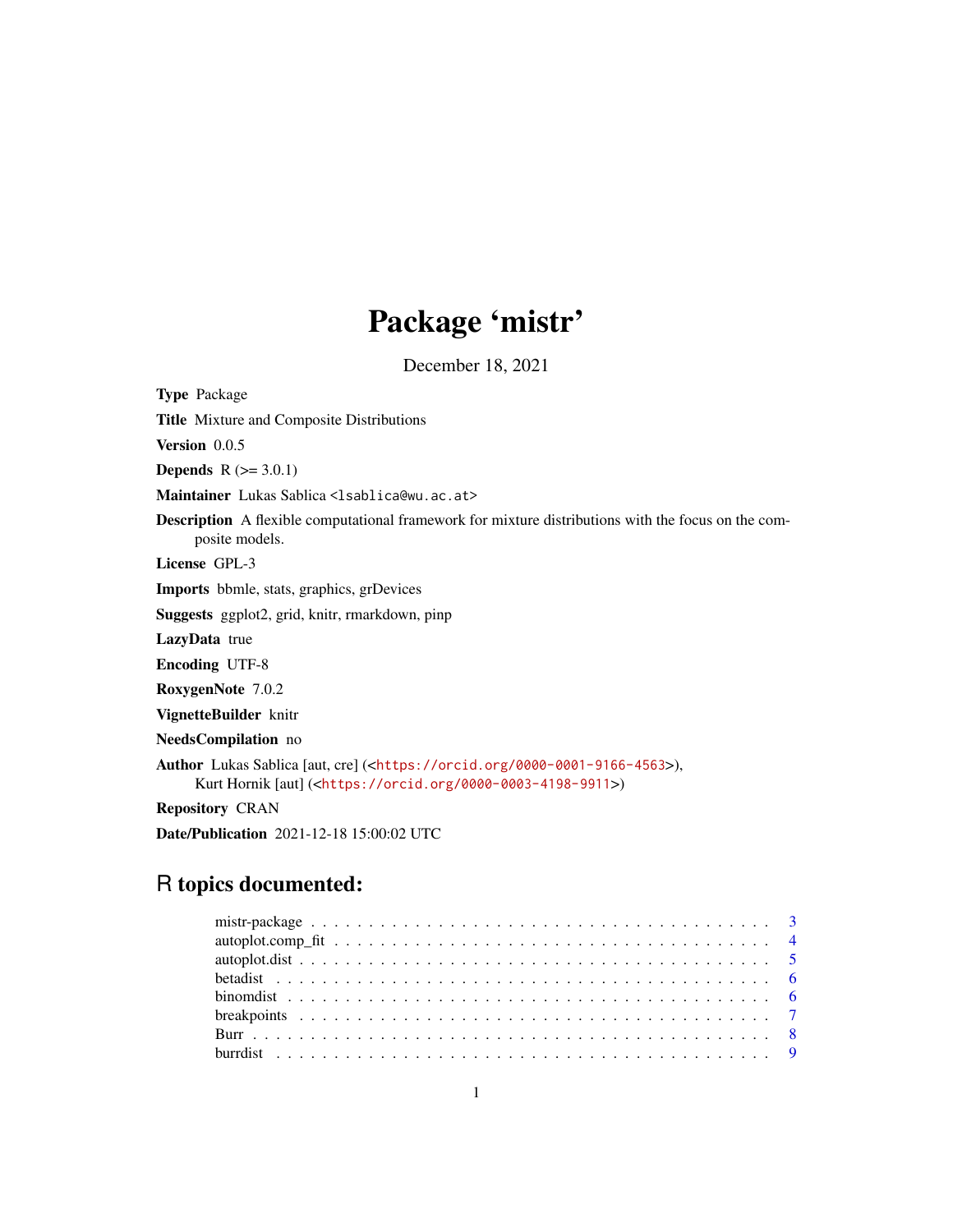|                                                                                                                                                        | 10 |
|--------------------------------------------------------------------------------------------------------------------------------------------------------|----|
|                                                                                                                                                        | 11 |
|                                                                                                                                                        | 11 |
|                                                                                                                                                        | 13 |
|                                                                                                                                                        | 14 |
|                                                                                                                                                        | 15 |
|                                                                                                                                                        | 18 |
|                                                                                                                                                        | 19 |
|                                                                                                                                                        | 22 |
| fdist                                                                                                                                                  | 23 |
|                                                                                                                                                        | 24 |
|                                                                                                                                                        | 25 |
|                                                                                                                                                        | 26 |
|                                                                                                                                                        | 26 |
|                                                                                                                                                        | 27 |
|                                                                                                                                                        | 28 |
|                                                                                                                                                        | 29 |
|                                                                                                                                                        |    |
|                                                                                                                                                        | 30 |
|                                                                                                                                                        | 31 |
|                                                                                                                                                        | 33 |
|                                                                                                                                                        | 33 |
|                                                                                                                                                        | 34 |
|                                                                                                                                                        | 35 |
|                                                                                                                                                        | 35 |
|                                                                                                                                                        | 35 |
|                                                                                                                                                        | 36 |
|                                                                                                                                                        | 36 |
|                                                                                                                                                        | 36 |
|                                                                                                                                                        | 37 |
|                                                                                                                                                        | 38 |
|                                                                                                                                                        | 39 |
|                                                                                                                                                        | 39 |
|                                                                                                                                                        | 40 |
|                                                                                                                                                        | 41 |
|                                                                                                                                                        | 42 |
|                                                                                                                                                        | 43 |
|                                                                                                                                                        | 43 |
|                                                                                                                                                        | 44 |
| normdist<br>$\mathbf{r}$<br>$\sim$<br>$\mathbf{r}$ . $\mathbf{r}$<br>$\ddot{\phantom{a}}$<br>$\mathbf{r}$ , $\mathbf{r}$ , $\mathbf{r}$ , $\mathbf{r}$ | 46 |
|                                                                                                                                                        | 46 |
|                                                                                                                                                        | 48 |
| Pareto                                                                                                                                                 | 49 |
| paretodist                                                                                                                                             | 50 |
|                                                                                                                                                        | 51 |
| plot.comp_fit                                                                                                                                          | 52 |
|                                                                                                                                                        | 53 |
|                                                                                                                                                        |    |
| PNP fit                                                                                                                                                | 61 |
| poisdist                                                                                                                                               | 62 |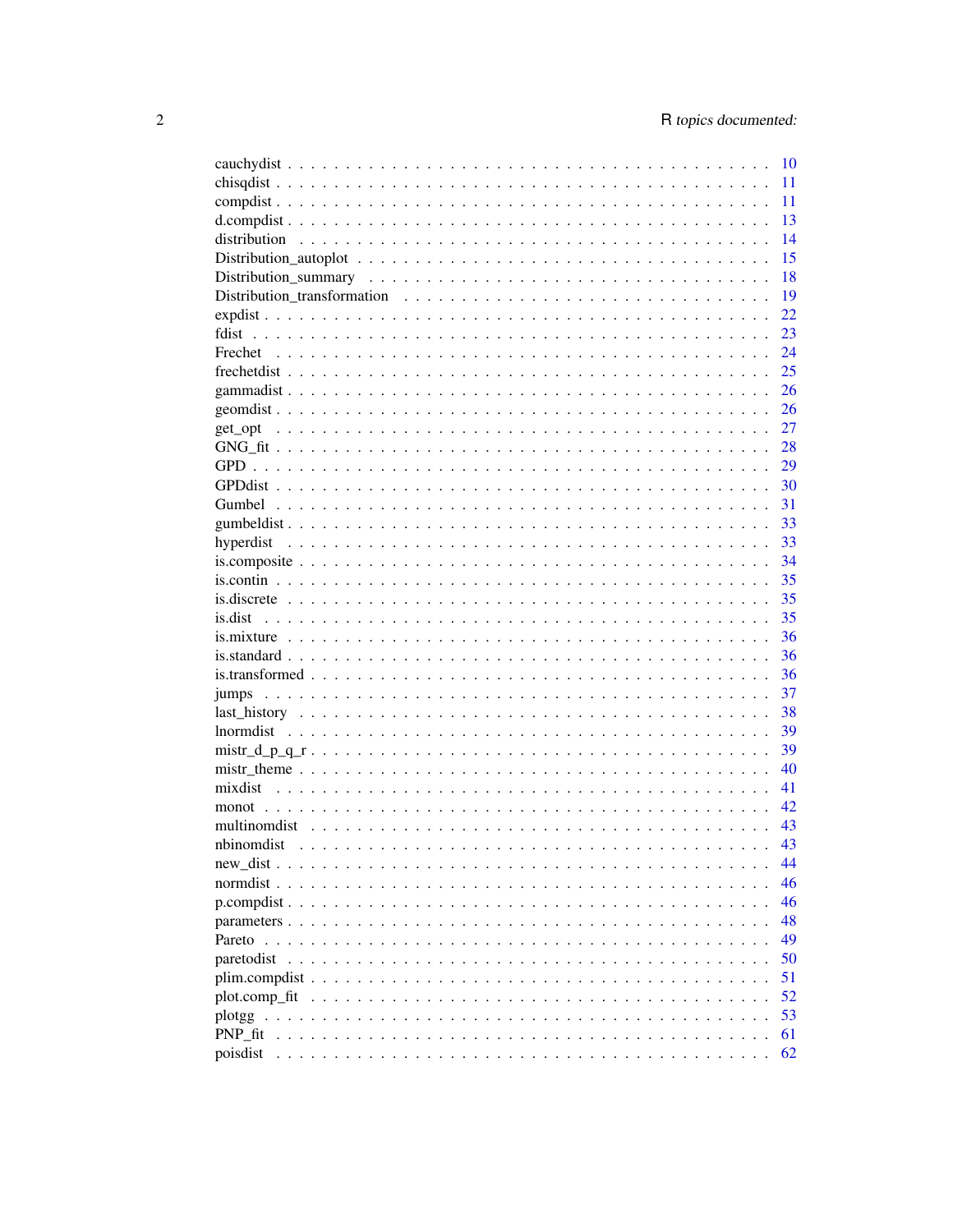<span id="page-2-0"></span>

| Index | 86 |
|-------|----|

|  | mistr–package |  |
|--|---------------|--|
|  |               |  |
|  |               |  |

mistr: A Computational Framework for Univariate Mixture and Com*posite Distributions*

## <span id="page-2-1"></span>Description

A system offering object oriented handling of univariate distributions with focus on composite models.

## Author(s)

Lukas Sablica, <lsablica@wu.ac.at>

Kurt Hornik, <Kurt.Hornik@wu.ac.at>

Maintainer: Lukas Sablica, <lsablica@wu.ac.at>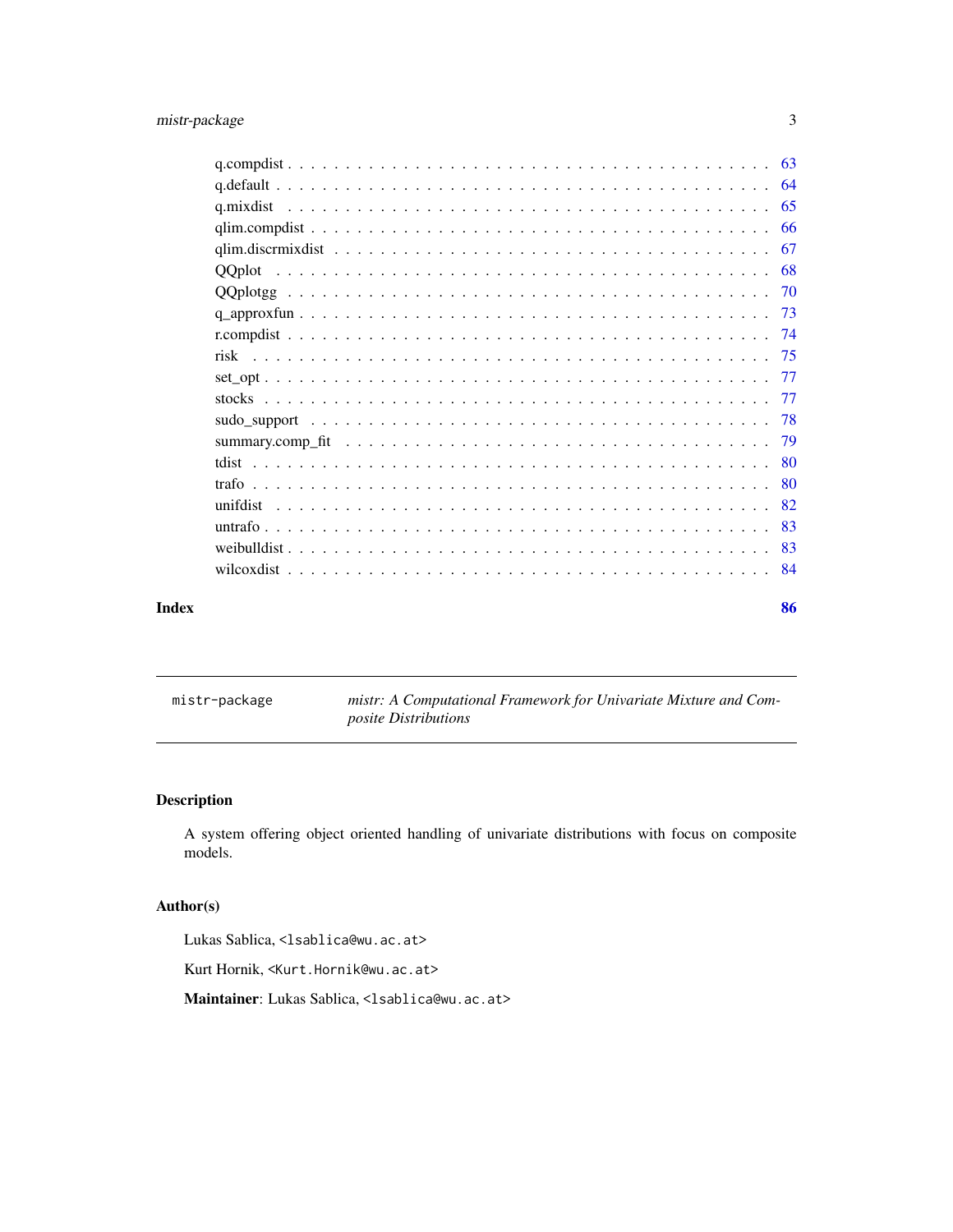<span id="page-3-0"></span>autoplot.comp\_fit *Autoplot of Fitted Distributions Using ggplot2*

## Description

The functions plot the CDF, PDF and QQ-plot of a fitted distribution object together with the empirical values.

## Usage

```
autoplot.comp_fit(
  x,
 which = "all",layout = matrix(c(1, 2, 1, 3), nrow = 2),
  empir_color = "#F9D607",
 empir_alpha = 0.4,
  ...
\overline{\phantom{a}}
```
## Arguments

| $\mathsf{x}$ | distribution object.                                            |
|--------------|-----------------------------------------------------------------|
| which        | whether to plot only CDF, PDF, qq or all three, default: 'all'. |
| layout       | layout of plots, default: matrix( $c(1, 2, 1, 3)$ , nrow = 2).  |
| empir_color  | color of empirical data, default: '#F9D607'.                    |
| empir_alpha  | alpha of empirical data, default: 0.4.                          |
|              | further arguments to be passed.                                 |

## Value

ggplot object if which = "cdf" or which = "pdf" or which = "qq". If all are plotted, the plots are merged using multiplot() function and a list with all plots is invisibly returned.

## See Also

[plotgg](#page-52-1)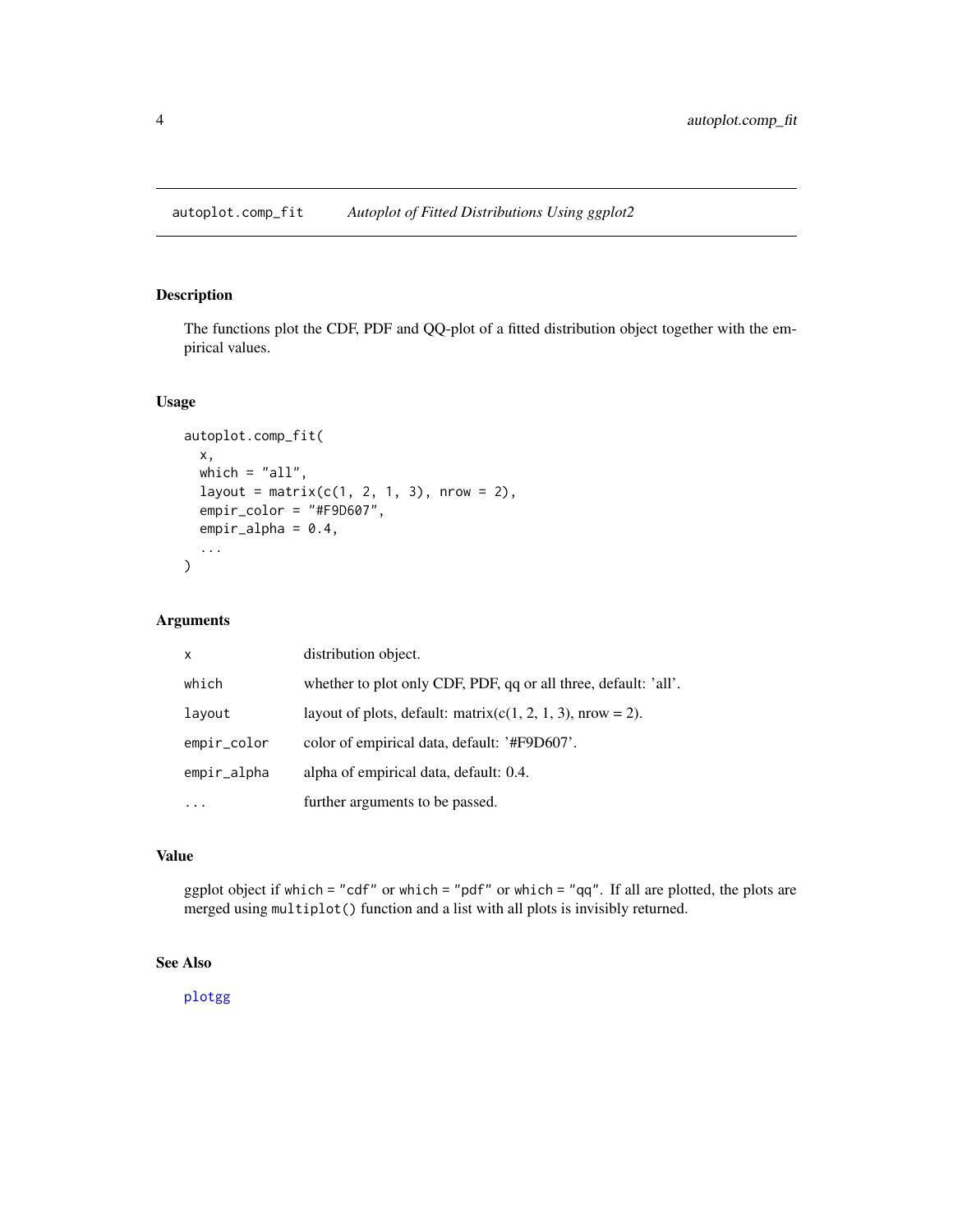<span id="page-4-0"></span>

The function autoplot plots the CDF and PDF of a given distribution object.

## Usage

autoplot.dist(x, which = "all", ncols =  $2, ...$ )

## Arguments

| x                       | distribution object.                                        |
|-------------------------|-------------------------------------------------------------|
| which                   | whether to plot only CDF, PDF or both, default: 'all'.      |
| ncols                   | in how many columns should the plots be merged, default: 2. |
| $\cdot$ $\cdot$ $\cdot$ | further arguments to be passed.                             |

## Details

The function is a wrapper of the internal plotting function plotgg. For more details see [plotgg](#page-52-1).

## Value

ggplot object if which = "cdf" or which = "pdf". If both are plotted, the plots are merged using multiplot() function and a list with both plots is invisibly returned.

#### See Also

[plotgg](#page-52-1)

## Examples

```
## Not run:
N \leftarrow normdist()
autoplot(N)
# manipulating cdf plot
B \le -\text{binomdist}(12, 0.5)autoplot(-3*B, which = "cdf", xlim1 = c(-30, -10))# manipulating pdf plot
autoplot(-3*B, which = "pdf", xlim2 = c(-30, -10))
```
## End(Not run)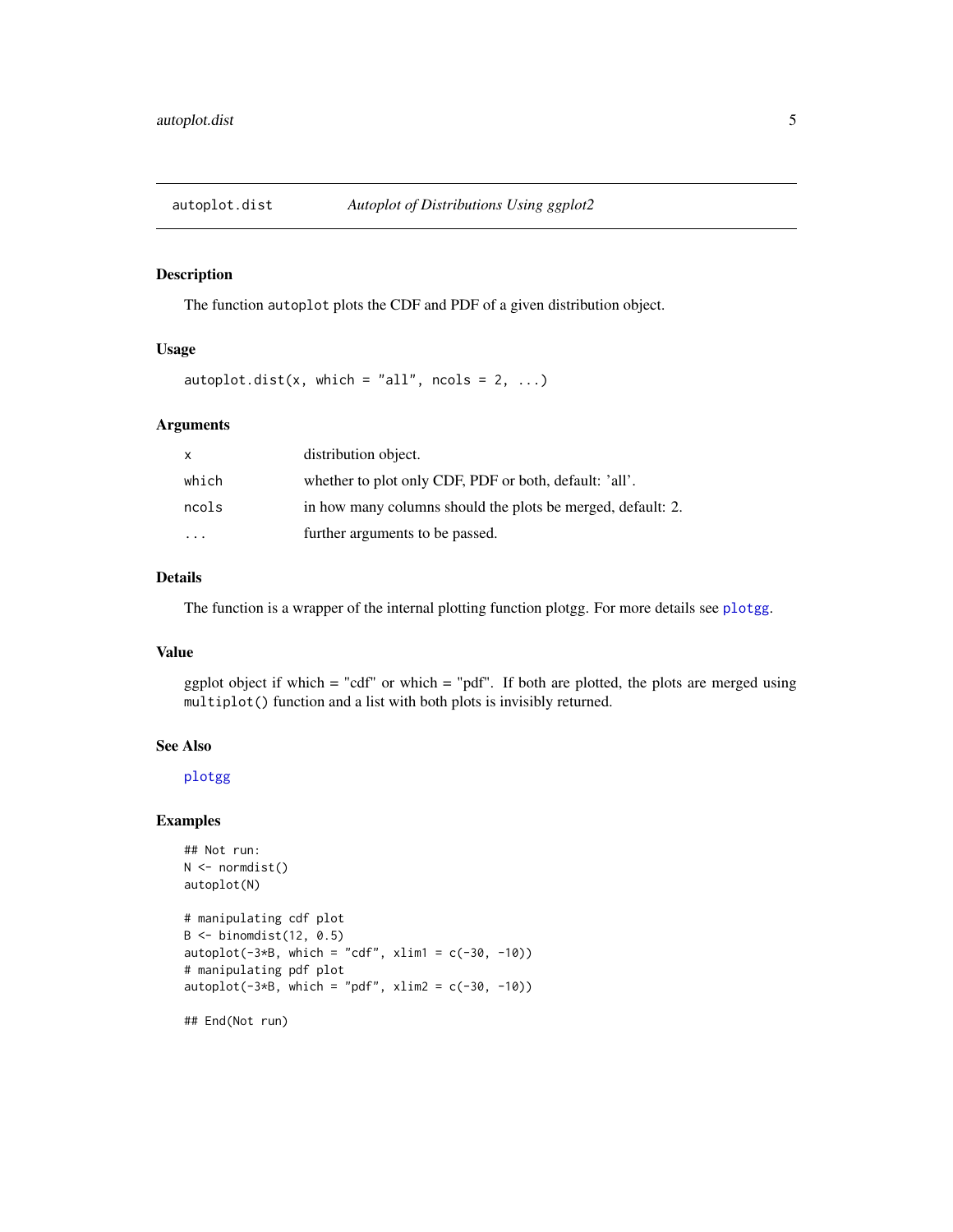<span id="page-5-0"></span>

The function creates an object which represents the beta distribution.

## Usage

betadist(shape1 =  $2$ , shape2 =  $2$ )

## Arguments

| shape1 | shape parameter, default: 2. |  |
|--------|------------------------------|--|
| shape2 | shape parameter, default: 2. |  |

## Details

See [Beta](#page-0-0).

## Value

Object of class betadist.

## See Also

[Beta](#page-0-0)

## Examples

```
B \leftarrow \text{betaist}(2, 2)d(B, c(2, 3, 4, NA))
r(B, 5)
```

|  |  |  |  | binomdist |  |
|--|--|--|--|-----------|--|
|  |  |  |  |           |  |
|  |  |  |  |           |  |
|  |  |  |  |           |  |

binomdist *Creates an Object Representing Binomial Distribution.*

## Description

The function creates an object which represents the binomial distribution.

## Usage

binomdist(size =  $10$ , prob =  $0.5$ )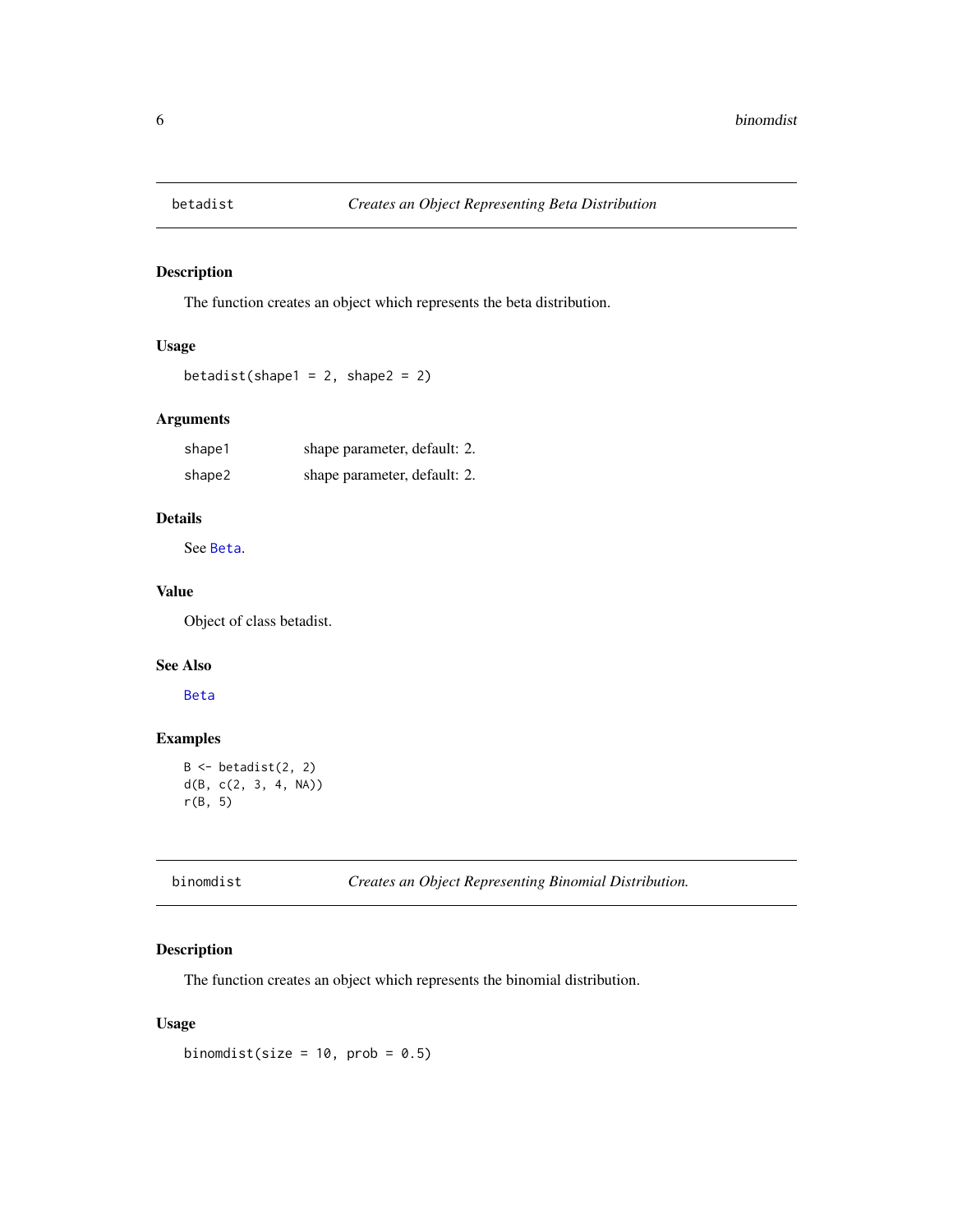## <span id="page-6-0"></span>breakpoints 7

## Arguments

| size | size parameter, default: 10.         |
|------|--------------------------------------|
| prob | probability parameter, default: 0.5. |

## Details

See [Binomial](#page-0-0).

## Value

Object of class binomdist.

## See Also

[Binomial](#page-0-0)

## Examples

```
B \le -\ binomdist(10, 0.4)d(B, c(2, 3, 4, NA))
r(B, 5)
```
breakpoints *Extract Model Breakpoints*

## Description

breakpoints is a generic function which extracts breakpoints from [mistr](#page-2-1) composite distribution objects.

### Usage

```
breakpoints(O)
```
## S3 method for class 'compdist' breakpoints(O)

## S3 method for class 'trans\_compdist' breakpoints(O)

```
## S3 method for class 'comp_fit'
breakpoints(O)
```
#### Arguments

O an object for which the extraction of model breakpoints is meaningful.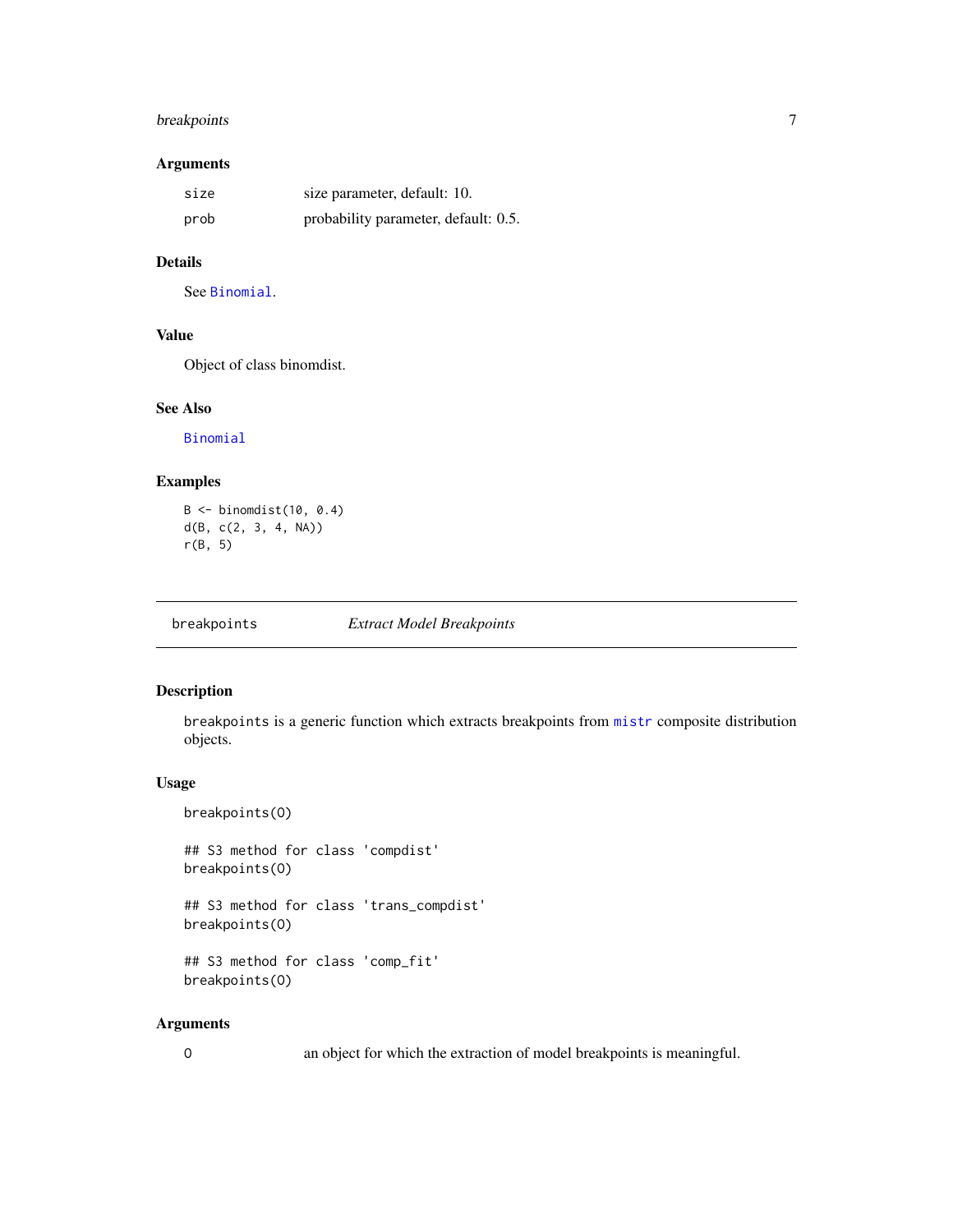## <span id="page-7-0"></span>Value

Vector of extracted breakpoints form object.

## See Also

[parameters](#page-47-1), [weights](#page-0-0)

## Examples

```
N \leftarrow normdist(1, 3)C <- cauchydist()
CC \leftarrow compdist(N, C, weights = c(0.5, 0.5), breakpoints = 1)
breakpoints(CC)
```
<span id="page-7-1"></span>Burr *The Burr Distribution*

## Description

Density, distribution function, quantile function and random generation for the Burr distribution with parameters shape1 and shape2.

## Usage

```
dburr(x, shape1, shape2, log = FALSE)
pburr(q, shape1, shape2, lower.tail = TRUE, log.p = FALSE)
qburr(p, shape1, shape2, lower.tail = TRUE, log.p = FALSE)
rburr(n, shape1, shape2)
```
## Arguments

| x, q       | vector of quantiles.                                                                        |
|------------|---------------------------------------------------------------------------------------------|
| shape1     | shape parameter.                                                                            |
| shape2     | shape parameter.                                                                            |
| log, log.p | logical; if TRUE, probabilities p are given as $log(p)$ , default: FALSE.                   |
| lower.tail | logical; if TRUE, probabilities are $P[X \leq x]$ otherwise, $P[X > x]$ , default:<br>TRUE. |
| p          | vector of probabilities.                                                                    |
| n          | number of observations.                                                                     |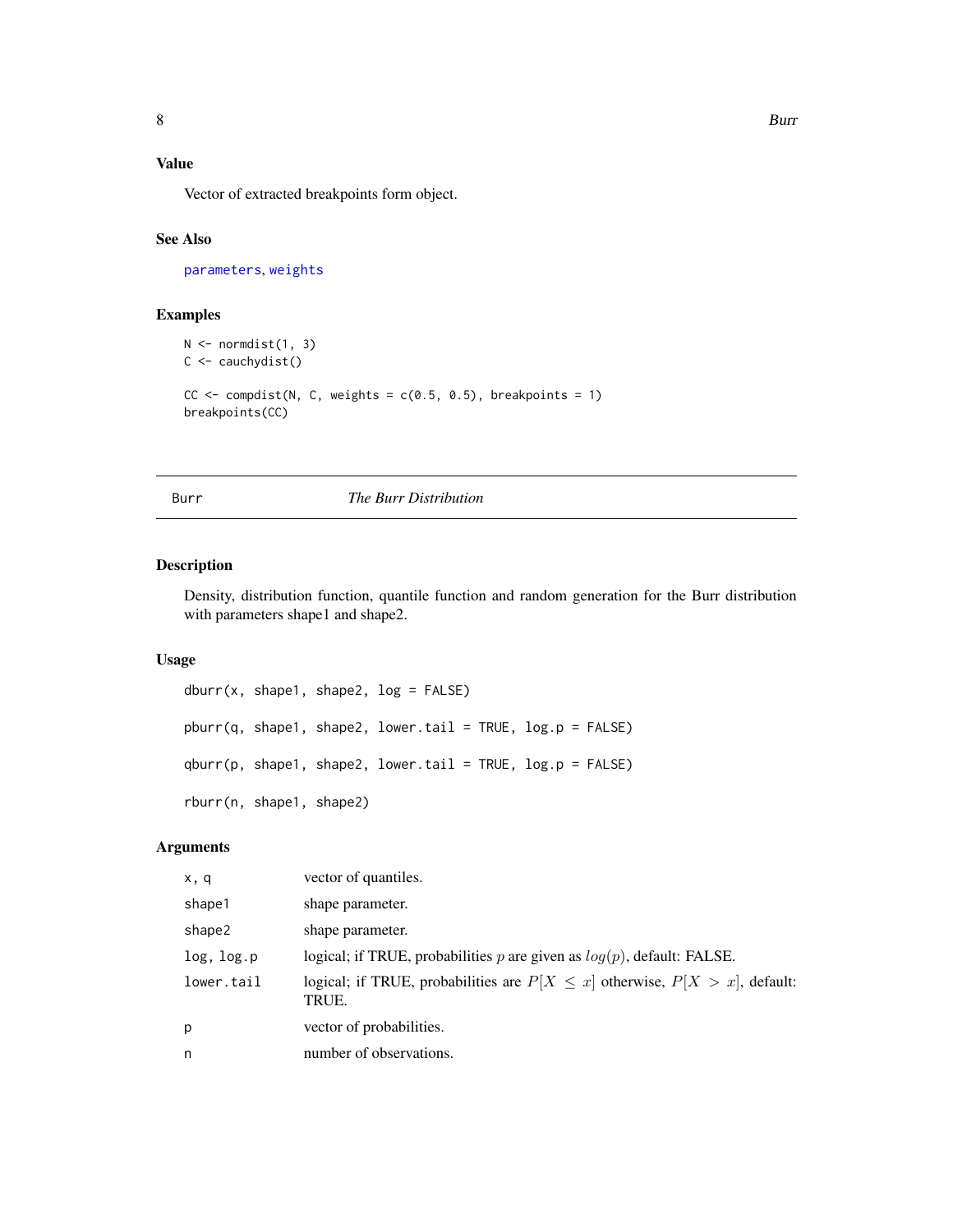<span id="page-8-0"></span>burrdist 9

## Details

The Burr distribution function with shape1 parameter c and shape2 parameter k has density given by

$$
f(x) = c k x^{c} - 1/(1 + x^{c})^{c} + 1)
$$

for  $x > 0$ . The cumulative distribution function is

$$
F(x) = 1 - (1 + x^c)^{-k}
$$

on  $x > 0$ .

See [https://en.wikipedia.org/wiki/Burr\\_distribution](https://en.wikipedia.org/wiki/Burr_distribution) for more details.

## Value

dburr gives the density, pburr gives the distribution function, qburr gives the quantile function, and rburr generates random deviates.

Invalid arguments will result in return value NaN, with a warning.

#### See Also

[burrdist](#page-8-1)

## Examples

dburr(seq(1, 5), 2, 2) qburr(pburr(seq(1, 5), 2, 2), 2 ,2) rburr(5, 2, 2)

<span id="page-8-1"></span>burrdist *Creates an Object Representing Burr Distribution*

#### Description

The function creates an object which represents the Burr distribution.

## Usage

burrdist(shape1 =  $2$ , shape2 =  $2$ )

#### Arguments

| shape1 | shape parameter, default: 2. |  |
|--------|------------------------------|--|
| shape2 | shape parameter, default: 2. |  |

## Details

See [Burr](#page-7-1).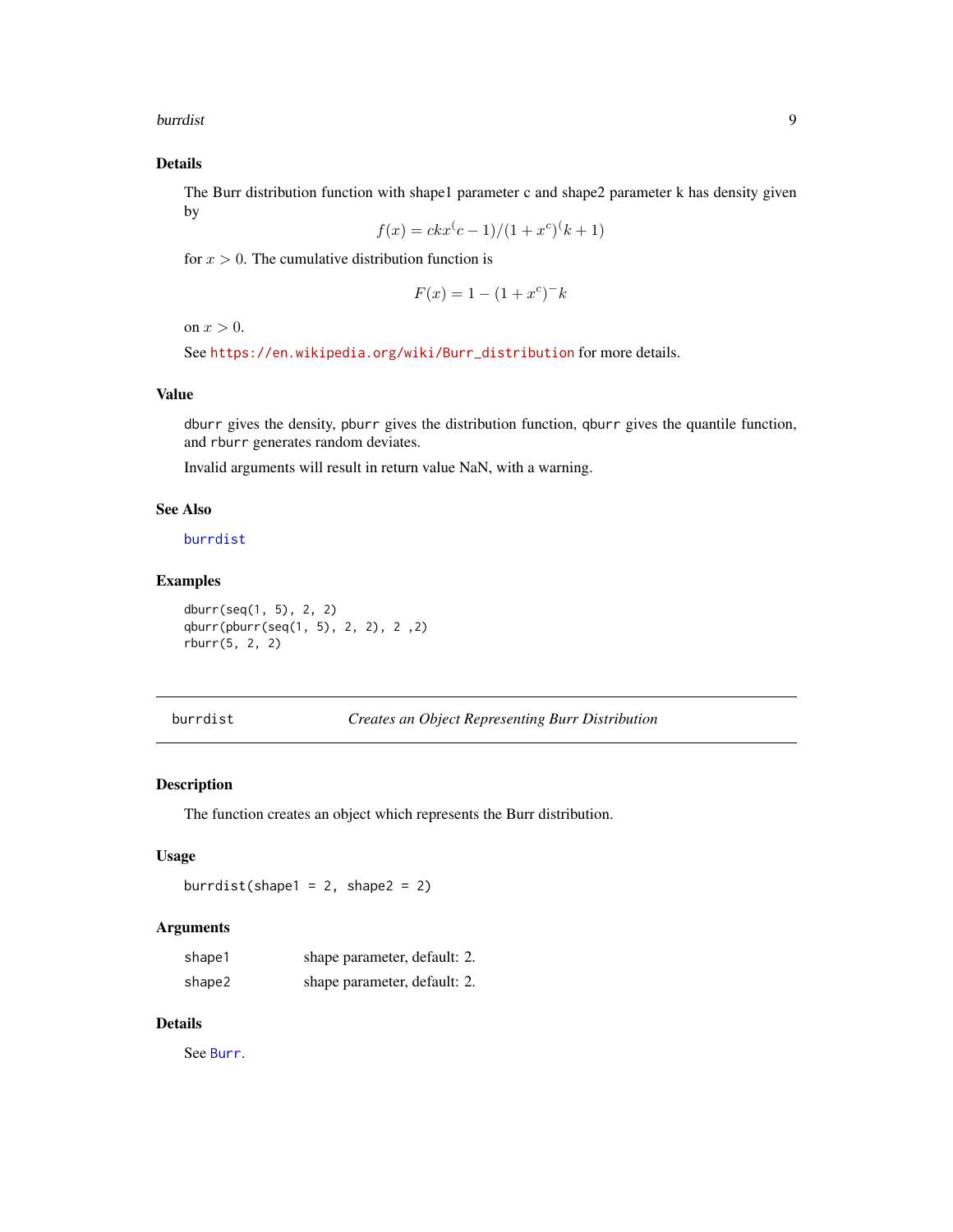## Value

Object of class burrdist.

## See Also

[Burr](#page-7-1)

## Examples

 $B \leftarrow$  burrdist $(2, 2)$ d(B, c(2, 3, 4, NA)) r(B, 5)

cauchydist *Creates an Object Representing Cauchy Distribution.*

## Description

The function creates an object which represents the Cauchy distribution.

## Usage

cauchydist(location =  $0$ , scale = 1)

## Arguments

| location | location parameter, default: 0. |
|----------|---------------------------------|
| scale    | scale parameter, default: 1.    |

## Details

See [Cauchy](#page-0-0).

## Value

Object of class cauchydist.

## See Also

[Cauchy](#page-0-0)

## Examples

```
C \leftarrow \text{cauchydist}(0, 1)d(C, c(2, 3, 4, NA))r(C, 5)
```
<span id="page-9-0"></span>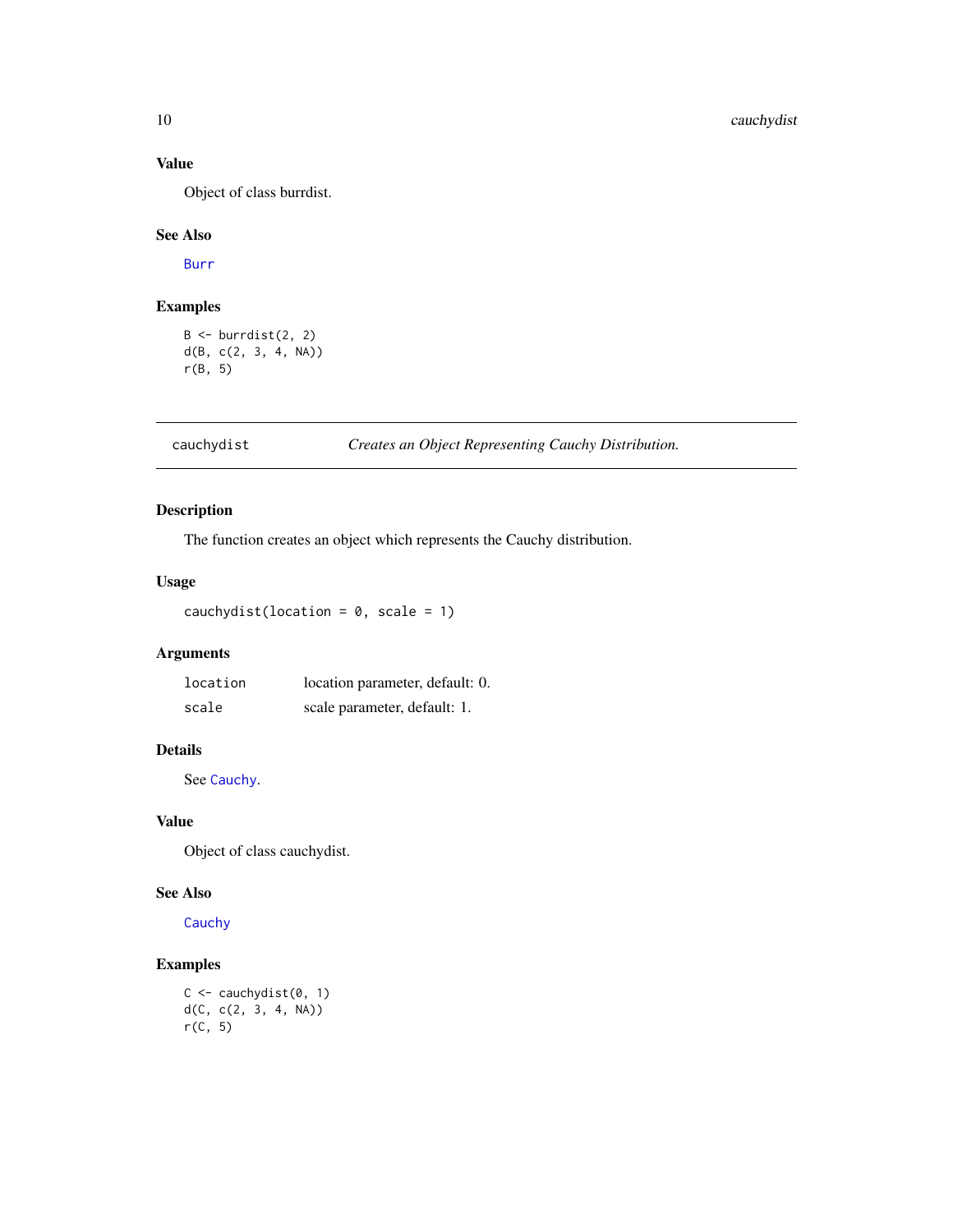<span id="page-10-0"></span>

The function creates an object which represents the chi-squared distribution.

## Usage

 $chisqdist(df = 2)$ 

## Arguments

df degrees of freedom parameter, default: 2.

#### Details

See [Chisquare](#page-0-0).

## Value

Object of class chisqdist.

## See Also

**[Chisquare](#page-0-0)** 

## Examples

```
C \leftarrow \text{chisqdist}(2)d(C, c(2, 3, 4, NA))
r(C, 5)
```
compdist *Creates an Object Representing Composite Distribution*

## Description

compdist creates an object which represents the composite distribution.

#### Usage

```
compdist(..., weights, breakpoints, break.spec, all.left = FALSE)
## S3 method for class 'dist'
compdist(..., weights, breakpoints, break.spec, all.left = FALSE)
## Default S3 method:
compdist(dist, params, weights, breakpoints, break.spec, all.left = FALSE, ...)
```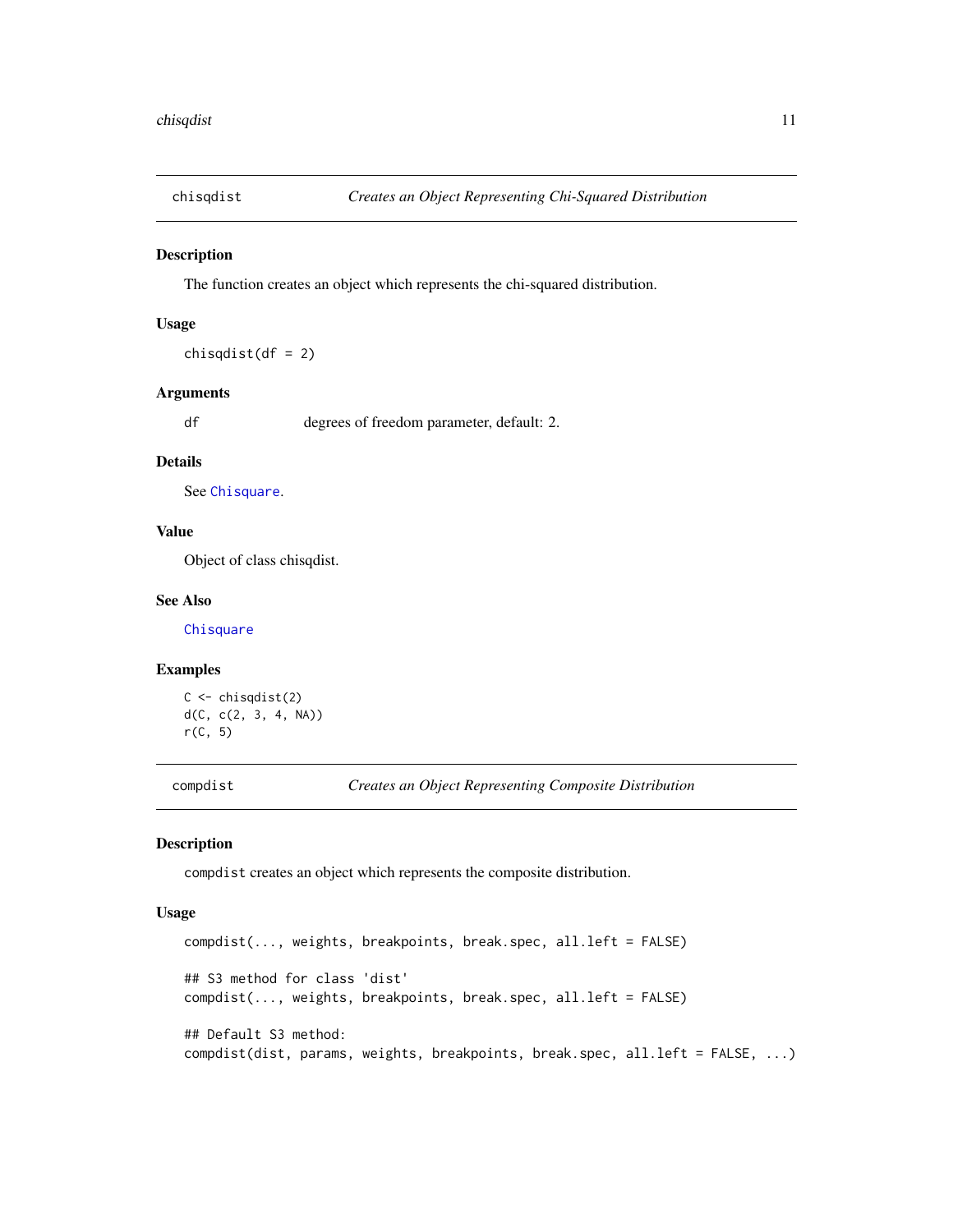#### **Arguments**

| $\ddotsc$   | distribution objects.                                                                                                                                         |
|-------------|---------------------------------------------------------------------------------------------------------------------------------------------------------------|
| weights     | vector of weights for the components.                                                                                                                         |
| breakpoints | vector of breakpoints for the composite models, first and last breakpoints $(-\infty,$<br>$\infty$ ) are assumed to be given, and should not be specified.    |
| break.spec  | vector of breakpoints specifications with values "L" or "R", breakpoints specifi-<br>cations corresponding to $-\infty$ and $\infty$ should not be specified. |
| all.left    | if TRUE, all break.spec are set to "L", default: FALSE.                                                                                                       |
| dist        | vector of distribution names.                                                                                                                                 |
| params      | list of parameters.                                                                                                                                           |

## Details

A CDF of a composite distribution function is

$$
F(A) = \sum w_i F_i(A|B_i)
$$

, where  $w_i$  is the weight of the i-th component,  $F_i()$  is the CDF of the i-th component and  $B_i$  is the interval specified by the breakpoints. Clearly, the composite models are a specific case of the mixture models, where the corresponding probability distribution functions are truncated to some disjoint support.

The objects can be specified in two ways, either the user may enter objects representing distributions or a vector of names and list of parameters. See the examples below.

The argument break.spec defines if the breakpoint should be included to the distribution to the right ("R") or to the left ("L") of the breakpoint. This feature is of course useful only in the case where at least one of the adjacent components is discrete. By default the intervals are left-closed (all break.spec values are "R").

The function permits to use the same breakpoint twice. This possibility allows to define a partition on a singleton, and hence to create a mass of probability. If this feature is used, the break.spec needs to be specified with "R" and "L", for the first and the second identical breakpoints, respectively, or not set at all.

#### Value

Object of class compdist.

#### See Also

[mixdist](#page-40-1)

## Examples

```
# using the objects
C \leq compdist(normdist(1, 3), expdist(4), weights = c(0.7, 0.3), breakpoints = 2)
C
# using the names and parameters
```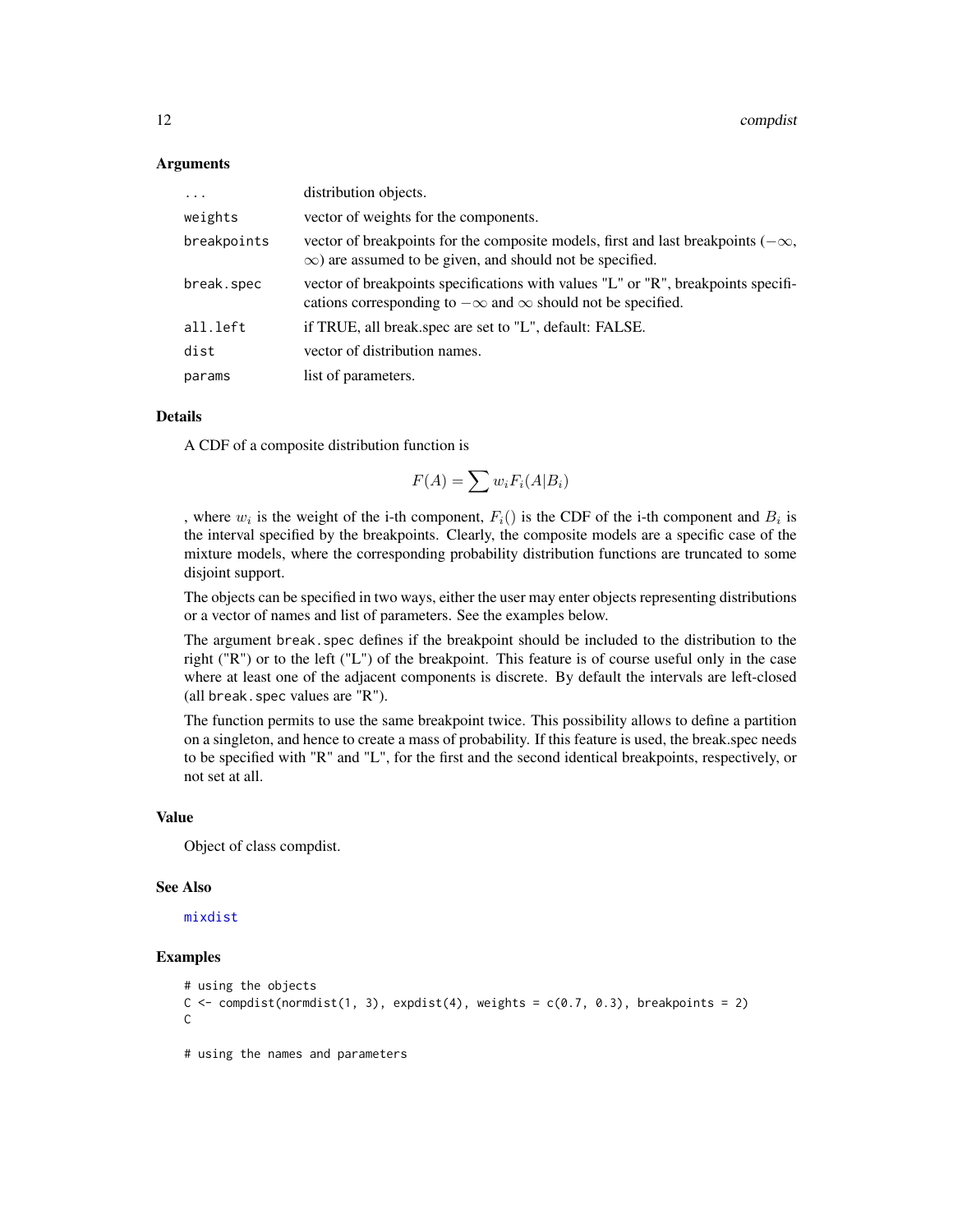## <span id="page-12-0"></span>d.compdist 13

```
C2 \leq compdist(c("norm","exp"), list(c(mean = 1, sd = 3), c(rate = 4)),
              weights = c(0.7, 0.3), breakpoints = 2)
C2
# more complicated model where break.spec is useful
C3 <- compdist(-GPDdist(1,0.15,0.7), normdist(-1,1), binomdist(5,0.5),
              geomdist(0.3) + 2, weights = c(0.075, 0.425, 0.425, 0.075),
              breakpoints = c(-2.5, 0, 3), break.spec = c("L", "R", "R"))C3
# same breakpoint twice
C4 <- compdist(-expdist(2),poisdist(),expdist(2),
                weights = c(0.25, 0.5, 0.25), breakpoints = c(0, 0))C<sub>4</sub>
```
d.compdist *Density Function*

#### Description

d is a generic function that evaluates the density function of a distribution object at given values.

#### Usage

```
## S3 method for class 'compdist'
d(0, x, \log = FALSE)
## S3 method for class 'trans_compdist'
d(0, x, \log = FALSE)
## S3 method for class 'mixdist'
d(0, x, \log = FALSE)
## S3 method for class 'trans_mixdist'
d(0, x, \log = FALSE)
d(0, x, \log = FALSE)
## S3 method for class 'standist'
d(0, x, \log = FALSE)
## S3 method for class 'trans_contdist'
d(0, x, \log = FALSE)
## S3 method for class 'trans_discrdist'
d(0, x, \log = FALSE)
```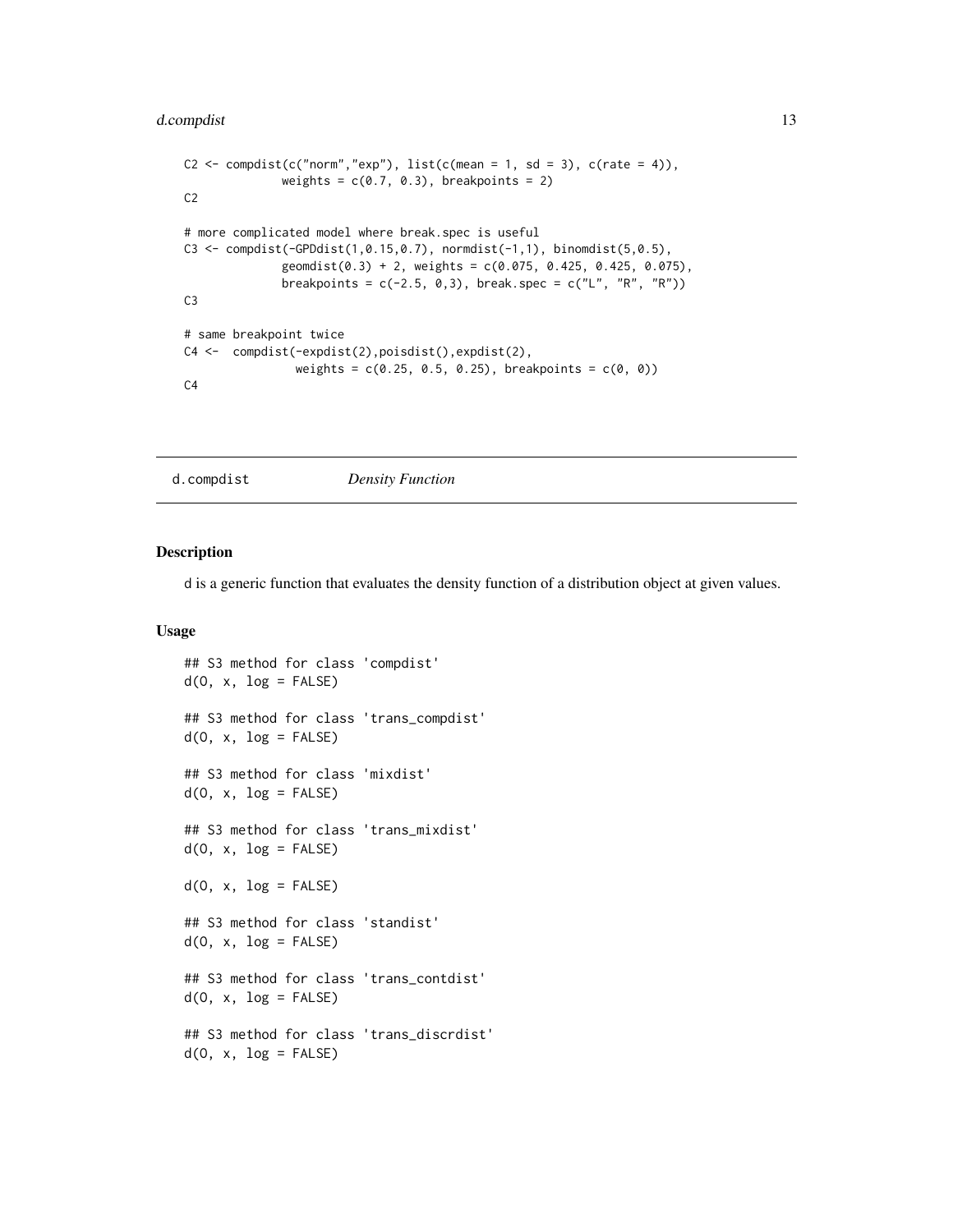#### <span id="page-13-0"></span>**Arguments**

| $\Omega$     | distribution object.                                                        |
|--------------|-----------------------------------------------------------------------------|
| $\mathsf{x}$ | vector of quantiles.                                                        |
| log          | logical; if TRUE, probabilities $p$ are given as $log(p)$ , default: FALSE. |

## Details

Methods of d function evaluates any offered distribution from the package [mistr](#page-2-1). The function makes use of the d[sufix] functions as dnorm or dbeta and thus, if a new distribution is added, these functions must be reachable through the search path.

#### Value

Vector of computed results.

## Examples

```
N \leq normdist(1, 3)d(N, c(NA, 1, 3, 5))
C \leftarrow \text{cauchydist}()M \leftarrow mixdist(N, C, weights = c(0.5, 0.5))
d(M, c(NA, 1, 3, 5))
CC \le compdist(N, C, weights = c(0.5, 0.5), breakpoints = 1)
CCC < -2*C+5d(CCC, c(NA, 1, 3, 5))
```
distribution *Extract Distribution of Fitted Model*

## Description

distribution is a generic function which extracts the distribution with fitted parameters from fitted objects.

#### Usage

distribution(O)

```
## S3 method for class 'comp_fit'
distribution(O)
```
#### Arguments

O an object for which the extraction of distribution is meaningful.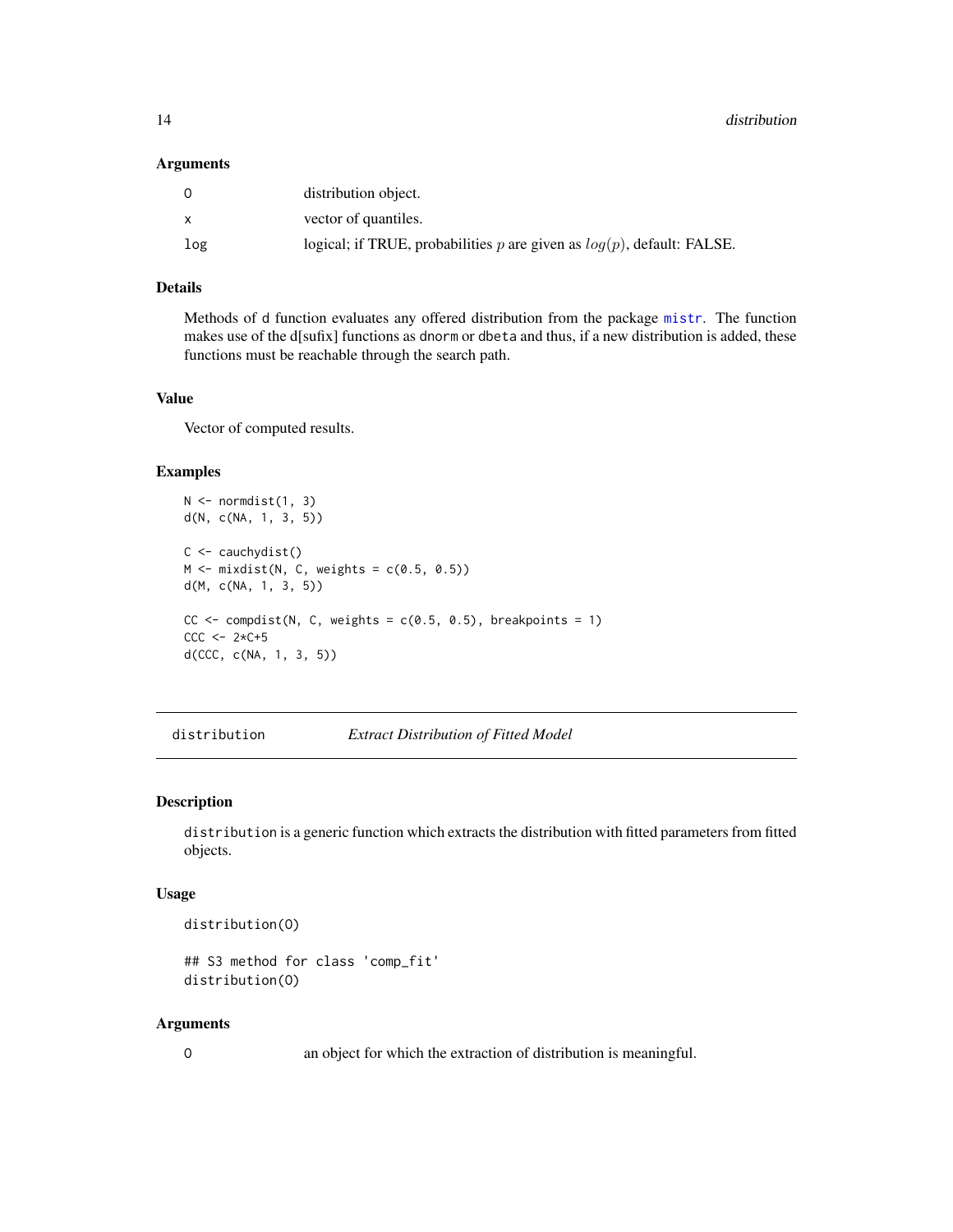#### <span id="page-14-0"></span>Value

Object representing the distribution.

Distribution\_autoplot *Autoplot of Distributions*

## Description

The functions plot the CDF and PDF of a given distribution object.

#### Usage

```
## S3 method for class 'compdist'
plot(x, which = "all", only_mix = FALSE, pp1 = 1000, pp2 = 1000, col = "#122e94",
        xlim1 = q(x, c(0.01, 0.99)), ylim1 = NULL, xlim2 = xlim1, ylim2 = NULLxlab1 = "x", ylab1 = expression(P(X <= x)), xlab2 = "x", ylab2 = "P(X = x)",
        main1 = "CDF", main2 = "PDF", type1 = "l", type2 = "l",
      lty1 = 1, lty2 = 1, lwd1 = 2, lwd2 = 2, lty_abline = 3, mtext\_cex = 1, ...)
## S3 method for class 'trans_compdist'
plot(x, which = "all", only_mix = FALSE, pp1 = 1000, pp2 = 1000, col = "#122e94",
        xlim1 = q(x, c(0.01, 0.99)), ylim1 = NULL, xlim2 = xlim1, ylim2 = NULL,
      xlab1 = "x", ylab1 = expression(P(X \le x)), xlab2 = "x", ylab2 = "P(X = x)",
        main1 = "CDF", main2 = "PDF", type1 = "1", type2 = "1",
      lty1 = 1, lty2 = 1, lwd1 = 2, lwd2 = 2, lty_abline = 3, mtext_exc = 1, ...)## S3 method for class 'contdist'
plot(x, which = "all", pp1 = 1000, pp2 = 1000, col = "#122e94",xlim1 = q(x, c(0.01, 0.99)), ylim1 = NULL, xlim2 = xlim1, ylim2 = NULLxlab1 = "x", ylab1 = expression(P(X <= x)), xlab2 = "x", ylab2 = "P(X = x)",
        main1 = "CDF", main2 = "PDF", type1 = "1", type2 = "1",
        lty1 = NULL, lty2 = NULL, lwd1 = NULL, lwd2 = NULL, ...)
## S3 method for class 'trans_contdist'
plot(x, which = "all", pp1 = 1000, pp2 = 1000, col = "#122e94",xlim1 = q(x, c(0.01, 0.99)), ylim1 = NULL, xlim2 = xlim1, ylim2 = NULL,
      xlab1 = "x", ylab1 = expression(P(X <= x)), xlab2 = "x", ylab2 = "P(X = x)",
        main1 = "CDF", main2 = "PDF", type1 = "1", type2 = "1",
        lty1 = NULL, lty2 = NULL, lwd1 = NULL, lwd2 = NULL, ...)
## S3 method for class 'discrdist'
plot(x, which = "all", col = "#122e94",xlim1 = q(x, c(0.01, 0.99)), ylim1 = NULL, xlim2 = xlim1, ylim2 = NULL,
      xlab1 = "x", ylab1 = expression(P(X <= x)), xlab2 = "x", ylab2 = "P(X = x)",
        main1 = "CDF", main2 = "PMF", type1 = NULL, type2 = NULL,lty1 = NULL, lty2 = NULL, lwd1 = NULL, lwd2 = NULL, ...)
```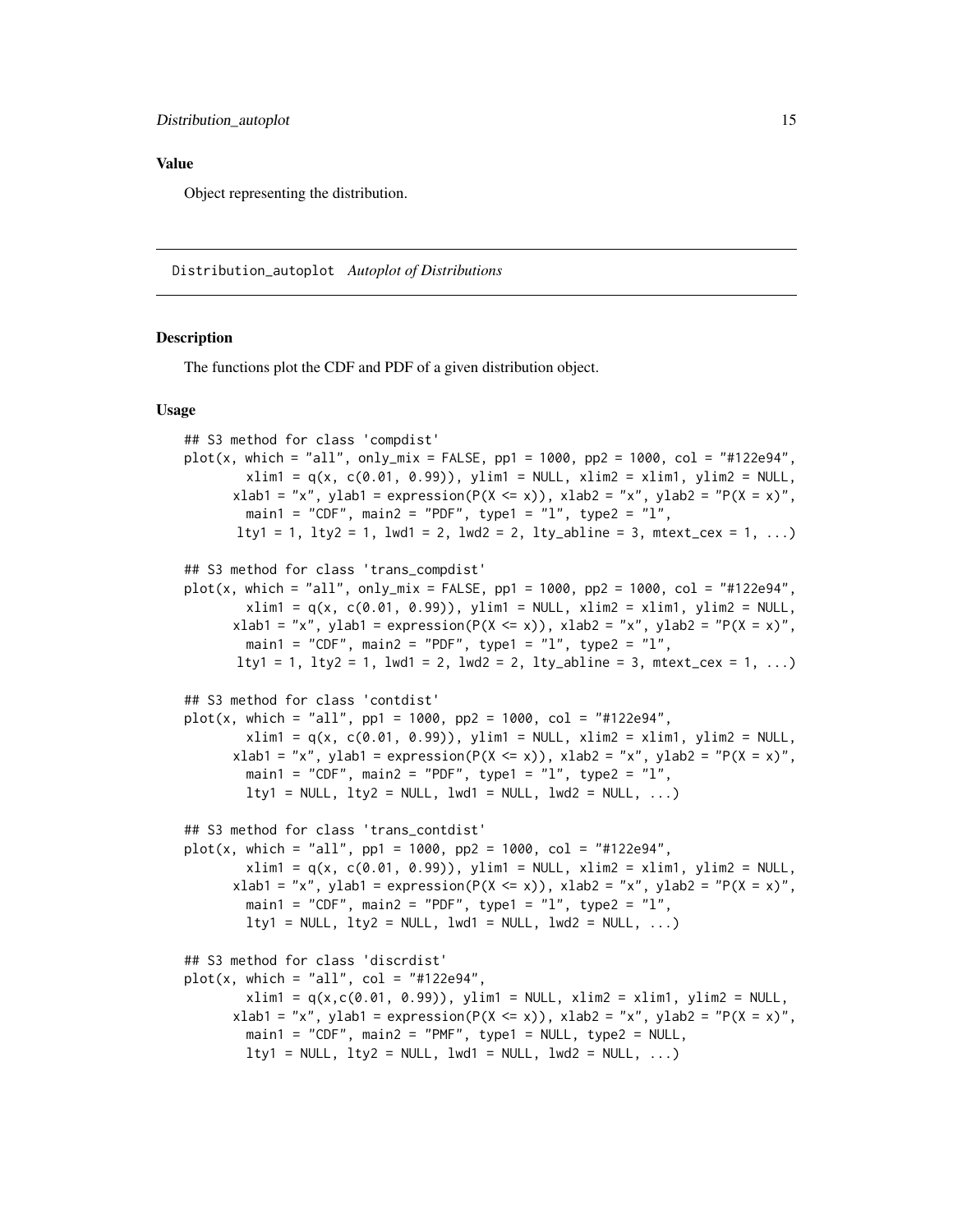```
## S3 method for class 'trans_discrdist'
plot(x, which = "all", col = "#122e94",xlim1 = q(x, c(0.01, 0.99)), ylim1 = NULL, xlim2 = xlim1, ylim2 = NULL,
      xlab1 = "x", ylab1 = expression(P(X \le x)), xlab2 = "x", ylab2 = "P(X = x)",
        main1 = "CDF", main2 = "PMF", type1 = "p", type2 = "p",
        lty1 = NULL, lty2 = NULL, lwd1 = NULL, lwd2 = NULL, ...## S3 method for class 'contmixdist'
plot(x, which = "all", only_mix = FALSE, pp1 = 1000, pp2 = 1000, col = "#122e94",
        xlim1 = q(x, c(0.01, 0.99)), ylim1 = NULL, xlim2 = xlim1, ylim2 = NULL,
      xlab1 = "x", ylab1 = expression(P(X \le x)), xlab2 = "x", ylab2 = "P(X = x)",
        main1 = "CDF", main2 = "PDF", type1 = "l", type2 = "l",
        lty1 = 3, lty2 = 3, lwd1 = 2, lwd2 = 2, ...)
## S3 method for class 'trans_contmixdist'
plot(x, which = "all", only_mix = FALSE, pp1 = 1000, pp2 = 1000, col = "#122e94",
        xlim1 = q(x, c(0.01, 0.99)), ylim1 = NULL, xlim2 = xlim1, ylim2 = NULL,
      xlab1 = "x", ylab1 = expression(P(X \le x)), xlab2 = "x", ylab2 = "P(X = x)",
        main1 = "CDF", main2 = "PDF", type1 = "l", type2 = "l",
        lty1 = 3, lty2 = 3, lwd1 = 2, lwd2 = 2, ...)
## S3 method for class 'discrmixdist'
plot(x, which = "all", only\_mix = FALSE,pp1 = 1000, pp2 = 2 * (diff(xlim2)), col = "#122e94",
       xlim1 = q(x, c(0.01, 0.99)), ylim1 = c(0, 1), xlim2 = xlim1, ylim2 = NULL,
      xlab1 = "x", ylab1 = expression(P(X \le x)), xlab2 = "x", ylab2 = "P(X = x)",
        main1 = "CDF", main2 = "PMF", type1 = "1", type2 = "1",lty1 = 3, lty2 = 3, lwd1 = 3, lwd2 = 3, ...## S3 method for class 'trans_discrmixdist'
plot(x, which = "all", only\_mix = FALSE,pp1 = 1000, pp2 = 2 * (diff(xlim2)), col = "#122e94",
       xlim1 = q(x, c(0.01, 0.99)), ylim1 = c(0, 1), xlim2 = xlim1, ylim2 = NULL,
      xlab1 = "x", ylab1 = expression(P(X \le x)), xlab2 = "x", ylab2 = "P(X = x)",
        main1 = "CDF", main2 = "PMF", type1 = "1", type2 = "1",
        lty1 = 3, lty2 = 3, lwd1 = 3, lwd2 = 3, ...)
## S3 method for class 'contdiscrmixdist'
plot(x, which = "all", only_mix = FALSE, pp1 = 1000, pp2 = 1000, col = "#122e94",
      xlim1 = q(x, c(0.01, 0.99)), ylim1 = c(0, 1), xlim2 = xlim1, ylim2 = NULL,
      xlab1 = "x", ylab1 = expression(P(X \le x)), xlab2 = "x", ylab2 = "P(X = x)",
        main1 = "CDF", main2 = "PDF", type1 = "l", type2 = "l",
        lty1 = 3, lty2 = 3, lwd1 = 2, lwd2 = 2, ...)
## S3 method for class 'trans_contdiscrmixdist'
plot(x, which = "all", only_mix = FALSE, pp1 = 1000, pp2 = 1000, col = "#122e94",
       xlim1 = q(x, c(0.01, 0.99)), ylim1 = c(0, 1), xlim2 = xlim1, ylim2 = NULL,
```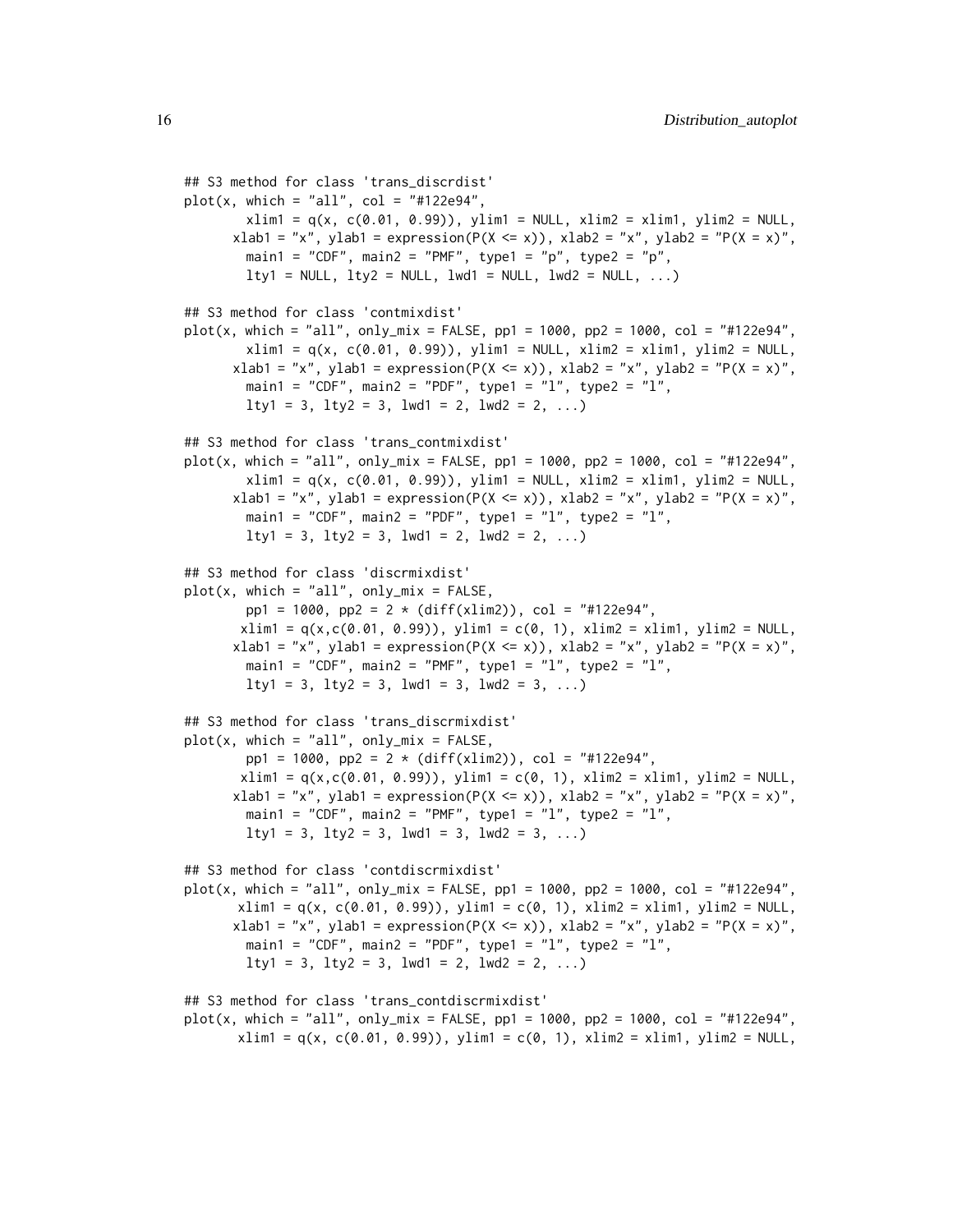## Distribution\_autoplot 17

```
xlab1 = "x", ylab1 = expression(P(X \le x)), xlab2 = "x", ylab2 = "P(X = x)",
 main1 = "CDF", main2 = "PDF", type1 = "l", type2 = "l",
 lty1 = 3, lty2 = 3, lwd1 = 2, lwd2 = 2, ...)
```
## Arguments

| х               | distribution object.                                                                         |
|-----------------|----------------------------------------------------------------------------------------------|
| which           | whether to plot only CDF, PDF or both, default: 'all'.                                       |
| only_mix        | whether to plot only mixture/composite model and not also the components,<br>default: FALSE. |
| pp1             | number of points at which CDF is evaluated, default: 1000.                                   |
| pp <sub>2</sub> | number of points at which PDF is evaluated, default: 1000.                                   |
| col             | color used in plot, default: '#122e94'.                                                      |
| xlim1           | xlim of CDF plot, default: $q(x, c(0.01, 0.99))$ .                                           |
| ylim1           | ylim of CDF plot, default: NULL.                                                             |
| xlim2           | xlim of PDF plot, default: xlim1.                                                            |
| ylim2           | ylim of PDF plot, default: NULL.                                                             |
| xlab1           | xlab of CDF plot, default: 'x'.                                                              |
| ylab1           | ylab of CDF plot, default: expression( $P(X \le x)$ ).                                       |
| $x$ lab $2$     | xlab of PDF plot, default: 'x'.                                                              |
| ylab2           | ylab of PDF plot, default: $'P(X = x)$ .                                                     |
| main1           | title of CDF plot, default: 'CDF'.                                                           |
| main2           | title of PDF plot, default: 'PDF'/'PMF'.                                                     |
| type1           | type of CDF plot.                                                                            |
| type2           | type of PDF plot.                                                                            |
| lty1            | lty used in CDF plot.                                                                        |
| lty2            | Ity used in PDF plot.                                                                        |
| 1wd1            | lwd used in CDF plot.                                                                        |
| lwd2            | lwd used in PDF plot.                                                                        |
| lty_abline      | Ity of abline if ablines are part of plot (composite and discrete distributions).            |
| mtext_cex       | cex parameter for mtexts used in the plots of composite distributions, default: 1.           |
| .               | further arguments to be passed.                                                              |

## Examples

```
N < - normdist()
plot(N)
# manipulating cdf plot
B \leftarrow binomdist(12, 0.5)plot(-3*B, which = "cdf", xlim1 = c(-30, -10))# manipulating pdf plot
plot(-3*B, which = "pdf", xlim1 = c(-30, -10))
```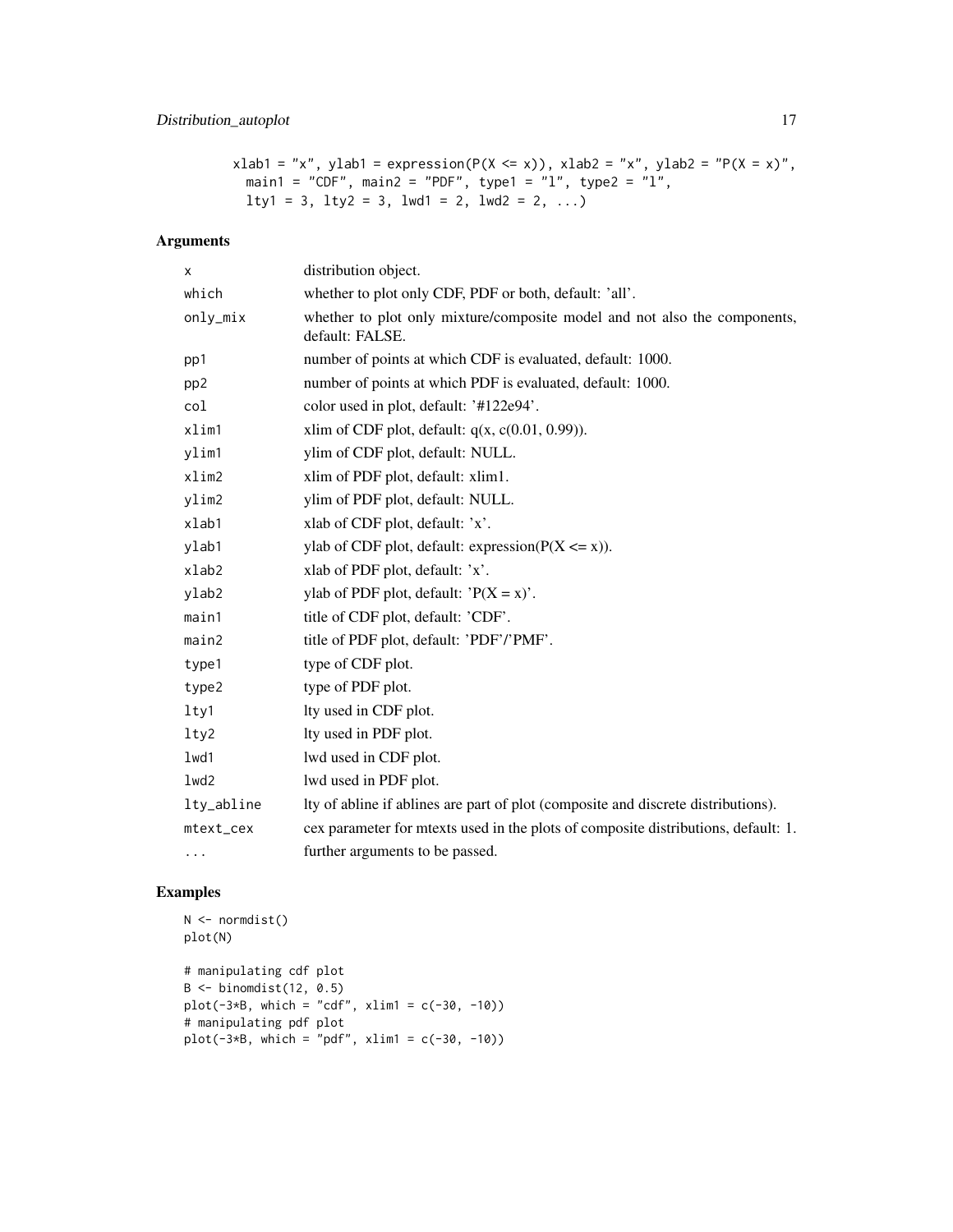<span id="page-17-0"></span>Distribution\_summary *Displays a Useful Description of a Distribution Object*

#### Description

Displays a useful description of a distribution object from [mistr](#page-2-1).

## Usage

```
## S3 method for class 'standist'
summary(object, level = 1, space = 2, additional_list, truncation, ...)
## S3 method for class 'trans_standist'
summary(object, level = 1, space = 2, additional_list, truncation, ...)
## S3 method for class 'mixdist'
summary(object, level = 1, space = 2, additional_list, truncation, ...)
## S3 method for class 'trans_mixdist'
summary(object, level = 1, space = 2, additional_list, truncation, ...)
## S3 method for class 'compdist'
summary(object, level = 1, space = 2, additional_list, truncation, ...)
## S3 method for class 'trans_compdist'
summary(object, level = 1, space = 2, additional_list, truncation, ...)
```
## Arguments

| object | distribution object to summarize.                       |
|--------|---------------------------------------------------------|
| level  | adds $3*(level-1)$ spaces before the print, default: 1. |
| space  | number of blank lines between outputs, default: 2.      |
|        | additional_list, truncation,                            |
|        | additional information that may be passed to summary.   |

## Details

summary prints useful description of a distribution object. This feature might be useful when working with a more complicated distribution that contains mixture and composite distributions as components and the print function does not offer enough information.

Arguments level, additional\_list and truncation are present for recursive usage that is done for more complicated models automatically by the function.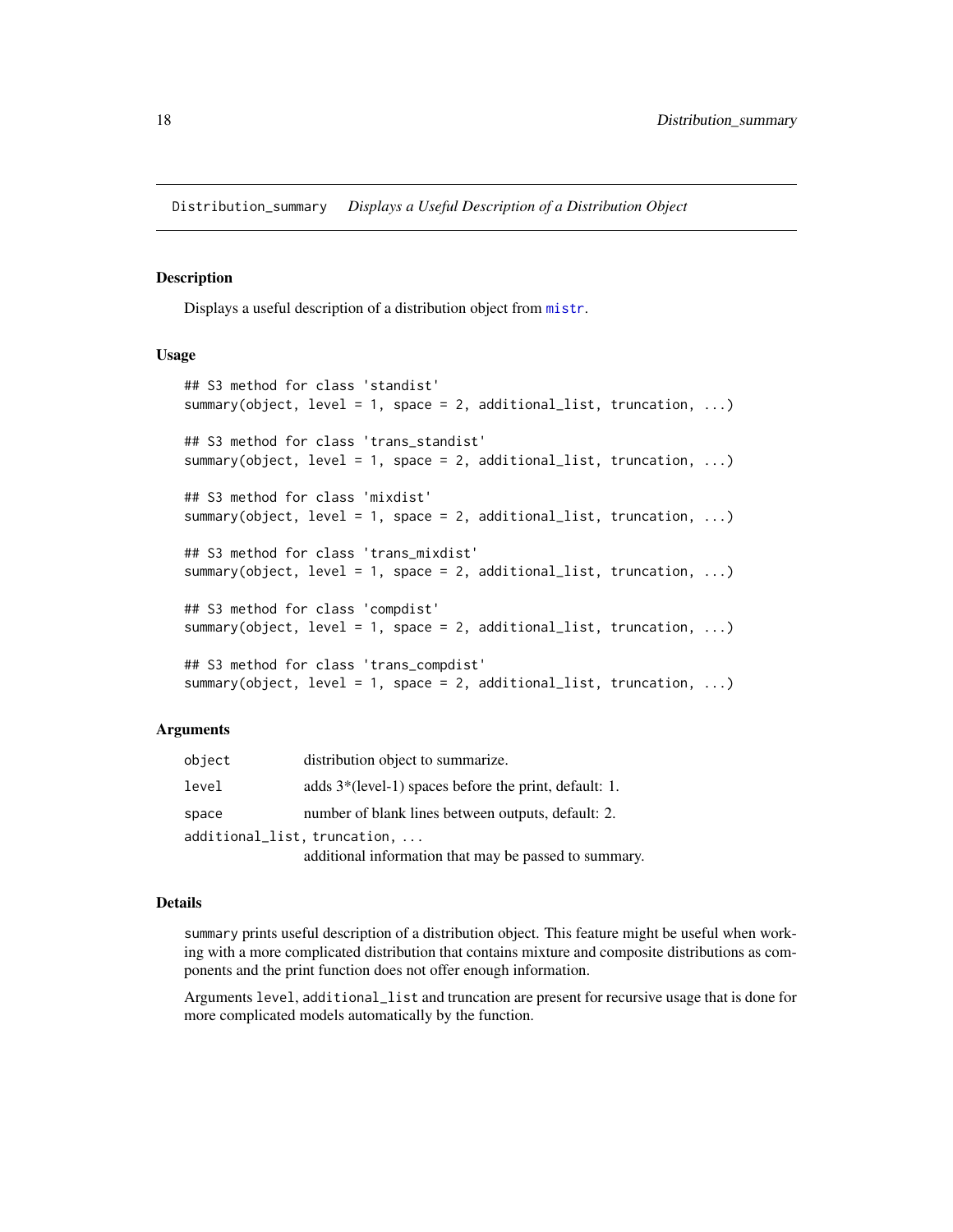<span id="page-18-0"></span>Distribution\_transformation

*Transformation of a Distribution Object*

## Description

The methods for arithmetic operators  $+, -, *, /, ^$ , log, exp, sqrt, which perform a transformation of a given random variable.

#### Usage

```
## S3 method for class 'univdist'
e1 + e2 = NULL## S3 method for class 'trans_univdist'
e1 + e2 = NULL## S3 method for class 'univdist'
e1 * e2
## S3 method for class 'trans_univdist'
e1 * e2
## S3 method for class 'dist'
e1 / e2
## S3 method for class 'dist'
e1 - e2 = NULL## S3 method for class 'dist'
sqrt(x)
## S3 method for class 'univdist'
log(x, base = exp(1))## S3 method for class 'trans_univdist'
log(x, base = exp(1))## S3 method for class 'univdist'
exp(x)
## S3 method for class 'trans_univdist'
exp(x)## S3 method for class 'univdist'
e1 ^ e2
```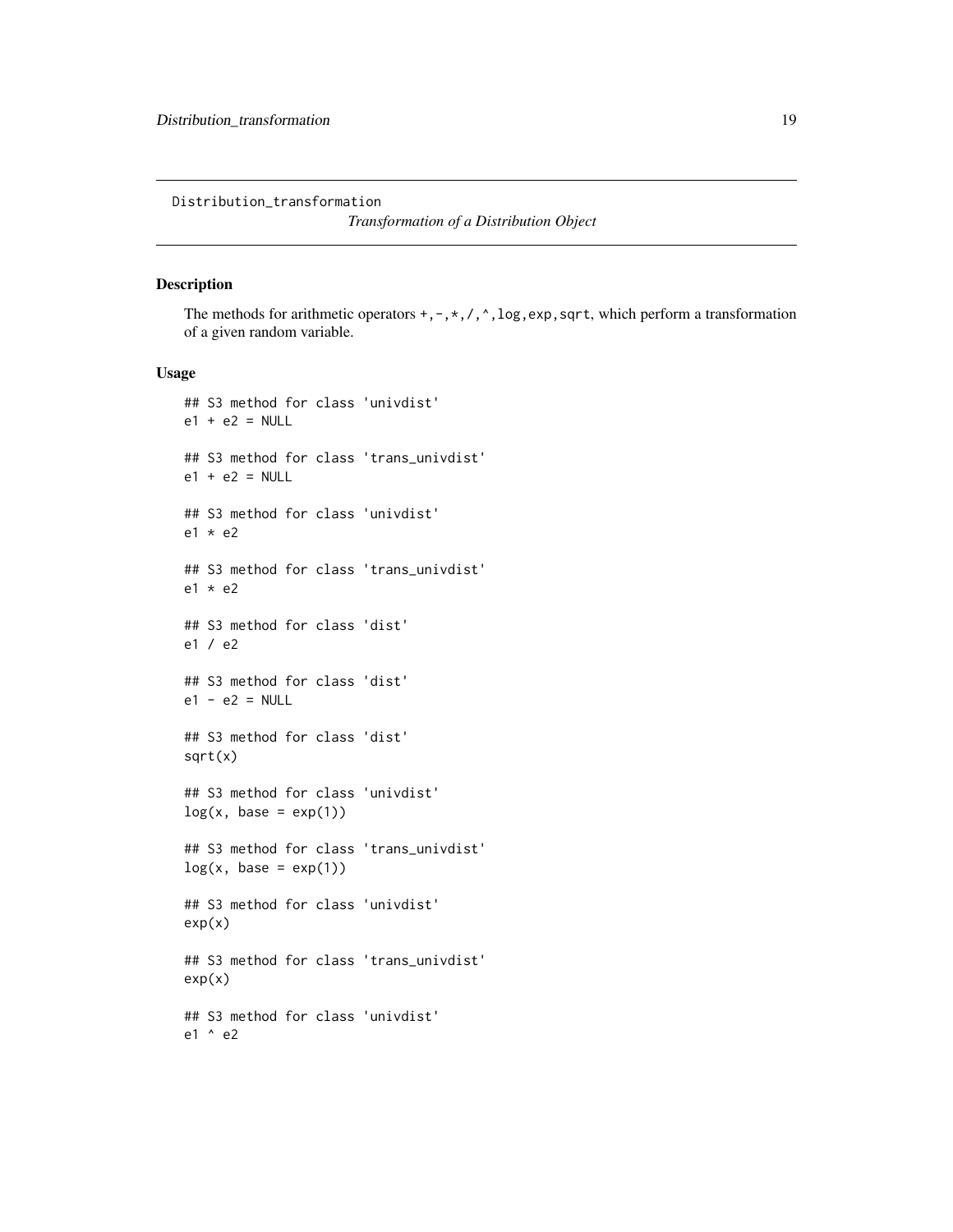## S3 method for class 'trans\_univdist' e1 ^ e2 ## S3 method for class 'normdist' e1 + e2 ## S3 method for class 'normdist' e1 \* e2 ## S3 method for class 'normdist' exp(x) ## S3 method for class 'expdist' e1 \* e2 ## S3 method for class 'expdist' e1 ^ e2 ## S3 method for class 'unifdist'  $e1 + e2$ ## S3 method for class 'unifdist'  $e1 * e2$ ## S3 method for class 'tdist' e1 ^ e2 ## S3 method for class 'fdist' e1 ^ e2 ## S3 method for class 'betadist'  $e1 - e2 = NULL$ ## S3 method for class 'binomdist'  $e1 - e2 = NULL$ ## S3 method for class 'gammadist' e1 \* e2 ## S3 method for class 'cauchydist' e1 + e2 ## S3 method for class 'cauchydist' e1 \* e2 ## S3 method for class 'cauchydist' e1 ^ e2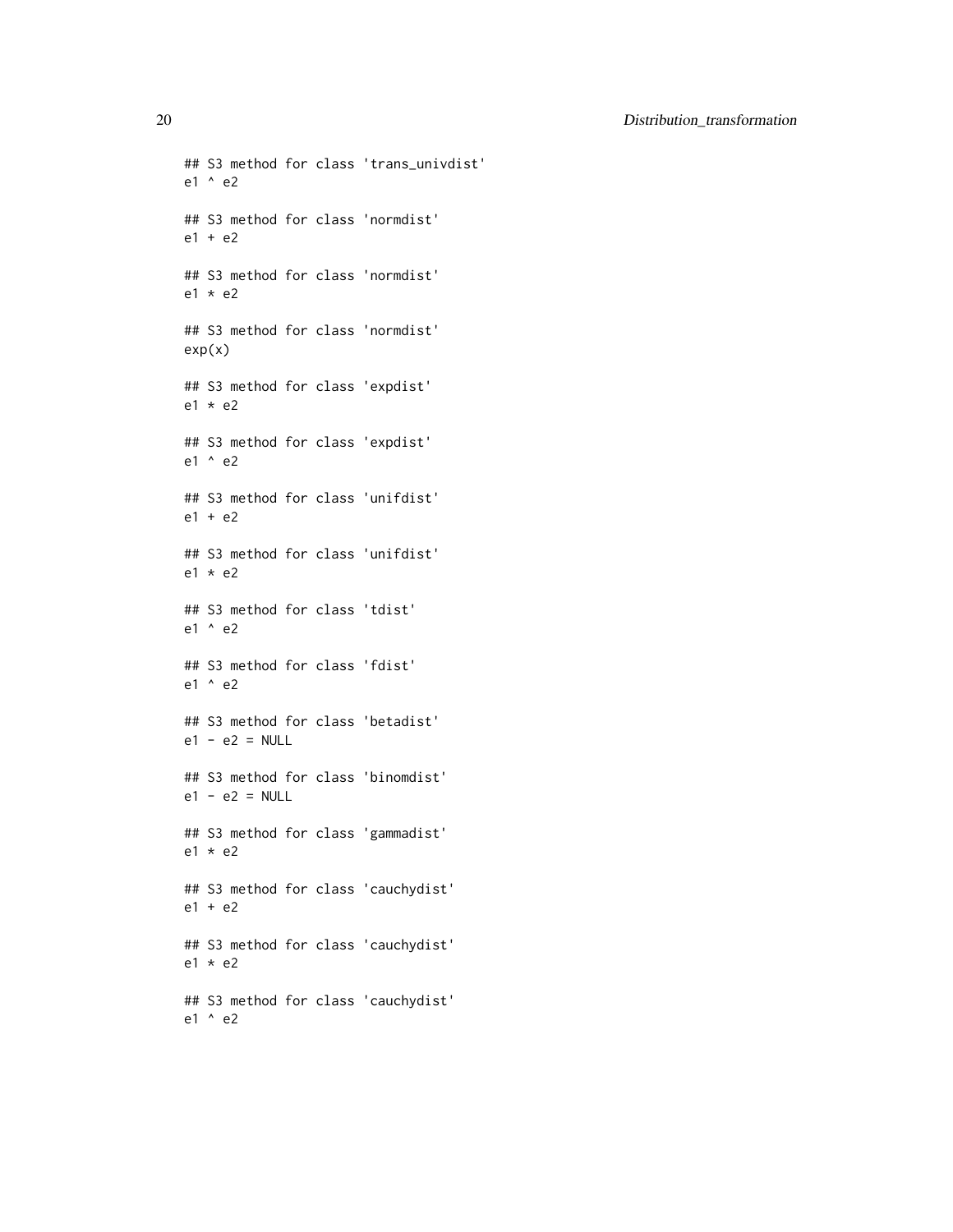```
## S3 method for class 'lnormdist'
e1 * e2
## S3 method for class 'lnormdist'
log(x, base = exp(1))## S3 method for class 'lnormdist'
e1 ^ e2
## S3 method for class 'weibulldist'
e1 * e2## S3 method for class 'gumbeldist'
e1 + e2
## S3 method for class 'gumbeldist'
e1 * e2
## S3 method for class 'frechetdist'
e1 + e2## S3 method for class 'frechetdist'
e1 * e2
## S3 method for class 'paretodist'
e1 * e2
## S3 method for class 'GPDdist'
e1 + e2
## S3 method for class 'GPDdist'
e1 * e2
```
## Arguments

| e1   | distribution object or numeric of length one.                              |
|------|----------------------------------------------------------------------------|
| e2   | distribution object or numeric of length one.                              |
|      | distribution object.                                                       |
| base | a positive number: the base with respect to which logarithms are computed. |

## Details

The offered arithmetic operators  $+, -, *, /, \land$ , log, exp, sqrt create an object that represents transformed random variable.

The functions, using the expressions manipulation, prepare expressions for transformation, inverse transformation, derivative of the inverse transformation and print. These expressions are then used later when the distribution is evaluated.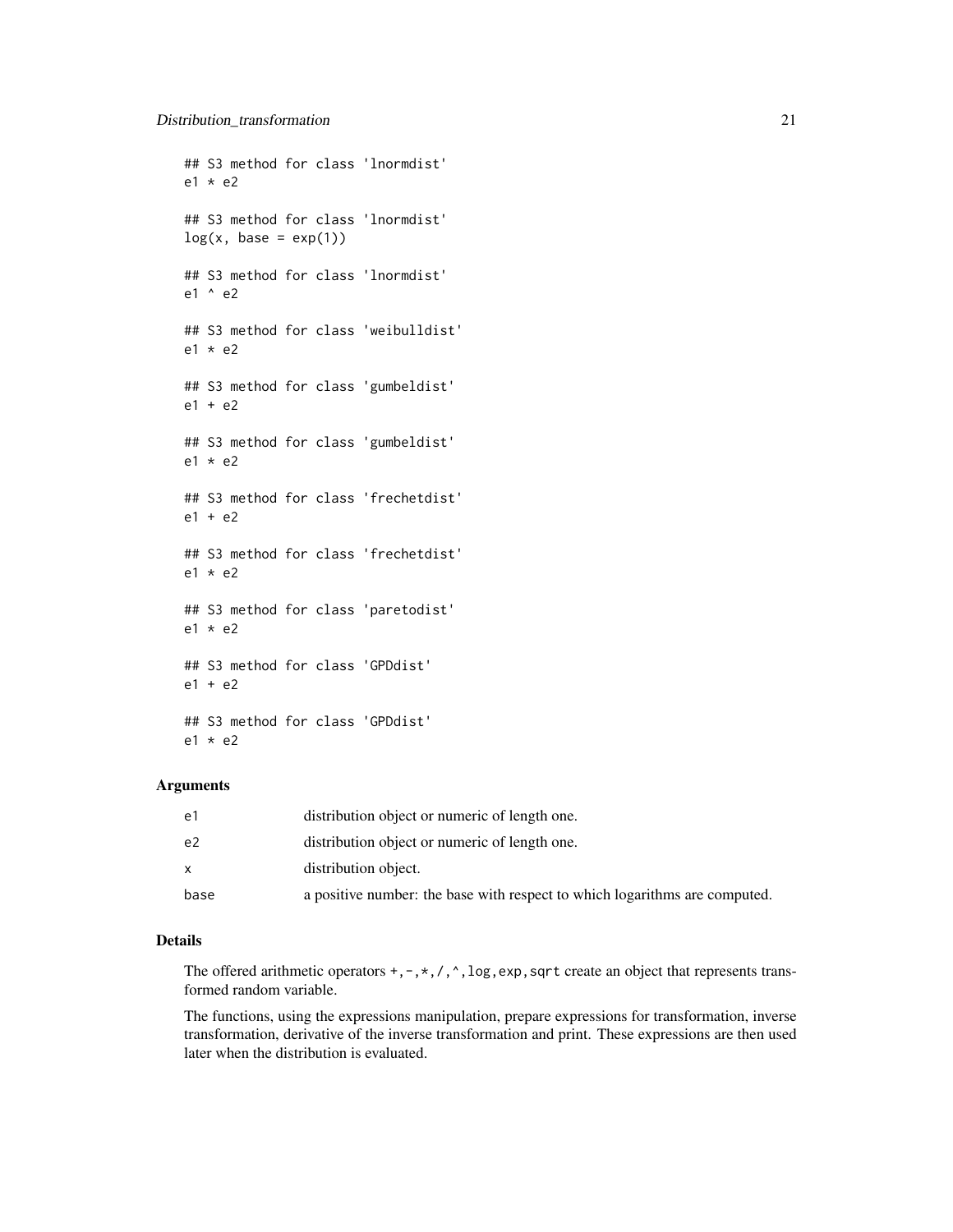The transformation framework also keeps track on history of the transformations and so is able to recognize some inverse transformations of previous transformations or update the last transformation. Additionally, the methods are able to recognize some invariant and direct transformations, and so rather change the parameters or distribution family than to loose this information.

## Value

Object representing a transformed random variable.

## Examples

```
# transformation
B <- binomdist(10, 0.3)
B2 \leftarrow -3 \star log(B)B2
# invariant transformation
N < - normdist(1, 3)
N2 <- - 3*N + 5N2
# direct transformation
N3 \leftarrow \exp(N2)N3
# recognize inverse
B3 <- exp(B2/-3)
B3
# update
B4 \le -B + 5B4 + 3
```
expdist *Creates an Object Representing Exponential Distribution*

#### Description

The function creates an object which represents the exponential distribution.

## Usage

 $expdist(rate = 1)$ 

#### Arguments

rate rate parameter, default: 1.

<span id="page-21-0"></span>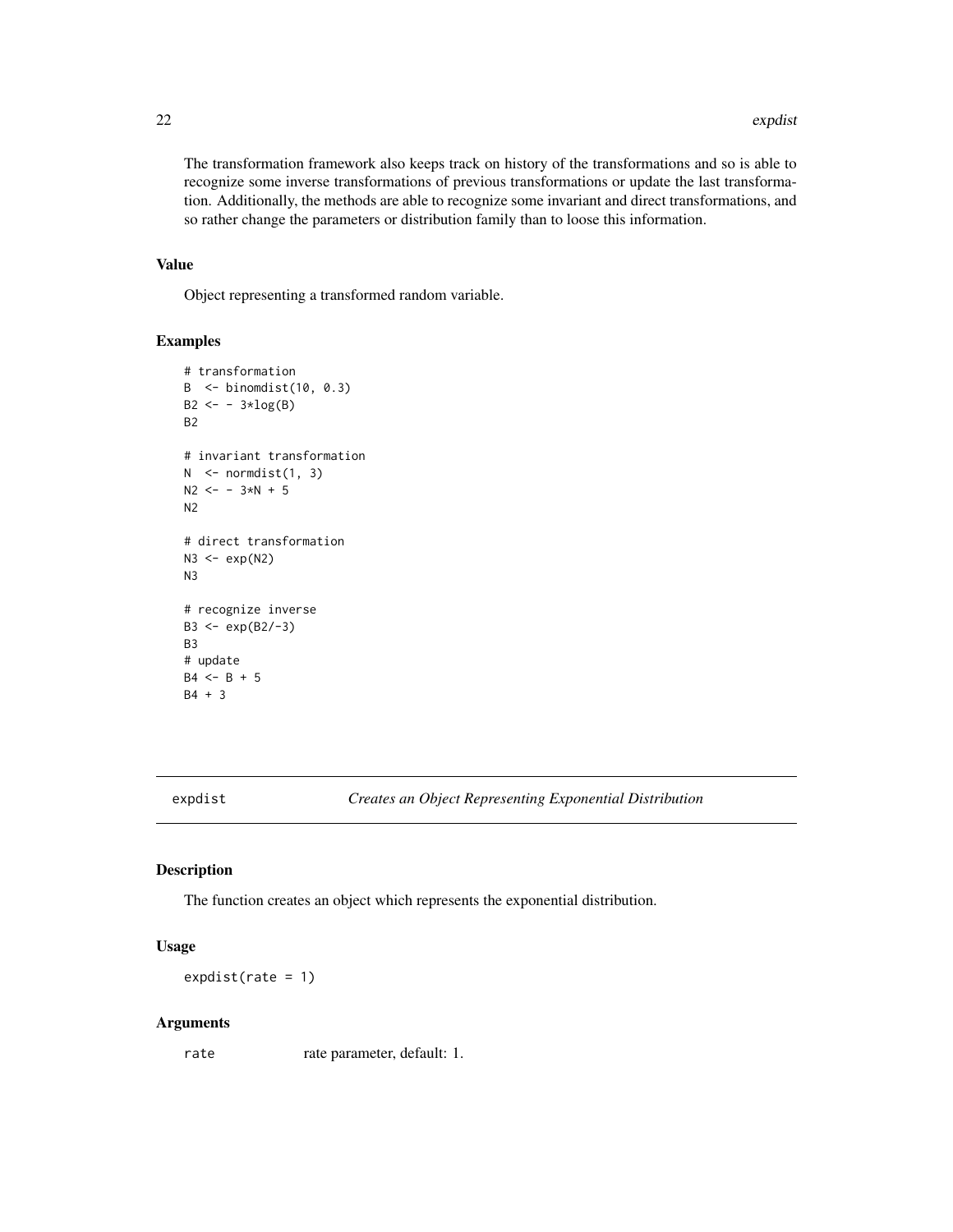<span id="page-22-0"></span>fdist 23

## Details

See [Exponential](#page-0-0).

## Value

Object of class expdist.

## See Also

[Exponential](#page-0-0)

## Examples

 $E \leftarrow \text{expdist}(1)$ d(E, c(2, 3, 4, NA)) r(E, 5)

fdist *Creates an Object Representing F Distribution*

## Description

The function creates an object which represents the F distribution.

## Usage

 $fdist(df1 = 2, df2 = 2)$ 

## Arguments

| df1 | degrees of freedom parameter, default: 2. |
|-----|-------------------------------------------|
| df2 | degrees of freedom parameter, default: 2. |

## Details

See [FDist](#page-0-0).

## Value

Object of class fdist.

## See Also

[FDist](#page-0-0)

## Examples

```
f \leftarrow \text{fdist}(2, 2)d(f, c(2, 3, 4, NA))
r(f, 5)
```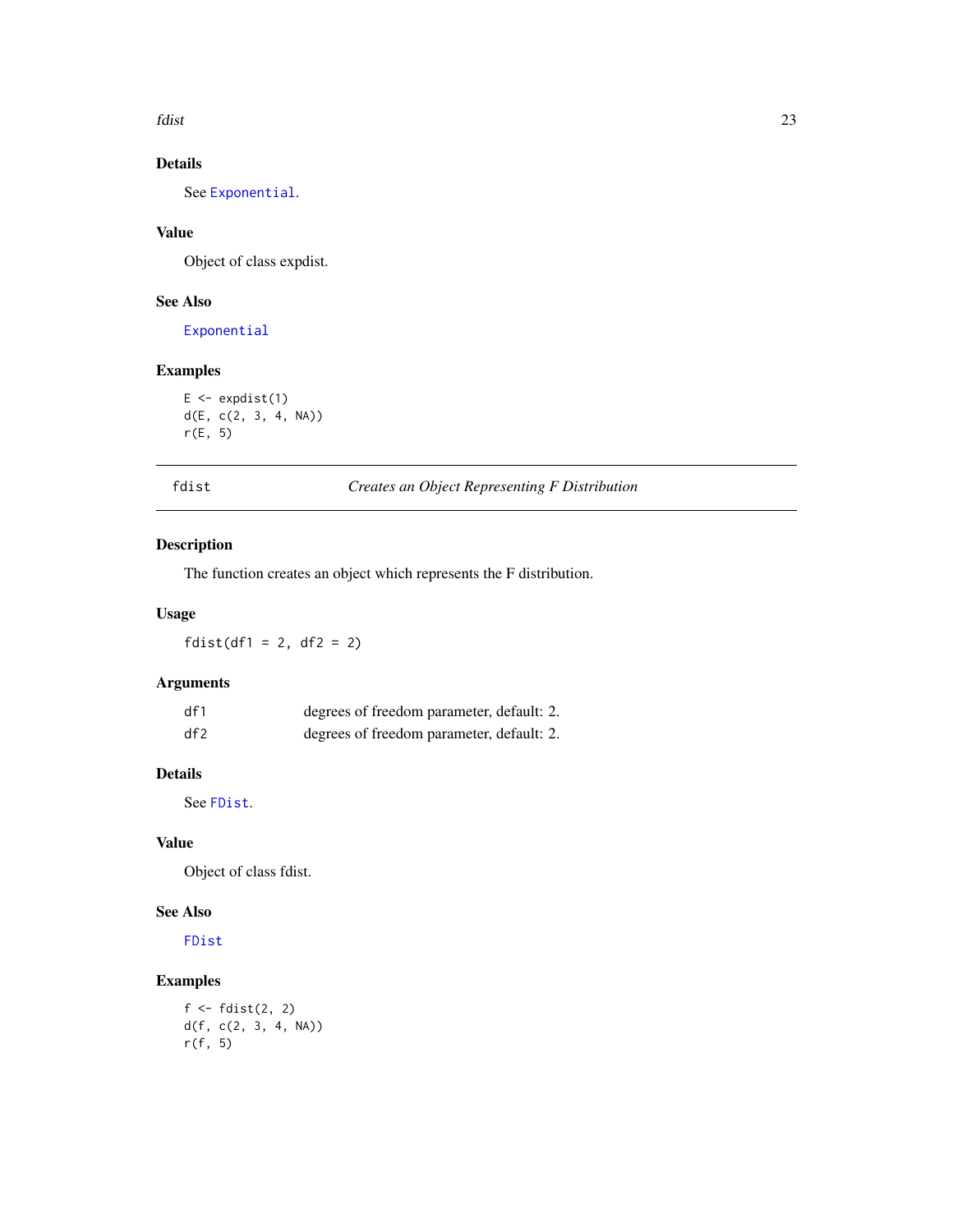<span id="page-23-1"></span><span id="page-23-0"></span>Density, distribution function, quantile function and random generation for the Frechet distribution with location, scale and shape parameters.

## Usage

```
dfrechet(x, loc = 0, scale = 1, shape = 1, log = FALSE)
pfrechet(q, loc = 0, scale = 1, shape = 1, lower.tail = TRUE, log.p = FALSE)
qfrechet(p, loc = 0, scale = 1, shape = 1, lowertail = TRUE, log.p = FALSE)rfrechet(n, loc = 0, scale = 1, shape = 1)
```
#### Arguments

| x, q            | vector of quantiles.                                                                        |
|-----------------|---------------------------------------------------------------------------------------------|
| 1 <sub>oc</sub> | location parameter.                                                                         |
| scale           | scale parameter.                                                                            |
| shape           | shape parameter.                                                                            |
| log, log.p      | logical; if TRUE, probabilities p are given as $log(p)$ , default: FALSE.                   |
| lower.tail      | logical; if TRUE, probabilities are $P[X \leq x]$ otherwise, $P[X > x]$ , default:<br>TRUE. |
| p               | vector of probabilities.                                                                    |
| n               | number of observations.                                                                     |

## Details

The Frechet distribution function with location parameter  $m$ , scale parameter  $s$  and shape parameter  $\alpha$  has density given by

$$
f(x) = \alpha/sz^{\left(-\alpha - 1\right)}e^{-z^{-}\alpha}
$$

for  $x > m$ , where  $z = (x - m)/s$ . The cumulative distribution function is

$$
F(x) = e^{-}z^{-} \alpha
$$

for  $x > m$ , with z as stated above.

See [https://en.wikipedia.org/wiki/Frechet\\_distribution](https://en.wikipedia.org/wiki/Frechet_distribution) for more details.

#### Value

dfrechet gives the density, pfrechet gives the distribution function, qfrechet gives the quantile function, and rfrechet generates random deviates.

Invalid arguments will result in return value NaN, with a warning.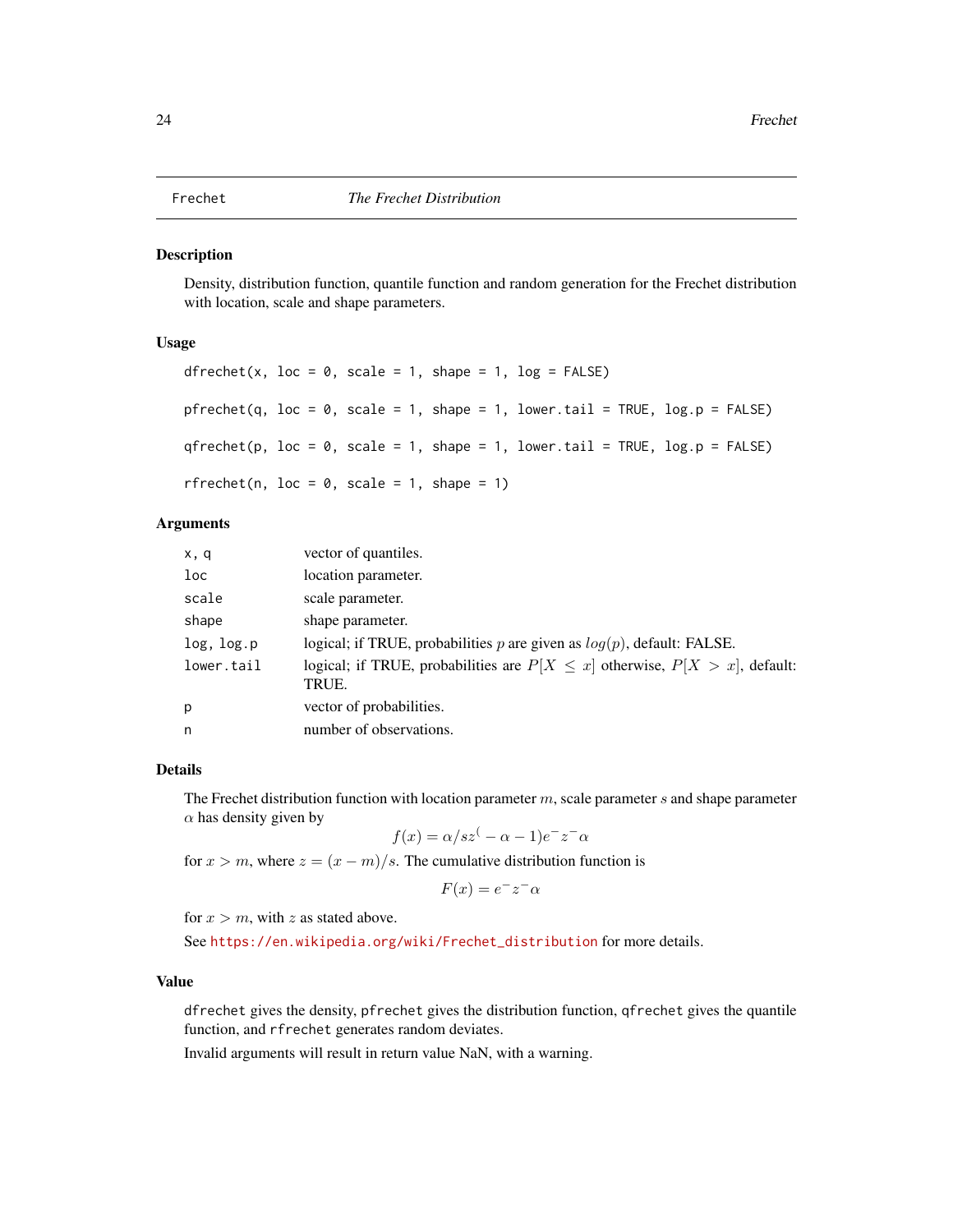#### <span id="page-24-0"></span>frechetdist 25

## See Also

[frechetdist](#page-24-1)

## Examples

```
dfrechet(seq(1, 5), 0, 1, 1)
qfrechet(pfrechet(seq(1, 5), 0, 1, 1), 0, 1, 1)
rfrechet(5, 0, 1, 1)
```
## <span id="page-24-1"></span>frechetdist *Creates an Object Representing Frechet Distribution*

## Description

The function creates an object which represents the Frechet distribution.

## Usage

frechetdist(loc =  $0$ , scale = 1, shape = 1)

## Arguments

| 1oc   | location parameter, default: 0. |
|-------|---------------------------------|
| scale | scale parameter, default: 1.    |
| shape | shape parameter, default: 1.    |

## Details

See [Frechet](#page-23-1).

## Value

Object of class frechetdist.

## See Also

[Frechet](#page-23-1)

## Examples

```
Fr <- frechetdist(0, 1, 2)d(Fr, c(2, 3, 4, NA))
r(Fr, 5)
```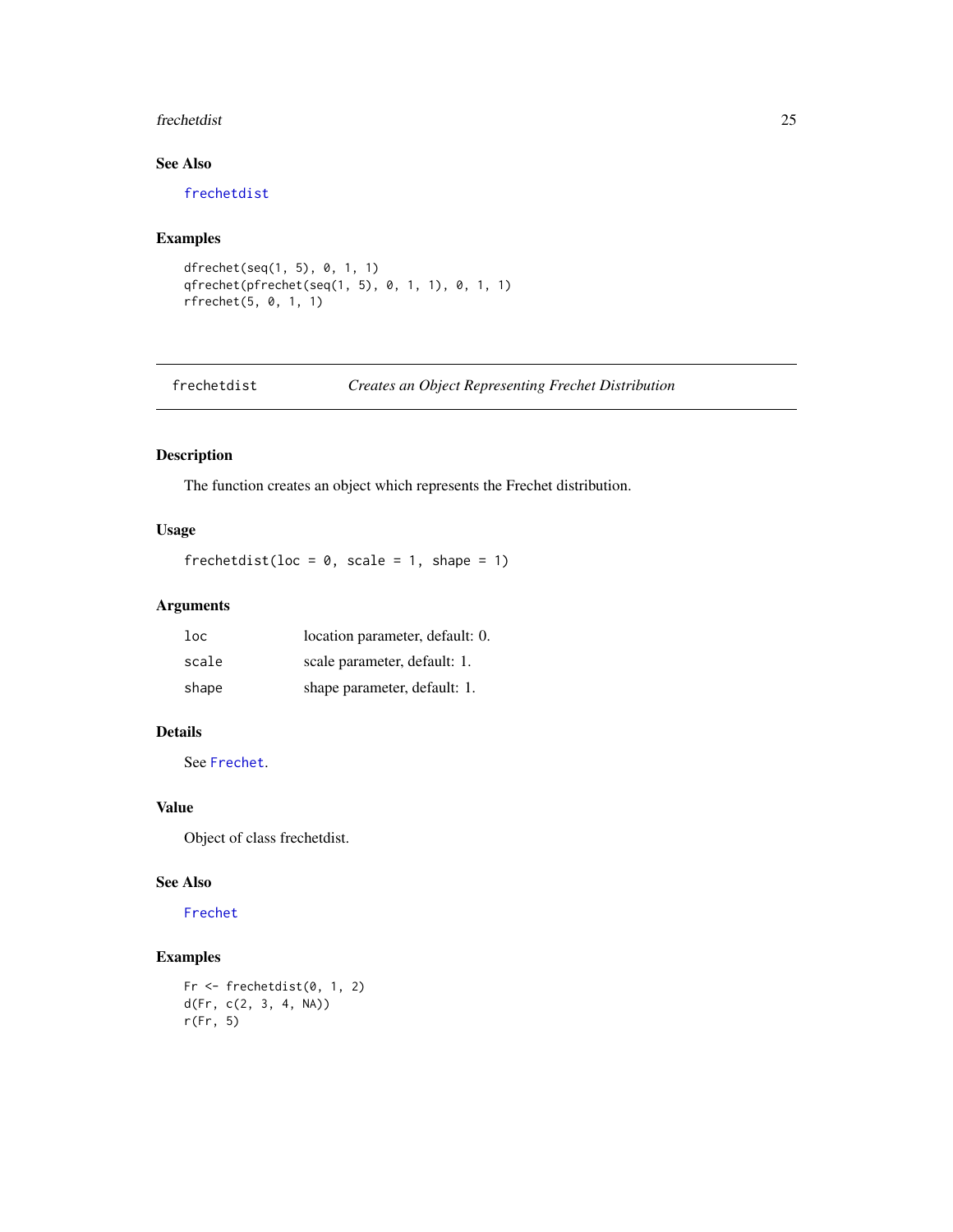<span id="page-25-0"></span>

The function creates an object which represents the gamma distribution.

## Usage

gammadist(shape = 2, rate, scale)

## Arguments

| shape | shape parameter, default: 2.                             |
|-------|----------------------------------------------------------|
| rate  | rate parameter, an alternative way to specify the scale. |
| scale | scale parameter.                                         |

## Details

See [GammaDist](#page-0-0).

## Value

Object of class gammadist.

#### See Also

[GammaDist](#page-0-0)

## Examples

```
G \leftarrow gammadist(shape = 2, scale = 3)
d(G, c(2, 3, 4, NA))
r(G, 5)
```
geomdist *Creates an Object Representing Geometric Distribution*

## Description

The function creates an object which represents the geometric distribution.

## Usage

 $geomdist(prob = 0.5)$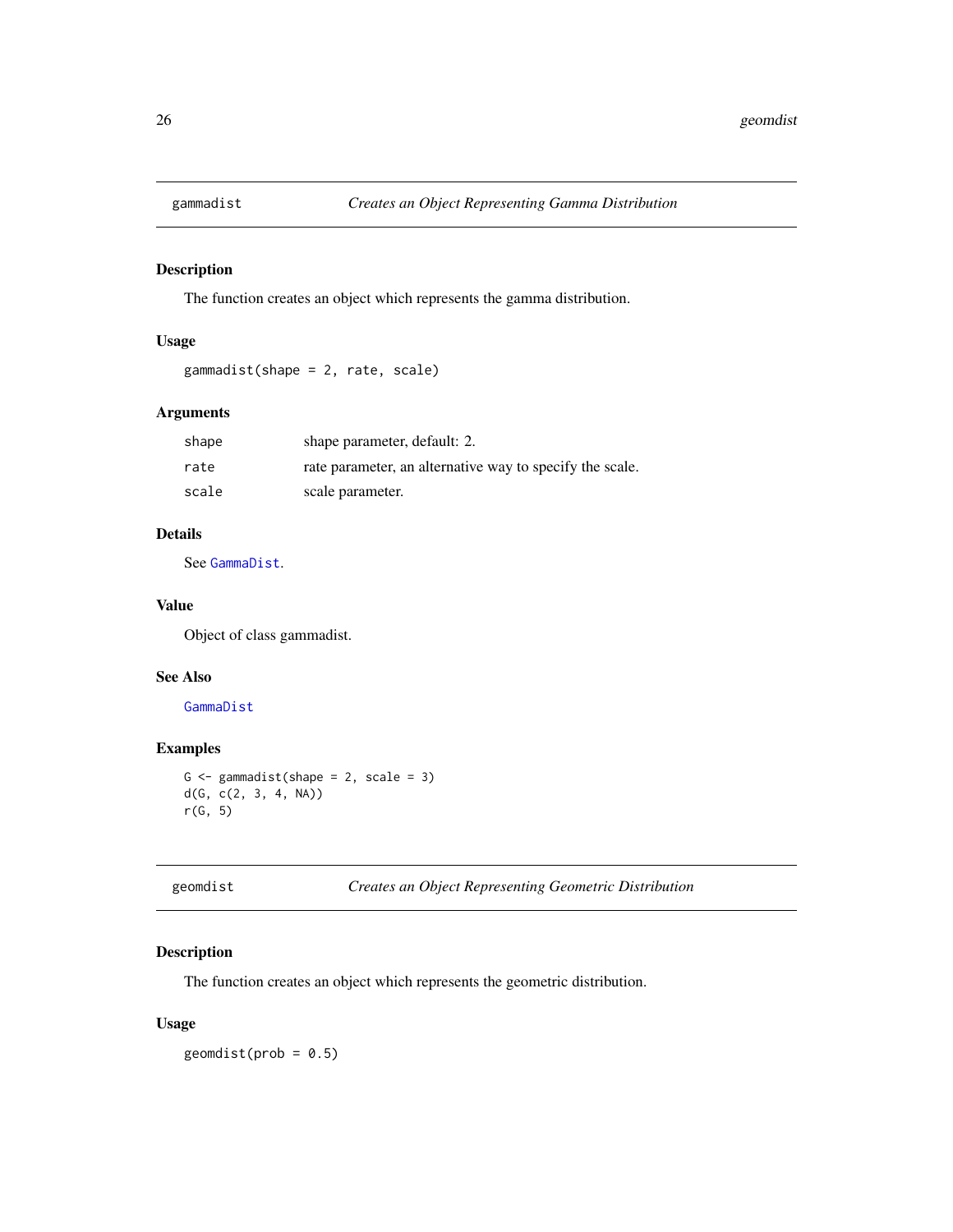#### <span id="page-26-0"></span>get\_opt 27

## Arguments

prob probability parameter, default: 0.5.

## Details

See [Geometric](#page-0-0).

## Value

Object of class geomdist.

## See Also

[Geometric](#page-0-0)

## Examples

```
G \leftarrow geomdist(0.5)d(G, c(2, 3, 4, NA))r(G, 5)
```
get\_opt *Get Parameters*

## Description

Function can be used to extract the parameters used in [mistr](#page-2-1).

## Usage

get\_opt(...)

## Arguments

... characteristic strings of desired parameters. Possible values "sub", "add", "tol".

## Value

named vector with values.

#### See Also

[set\\_opt](#page-76-1)

## Examples

get\_opt("sub", "tol")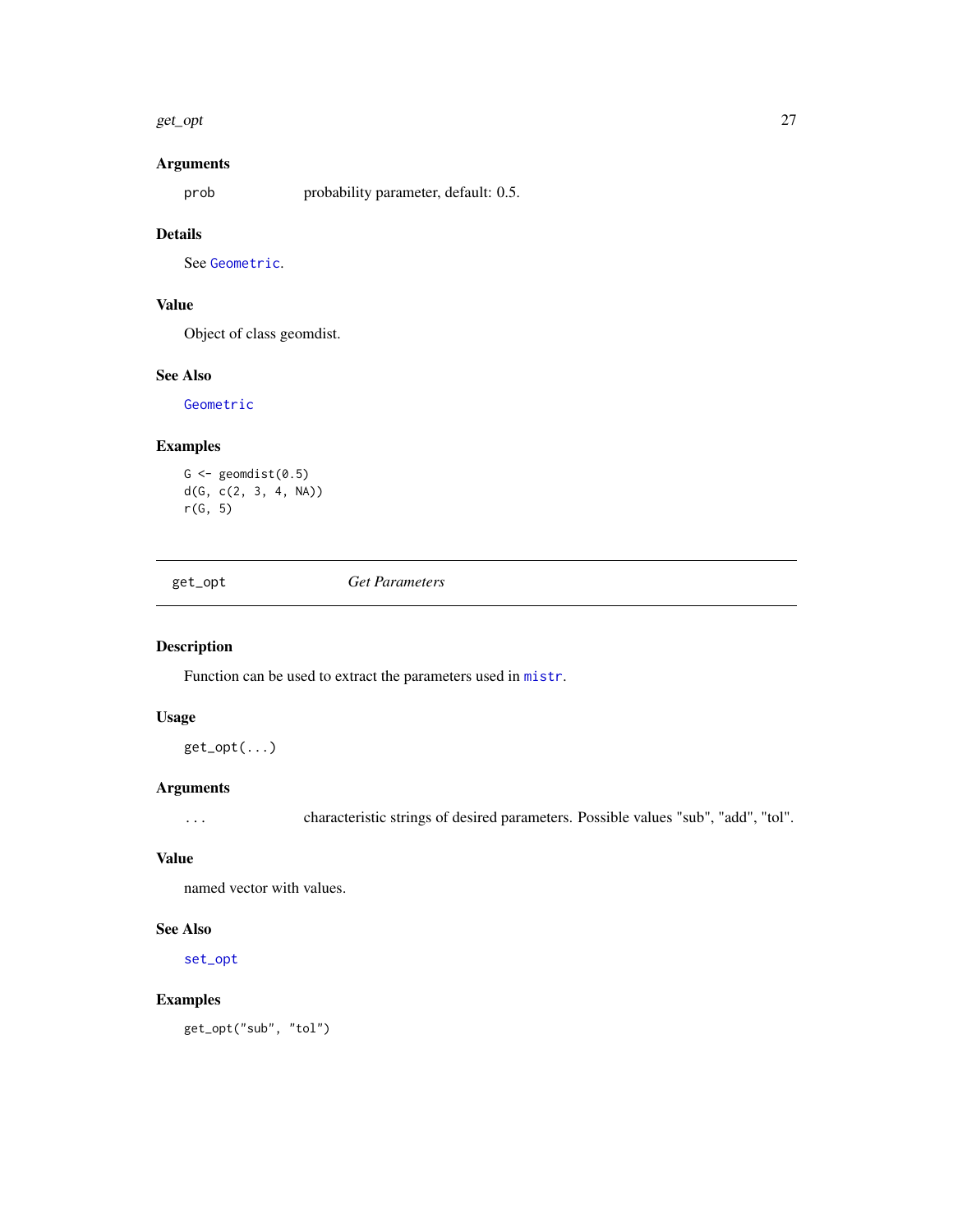<span id="page-27-0"></span>GNG\_fit is used to fit three components composite models with components GPD, normal and GPD.

#### Usage

```
GNG_fit(
  data,
 start = c(break1 = -0.02, break2 = 0.02, mean = 0, sd = 0.0115, shape1 = 0.15, shape2
    = 0.15,
 break_fix = FALSE,
 mid = mean(data),
  ...
)
```
#### Arguments

| data      | vector of values to which the density is optimized.                                                                                                                                                                   |
|-----------|-----------------------------------------------------------------------------------------------------------------------------------------------------------------------------------------------------------------------|
| start     | named vector (break1, break2, mean, sd, shape1, shape2) of values that are used<br>to start the optimization, default: $c(break1 = -0.02, break2 = 0.02, mean = 0, sd$<br>$= 0.0115$ , shape1 = 0.15, shape2 = 0.15). |
| break_fix | logical, fix the breakpoints at the values from start?, default: FALSE.                                                                                                                                               |
| midd      | split reals into two subintervals, the first breakpoint is then optimized on the left<br>of midd and the second on the right, default: mean(data).                                                                    |
| $\ddotsc$ | further arguments to be passed to the optimizer.                                                                                                                                                                      |

#### Details

The GNG model is the GPD-Normal-GPD model. This means that  $a - X$  transformation of a GPD random variable will be used for the left tail, normal distribution for the center and again GPD for the right tail.

The code uses the maximum likelihood estimation technique to estimate the six parameters from the start vector (break1, break2, mean, sd, shape1, shape2). The other parameters (location and scale parameters of the GPD) are computed in each step such that the function is continuous. Weights are estimated in every step as a proportion of points that correspond to each of the truncated region. If the breakpoints are fixed (i.e. break\_fix = TRUE), the weights are computed before the optimization procedure.

Optimization is handled by the [mle2](#page-0-0) function.

#### Value

A list of class comp\_fit.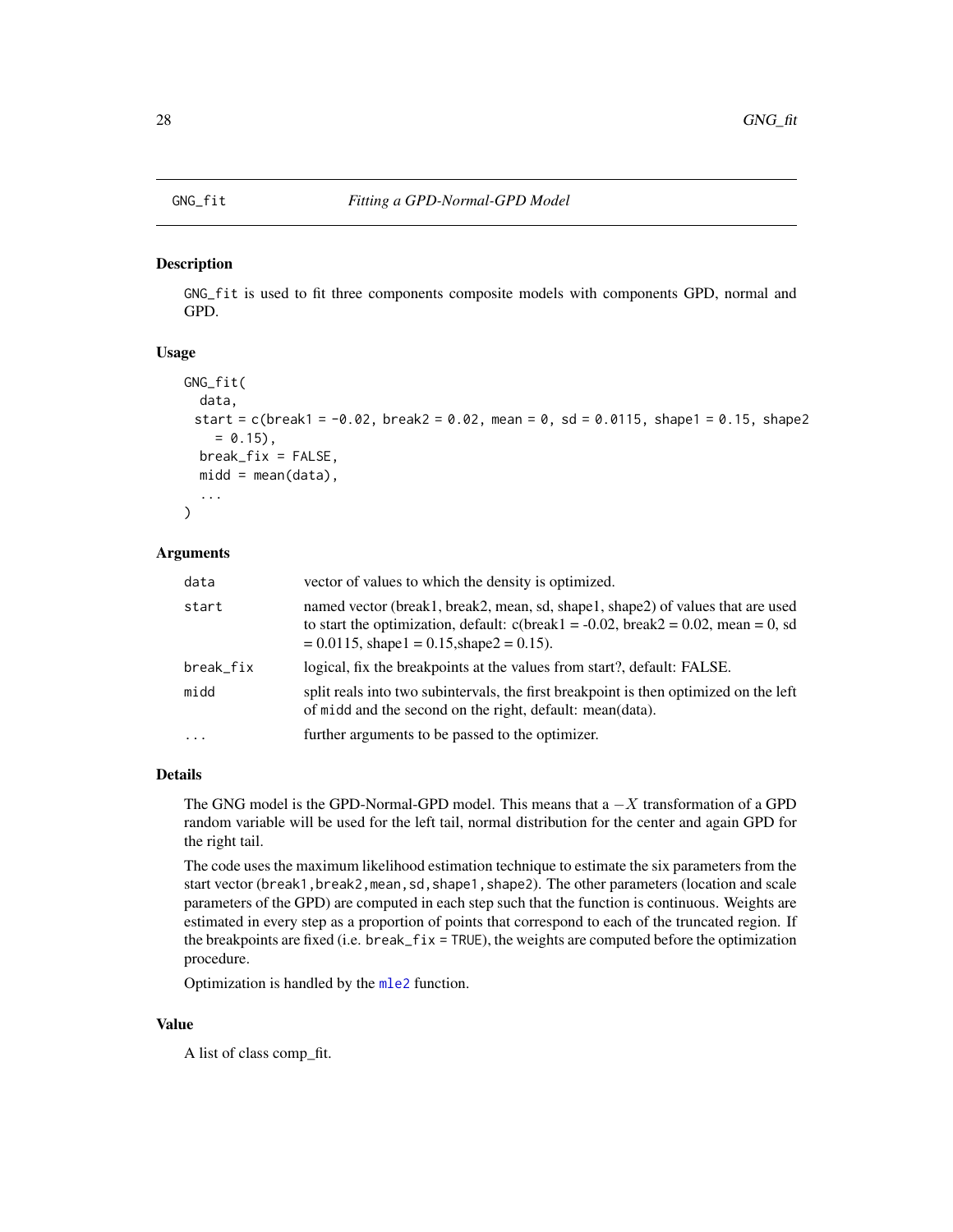## <span id="page-28-0"></span> $GPD$  29

## See Also

[mle2](#page-0-0)

## Examples

```
## Not run:
GNG_fit(stocks$SAP)
GNG_fit(stocks$MSFT)
autoplot(GNG_fit(stocks$ADS))
GNG_fit(stocks$GSPC, start = c(break1=-0.0075, break2=0.0075, mean=0,
         sd=0.0115, shape1=0.15, shape2=0.15), control = list(maxit = 20000))
GNG_fit(stocks$DJI, start = c(break1=-0.0055, break2=0.0055, mean=-0.001,
         sd=0.0055, shape1=0.15, shape2=0.15), method = "CG", control = list(maxit = 1000))
```
## End(Not run)

## <span id="page-28-1"></span>GPD *The Generalized Pareto Distribution*

## Description

Density, distribution function, quantile function and random generation for the generalized Pareto distribution with location, scale and shape parameters.

## Usage

```
dGPD(x, loc = 0, scale = 1, shape = 0, log = FALSE)pGPD(q, loc = 0, scale = 1, shape = 0, lowertail = TRUE, <math>log.p = FALSE)qGPD(p, loc = 0, scale = 1, shape = 0, lowertail = TRUE, <math>log.p = FALSE)rGPD(n, loc = 0, scale = 1, shape = 0)
```
## Arguments

| x, q       | vector of quantiles.                                                      |
|------------|---------------------------------------------------------------------------|
| loc        | location parameter.                                                       |
| scale      | scale parameter.                                                          |
| shape      | shape parameter.                                                          |
| log, log.p | logical; if TRUE, probabilities p are given as $log(p)$ , default: FALSE. |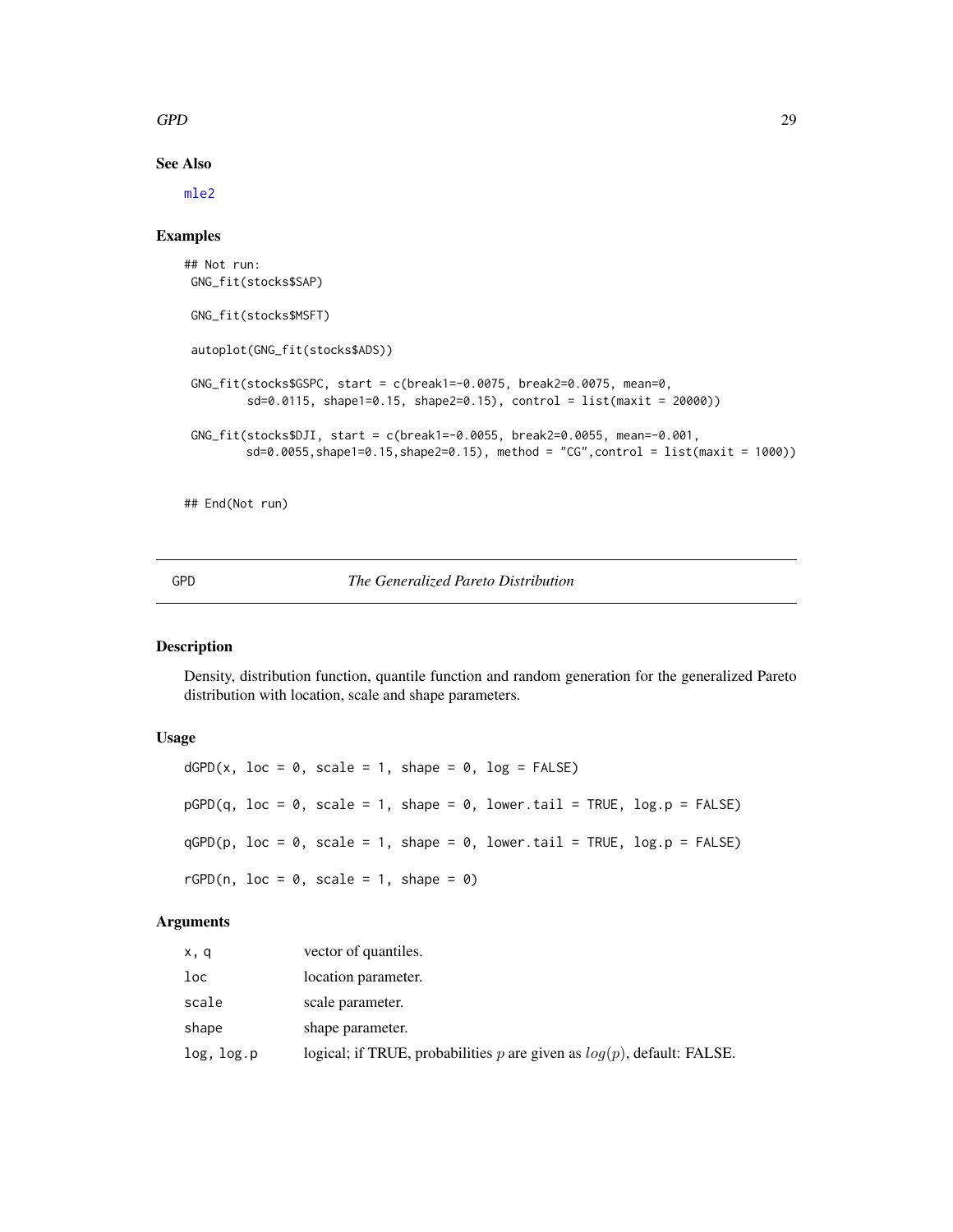<span id="page-29-0"></span>30 GPDdist

| lower.tail | logical; if TRUE, probabilities are $P[X \leq x]$ otherwise, $P[X > x]$ , default:<br>TRUE. |
|------------|---------------------------------------------------------------------------------------------|
| D          | vector of probabilities.                                                                    |
| n          | number of observations.                                                                     |

## Details

The generalized Pareto distribution function with location parameter  $\mu$ , scale parameter  $\sigma$  and shape parameter  $\xi$  has density given by

$$
f(x) = 1/\sigma(1 + \xi z)^{-1/(\xi + 1)
$$

for  $x \ge \mu$  and  $\xi > 0$ , or  $\mu - \sigma/\xi \ge x \ge \mu$  and  $\xi < 0$ , where  $z = (x - \mu)/\sigma$ . In the case where  $\xi = 0$ , the density is equal to  $f(x) = 1/\sigma e^{-x}$  for  $x \ge \mu$ . The cumulative distribution function is

$$
F(x) = 1 - (1 + \xi z)^{-1} - 1/\xi
$$

for  $x \ge \mu$  and  $\xi > 0$ , or  $\mu - \sigma/\xi \ge x \ge \mu$  and  $\xi < 0$ , with z as stated above. If  $\xi = 0$  the CDF has form  $F(x) = 1 - e^{-x}$ .

See [https://en.wikipedia.org/wiki/Generalized\\_Pareto\\_distribution](https://en.wikipedia.org/wiki/Generalized_Pareto_distribution) for more details.

## Value

dGPD gives the density, pGPD gives the distribution function, qGPD gives the quantile function, and rGPD generates random deviates.

Invalid arguments will result in return value NaN, with a warning.

#### See Also

#### [GPDdist](#page-29-1)

## Examples

```
dGPD(seq(1, 5), 0, 1, 1)
qGPD(pGPD(seq(1, 5), 0, 1, 1), 0, 1 ,1)
rGPD(5, 0, 1, 1)
```

```
GPDdist Creates an Object Representing Generalized Pareto Distribution
```
#### Description

The function creates an object which represents the generalized Pareto distribution.

#### Usage

GPDdist(loc =  $0$ , scale = 1, shape =  $0$ )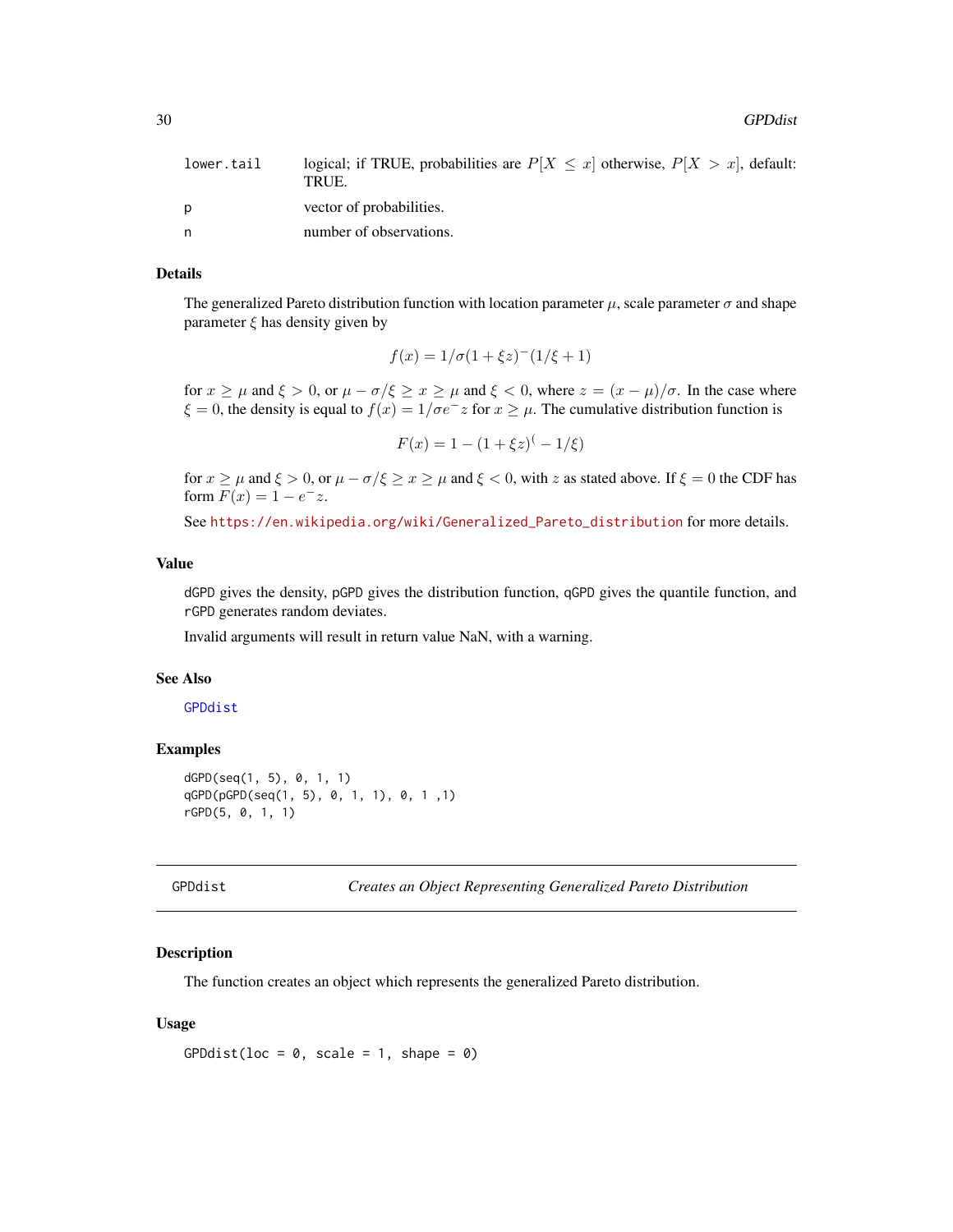#### <span id="page-30-0"></span>Gumbel 31

## Arguments

| $1$ oc | location parameter, default: 0. |
|--------|---------------------------------|
| scale  | scale parameter, default: 1.    |
| shape  | shape parameter, default: 0.    |

## Details

See [GPD](#page-28-1).

## Value

Object of class GPDdist.

## See Also

[GPD](#page-28-1)

## Examples

G <- GPDdist(0, 1, 0) d(G, c(2, 3, 4, NA)) r(G, 5)

## <span id="page-30-1"></span>Gumbel *The Gumbel Distribution*

## Description

Density, distribution function, quantile function and random generation for the Gumbel distribution with location and scale parameters.

#### Usage

```
dgumbel(x, loc, scale, log = FALSE)
pgumbel(q, loc, scale, lower.tail = TRUE, log.p = FALSE)
qgumbel(p, loc, scale, lower.tail = TRUE, log.p = FALSE)
rgumbel(n, loc, scale)
```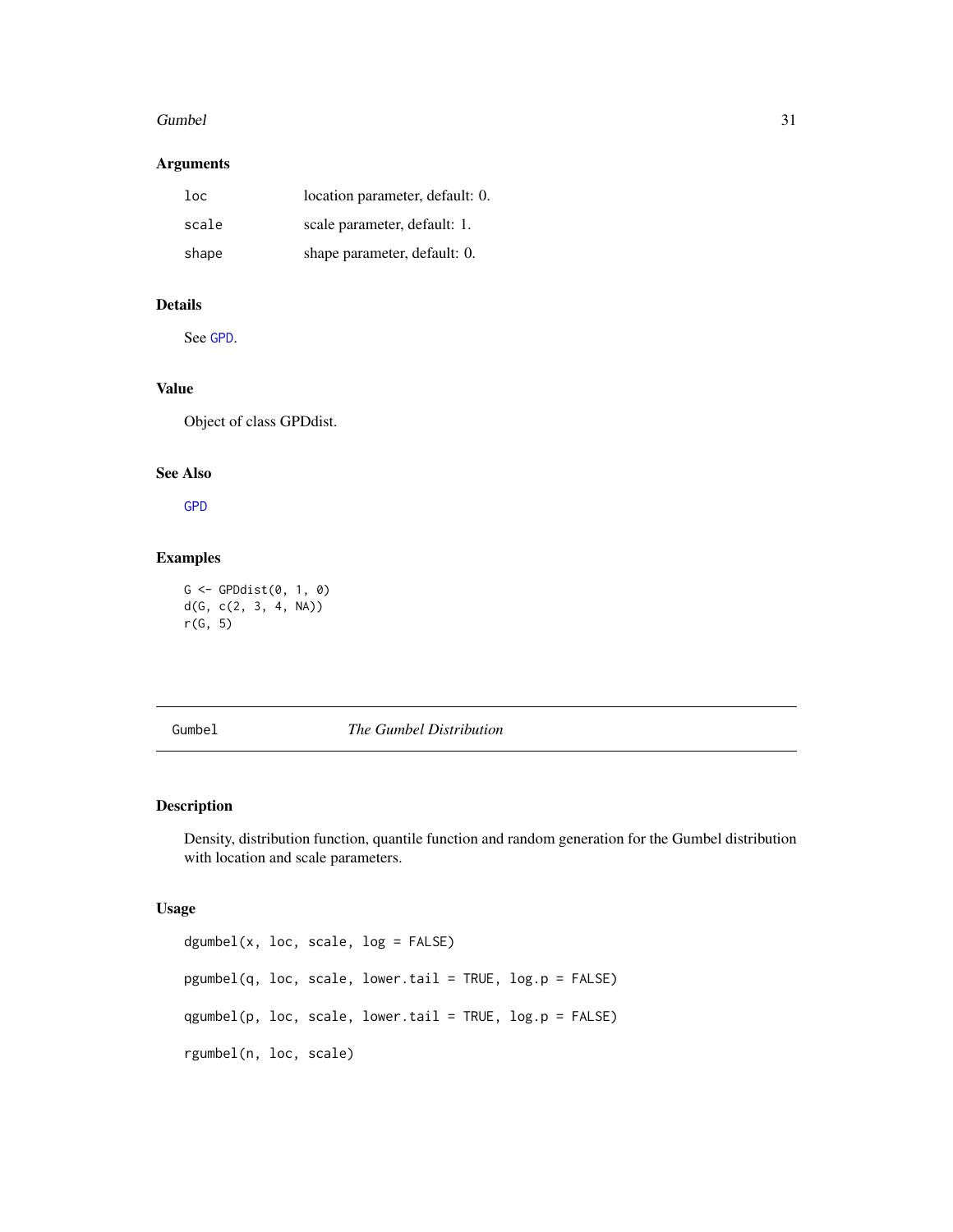#### Arguments

| x, q       | vector of quantiles.                                                                        |
|------------|---------------------------------------------------------------------------------------------|
| loc        | location parameter.                                                                         |
| scale      | scale parameter.                                                                            |
| log, log.p | logical; if TRUE, probabilities p are given as $log(p)$ , default: FALSE.                   |
| lower.tail | logical; if TRUE, probabilities are $P[X \leq x]$ otherwise, $P[X > x]$ , default:<br>TRUE. |
| p          | vector of probabilities.                                                                    |
| n          | number of observations.                                                                     |

## Details

The Gumbel distribution function with location parameter  $\mu$  and scale parameter  $\beta$  has density given by

$$
f(x) = 1/\beta e^-(z + e^- z)
$$

, where  $z = (x - \mu)/\beta$ . The cumulative distribution function is

$$
F(x) = e^(-e^z)
$$

with z as stated above.

See [https://en.wikipedia.org/wiki/Gumbel\\_distribution](https://en.wikipedia.org/wiki/Gumbel_distribution) for more details.

## Value

dgumbel gives the density, pgumbel gives the distribution function, qgumbel gives the quantile function, and rgumbel generates random deviates.

Invalid arguments will result in return value NaN, with a warning.

## See Also

[gumbeldist](#page-32-1)

## Examples

```
dgumbel(seq(1, 5), 0, 1)qgumbel(pgumbel(seq(1, 5), 0, 1), 0 ,1)
rgumbel(5, 0, 1)
```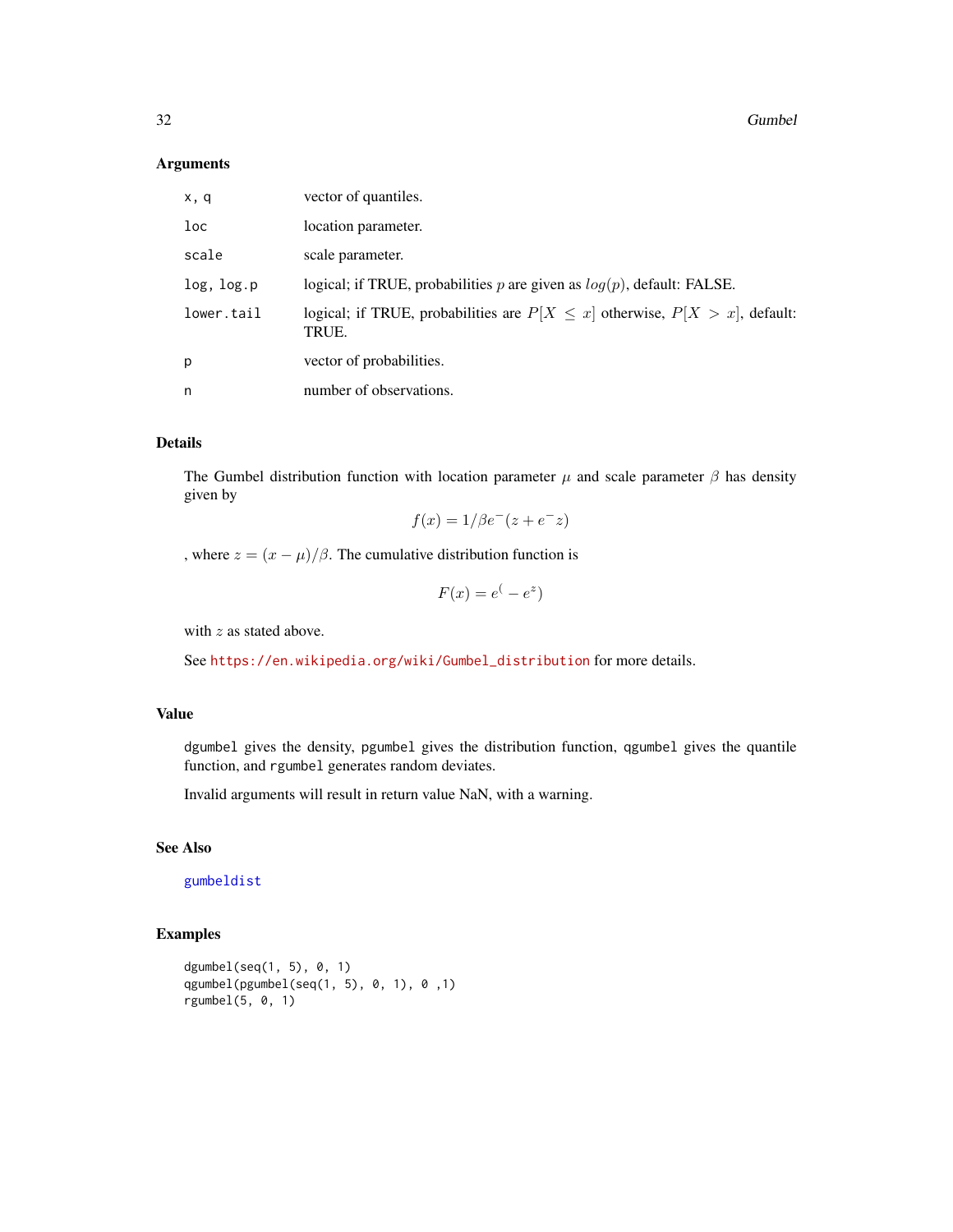<span id="page-32-1"></span><span id="page-32-0"></span>

The function creates an object which represents the Burr distribution.

## Usage

gumbeldist(loc =  $0$ , scale = 1)

## Arguments

| 1oc   | location parameter, default: 0. |
|-------|---------------------------------|
| scale | scale parameter, default: 1.    |

## Details

See [Gumbel](#page-30-1).

## Value

Object of class gumbeldist.

## See Also

[Gumbel](#page-30-1)

## Examples

```
G \leftarrow gumbeldist(1, 2)
d(G, c(2, 3, 4, NA))
r(G, 5)
```
hyperdist *Creates an Object Representing Hypergeometric Distribution*

#### Description

The function creates an object which represents the hypergeometric distribution.

## Usage

hyperdist( $m = 10$ ,  $n = 10$ ,  $k = 5$ )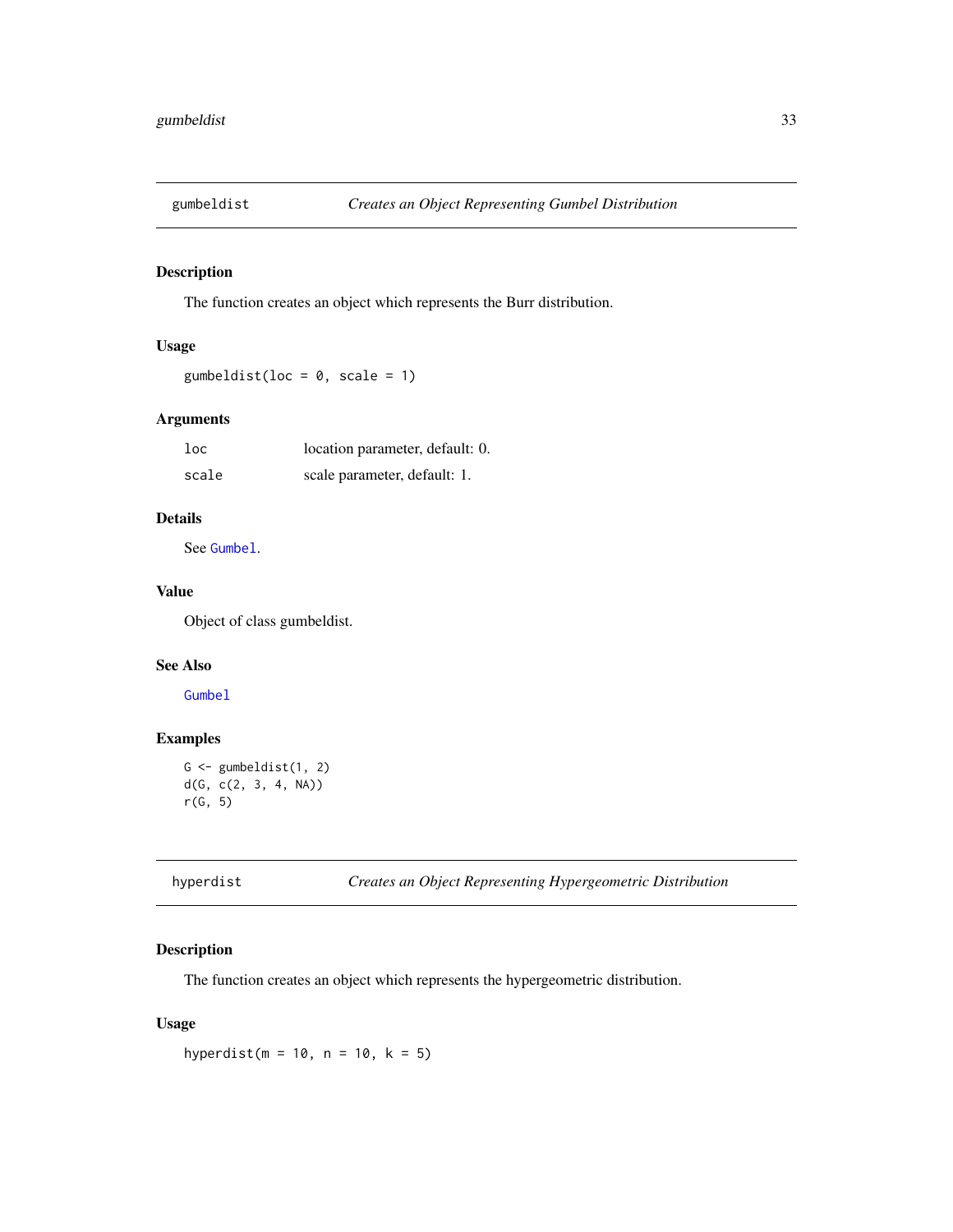## <span id="page-33-0"></span>Arguments

| m | the number of white balls in the urn, default: 10.  |
|---|-----------------------------------------------------|
| n | the number of black balls in the urn, default: 10.  |
|   | the number of balls drawn from the urn, default: 5. |

## Details

See [Hypergeometric](#page-0-0).

## Value

Object of class hyperdist.

## See Also

[Hypergeometric](#page-0-0)

## Examples

H <- hyperdist(0.5) d(H, c(2, 3, 4, NA)) r(H, 5)

is.composite *Reports whether O is a Composite Distribution Object*

## Description

Reports whether O is a composite distribution object.

## Usage

is.composite(O)

## Arguments

O an object to test.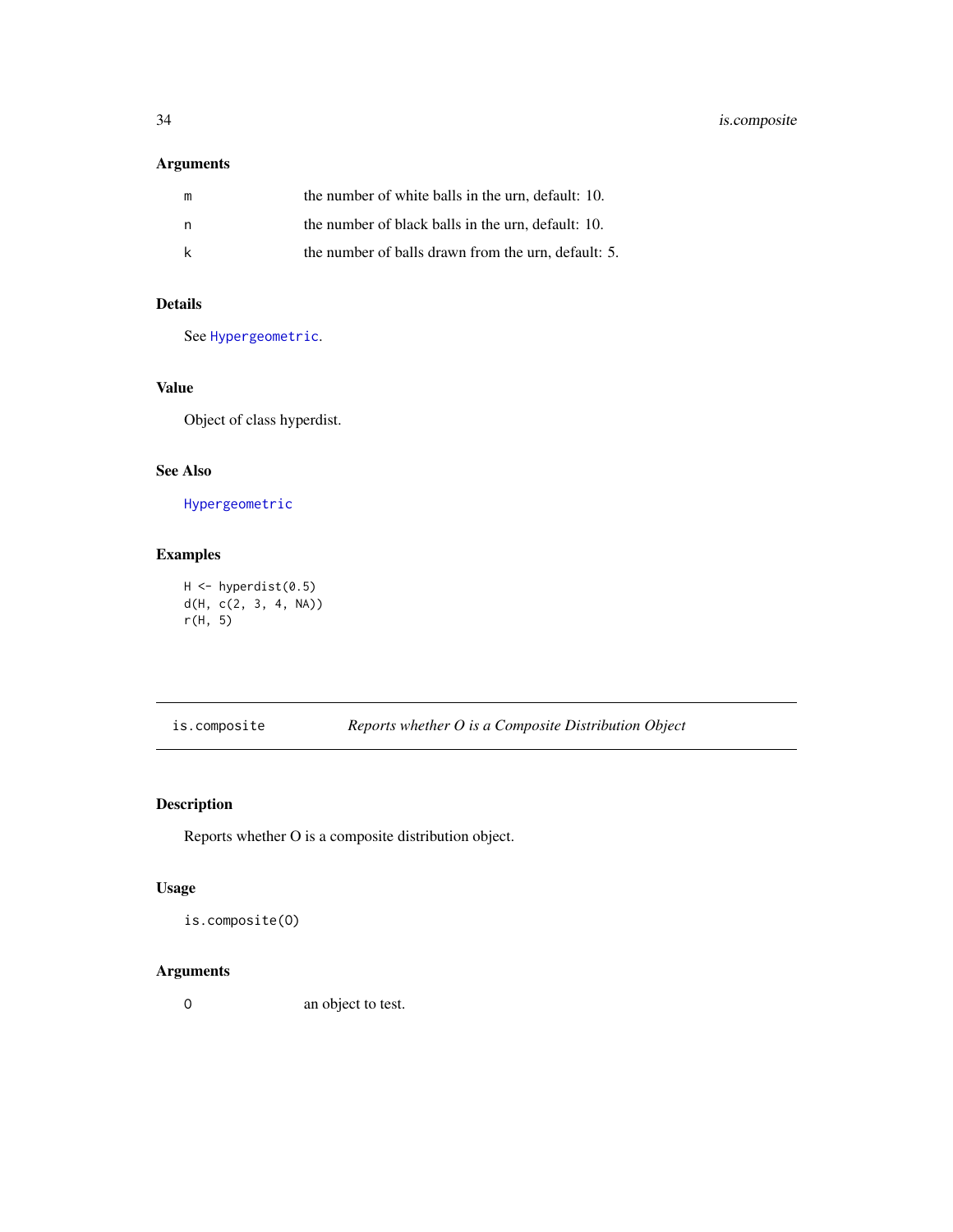<span id="page-34-0"></span>

Reports whether O is a continuous distribution object.

## Usage

is.contin(O)

## Arguments

O an object to test.

| is.discrete | Reports whether O is a Discrete Distribution Object |
|-------------|-----------------------------------------------------|
|-------------|-----------------------------------------------------|

## Description

Reports whether O is a discrete distribution object.

## Usage

is.discrete(O)

## Arguments

O an object to test.

is.dist *Reports whether O is a Distribution Object*

## Description

Reports whether O is a distribution object.

## Usage

is.dist(O)

## Arguments

O an object to test.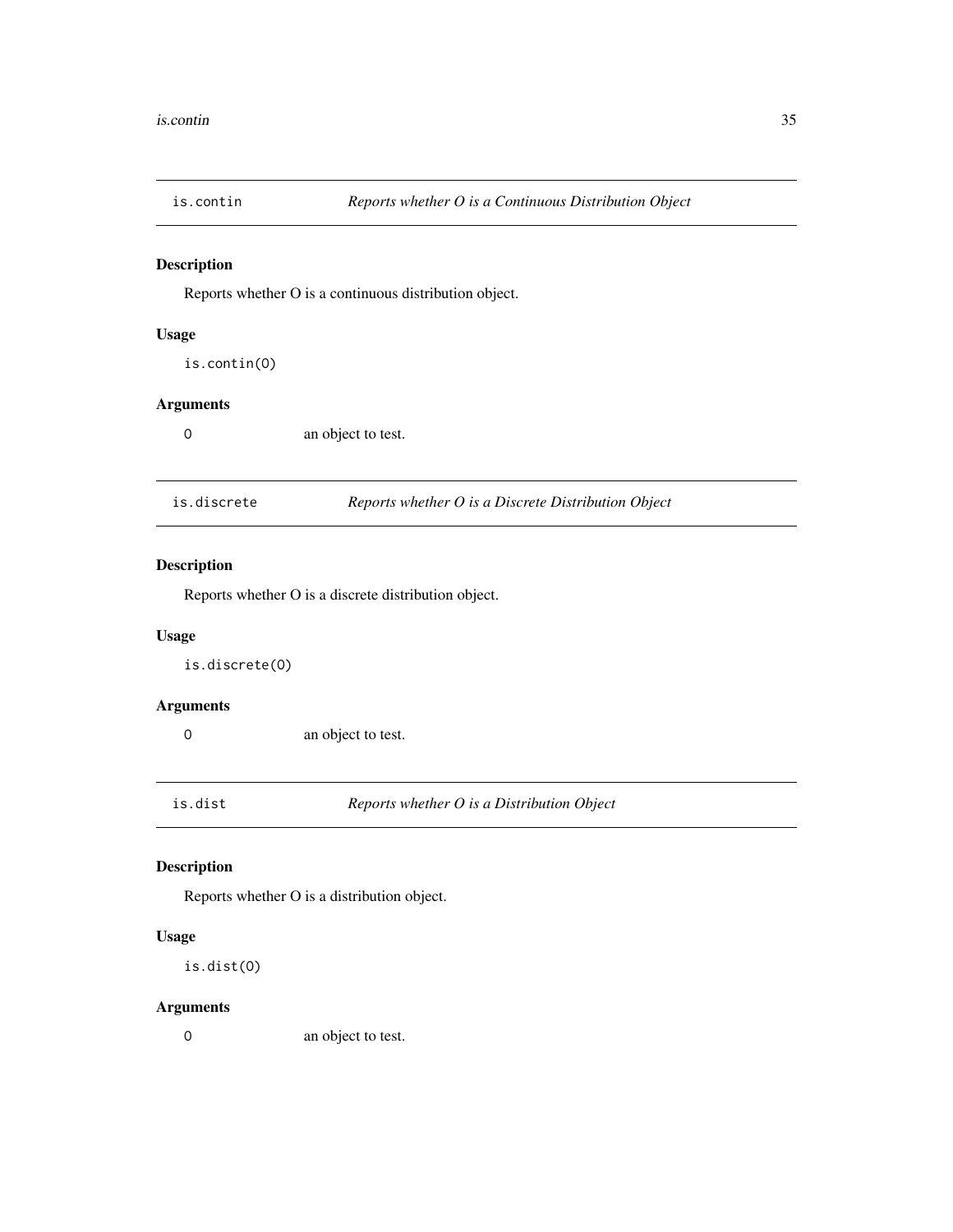<span id="page-35-0"></span>

Reports whether O is a mixture distribution object.

## Usage

is.mixture(O)

## Arguments

O an object to test.

| is.standard | Reports whether O is a Standard Distribution Object |
|-------------|-----------------------------------------------------|
|-------------|-----------------------------------------------------|

## Description

Reports whether O is a standard distribution object.

## Usage

is.standard(O)

## Arguments

O an object to test.

is.transformed *Reports whether O is a Transformed Distribution Object*

## Description

Reports whether O is a transformed distribution object.

## Usage

```
is.transformed(O)
```
## Arguments

O an object to test.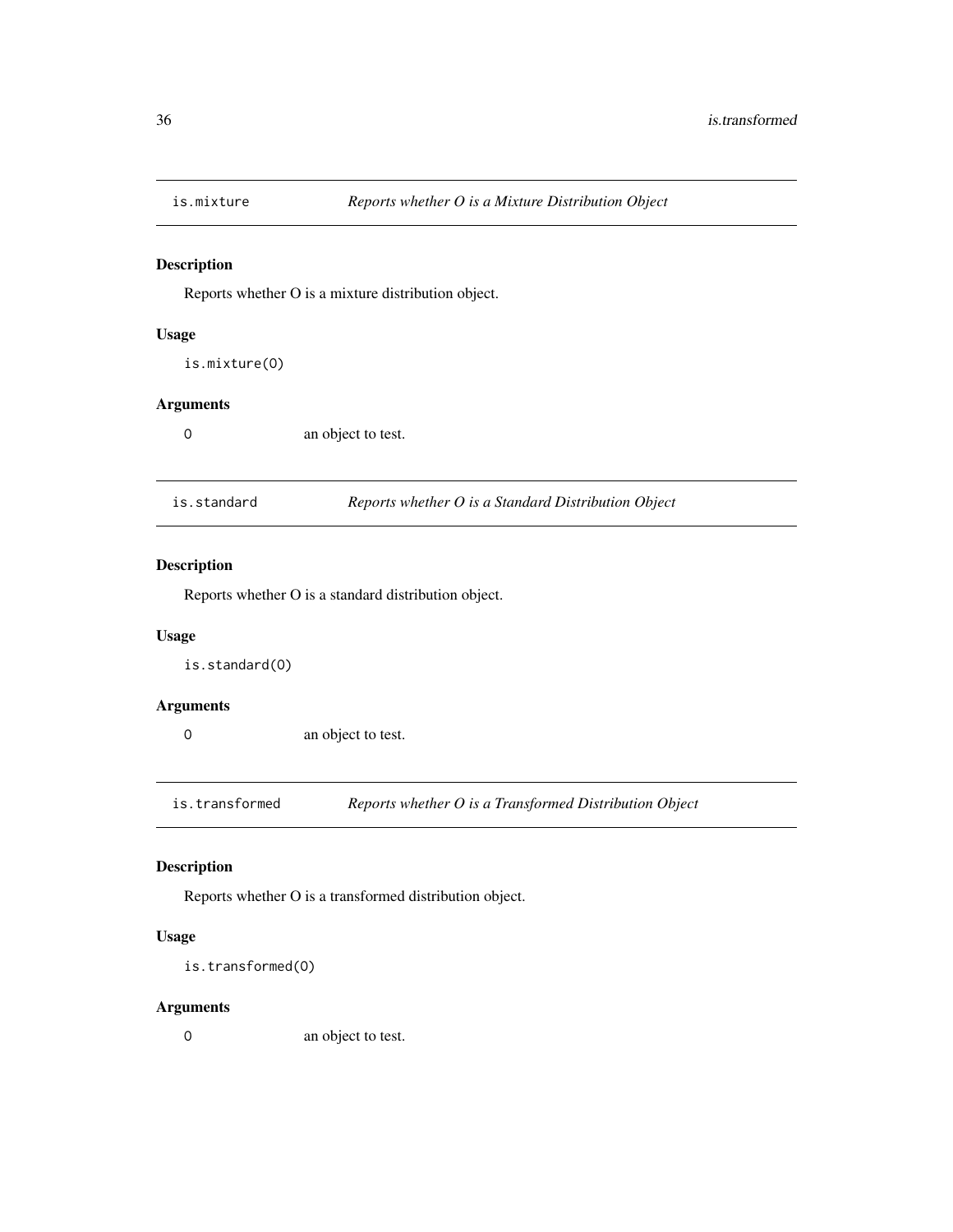Function returns a vector of points where a mass of probability is present. These points are then used in [plot](#page-0-0) and [plotgg](#page-52-0) calls.

### Usage

```
jumps(O, interval)
## S3 method for class 'discrdist'
jumps(O, interval)
## S3 method for class 'trans_discrdist'
jumps(O, interval)
## S3 method for class 'contdist'
jumps(O, interval)
## S3 method for class 'trans_contdist'
jumps(O, interval)
## S3 method for class 'mixdist'
jumps(O, interval)
## S3 method for class 'trans_mixdist'
jumps(O, interval)
## S3 method for class 'compdist'
jumps(O, interval)
## S3 method for class 'trans_compdist'
jumps(O, interval)
```
# Arguments

|          | distribution object.                                                |
|----------|---------------------------------------------------------------------|
| interval | interval in which the support of discrete elements should be found. |

#### Value

Vector of values.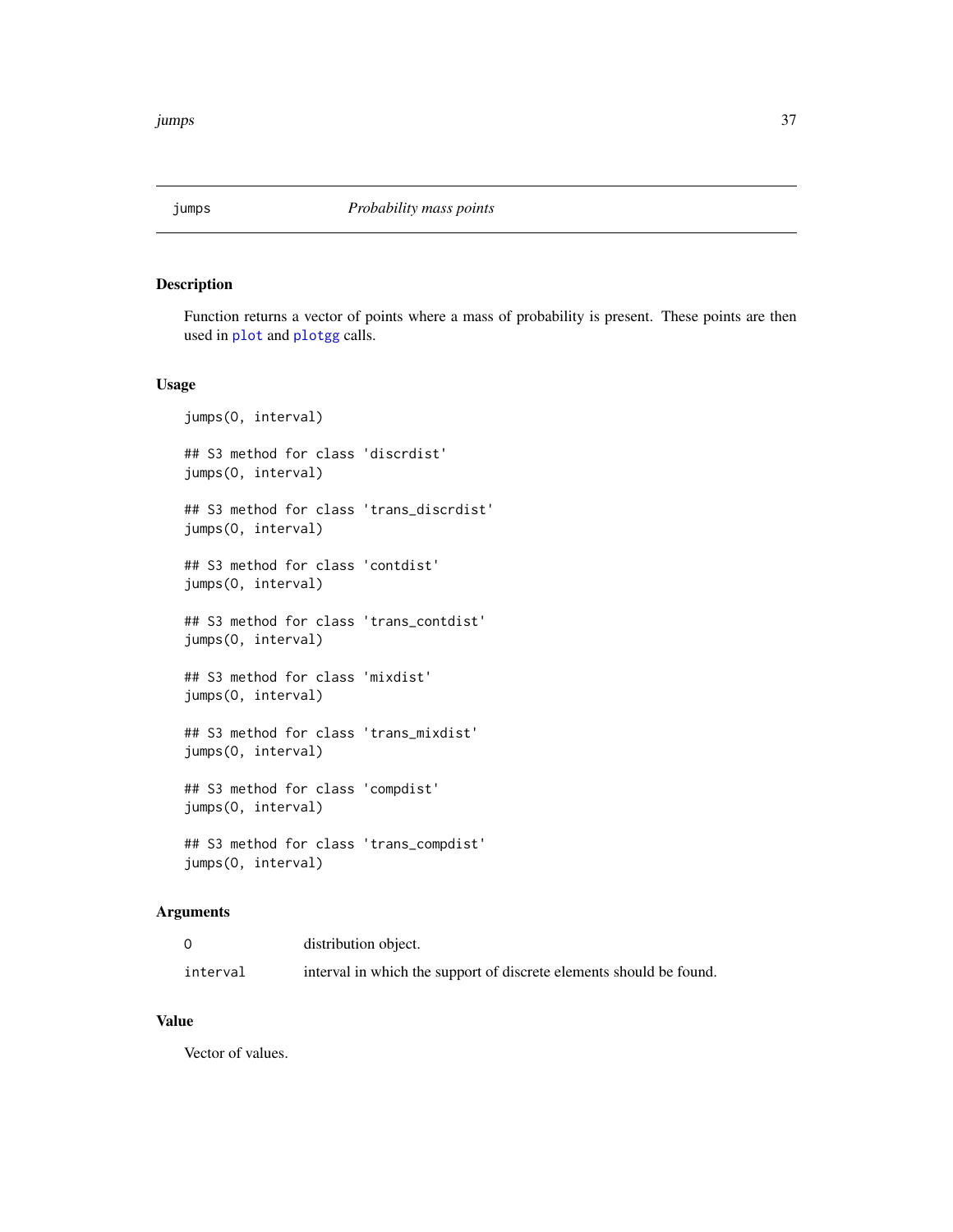The function is designed in a way that it rather returns more than less. Thus it might return a value that is close to the interval but not in. This is for use of the package not a problem as jumps is internally used only in plots and quantile function of a mixture distribution where an additional value can not influence the output.

#### Examples

```
B \leftarrow binomdist(12, 0.4)P \leftarrow \text{poisdist}(2)I \leftarrow c(-7, 16.8)jumps(B, I)
jumps(P, I)
```
last\_history *Returns the Last Element from History List*

### Description

Function returns the last element from history list.

### Usage

last\_history(O, t)

## Arguments

| $\Omega$ | transformed distribution object.            |
|----------|---------------------------------------------|
|          | which characterization should be extracted. |

# Value

Expression if t is set to "expre", "iexpre", "oldprint" and "oldderiv". Numeric and string if t is equal to "value" and "operation", respectively.

# Examples

```
B <- binomdist(10, 0.3)
B2 \le -3 \times log(B)last_history(B2, "value")
last_history(B2, "operation")
```
# Note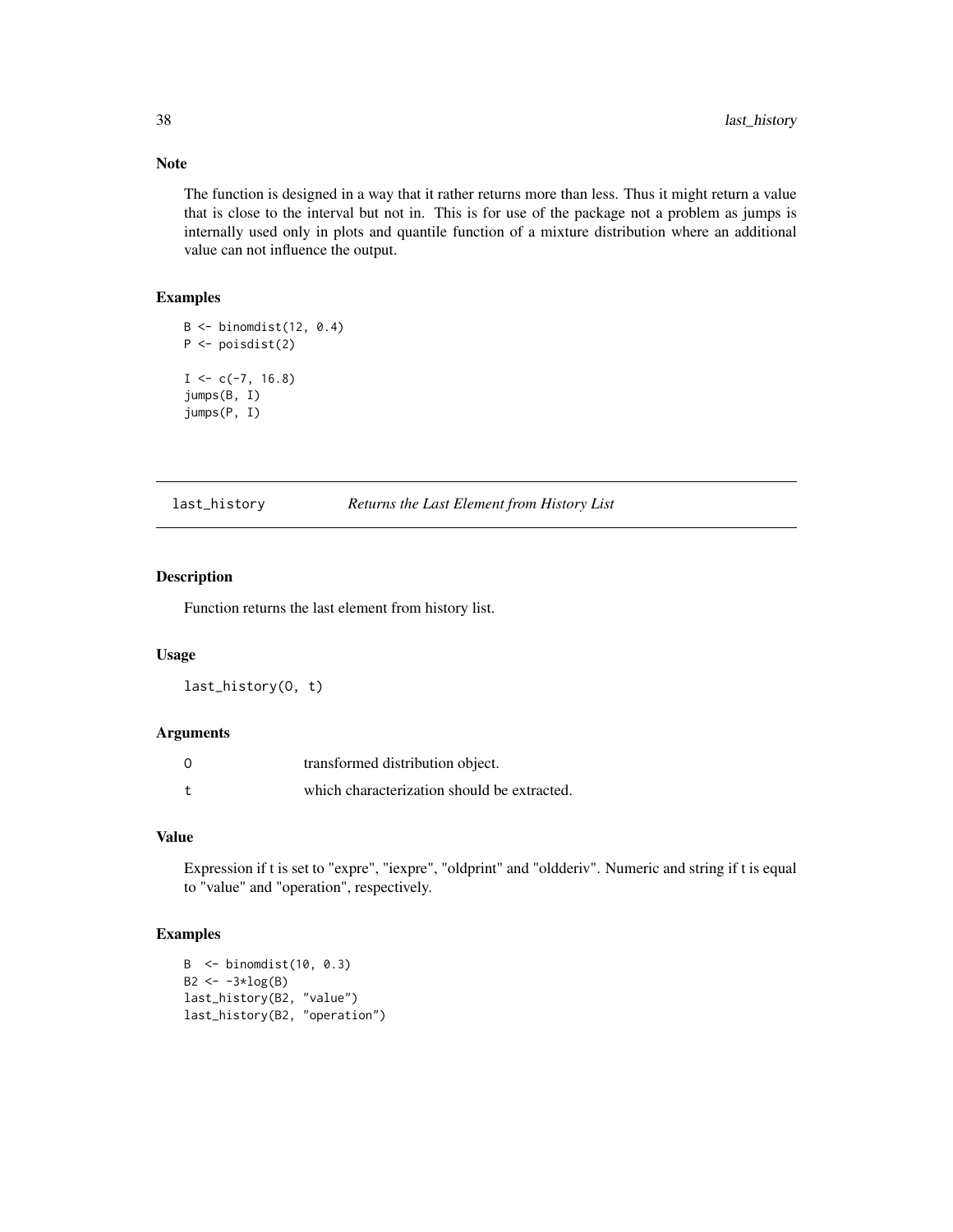The function creates an object which represents the log normal distribution.

### Usage

```
lnormalist(meanlog = 0, sdlog = 1)
```
# Arguments

| meanlog | mean parameter, default: 0.               |
|---------|-------------------------------------------|
| sdlog   | standard deviation parameter, default: 1. |

# Details

See [Lognormal](#page-0-0).

### Value

Object of class lnormdist.

# See Also

[Lognormal](#page-0-0)

# Examples

```
L \leftarrow lnormdist(0, 1)d(L, c(2, 3, 4, NA))
r(L, 5)
```
mistr\_d\_p\_q\_r *Mistr d/p/q/r Wrappers*

# Description

The functions mistr\_[d](#page-12-0), mistr\_[p](#page-45-0), mistr\_[q](#page-62-0), mist[r](#page-73-0)\_r are wrappers for d, p, q and r, respectively.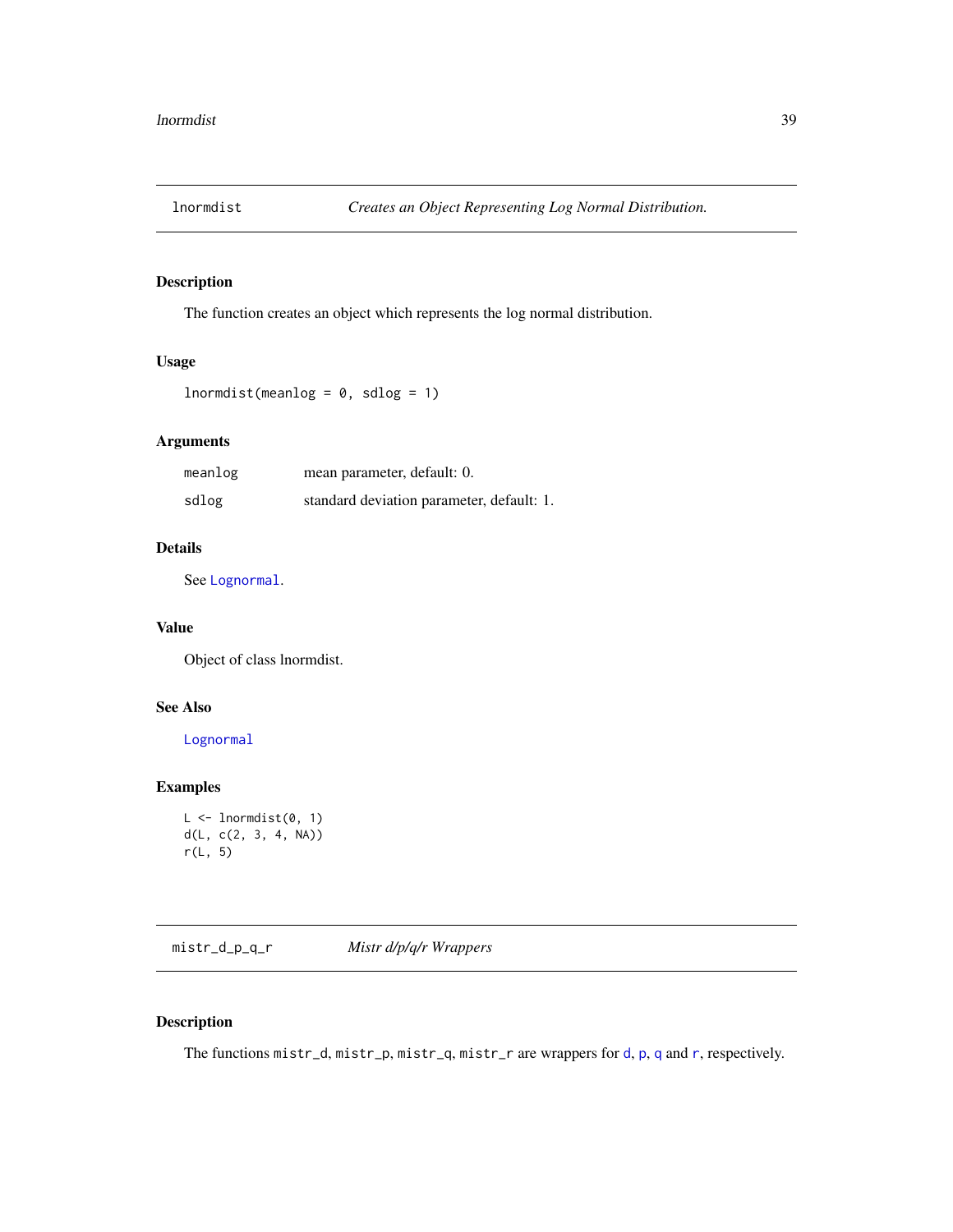### Usage

```
mistr_d(0, x, log = FALSE)mistr_p(O, q, lower.tail = TRUE, log.p = FALSE)
mistr_q(0, p, lower.tail = TRUE, log.p = FALSE, ...)mistr_r(O, n)
```
# Arguments

| $\mathbf{0}$ | distribution object.                                                                        |
|--------------|---------------------------------------------------------------------------------------------|
| x, q         | vector of quantiles.                                                                        |
| log, log.p   | logical; if TRUE, probabilities p are given as $log(p)$ , default: FALSE.                   |
| lower.tail   | logical; if TRUE, probabilities are $P[X \leq x]$ otherwise, $P[X > x]$ , default:<br>TRUE. |
| p            | vector of probabilities.                                                                    |
| $\cdot$      | further arguments to be passed.                                                             |
| n            | number of observations.                                                                     |

## Details

Wrappers are offered as a consequence of R-Studio in Windows OS where the q() calls in the console are caught and terminate the R session.

## Value

Vector of computed results.

mistr\_theme *Mistr Theme for Ggplot*

# Description

Theme for plots that use ggplot2.

# Usage

```
mistr_theme(grey = FALSE, blue = FALSE, legend.position = "right", ...)
```
# Arguments

| grey            | logical, if TRUE grey palette is used, default: FALSE. |
|-----------------|--------------------------------------------------------|
| blue            | logical, if TRUE blue palette is used, default: FALSE. |
| legend.position |                                                        |
|                 | position of legend, default: "right".                  |
|                 | further arguments to be passed.                        |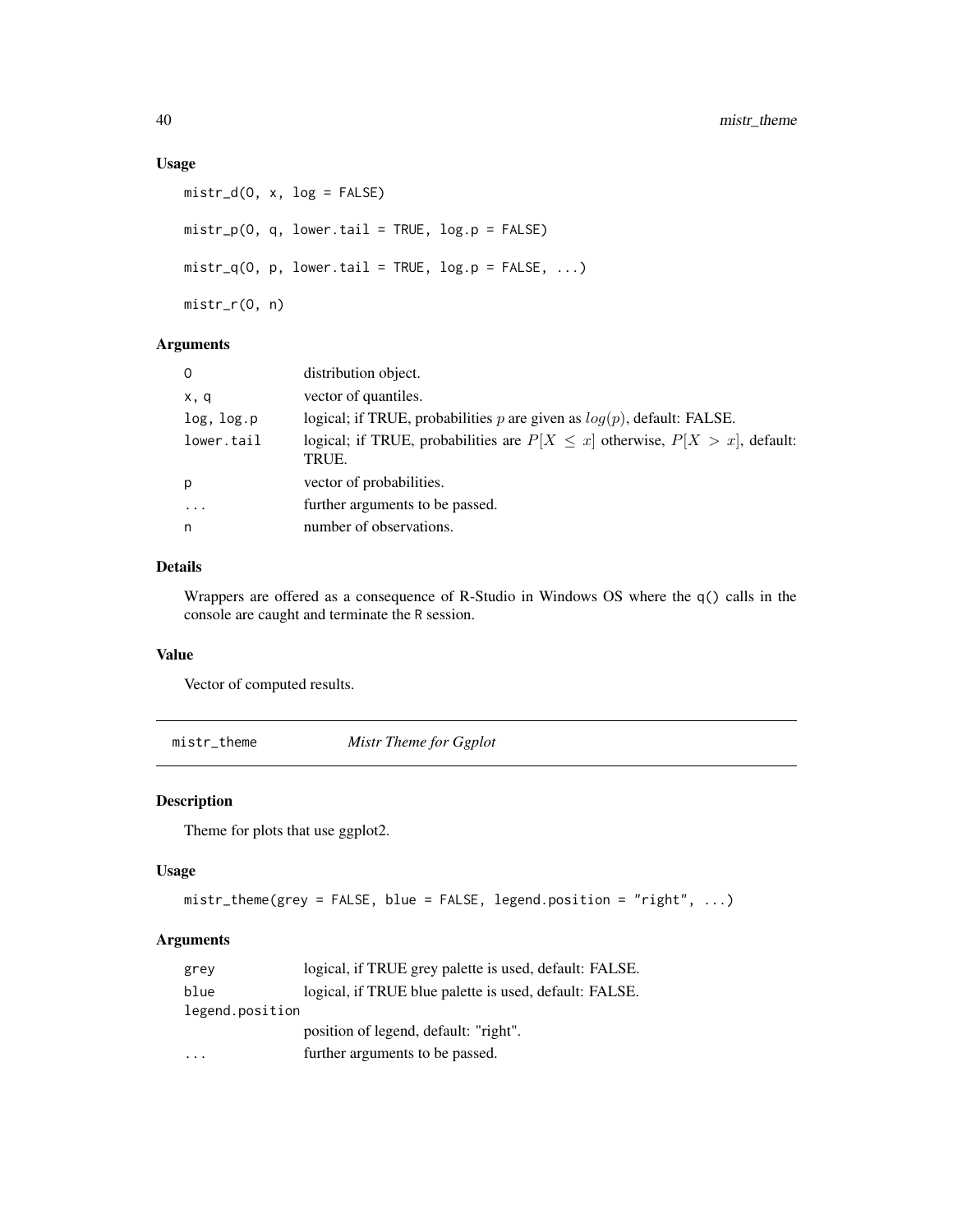#### mixdist 41

### Value

ggplot theme.

#### See Also

[theme](#page-0-0)

mixdist *Creates an Object Representing Mixture Distribution*

# Description

mixdist creates an object which represents the mixture distribution.

#### Usage

```
mixdist(..., weights)
```

```
## S3 method for class 'dist'
mixdist(..., weights)
```
## Default S3 method: mixdist(dist, params, weights, ...)

### Arguments

| $\cdot$ $\cdot$ $\cdot$ | distribution objects.                  |
|-------------------------|----------------------------------------|
| weights                 | vector of weights for the components.  |
| dist                    | vector of distribution names.          |
| params                  | list of parameters for each component. |

# Details

A CDF of a mixture distribution function is

$$
F(A) = \sum w_i F_i(A)
$$

, where  $w_i$  is the weight of the i-th component and  $F_i()$  is the CDF of the i-th component.

The objects can be specified in two ways, either the user may enter distribution objects or a vector of names and list of parameters. See the examples below.

#### Value

Object of class mixdist.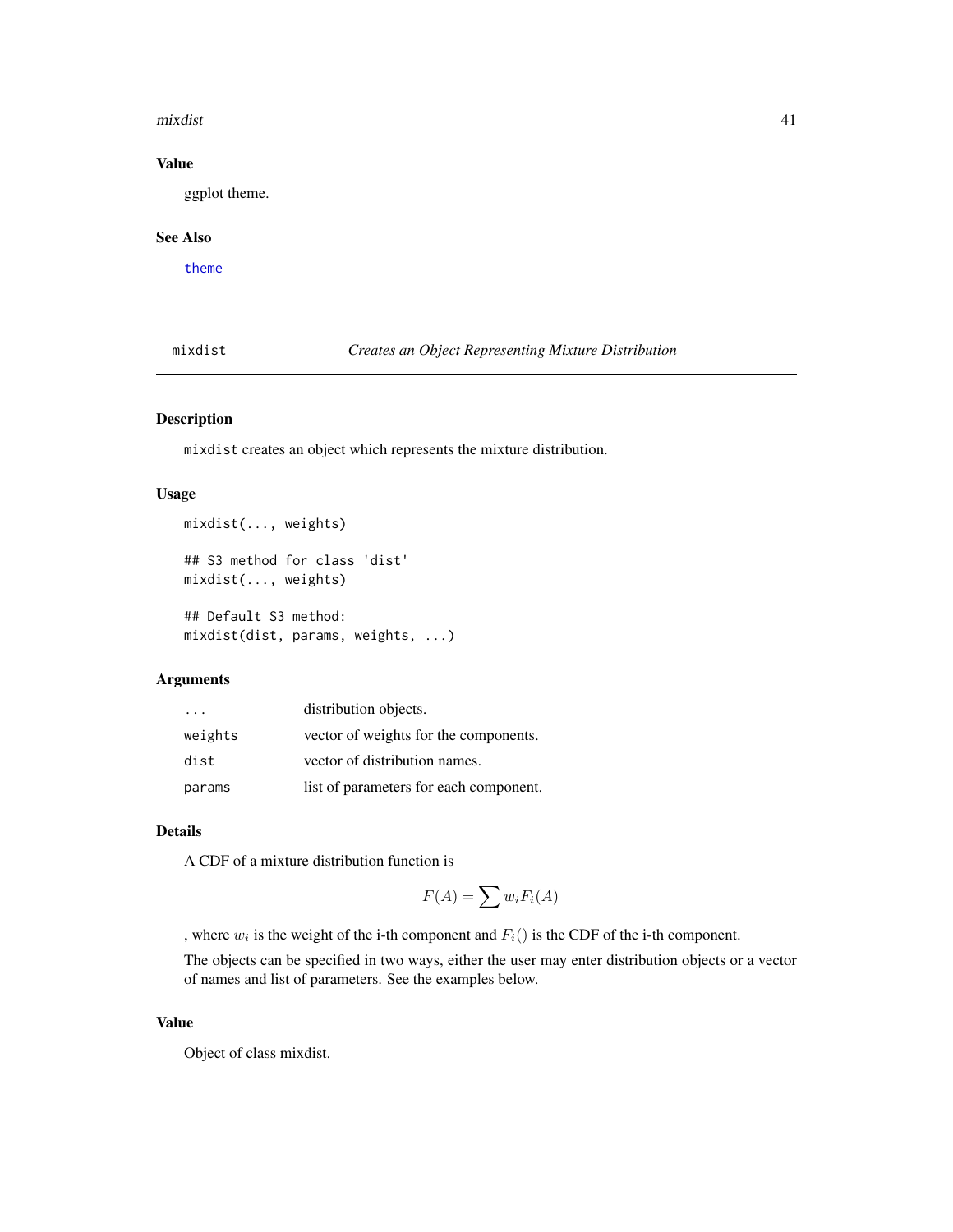42 monot

# See Also

[compdist](#page-10-0)

# Examples

```
# using the objects
M \leftarrow \text{mixdist}(\text{normalist}(1, 3), \text{expdist}(4), \text{weights} = c(0.7, 0.3))M
# using the names and parameters
M2 \leq -\text{mixedist}(c("norm", "exp"), list(c(mean = 1, sd = 3), c(rate = 4)),weights = c(0.7, 0.3)M2
```
monot *Monotonicity of Transformation*

# Description

Function checks whether the transformation is increasing or decreasing.

#### Usage

```
monot(O)
```

```
## S3 method for class 'trans_univdist'
monot(O)
```
## Arguments

O transforms distribution object.

# Value

1 for increasing and -1 for decreasing.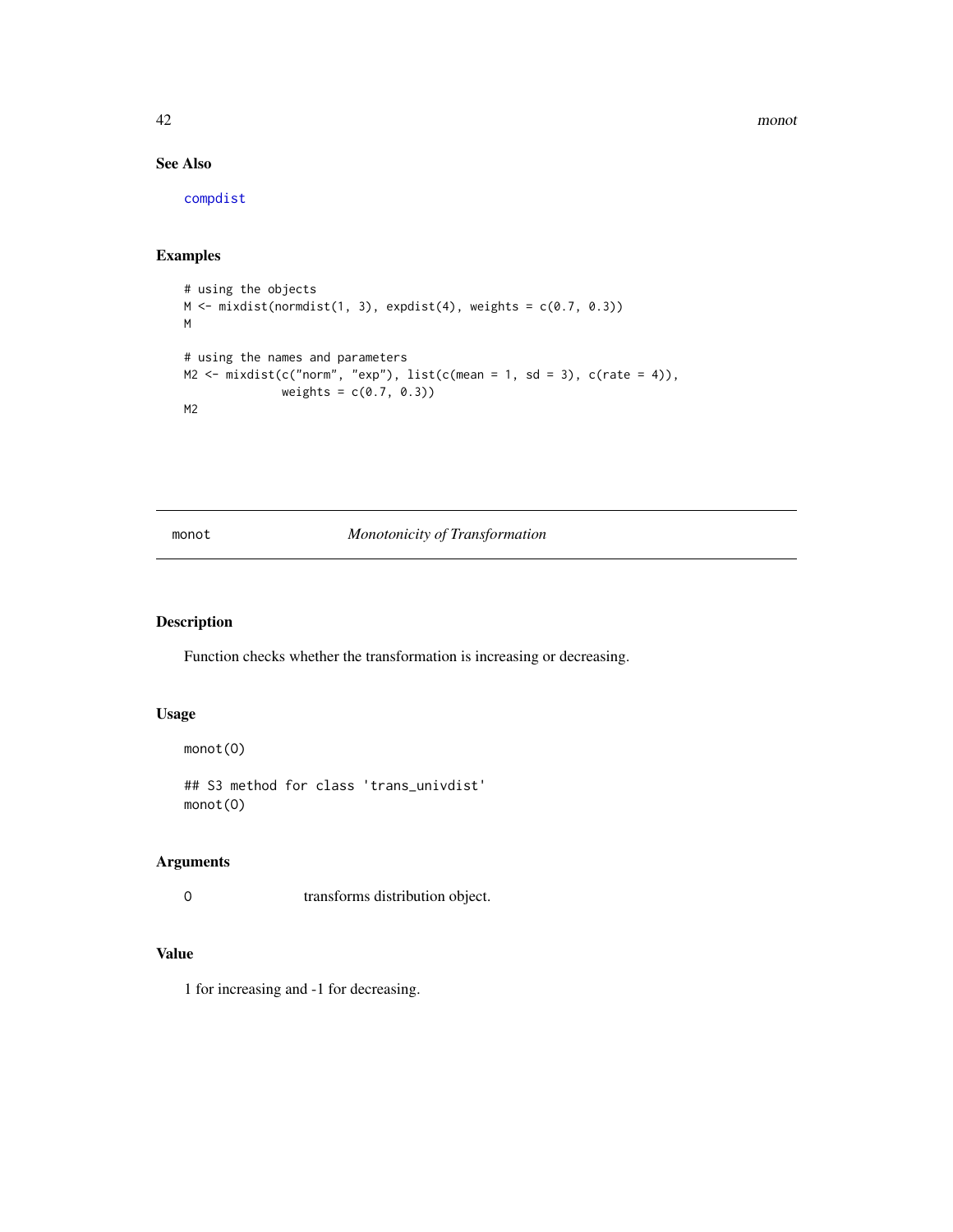The function creates an object which represents the multinomial distribution.

### Usage

multinomdist(size =  $10$ , prob =  $c(0.5, 0.5)$ )

# Arguments

| size | size parameter, default: 10.                           |
|------|--------------------------------------------------------|
| prob | probability parameter vector, default: $c(0.5, 0.5)$ . |

# Details

See [Multinomial](#page-0-0).

### Value

Object of class multinomdist.

### See Also

### [Multinomial](#page-0-0)

# Examples

```
M <- multinomdist(10, c(0.5, 0.5))
d(M, c(7, 3))
r(M, 5)
```

|  |  |  |  |  | Creates an Object Representing Negative Binomial Distribution |
|--|--|--|--|--|---------------------------------------------------------------|
|--|--|--|--|--|---------------------------------------------------------------|

### Description

nbinomdist *Creates an Object Representing Negative Binomial Distribution*

The function creates an object which represents the negative binomial distribution.

# Usage

nbinomdist(size = 10, prob, mu)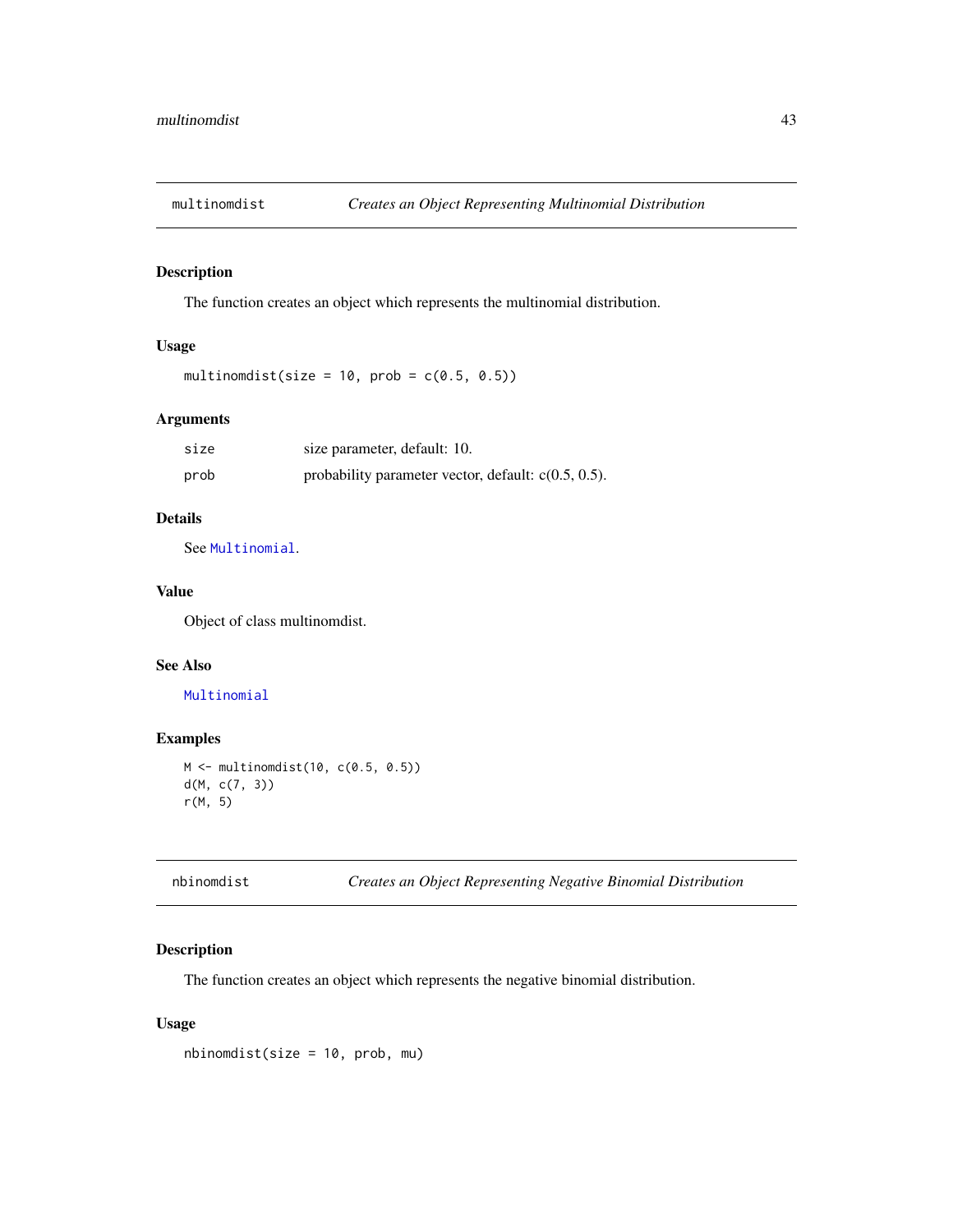44 new\_dist new\_dist new\_dist new\_dist new\_dist new\_dist new\_dist new\_dist new\_dist new\_dist new\_dist new\_dist new\_dist new\_dist new\_dist new\_dist new\_dist new\_dist new\_dist new\_dist new  $\frac{1}{2}$  new  $\frac{1}{2}$  new  $\frac{1}{2$ 

### Arguments

| size | size parameter, default: 10.                           |
|------|--------------------------------------------------------|
| prob | probability parameter.                                 |
| mu   | alternative parametrization via mean, see NegBinomial. |

# Details

See [NegBinomial](#page-0-0).

# Value

Object of class nbinomdist.

### See Also

[NegBinomial](#page-0-0)

# Examples

```
N <- nbinomdist(10, 0.5)
d(N, c(2, 3, 4, NA))
r(N, 5)
```
new\_dist *Creates New Distribution Object*

# Description

The function creates distribution objects that satisfy the naming convention used in package mistr.

# Usage

```
new_dist(
  name,
  from,
  to,
 by = NULL,
 parameters = mget(names(eval(quote(match.call()), parent)[-1]), parent),
 class = deparse(sys.calls()[[sys.nframe() - 1]][[1]]),
 parent = parent.frame()
\mathcal{E}
```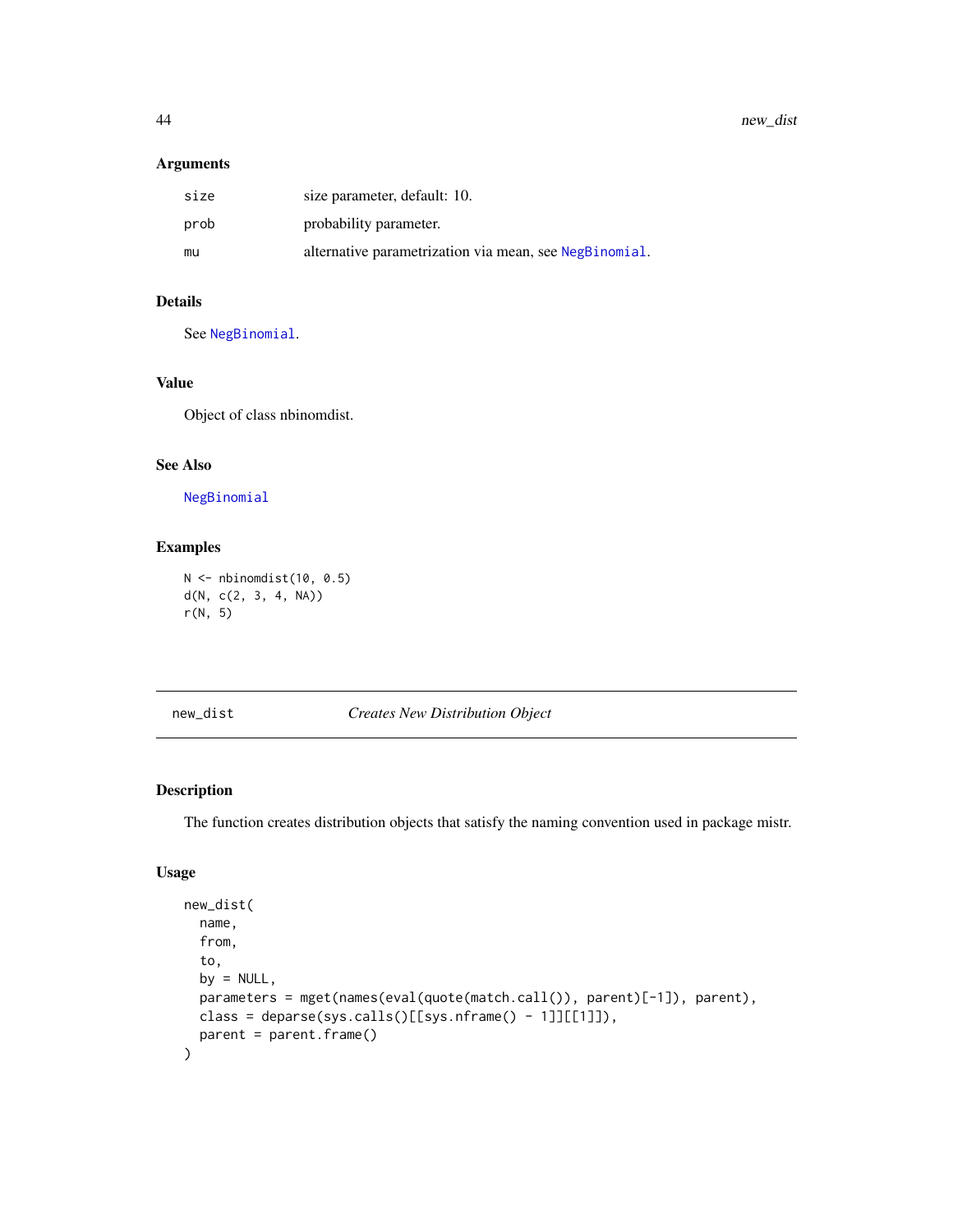#### new\_dist 45

## Arguments

| name       | string containing the name of the distribution.                                                                                                                                                                        |
|------------|------------------------------------------------------------------------------------------------------------------------------------------------------------------------------------------------------------------------|
| from       | numeric representing where the support of distribution starts.                                                                                                                                                         |
| to         | numeric representing where the support of distribution ends.                                                                                                                                                           |
| by         | numeric representing the deterministic step between support values. If NULL:<br>continuous distribution is assumed. If the value is specified: discrete distribution<br>with specified step is assumed, default: NULL. |
| parameters | named list of parameters of the distribution, default: mget(names(eval(quote(match.call()),parent)[-<br>$1$ ]), parent).                                                                                               |
| class      | class of the distribution, this should be set in [name]dist convention (e.g. nor-<br>mdist, tdist), default: deparse(sys.calls()[[sys.nframe() - 1]][[1]]).                                                            |
| parent     | parent environment, default: parent.frame().                                                                                                                                                                           |

# Details

The function can be used in two ways. Either it can be called from the creator functions as for example [normdist](#page-45-1) or [unifdist](#page-81-0), or directly from any function or enviroment. In the former, only arguments "name", "from" and "to" must be set. Other arguments will be filled according to the parent calls. If this function is called directly, the arguments "parameters" and "class" have to be specified also.

### Value

distribution object.

#### Examples

```
## Not run:
# using creator function
unifdist \le function(min = 0, max = 1) {
   if (!is.numeric(min) || !is.numeric(max)) stop("Parameters must be a numeric")
   if (min >= max) stop("min must be smaller than max.")
  new_dist(name = "Uniform", from = min, to = max)
}
#directly
U \leq - new_dist(name = "Uniform", from = 1, to = 6,
             parameters = list(min = 1, max = 6), class = "unifdist")## End(Not run)
```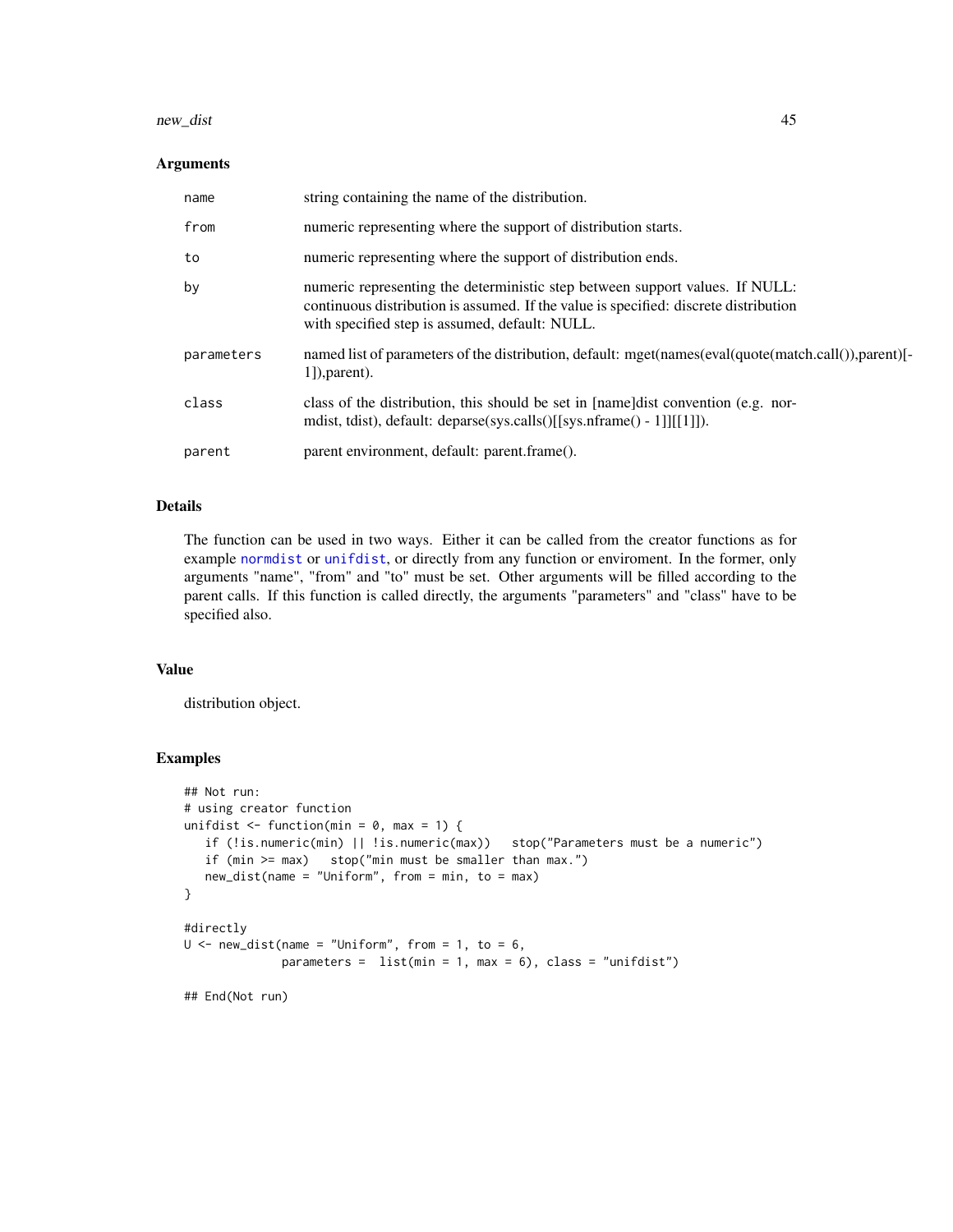<span id="page-45-1"></span>

The function creates an object which represents the normal distribution.

# Usage

 $normalist(mean = 0, sd = 1)$ 

# Arguments

| mean | mean parameter, default: 0.               |
|------|-------------------------------------------|
| sd   | standard deviation parameter, default: 1. |

# Details

See [Normal](#page-0-0).

# Value

Object of class normdist.

# See Also

[Normal](#page-0-0)

# Examples

```
N \leftarrow normdist(1, 5)d(N, c(2, 3, 4, NA))
r(N, 5)
```
p.compdist *Distribution Function*

# <span id="page-45-0"></span>Description

p is a generic function that evaluates the distribution function of a distribution object at given values.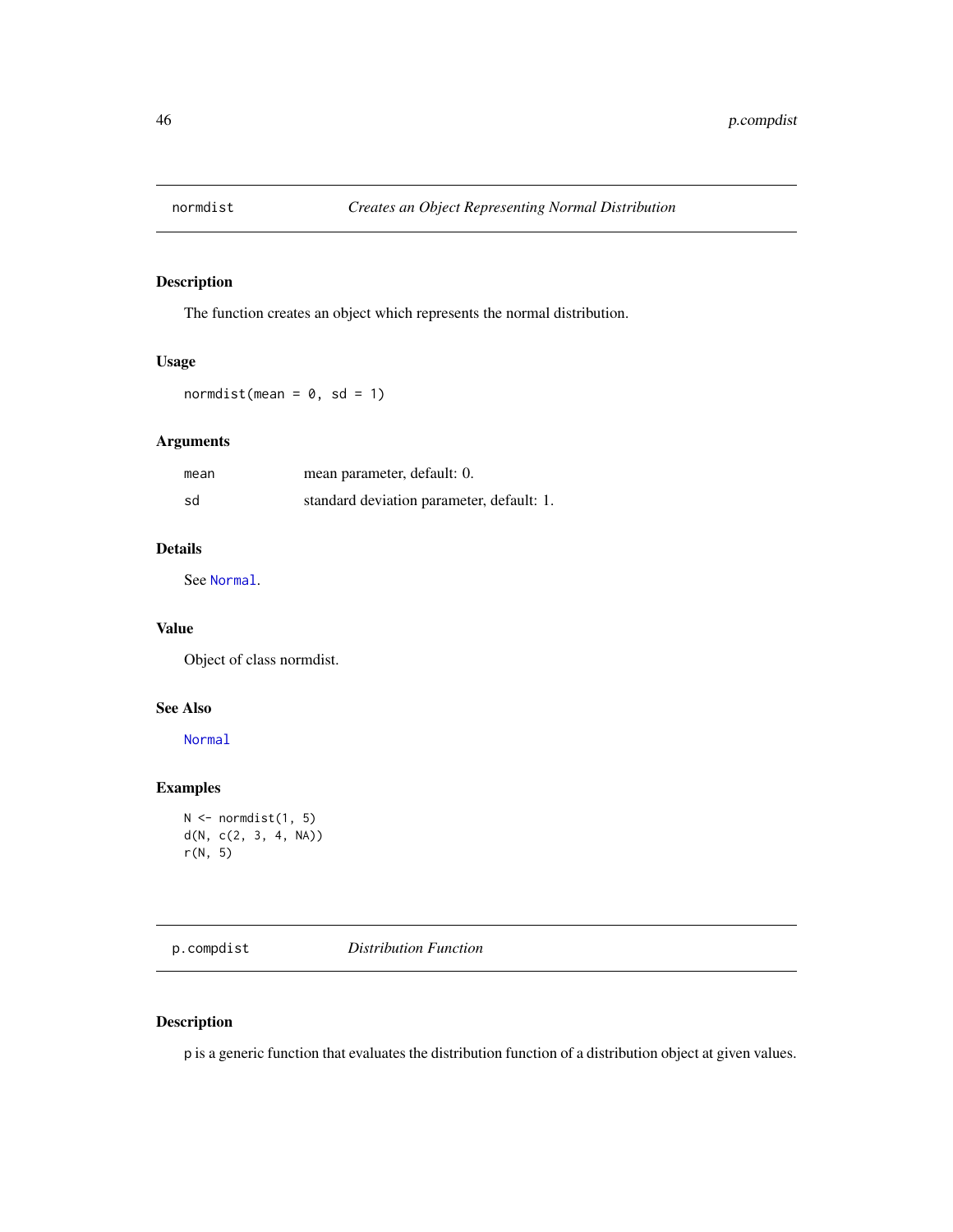# p.compdist 47

#### Usage

```
## S3 method for class 'compdist'
p(0, q, lower.tail = TRUE, log.p = FALSE)## S3 method for class 'mixdist'
p(0, q, lower.tail = TRUE, log.p = FALSE)p(0, q, lower.tail = TRUE, log.p = FALSE)## S3 method for class 'standist'
p(0, q, lower.tail = TRUE, log.p = FALSE)## S3 method for class 'trans_univdist'
p(0, q, lower.tail = TRUE, log.p = FALSE)
```
#### Arguments

| $\Omega$   | distribution object.                                                                        |
|------------|---------------------------------------------------------------------------------------------|
| q          | vector of quantiles.                                                                        |
| lower.tail | logical; if TRUE, probabilities are $P[X \leq x]$ otherwise, $P[X > x]$ , default:<br>TRUE. |
| log.p      | logical; if TRUE, probabilities p are given as $log(p)$ , default: FALSE.                   |

### Details

Methods of p function evaluates any offered distribution from the package [mistr](#page-2-0). The function makes use of the p[sufix] functions as pnorm or pbeta and thus, if a new distribution is added, these functions must be reachable through the search path.

#### Value

Vector of computed results.

#### Examples

```
N < - normdist(1,3)p(N, c(NA,1,3,5))
C \leftarrow \text{cauchydist}()M \leftarrow mixdist(N, C, weights = c(0.5, 0.5))
p(M, c(NA,1,3,5))
CC \leftarrow compdist(N, C, weights = c(0.5, 0.5), breakpoints = 1)
CCC \le -2*C+5p(CCC, c(NA,1,3,5))
```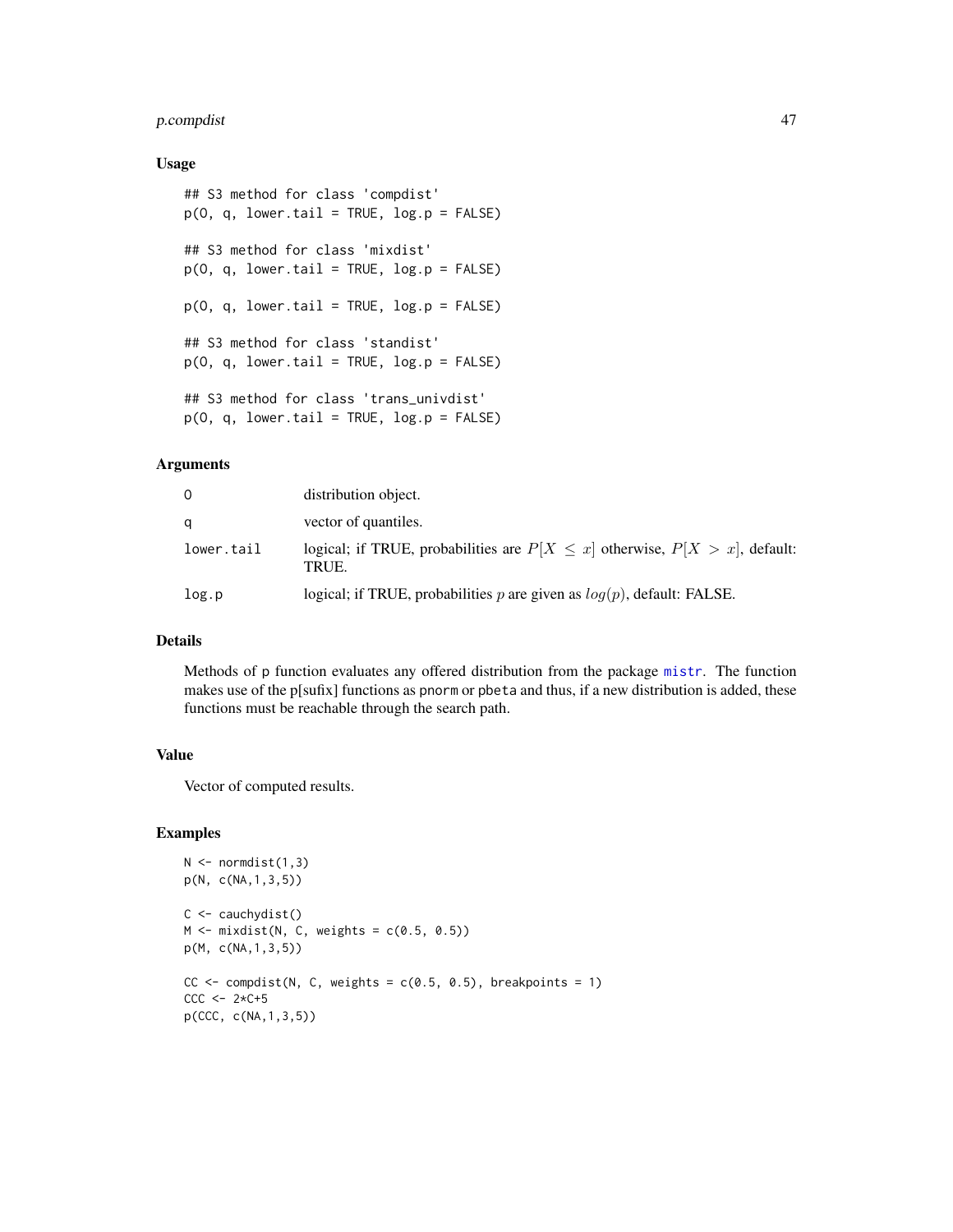parameters is a generic function which extracts parameters from [mistr](#page-2-0) distribution objects.

#### Usage

```
parameters(O)
## S3 method for class 'standist'
parameters(O)
## S3 method for class 'trans_standist'
parameters(O)
## S3 method for class 'mixdist'
parameters(O)
## S3 method for class 'trans_mixdist'
parameters(O)
## S3 method for class 'compdist'
parameters(O)
## S3 method for class 'trans_compdist'
parameters(O)
## S3 method for class 'comp_fit'
parameters(O)
```
# Arguments

O an object for which the extraction of model parameters is meaningful.

#### Value

Vector (for standard distributions) or list (in the case of mixture/composite distribution) of parameters extracted from the object.

For a fitted object of class comp\_fit returns vector of fitted parameters.

### See Also

[weights](#page-0-0), [breakpoints](#page-6-0)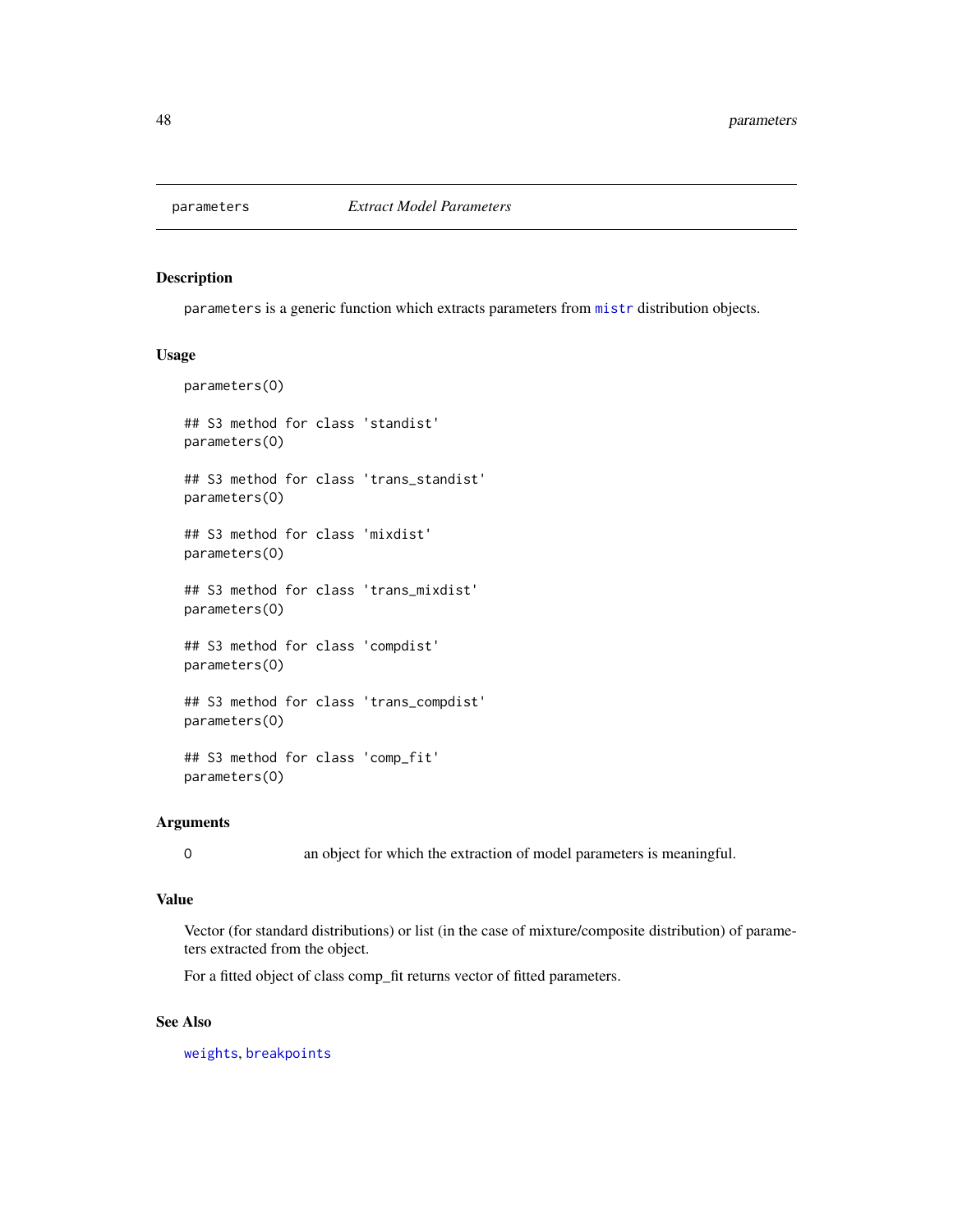#### Pareto and the contract of the contract of the contract of the contract of the contract of the contract of the contract of the contract of the contract of the contract of the contract of the contract of the contract of the

#### Examples

```
N \leftarrow normdist(1, 3)parameters(N)
C \leftarrow \text{cauchydist}()M \leq - mixdist(N, C, weights = c(0.5, 0.5))
parameters(M)
```
### <span id="page-48-0"></span>Pareto *The Pareto Distribution*

#### Description

Density, distribution function, quantile function and random generation for the Pareto distribution with scale and shape parameters.

#### Usage

```
dpareto(x, scale = 1, shape = 1, log = FALSE)
ppareto(q, scale = 1, shape = 1, lowertail = TRUE, <math>log.p = FALSE)
qparto(p, scale = 1, shape = 1, lower.tail = TRUE, log.p = FALSE)rpareto(n, scale = 1, shape = 1)
```
# Arguments

| x, q       | vector of quantiles.                                                                        |
|------------|---------------------------------------------------------------------------------------------|
| scale      | scale parameter.                                                                            |
| shape      | shape parameter.                                                                            |
| log, log.p | logical; if TRUE, probabilities p are given as $log(p)$ , default: FALSE.                   |
| lower.tail | logical; if TRUE, probabilities are $P[X \leq x]$ otherwise, $P[X > x]$ , default:<br>TRUE. |
| p          | vector of probabilities.                                                                    |
| n          | number of observations.                                                                     |

### Details

The Pareto distribution function with scale parameter s and shape parameter  $\alpha$  has density given by

$$
f(x) = \alpha s^{\alpha}/x^{\left(\alpha + 1\right)}
$$

for  $x \geq s$ . The cumulative distribution function is

$$
F(x) = 1 - (s/x)^{\alpha}
$$

for  $x \geq s$ . See [https://en.wikipedia.org/wiki/Pareto\\_distribution](https://en.wikipedia.org/wiki/Pareto_distribution) for more details.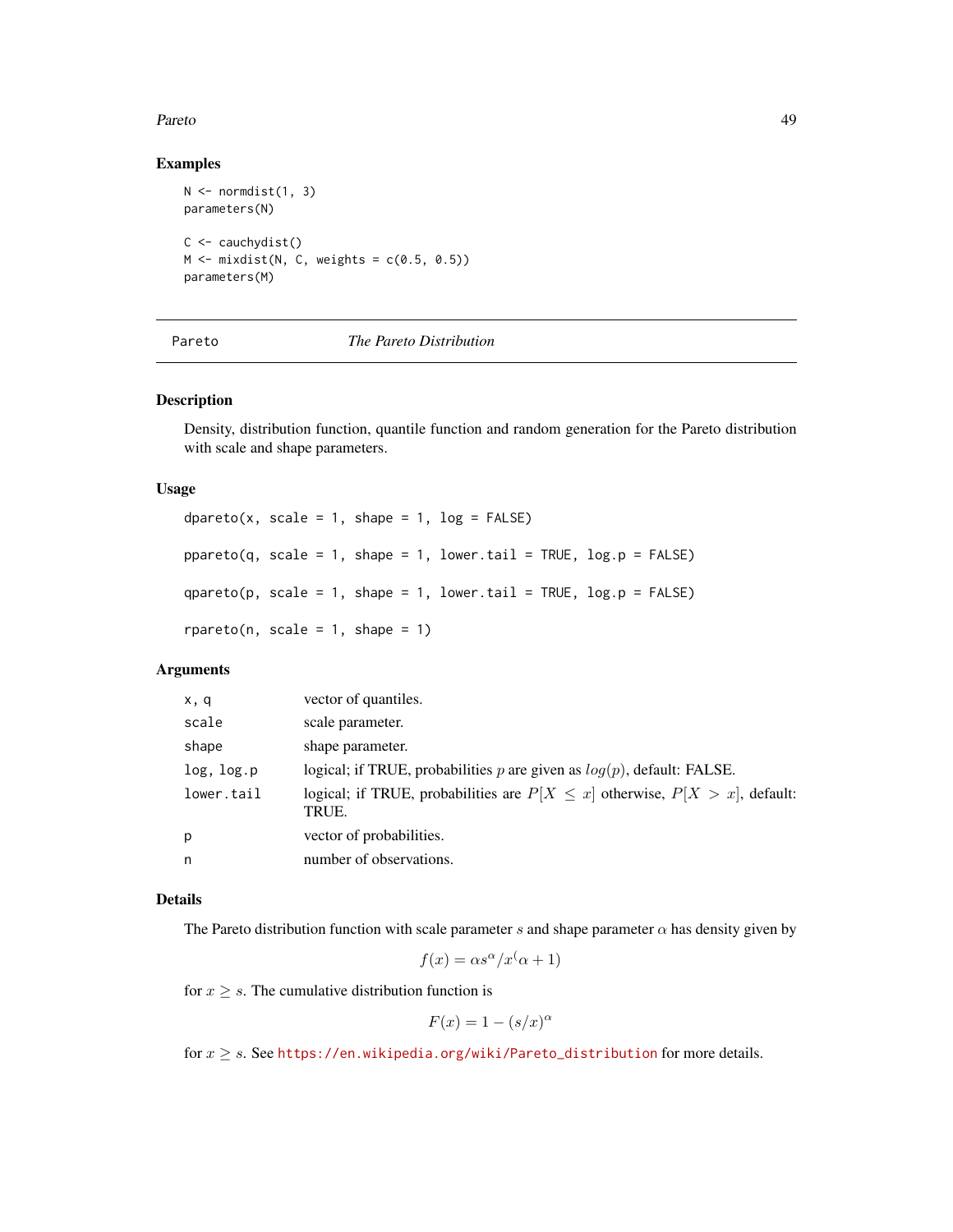# Value

dpareto gives the density, ppareto gives the distribution function, qpareto gives the quantile function, and rpareto generates random deviates.

Invalid arguments will result in return value NaN, with a warning.

# See Also

[paretodist](#page-49-0)

# Examples

```
dpareto(seq(1, 5), 1, 1)
qpareto(ppareto(seq(1, 5), 1, 1), 1 ,1)
rpareto(5, 1, 1)
```
<span id="page-49-0"></span>paretodist *Creates an Object Representing Pareto Distribution*

#### Description

The function creates an object which represents the Pareto distribution.

#### Usage

 $partodist(scale = 1, shape = 1)$ 

# Arguments

| scale | scale parameter, default: 1. |
|-------|------------------------------|
| shape | shape parameter, default: 1. |

## Details

See [Pareto](#page-48-0).

# Value

Object of class paretodist.

## See Also

[Pareto](#page-48-0)

# Examples

```
P <- paretodist(1, 1)
d(P, c(2, 3, 4, NA))
r(P, 5)
```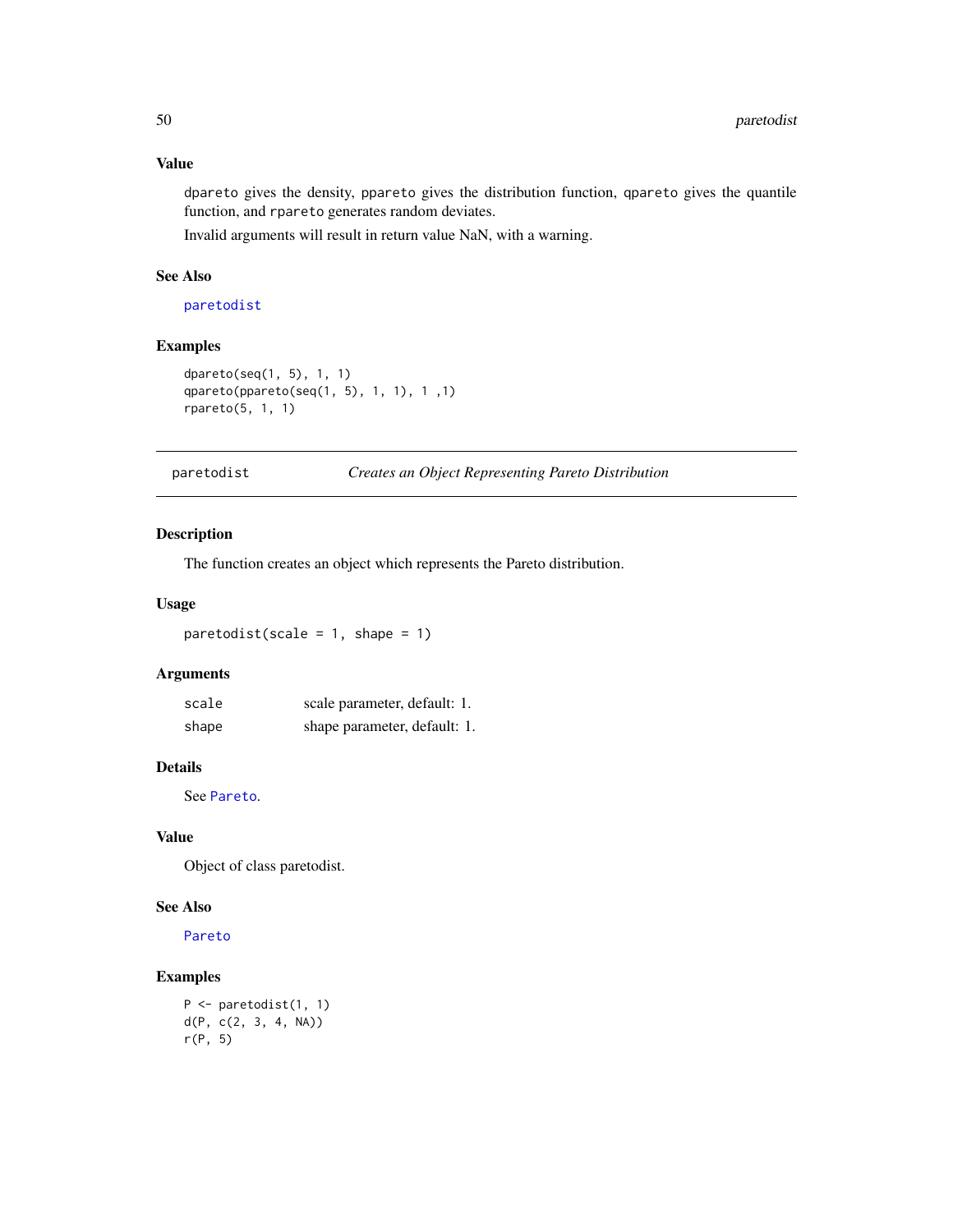plim is a generic function that evaluates the left-hand limit of distribution function for a distribution object at given values.

#### Usage

```
## S3 method for class 'compdist'
plim(0, q, lower.tail = TRUE, log.p = FALSE)## S3 method for class 'mixdist'
plim(0, q, lower.tail = TRUE, log.p = FALSE)plim(O, q, lower.tail = TRUE, log.p = FALSE)
## S3 method for class 'discrdist'
plim(0, q, lower.tail = TRUE, log.p = FALSE)## S3 method for class 'contdist'
plim(0, q, lower.tail = TRUE, log.p = FALSE)## S3 method for class 'trans_univdist'
plim(0, q, lower.tail = TRUE, log.p = FALSE)
```
#### Arguments

| 0          | distribution object.                                                                         |
|------------|----------------------------------------------------------------------------------------------|
| a          | vector of quantiles.                                                                         |
| lower.tail | logical; if TRUE, probabilities are $P[X \lt x]$ otherwise, $P[X \ge x]$ , default:<br>TRUE. |
| log.p      | logical; if TRUE, probabilities $p$ are given as $log(p)$ , default: FALSE.                  |

#### Details

Methods of plim function evaluates the left-hand limit of any offered distribution from the package [mistr](#page-2-0). The left-hand limit is defined as  $F(x-) = P(X < x)$ . The function makes use of the p[sufix] and q[sufix] functions as pnorm or qbeta and thus, if a new distribution is added, these functions must be reachable through the search path.

#### Value

Vector of computed results.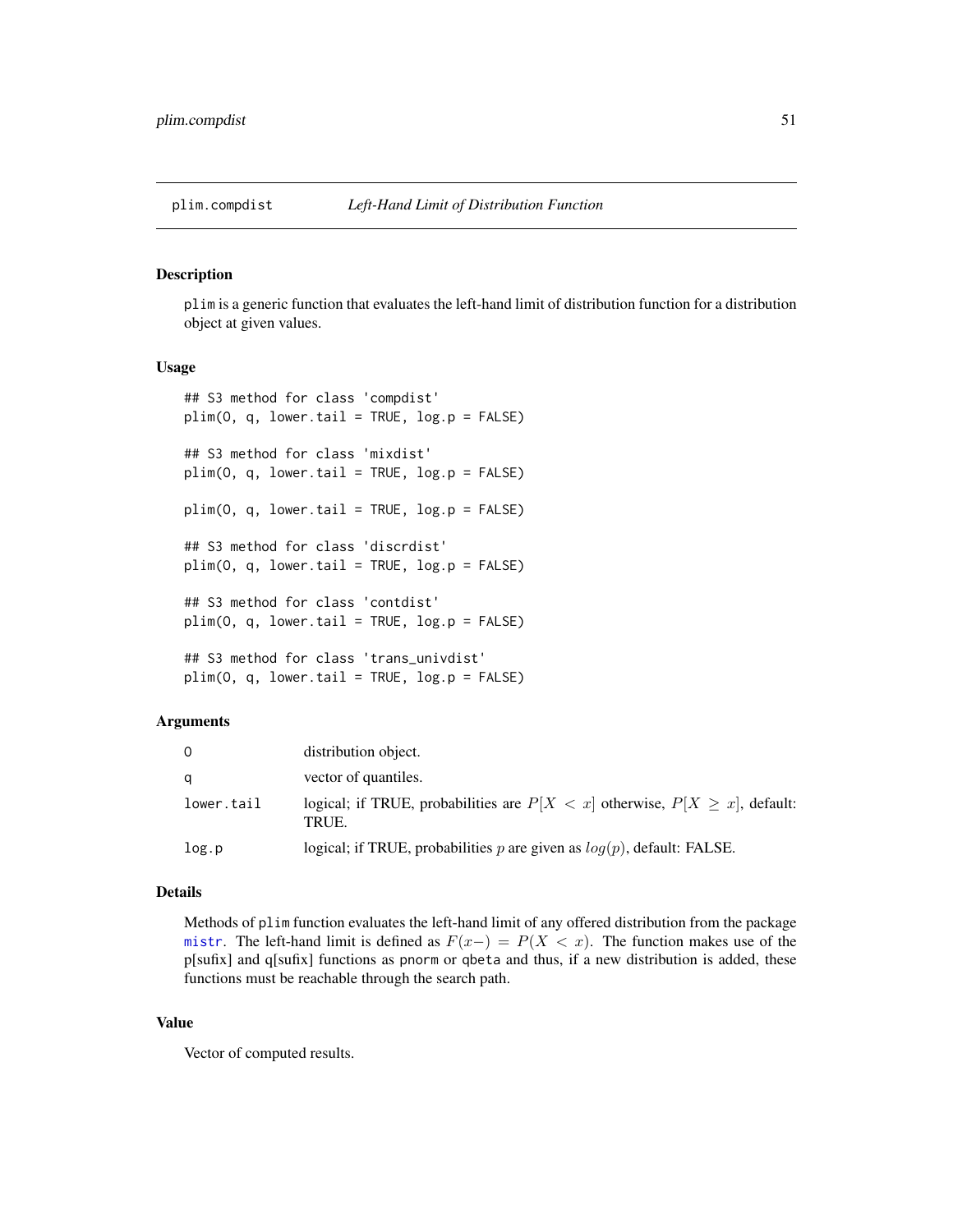# Examples

```
B \le -\ binomdist(10, 0.3)plim(B, c(NA, 1, 3, 5))
P <- poisdist()
M \leftarrow mixdist(B, P, weights = c(0.5, 0.5))
plim(M, c(NA, 1, 3, 5))
CC \leftarrow compdist(B, P, weights = c(0.5, 0.5), breakpoints = 1)
CCC < -2*CC+5plim(CCC, c(NA, 1, 3, 5))
```
plot.comp\_fit *Autoplot of Fitted Distributions*

# Description

The function plots the CDF, PDF and QQ-plot of a fitted distribution object together with the empirical values.

#### Usage

```
## S3 method for class 'comp_fit'
plot(
 x,
 which = "all",layout = matrix(c(1, 2, 1, 3), nrow = 2),
 empir_color = "#122e94",
 mtext_cex = sett,
  ...
)
```
### Arguments

| $\mathsf{x}$ | distribution object.                                            |
|--------------|-----------------------------------------------------------------|
| which        | whether to plot only CDF, PDF, qq or all three, default: 'all'. |
| layout       | layout of plots, default: matrix( $c(1, 2, 1, 3)$ , nrow = 2).  |
| empir_color  | color of empirical data, default: '#122e94'.                    |
| mtext_cex    | cex parameter for meets used in the plots.                      |
|              | further arguments to be passed.                                 |

# See Also

[Distribution\\_autoplot](#page-14-0)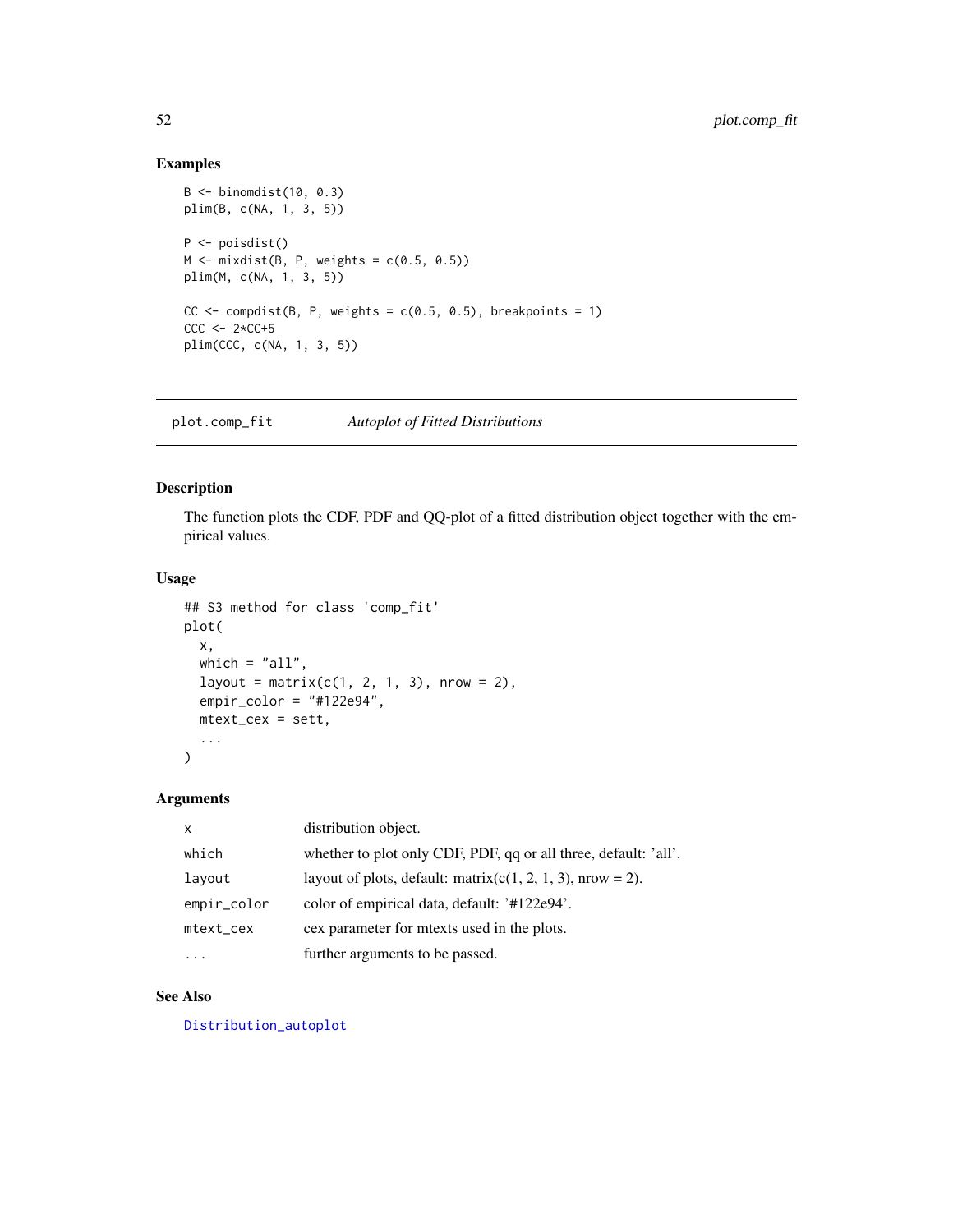<span id="page-52-0"></span>

The function plotgg plots the CDF and PDF of a given distribution object.

### Usage

```
plotgg(x, which = "all", \ldots)
## S3 method for class 'contdist'
plotgg(
  x,
 which = "all",pp1 = 1000,
 pp2 = 1000,
 col = "#F9D607",xlim1 = q(x, c(0.01, 0.99)),ylim1 = NULL,
  xlim2 = xlim1,
 ylim2 = NULL,
  xlab1 = NULL,ylab1 = NULL,
 xlab2 = NULL,
 ylab2 = NULL,
 main1 = "CDF"main2 = "PDF",size1 = 1,size2 = 1,
  alpha1 = 0.7,
  alpha2 = 0.7,
  ...
\mathcal{L}## S3 method for class 'trans_contdist'
plotgg(
  x,
 which = "all",pp1 = 1000,
 pp2 = 1000,
  col = "#F9D607".xlim1 = q(x, c(0.01, 0.99)),ylim1 = NULL,xlim2 = xlim1,ylim2 = NULL,
  xlab1 = NULL,
```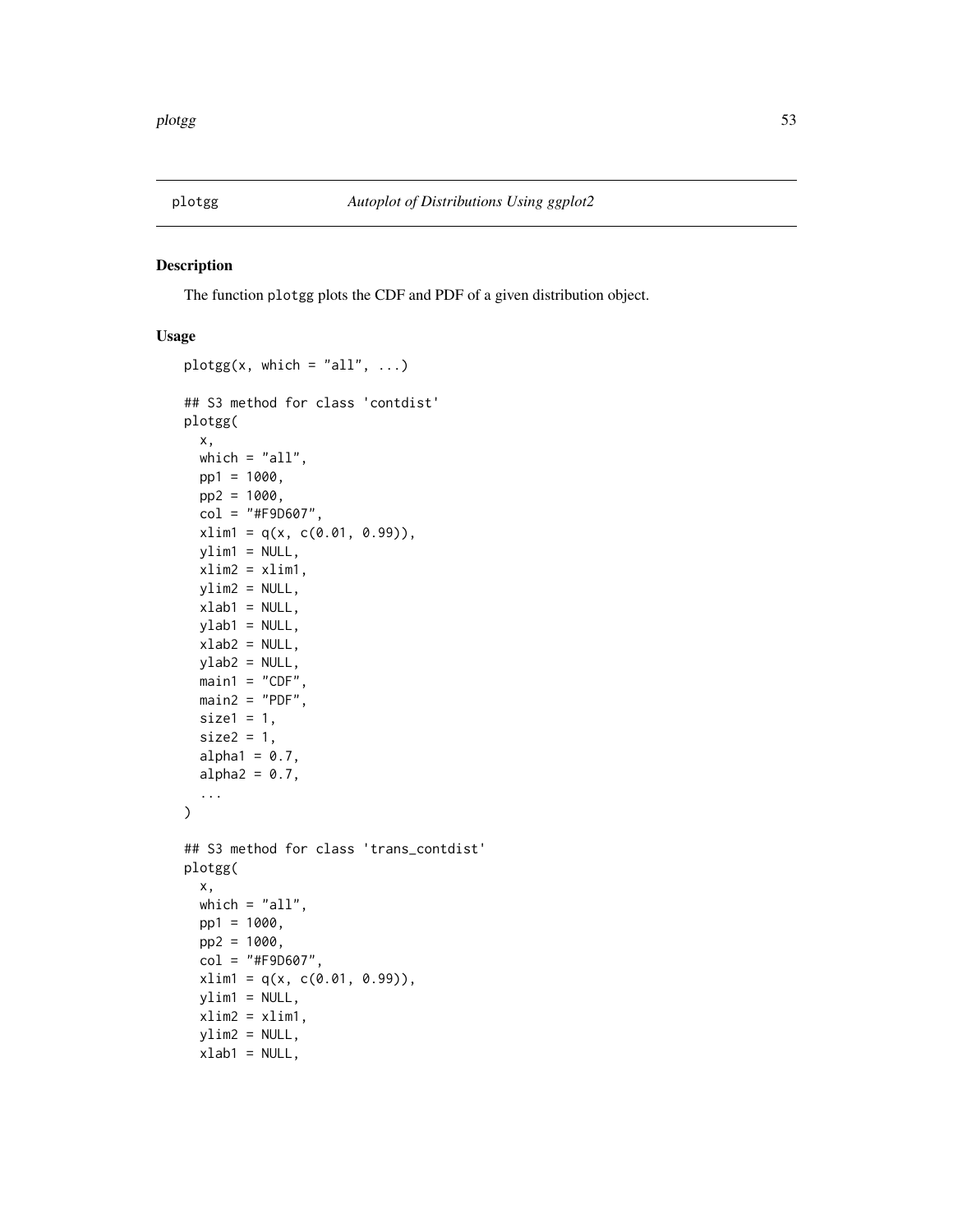```
ylab1 = NULL,
 xlab2 = NULL,
 vlab2 = NULL,
 main1 = "CDF",main2 = "PDF",size1 = 1,size2 = 1,
 alpha1 = 0.7,
 alpha2 = 0.7,
  ...
)
## S3 method for class 'discrdist'
plotgg(
 x,
 which = "all",col = "#F9D607",xlim1 = q(x, c(0.01, 0.99)),ylim1 = NULL,xlim2 = xlim1,
 ylim2 = NULL,
 xlab1 = NULL,
 ylab1 = NULL,
 xlab2 = NULL,
 ylab2 = NULL,
 main1 = "CDF",main2 = "PMF",size1 = 3.3,size2 = 3.3,alpha1 = 0.9,
 alpha2 = 0.9,
 col_segment = "#b05e0b",
  ...
\lambda## S3 method for class 'trans_discrdist'
plotgg(
 x,
 which = "all",col = "#F9D607",
 xlim1 = q(x, c(0.01, 0.99)),ylim1 = NULL,
 xlim2 = xlim1,ylim2 = NULL,
 xlab1 = NULL,ylab1 = NULL,
 xlab2 = NULL,
 ylab2 = NULL,
```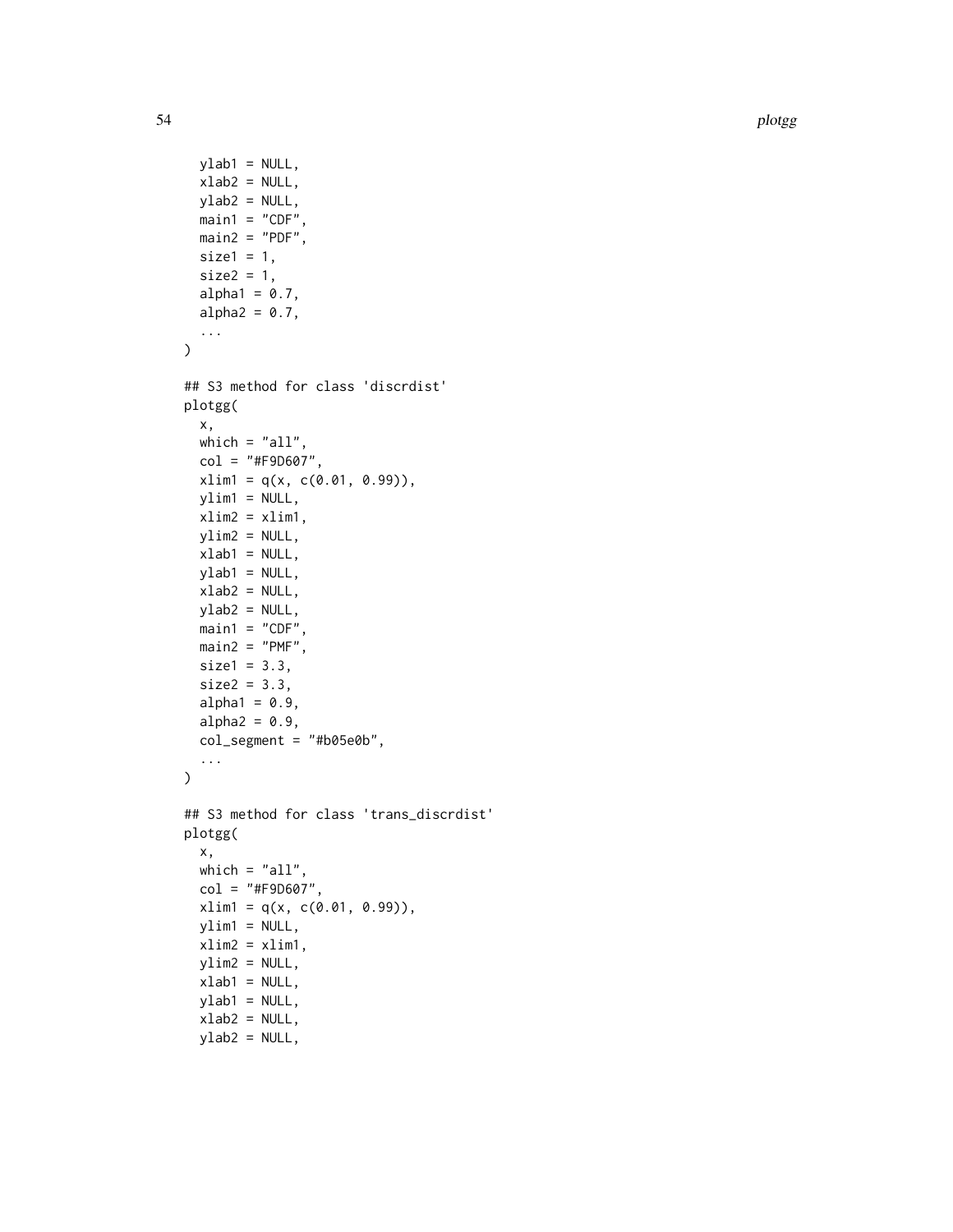```
main1 = "CDF",main2 = "PMF",size1 = 3.3,
 size2 = 3.3,
  alpha1 = 0.9,
  alpha2 = 0.9,
  col_segment = "#b05e0b",
  ...
)
## S3 method for class 'contmixdist'
plotgg(
 x,
 which = "all",only_mix = FALSE,
 pp1 = 1000,
 pp2 = 1000,
 col = "#F9D607",xlim1 = q(x, c(0.01, 0.99)),ylim1 = NULL,xlim2 = xlim1,ylim2 = NULL,xlab1 = NULL,
 ylab1 = NULL,
 xlab2 = NULL,
 ylab2 = NULL,
 main1 = "CDF",main2 = "PDF",size1 = 1,size2 = 1,
  alpha1 = 0.4,
  alpha2 = 0.4,
  legend.position1 = "none",
  legend.position2 = "none",
  ...
\mathcal{L}## S3 method for class 'trans_contmixdist'
plotgg(
 x,
 which = "all",only_mix = FALSE,
 pp1 = 1000,
 pp2 = 1000,
  col = "#F9D607",xlim1 = q(x, c(0.01, 0.99)),ylim1 = NULL,xlim2 = xlim1,
```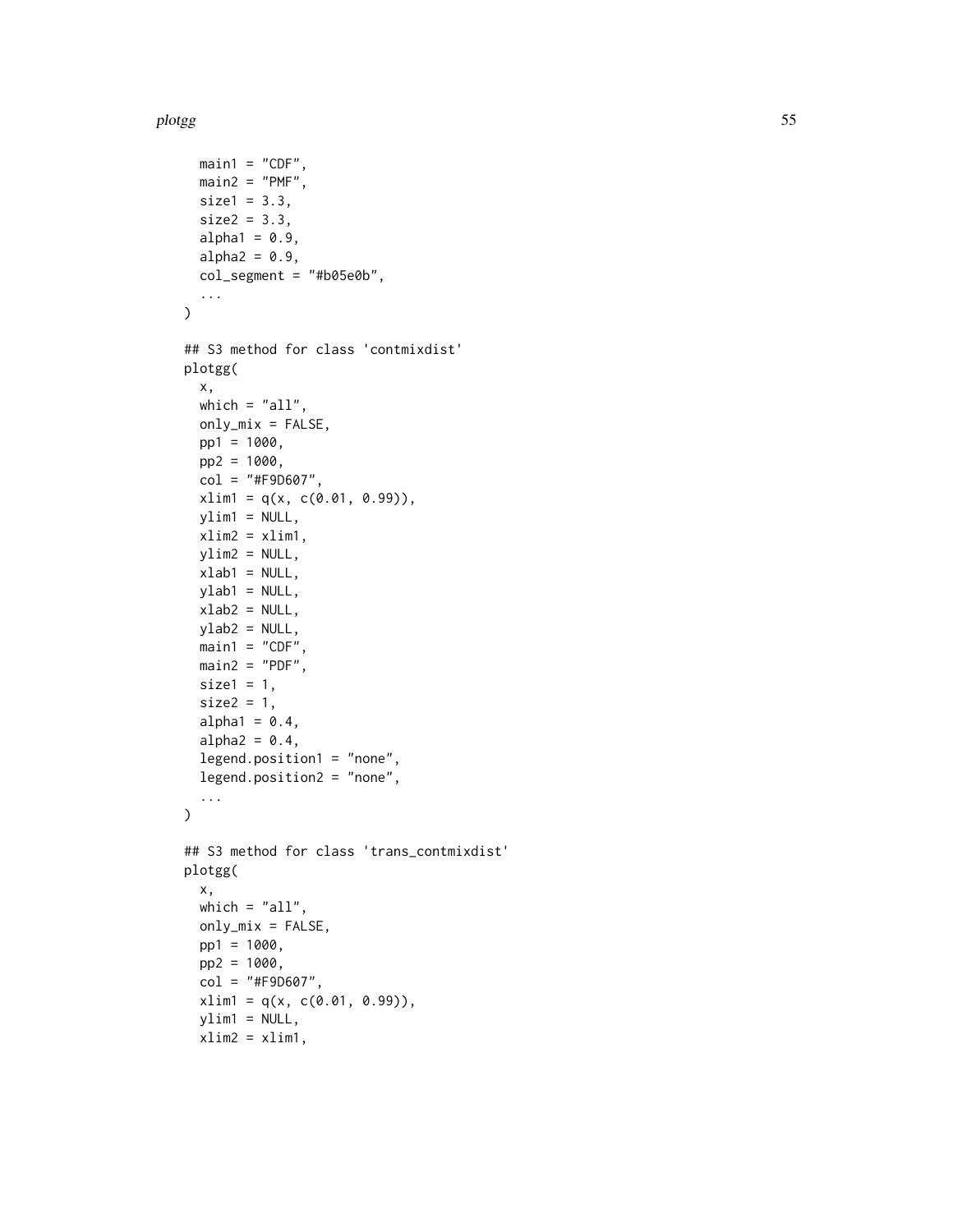```
ylim2 = NULL,
 xlab1 = NULL,
 vlab1 = NULL,
 xlab2 = NULL,
 ylab2 = NULL,
 main1 = "CDF",main2 = "PDF",size1 = 1,size2 = 1,
  alpha1 = 0.4,
  alpha2 = 0.4,
  legend.position1 = "none",
  legend.position2 = "none",
  ...
\mathcal{L}## S3 method for class 'discrmixdist'
plotgg(
  x,
 which = "all",
 only\_mix = FALSE,pp1 = 1000,
  col = "#F9D607",
  xlim1 = q(x, c(0.01, 0.99)),ylim1 = NULL,xlim2 = xlim1,
 ylim2 = NULL,
 xlab1 = NULL,
 ylab1 = NULL,
 xlab2 = NULL,
 ylab2 = NULL,
 main1 = "CDF",main2 = "PMF",size1 = 1.6,
  size2 = 1.6,
  alpha1 = 0.4,
  alpha2 = 0.9,
  legend.position1 = "none",
  legend.position2 = "none",
 width = 0.25,
  ...
\mathcal{L}## S3 method for class 'trans_discrmixdist'
plotgg(
  x,
 which = "all",only\_mix = FALSE,
```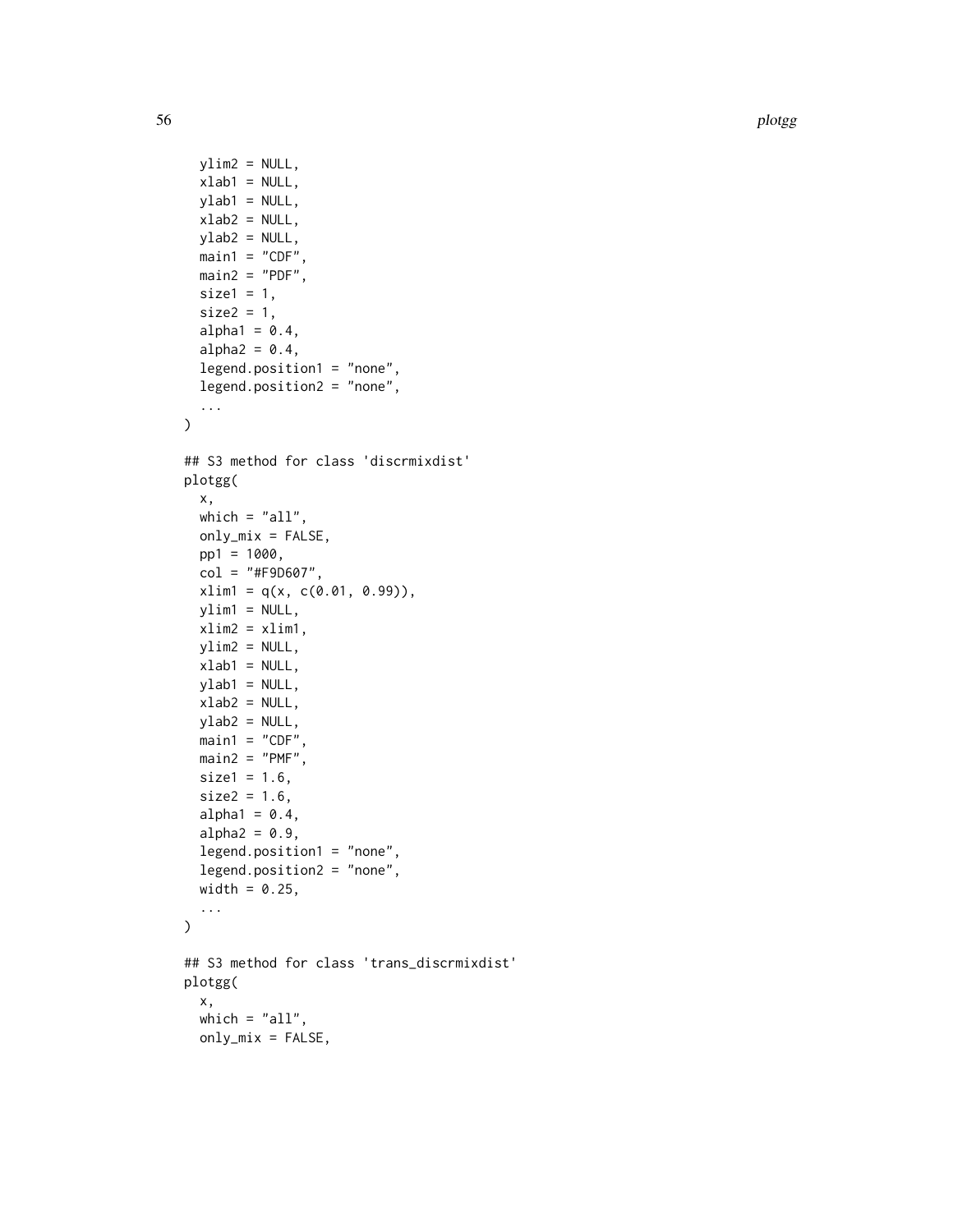```
pp1 = 1000,
  col = "#F9D607",xlim1 = q(x, c(0.01, 0.99)),ylim1 = NULL,xlim2 = xlim1,ylim2 = NULL,
  xlab1 = NULL,
 ylab1 = NULL,
 xlab2 = NULL,
 ylab2 = NULL,
 main1 = "CDF",main2 = "PMF",size1 = 1.6,
  size2 = 1.6,
  alpha1 = 0.4,
  alpha2 = 0.9,
  legend.position1 = "none",
  legend.position2 = "none",
 width = 0.25,
  ...
\mathcal{L}## S3 method for class 'contdiscrmixdist'
plotgg(
  x,
  which = "all",only_mix = FALSE,
 pp1 = 1000,
 pp2 = 1000,
  col = "#F9D607",xlim1 = q(x, c(0.01, 0.99)),ylim1 = NULL,xlim2 = xlim1,
 ylim2 = NULL,
 xlab1 = NULL,
 ylab1 = NULL,
  xlab2 = NULL,
 ylab2 = NULL,
 main1 = "CDF",main2 = "PDF",size1 = 1.6,
  size2 = 1.6,
  alpha1 = 0.4,
  alpha2 = 0.4,
  legend.position1 = "none",
  legend.position2 = "none",
  ...
\mathcal{L}
```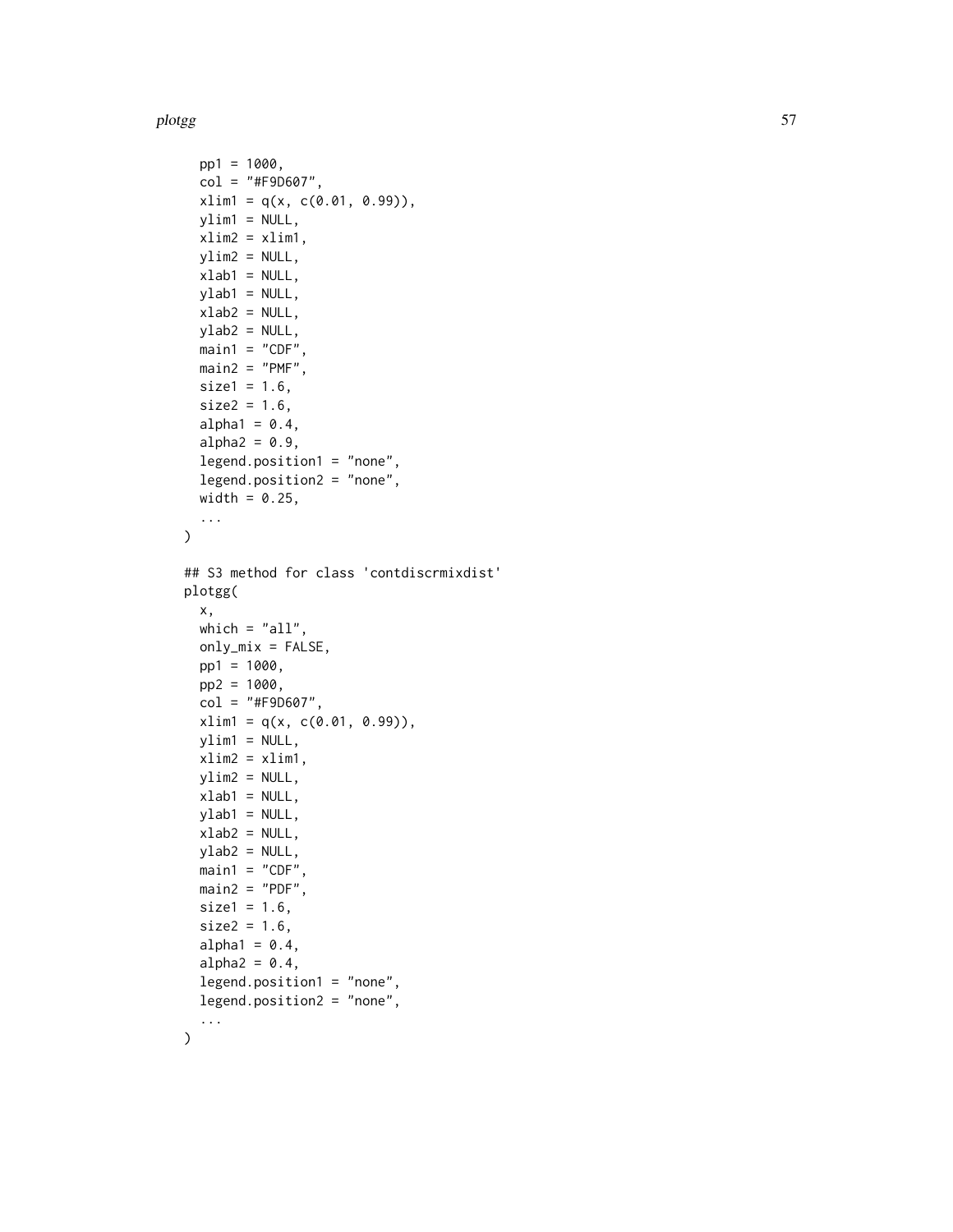```
## S3 method for class 'trans_contdiscrmixdist'
plotgg(
  x,
 which = "all",only_mix = FALSE,
 pp1 = 1000,
 pp2 = 1000,
  col = "#F9D607",
 xlim1 = q(x, c(0.01, 0.99)),ylim1 = NULL,
 xlim2 = xlim1,ylim2 = NULL,
  xlab1 = NULL,
 ylab1 = NULL,
  xlab2 = NULL,
 ylab2 = NULL,
 main1 = "CDF",main2 = "PDF",size1 = 1.6,
  size2 = 1.6,
  alpha1 = 0.4,
  alpha2 = 0.4,
  legend.position1 = "none",
  legend.position2 = "none",
  ...
\mathcal{L}## S3 method for class 'compdist'
plotgg(
  x,
 which = "all",only\_mix = FALSE,pp1 = 1000,
 pp2 = 1000,
  col = "#F9D607",xlim1 = q(x, c(0.01, 0.99)),ylim1 = NULL,xlim2 = xlim1,ylim2 = NULL,
 xlab1 = NULL,
 ylab1 = NULL,
 xlab2 = NULL,
 ylab2 = NULL,
 main1 = "CDF",main2 = "PDF",size1 = 1.6,
  size2 = 1.6,
```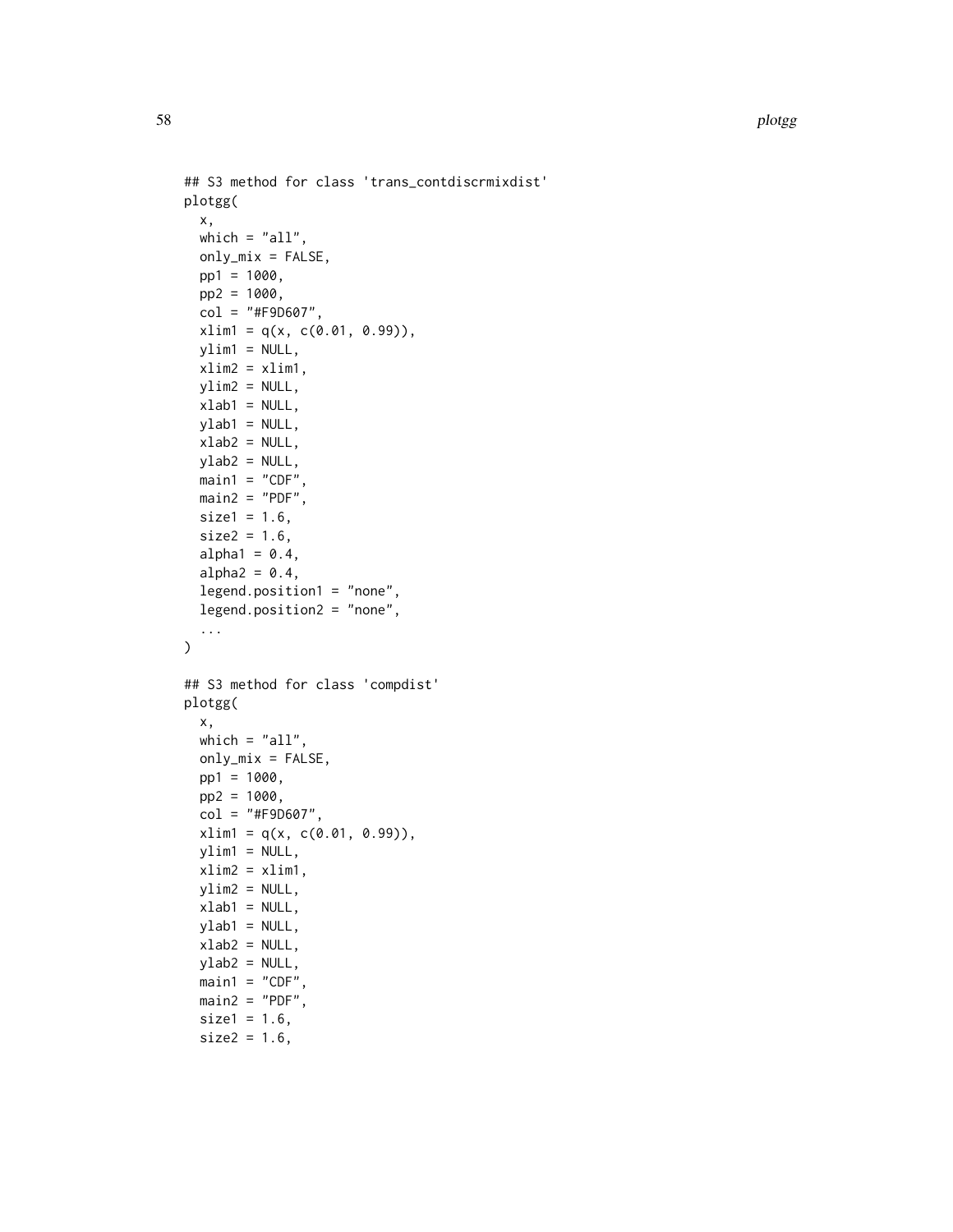```
alpha1 = 0.4,
  alpha2 = 0.4,
  legend.position1 = "none",
  legend.position2 = "none",
  text_ylim = -0.01,
  col_segment = "white",
  lty_segment = 3,
  lwd\_segment = 1.8,...
)
## S3 method for class 'trans_compdist'
plotgg(
 x,
 which = "all",only\_mix = FALSE,pp1 = 1000,
 pp2 = 1000,
  col = "#F9D607",xlim1 = q(x, c(0.01, 0.99)),ylim1 = NULL,
  xlim2 = xlim1,
 ylim2 = NULL,
  xlab1 = NULL,
 ylab1 = NULL,
 xlab2 = NULL,
 ylab2 = NULL,
 main1 = "CDF",main2 = "PDF",size1 = 1.6,
  size2 = 1.6,
  alpha1 = 0.4,
  alpha2 = 0.4,
  legend.position1 = "none",
  legend.position2 = "none",
  text_ylim = -0.01,
  col_segment = "white",
  lty_segment = 3,
  lwd\_segment = 1.8,
  ...
\mathcal{L}
```
# Arguments

| x         | distribution object.                                       |
|-----------|------------------------------------------------------------|
| which     | whether to plot only CDF, PDF or both, default: 'all'.     |
| $\ddotsc$ | further arguments to be passed.                            |
| pp1       | number of points at which CDF is evaluated, default: 1000. |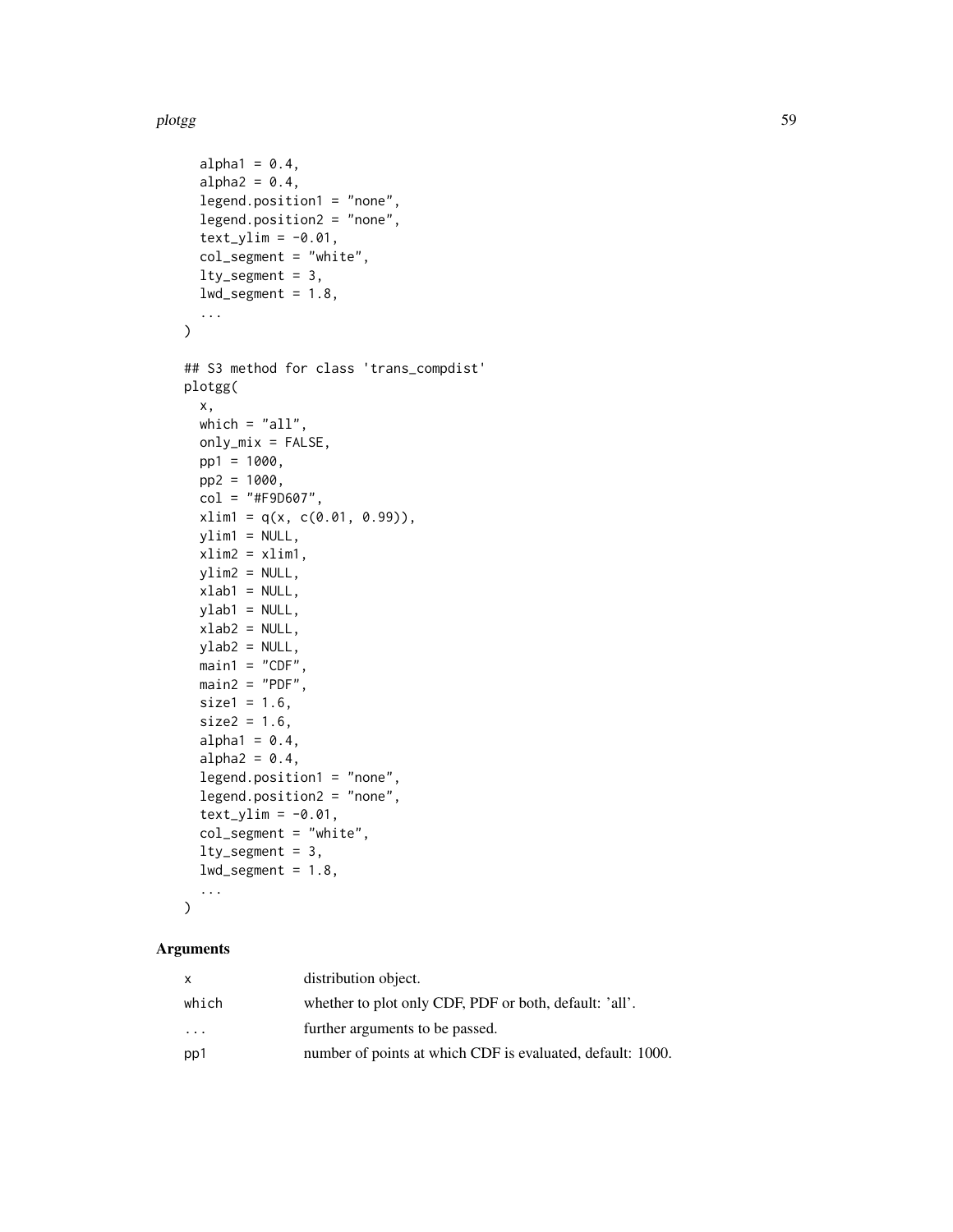| pp2              | number of points at which PDF is evaluated, default: 1000.                                      |
|------------------|-------------------------------------------------------------------------------------------------|
| col              | color used in plot, default: '#122e94'.                                                         |
| xlim1            | xlim of CDF plot, default: $q(x, c(0.01, 0.99))$ .                                              |
| ylim1            | ylim of CDF plot, default: NULL.                                                                |
| xlim2            | xlim of PDF plot, default: xlim1.                                                               |
| ylim2            | ylim of PDF plot, default: NULL.                                                                |
| xlab1            | xlab of CDF plot, default: NULL.                                                                |
| ylab1            | ylab of CDF plot, default: NULL.                                                                |
| $x$ lab $2$      | xlab of PDF plot, default: NULL.                                                                |
| ylab2            | ylab of PDF plot, default: NULL.                                                                |
| main1            | title of CDF plot, default: 'CDF'.                                                              |
| main2            | title of PDF plot, default: 'PDF'/'PMF'.                                                        |
| size1            | size used in CDF plot.                                                                          |
| size2            | size used in PDF plot.                                                                          |
| alpha1           | alpha used in CDF plot.                                                                         |
| alpha2           | alpha used in PDF plot.                                                                         |
| col_segment      | col of additional segment if contained in the plot (composite and discrete distri-<br>butions). |
| only_mix         | whether to plot only mixture/composite model and not also the components,<br>default: FALSE.    |
| legend.position1 |                                                                                                 |
|                  | legend.position used in CDF plot.                                                               |
| legend.position2 | legend.position used in PDF plot.                                                               |
| width            | width of the bars that are used to plot discrete mixtures, default: 0.25.                       |
|                  |                                                                                                 |
| text_ylim        | y coordinate for text annotation, default: -0.01.                                               |
| lty_segment      | Ity of additional segment if contained in the plot (composite and discrete distri-<br>butions). |
| lwd_segment      | lwd of additional segment if contained in the plot (composite and discrete dis-<br>tributions). |

# Value

ggplot object if which  $=$  "cdf" or which  $=$  "pdf". If both are plotted, the plots are merged using multiplot() function and a list with both plots is invisibly returned.

# Examples

```
## Not run:
N <- normdist()
autoplot(N)
```
# manipulating cdf plot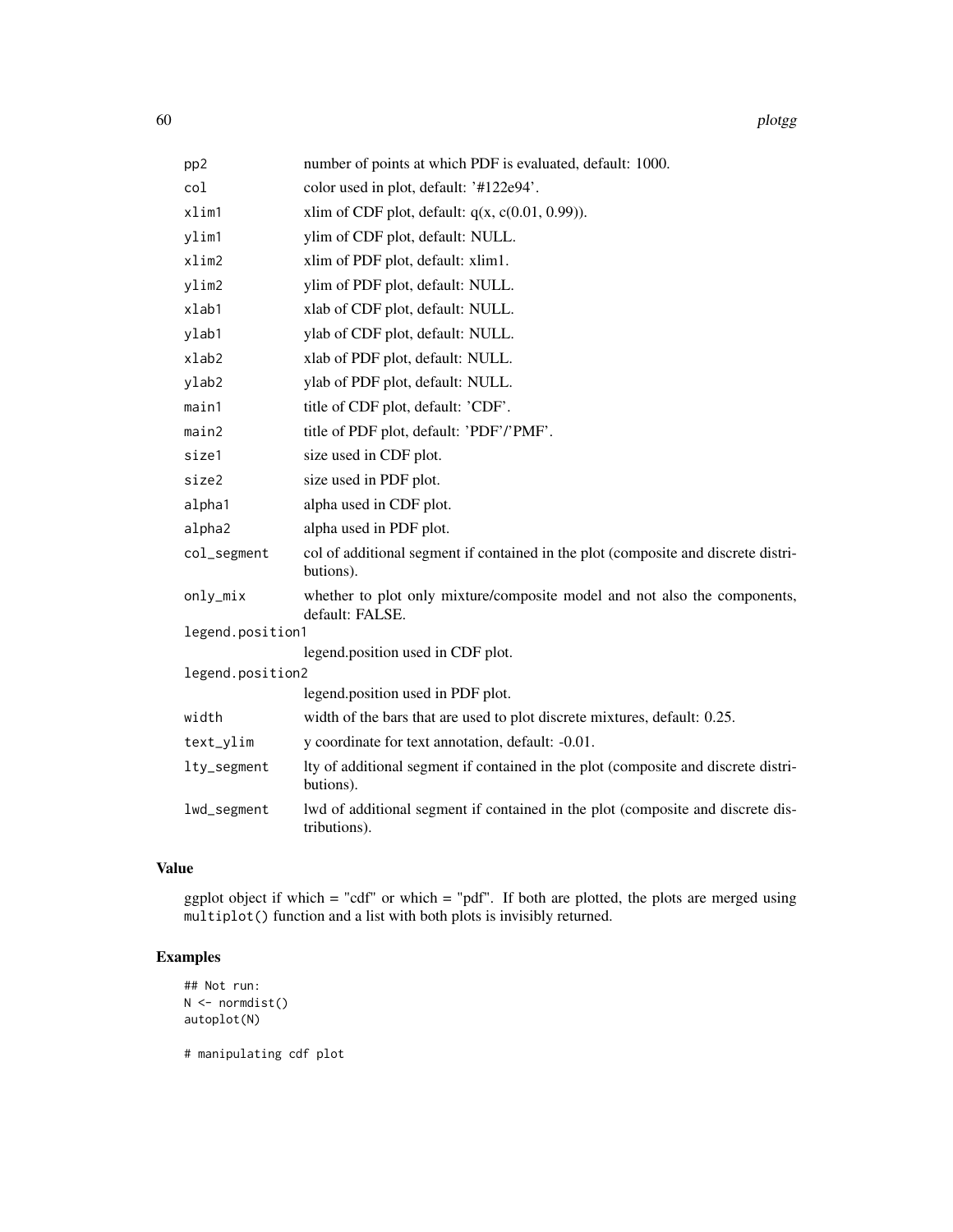#### $PNP_{\text{int}}$  61

```
B \le -\text{binomdist}(12, 0.5)autoplot(-3*B, which = "cdf", xlim1 = c(-30, -10))# manipulating pdf plot
autoplot(-3*B, which = "pdf", xlim2 = c(-30, -10))## End(Not run)
```
#### PNP\_fit *Fitting a Pareto-Normal-Pareto Model*

## Description

GNG\_fit is used to fit three components composite models with components Pareto, normal and Pareto.

#### Usage

```
PNP_fit(
  data,
  start = c(break1 = -0.02, break2 = 0.02, mean = 0, sd = 0.012),
  ...
\lambda
```
# Arguments

| data                    | vector of values to which the density is optimized.                                                                                                               |
|-------------------------|-------------------------------------------------------------------------------------------------------------------------------------------------------------------|
| start                   | named vector (break1, break2, mean, sd) of values that are used to start the<br>optimization, default: $c$ (break1 = -0.02, break2 = 0.02, mean = 0, sd = 0.012). |
| $\cdot$ $\cdot$ $\cdot$ | further arguments to be passed to optimizer.                                                                                                                      |

#### Details

The PNP model is the Pareto-Normal-Pareto model. This means that a  $-X$  transformation of a Pareto random variable will be used for the left tail, normal distribution for the center and again Pareto for the right tail.

The code uses the maximum likelihood estimation technique to estimate the four parameters from the start vector (break1, break2, mean, sd). The other parameters (shape parameters of Pareto distribution) are computed in each step such that the function is continuous. Weights are estimated in every step as a proportion of points that correspond to each of the truncated region.

Optimization is handled by the [mle2](#page-0-0) function.

# Value

A list of class comp\_fit.

#### See Also

[mle2](#page-0-0)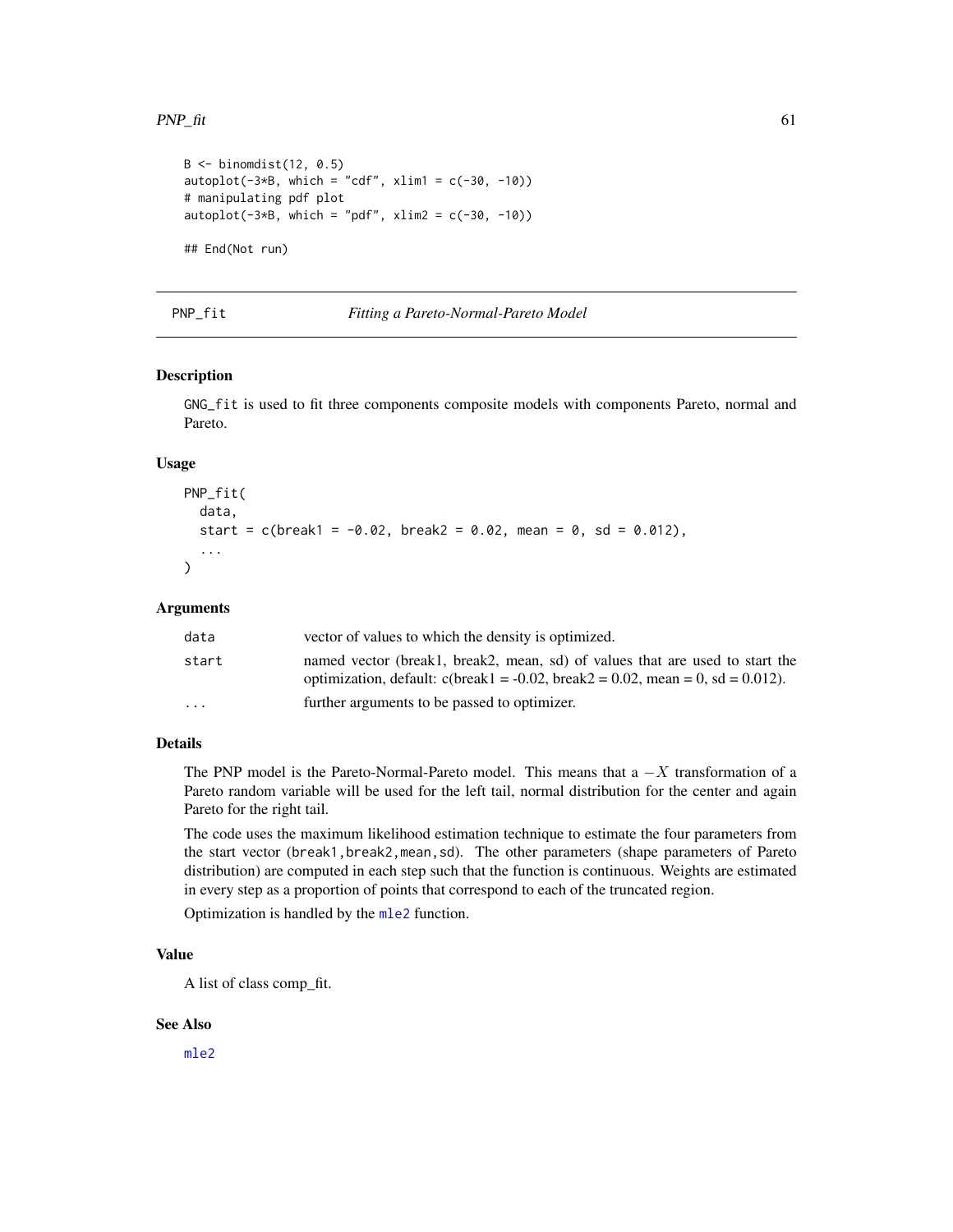# Examples

```
## Not run:
PNP_fit(stocks$SAP)
PNP_fit(stocks$MSFT)
autoplot(PNP_fit(stocks$ADS))
PNP_fit(stocks$GSPC, method = "BFGS")
PNP_fit(stocks$DJI, start = c(-0.01,0.01,0,0.008))
```
## End(Not run)

poisdist *Creates an Object Representing Poisson Distribution*

# Description

The function creates an object which represents the Poisson distribution.

### Usage

```
poisdist(lambda = 1)
```
# Arguments

lambda mean parameter, default: 1.

## Details

See [Poisson](#page-0-0).

### Value

Object of class poisdist.

### See Also

[Poisson](#page-0-0)

## Examples

```
P <- poisdist(1)
d(P, c(2, 3, 4, NA))
r(P, 5)
```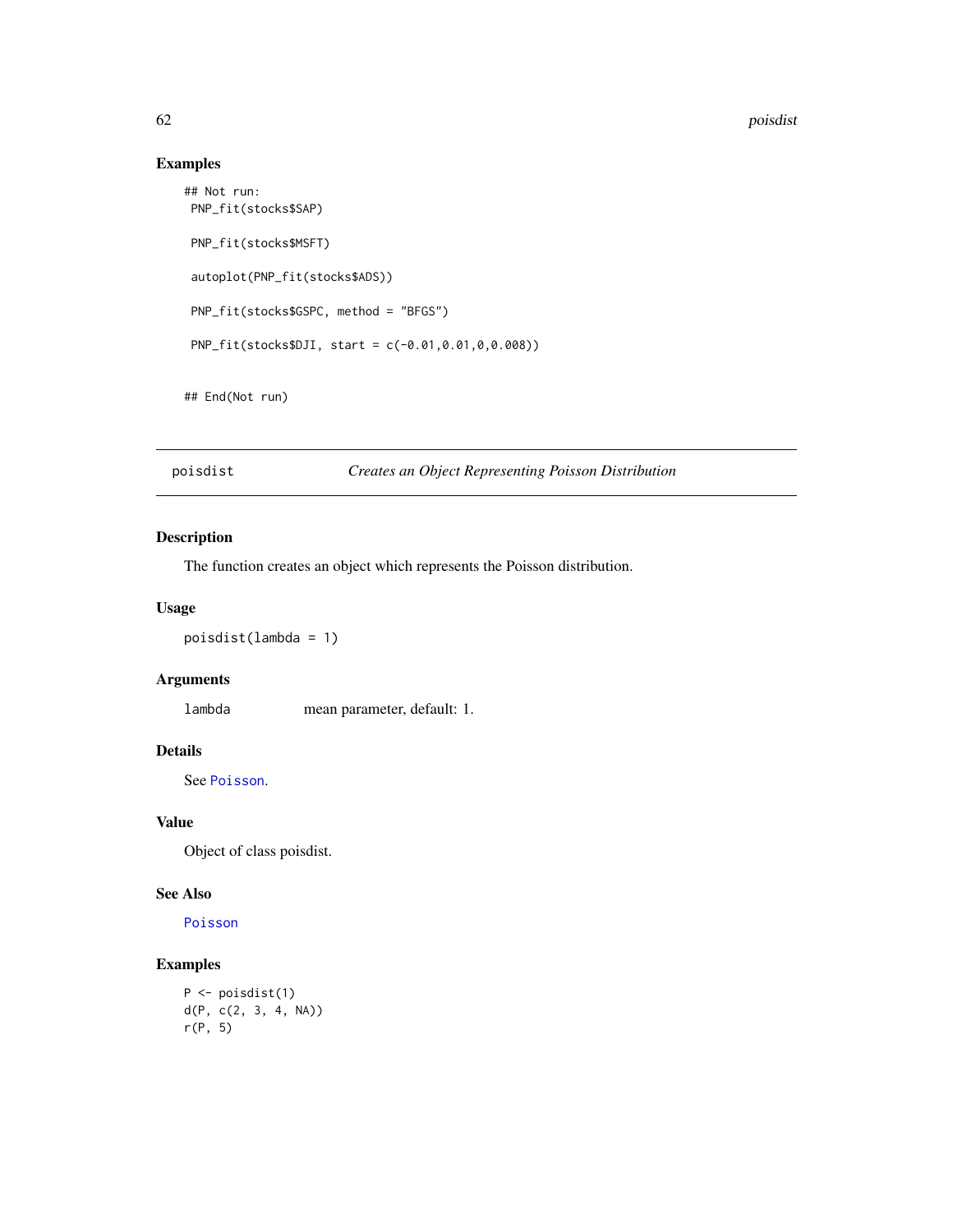<span id="page-62-0"></span>

q is a generic function that evaluates the quantile function of a distribution object at given values.

#### Usage

```
## S3 method for class 'compdist'
q(0, p, lower.tail = TRUE, log.p = FALSE, ...)q(0, p, lower.tail = TRUE, log.p = FALSE, ...)## S3 method for class 'standist'
q(0, p, lower.tail = TRUE, log.p = FALSE, ...)## S3 method for class 'trans_univdist'
q(0, p, lower.tail = TRUE, log.p = FALSE, ...)
```
#### Arguments

| distribution object.<br>0                                                                                 |  |
|-----------------------------------------------------------------------------------------------------------|--|
| vector of probabilities.<br>p                                                                             |  |
| logical; if TRUE, probabilities are $P[X \leq x]$ otherwise, $P[X > x]$ , default:<br>lower.tail<br>TRUE. |  |
| logical; if TRUE, probabilities p are given as $log(p)$ , default: FALSE.<br>log.p                        |  |
| further arguments to be passed.<br>$\cdots$                                                               |  |

# Details

Methods of q function evaluates any offered distribution from package [mistr](#page-2-0). The function makes use of the q[sufix] functions as qnorm or qbeta and thus, if a new distribution is added, these functions must be reachable through the search path.

The mixture method [q.mixdist](#page-64-0) and the default method [q.default](#page-63-0) have its own help page.

### Value

Vector of computed results.

# Examples

```
N \leftarrow normdist(1, 3)q(N, c(NA, 1, 3, 5))
C <- cauchydist()
```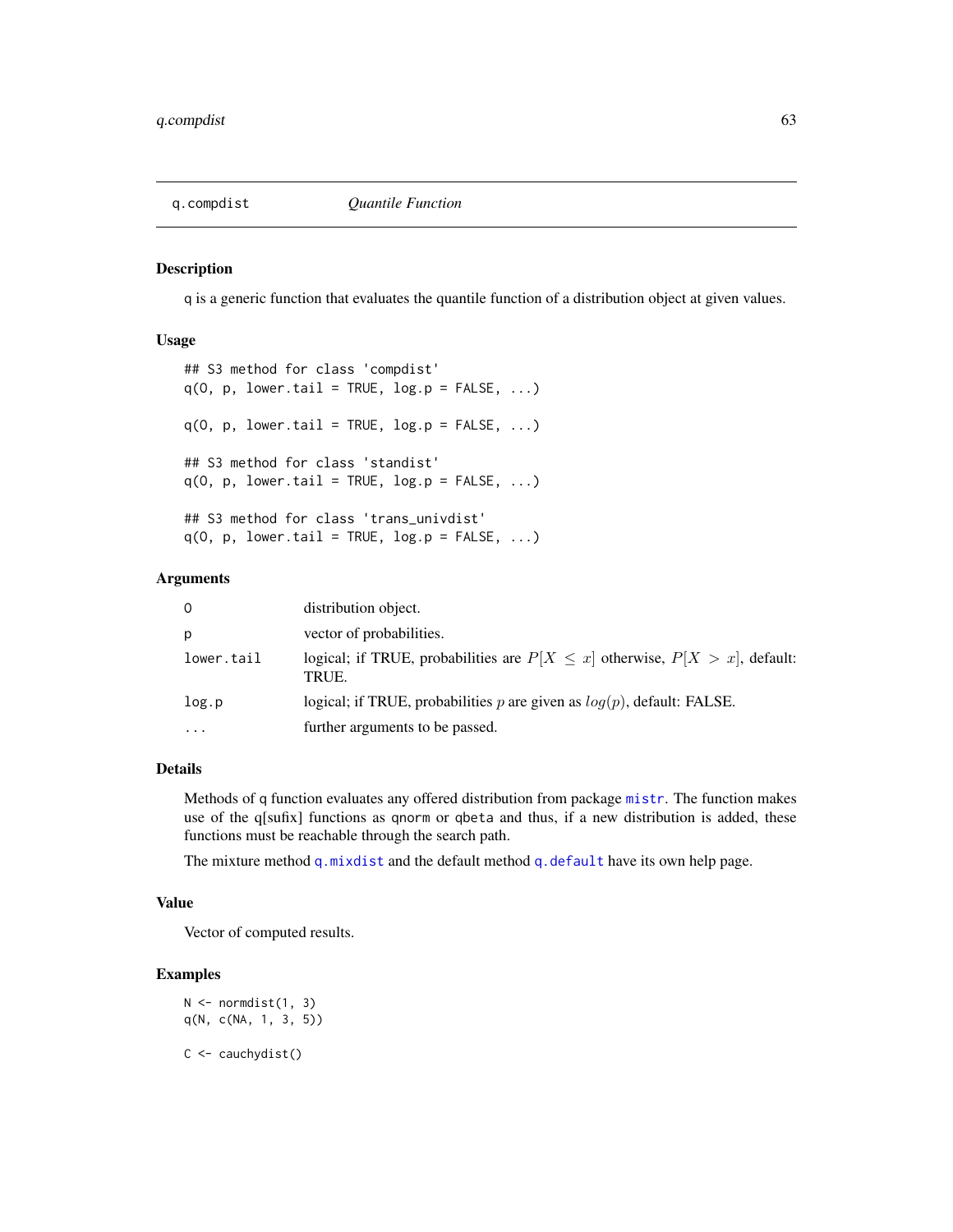```
CC \le compdist(N, C, weights = c(0.5, 0.5), breakpoints = 1)
CCC < - 2*C + 5q(CCC, c(NA, 1, 3, 5))
```
<span id="page-63-0"></span>

| <i>Terminate an R Session</i><br>g.default |
|--------------------------------------------|
|--------------------------------------------|

The default method q.default terminates the current R session.

# Usage

```
## Default S3 method:
q(
 0 =save,
 p = status,
  lower.tail = runLast,log.p = FALSE,save = "default",status = 0,
  runLast = TRUE,
  ...
\mathcal{L}
```
## Arguments

| $\Omega$                | place holder for generic, by default set to save, default: save.                                                                                        |
|-------------------------|---------------------------------------------------------------------------------------------------------------------------------------------------------|
| p                       | place holder for generic, by default set to status, default: status.                                                                                    |
| lower.tail              | place holder for generic, by default set to runLast, default: runLast.                                                                                  |
| log.p                   | place holder for generic, default: FALSE.                                                                                                               |
| save                    | a character string indicating whether the environment (workspace) should be<br>saved, one of "no", "yes", "ask" or "default", default: 'default'.       |
| status                  | the (numerical) error status to be returned to the operating system, where rele-<br>vant. Conventionally 0 indicates successful completion, default: 0. |
| runLast                 | should . Last() be executed?, default: TRUE.                                                                                                            |
| $\cdot$ $\cdot$ $\cdot$ | further arguments to be passed.                                                                                                                         |
|                         |                                                                                                                                                         |

#### Details

This method is designed to quit R if the  $q()$  without a distribution is called. The reason for such an implementation is R-Studio in Linux and Mac systems, where the software calls q() (rather than base::q()) once the R-Studio window is closed. Such implementation solves the issued with the overwriting of q().

#### See Also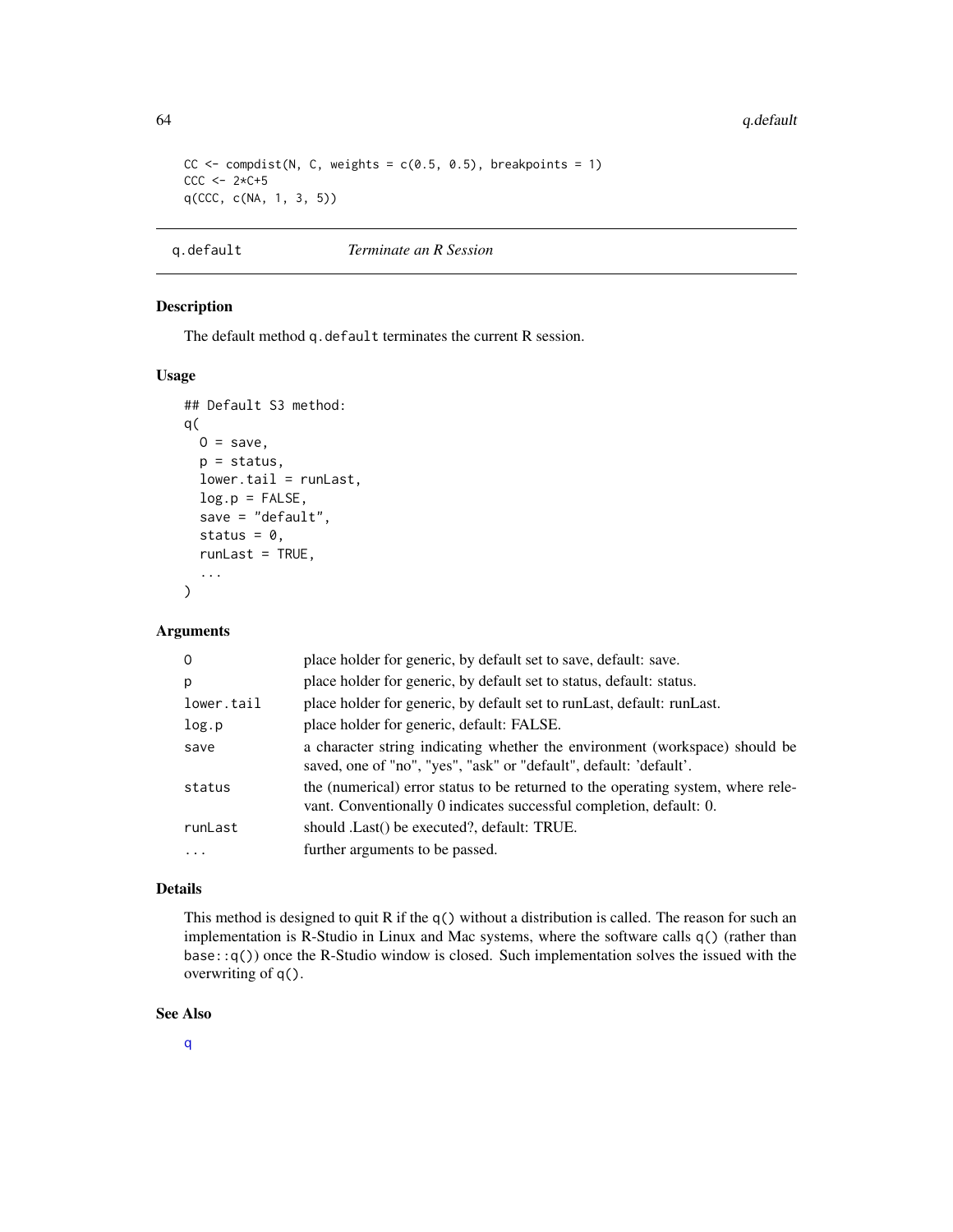<span id="page-64-0"></span>

q.mixdist is a method that evaluates the quantile function of a mixture distribution object at given values.

#### Usage

```
## S3 method for class 'mixdist'
q(0, p, lower.tail = TRUE, log.p = FALSE, ...)
```
#### Arguments

| 0          | mixture distribution object.                                                                |
|------------|---------------------------------------------------------------------------------------------|
| p          | vector of probabilities.                                                                    |
| lower.tail | logical; if TRUE, probabilities are $P[X \leq x]$ otherwise, $P[X > x]$ , default:<br>TRUE. |
| log.p      | logical; if TRUE, probabilities p are given as $log(p)$ , default: FALSE.                   |
| $\cdots$   | further arguments to be passed.                                                             |

# Details

Methods of q function evaluates any offered distribution from the package [mistr](#page-2-0). The function makes use of the p[sufix] and q[sufix] functions as pnorm or qbeta and thus, if a new distribution is added, these functions must be reachable through the search path.

The values are numerically found using the [uniroot](#page-0-0) function, while the starting intervals are found automatically. The option parameter tol specifies the tolerance for the [uniroot](#page-0-0). Options parameter sub is used to test whether the CDF at computed values minus sub is not the same and thus the given value is not an infimum. In such case, the root is found one more time for the value  $p - sub$ .

Other methods [q](#page-62-0) and the default method [q.default](#page-63-0) have its own help page.

#### Value

Vector of computed results.

### See Also

[set\\_opt](#page-76-0)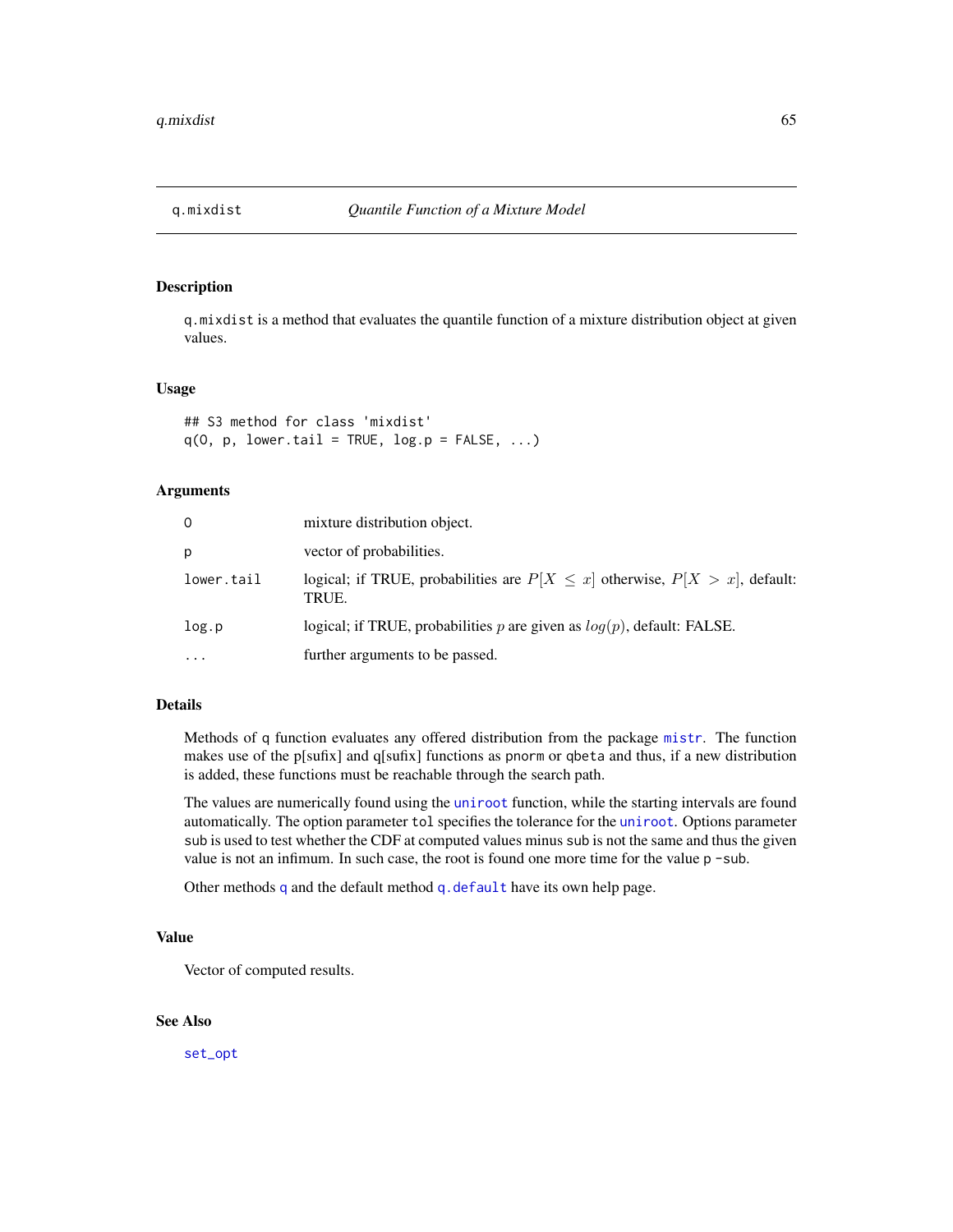#### Examples

```
DM <- mixdist(3*binomdist(12, 0.4), -2*poisdist(2)+12, weights=c(0.5, 0.5))
y <- c(0.4, p(DM, c(5, 10, 15, 18)), 0.95)
x \leq -q(DM, y)plot(DM, which = "cdf", only_mix=TRUE, xlim1 = c(0, 37))
points(x, y)
```
qlim.compdist *Right-Hand Limit of Quantile Function*

#### <span id="page-65-0"></span>Description

qlim is a generic function that evaluates the right-hand limit of quantile function for a distribution object at given values.

#### Usage

```
## S3 method for class 'compdist'
qlim(0, p, lower.tail = TRUE, log.p = FALSE)qlim(O, p, lower.tail = TRUE, log.p = FALSE)
## S3 method for class 'discrdist'
qlim(0, p, lower.tail = TRUE, log.p = FALSE)## S3 method for class 'contdist'
qlim(0, p, lower.tail = TRUE, log.p = FALSE)## S3 method for class 'trans_univdist'
qlim(0, p, lower.tail = TRUE, log.p = FALSE)
```
#### Arguments

| $\Omega$   | distribution object.                                                                       |
|------------|--------------------------------------------------------------------------------------------|
| p          | vector of probabilities.                                                                   |
| lower.tail | logical; if TRUE, probabilities are $P[X \le x]$ otherwise, $P[X > x]$ , default:<br>TRUE. |
| log.p      | logical; if TRUE, probabilities $p$ are given as $log(p)$ , default: FALSE.                |

### Details

Methods of qlim function evaluates the right-hand limit of any offered distribution object from the package [mistr](#page-2-0). The right-hand limit of a quantile function is defined as

$$
Q(x+) = \inf x : p < P(X \le x).
$$

The function makes use of the p[sufix] and q[sufix] functions as pnorm, pbeta, qnorm, qbeta, and thus, if a new distribution is added, these functions must be reachable through the search path. Methods for [mixtures](#page-66-0) have its own help page.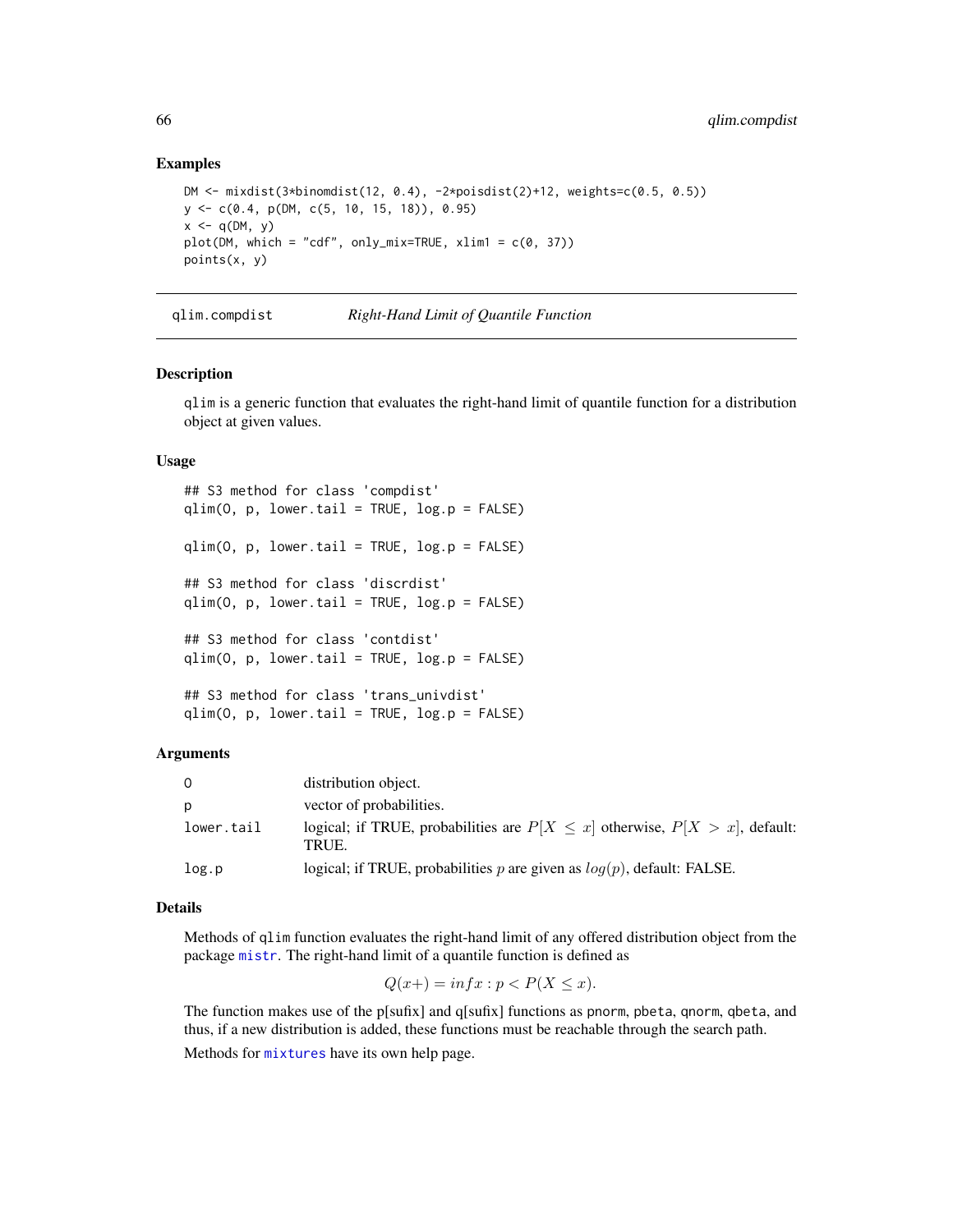# qlim.discrmixdist 67

# Value

Vector of computed results.

#### Examples

```
B <- binomdist(10, 0.3)
qlim(B, plim(B, c(NA, 1, 3, 5)))
P <- poisdist()
M \leftarrow \text{mixdist}(B, P, \text{weights} = c(0.5, 0.5))qlim(M, plim(M, c(NA, 1, 3, 5)))
CC \leftarrow compdist(B, P, weights = c(0.5, 0.5), breakpoints = 1)
CCC < -2*CC+5qlim(CCC, plim(CCC, c(NA, 1, 3, 5)))
```
<span id="page-66-0"></span>qlim.discrmixdist *Right-Hand Limit of Mixture Quantile Function*

### Description

qlim.mixdist is a method that evaluates the right-hand limit of quantile function for a mixture distribution object at given values.

#### Usage

```
## S3 method for class 'discrmixdist'
qlim(0, p, lower.tail = TRUE, log.p = FALSE)## S3 method for class 'contdiscrmixdist'
qlim(0, p, lower.tail = TRUE, log.p = FALSE)## S3 method for class 'contmixdist'
qlim(0, p, lower.tail = TRUE, log.p = FALSE)
```
#### Arguments

|            | mixture distribution object.                                                                |
|------------|---------------------------------------------------------------------------------------------|
| D          | vector of probabilities.                                                                    |
| lower.tail | logical; if TRUE, probabilities are $P[X \leq x]$ otherwise, $P[X > x]$ , default:<br>TRUE. |
| log.p      | logical; if TRUE, probabilities p are given as $log(p)$ , default: FALSE.                   |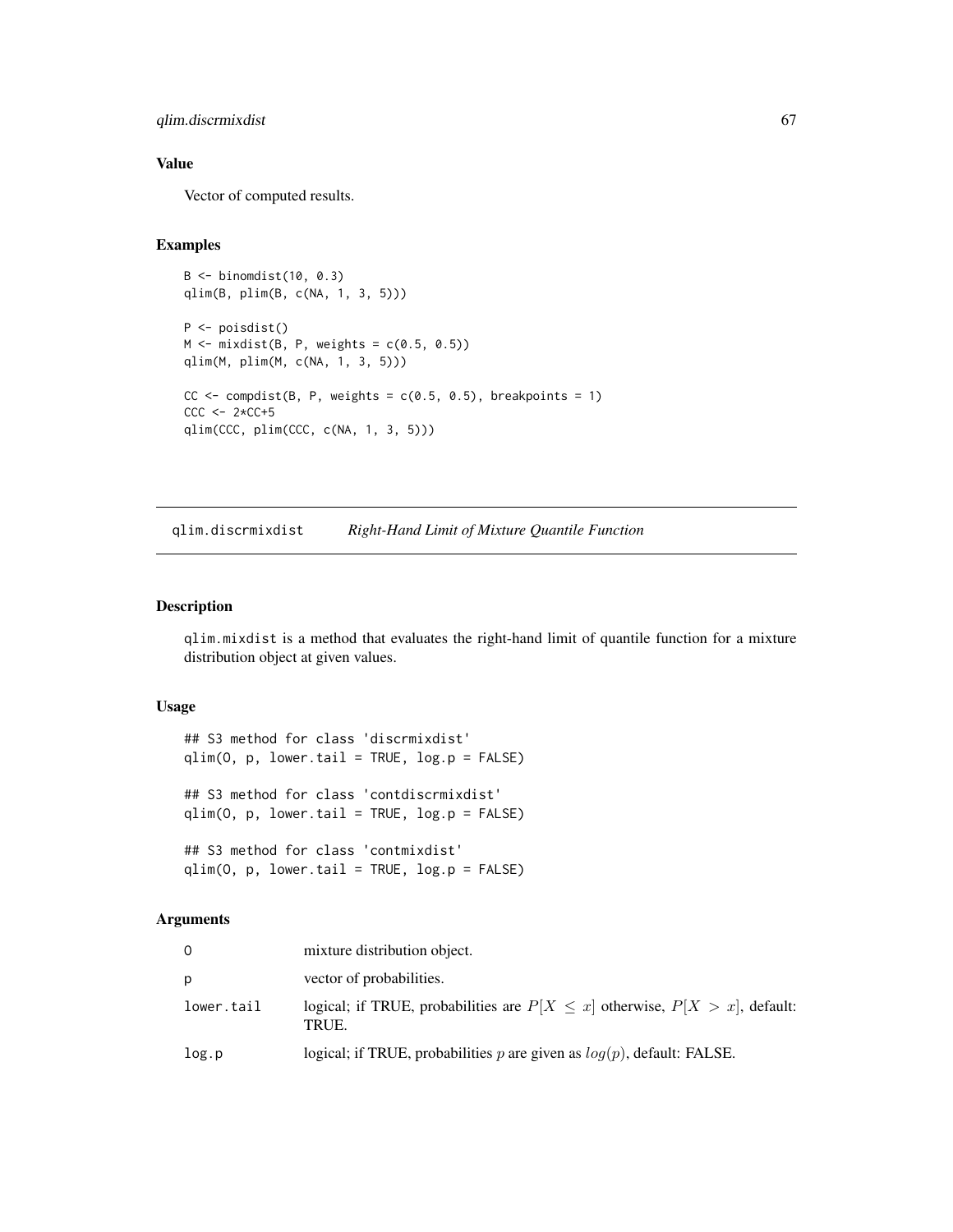#### Details

Methods of qlim function evaluates the right-hand limit of a quantile function for any offered distribution object from the package [mistr](#page-2-0). The right-hand limit of a quantile function is defined as

$$
Q(x+) = \inf x : p < P(X \le x).
$$

The function makes use of the p[sufix] and q[sufix] functions as pnorm, pbeta, qnorm, qbeta, and thus, if a new distribution will be added, these functions must be reachable through the search path.

The values are numerically found using the [uniroot](#page-0-0) function, while the starting intervals are found automatically. The option parameter tol specifies the tolerance for the [uniroot](#page-0-0). Options parameter sub is used to test whether the CDF at computed value minus sub is not the same and thus the given value is not an infimum. In such case, the root is found one more time for the value  $p - sub$ .

Other methods [qlim](#page-65-0) have its own help page.

## Value

Vector of computed results.

#### See Also

[set\\_opt](#page-76-0)

#### Examples

```
# q() of a negative transformed random variable uses qlim()
DM <- mixdist(3*binomdist(12,0.4), -2*poisdist(2)+12, weights=c(0.5, 0.5))
y <- c(0.05, 0.4, p(-DM, c(-5, -10, -15, -18)), 0.95)
x < -q(-DM, y)plot(-DM, which = "cdf", only\_mix=TRUE, xlim1 = c(-37, 0))points(x, y)
```
QQplot *Quantile-Quantile Plot*

#### **Description**

QQplot is a generic function that produces QQ plot of two datasets, distribution and dataset or two distributions.

#### Usage

```
QQplot(
  d1,
  d2,
  line = TRUE,
  col = "#122e94",line\_col = "#f28df9",
```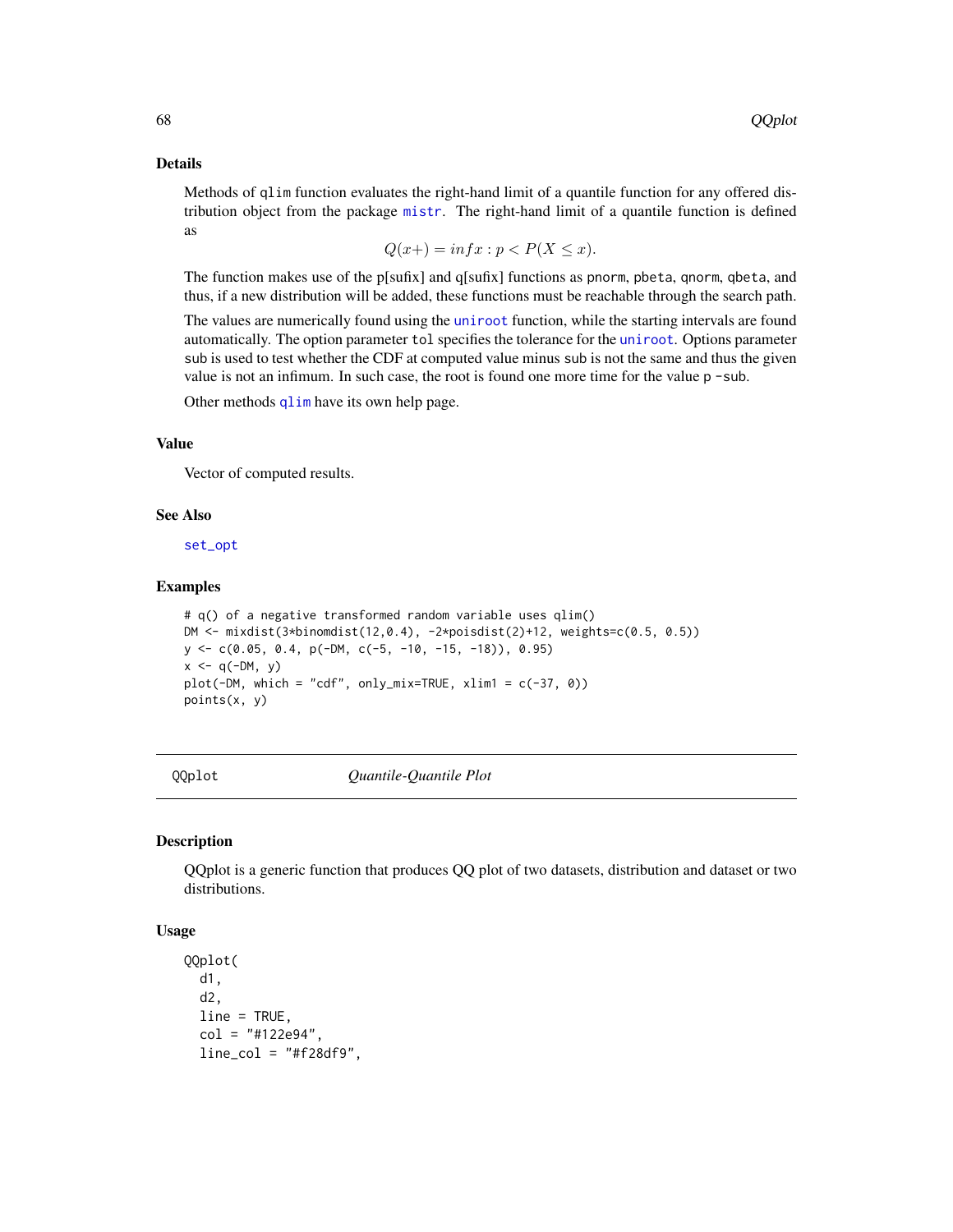```
xlab = deparse(substitute(d1)),ylab,
 main = "Q-Q plot",1wd = 2,
  ...
\mathcal{L}## Default S3 method:
QQplot(
 d1,
 d2,
 line = TRUE,
 col = "#122e94",
 line\_col = "#f28df9",xlab = deparse(substitute(d1)),
 ylab = deparse(substitute(d2)),
 main = "Q-Q plot",
 1wd = 2,
  ...
\lambda## S3 method for class 'dist'
QQplot(
 d1,
  d2,
 line = TRUE,
  col = "#122e94",line\_col = "#f28df9",xlab = deparse(substitute(d1)),
 ylab = ylabe,
 main = "Q-Q plot",1wd = 2,CI = re,conf = 0.95,n = 100,
 CI\_col = "grey80",
  ...
\mathcal{L}
```
QQnorm(d2, xlab = "Standard Normal", ylab = deparse(substitute(d2)), ...)

# Arguments

| d1          | distribution object or dataset.              |
|-------------|----------------------------------------------|
| d2          | distribution object or dataset.              |
| line        | if galine should be included, default: TRUE. |
| col         | color of points, default: '#122e94'.         |
| $line\_col$ | color of qualine, default: '#f28df9'.        |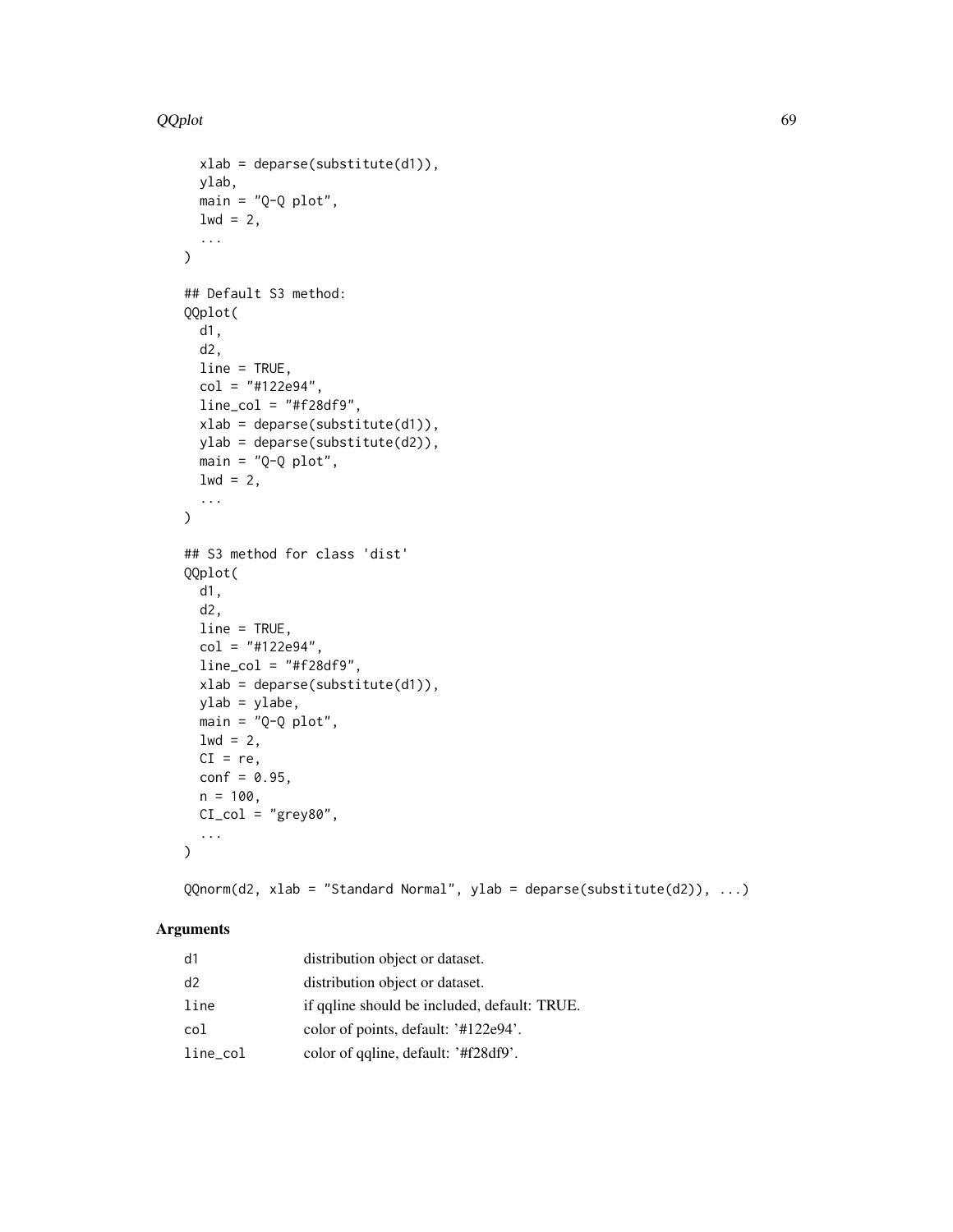| xlab     | xlab, default: deparse(substitute(d1)).                                                                        |
|----------|----------------------------------------------------------------------------------------------------------------|
| ylab     | $v$ lab, default: deparse(substitute(d2)).                                                                     |
| main     | title, default: 'Q-Q plot'.                                                                                    |
| lwd      | lwd of qqline, default: 2.                                                                                     |
| $\ddots$ | further arguments to be passed.                                                                                |
| СI       | if confidence bound should be included.                                                                        |
| conf     | confidence level for confidence bound, default: 0.95.                                                          |
| n        | number of points at which quantile functions are evaluated if two distributions<br>are compared, default: 100. |
| CI col   | color of confidence bound, default: 'grey80'.                                                                  |

## Details

QQplot is able to compare any combination of dataset and distributions.

QQnorm is a wrapper around QQplot, where d1 is set to normdist().

If quantiles of a continuous distribution are compared with a sample, a confidence bound for data is offered. This confidence "envelope" is based on the asymptotic results of the order statistics. For more details see [https://en.wikipedia.org/wiki/Order\\_statistic](https://en.wikipedia.org/wiki/Order_statistic).

### Examples

```
# sample vs sample
QQplot(r(normdist(), 10000), r(tdist(df = 4), 10000))
# distribution vs sample
QQplot(normdist(), r(tdist(df = 4), 10000))
# distribution vs distribution
QQplot(normdist(), tdist(df = 4))
```
QQplotgg *Implementation of Quantile-Quantile Plot with ggplot2*

#### Description

QQplotgg is a generic function that produces QQ plot of two datasets, distribution and dataset or two distributions.

# Usage

```
QQplotgg(
  d1,
  d2,
  line = TRUE,
  col = "#F9D607",
```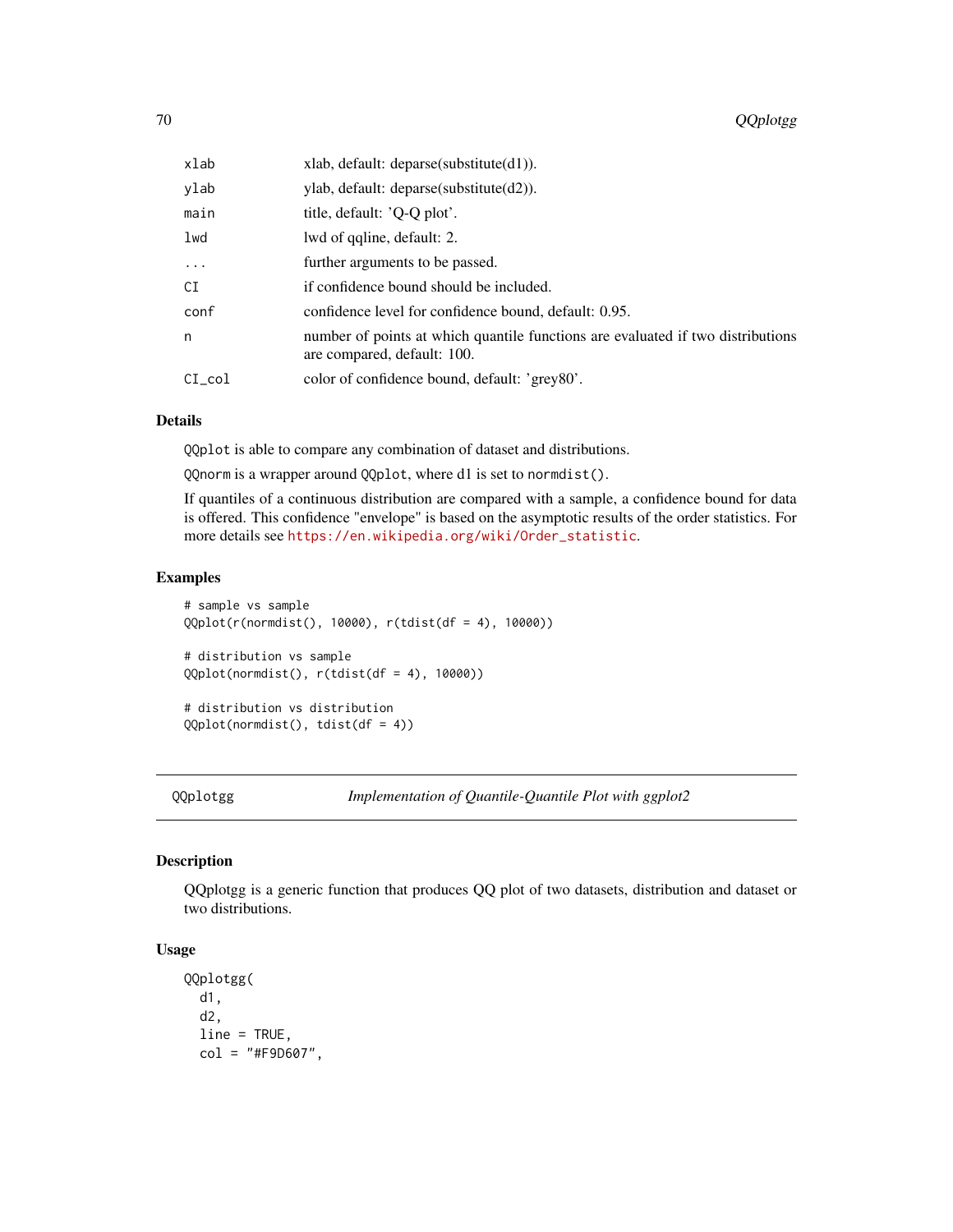```
line\_col = "#f28df9",xlab = deparse(substitute(d1)),
 ylab,
 main = "Q-Q plot",alpha,
 1wd = 1,...
\mathcal{L}## Default S3 method:
QQplotgg(
 d1,
 d2,
 line = TRUE,
 col = "#F9D607",line\_col = "#f28df9",xlab = deparse(substitute(d1)),
 ylab = deparse(substitute(d2)),
 main = "Q-Q plot",alpha = 0.5,
 1wd = 1,
  ...
\mathcal{L}## S3 method for class 'dist'
QQplotgg(
 d1,
 d2,
 line = TRUE,
 col = "#F9D607",line_col = "#f28df9",
 xlab = deparse(substitute(d1)),
 ylab = ylabe,
 main = "Q-Q plot",alpha = 0.7,
 1wd = 1,
 CI = re.
 CI_alpha = 0.4,
 CI_col = line_col,
 conf = 0.95,n = 100,...
\mathcal{L}
```
QQnormgg(d2, xlab = "Standard Normal", ylab = deparse(substitute(d2)), ...)

### Arguments

d1 distribution object or dataset.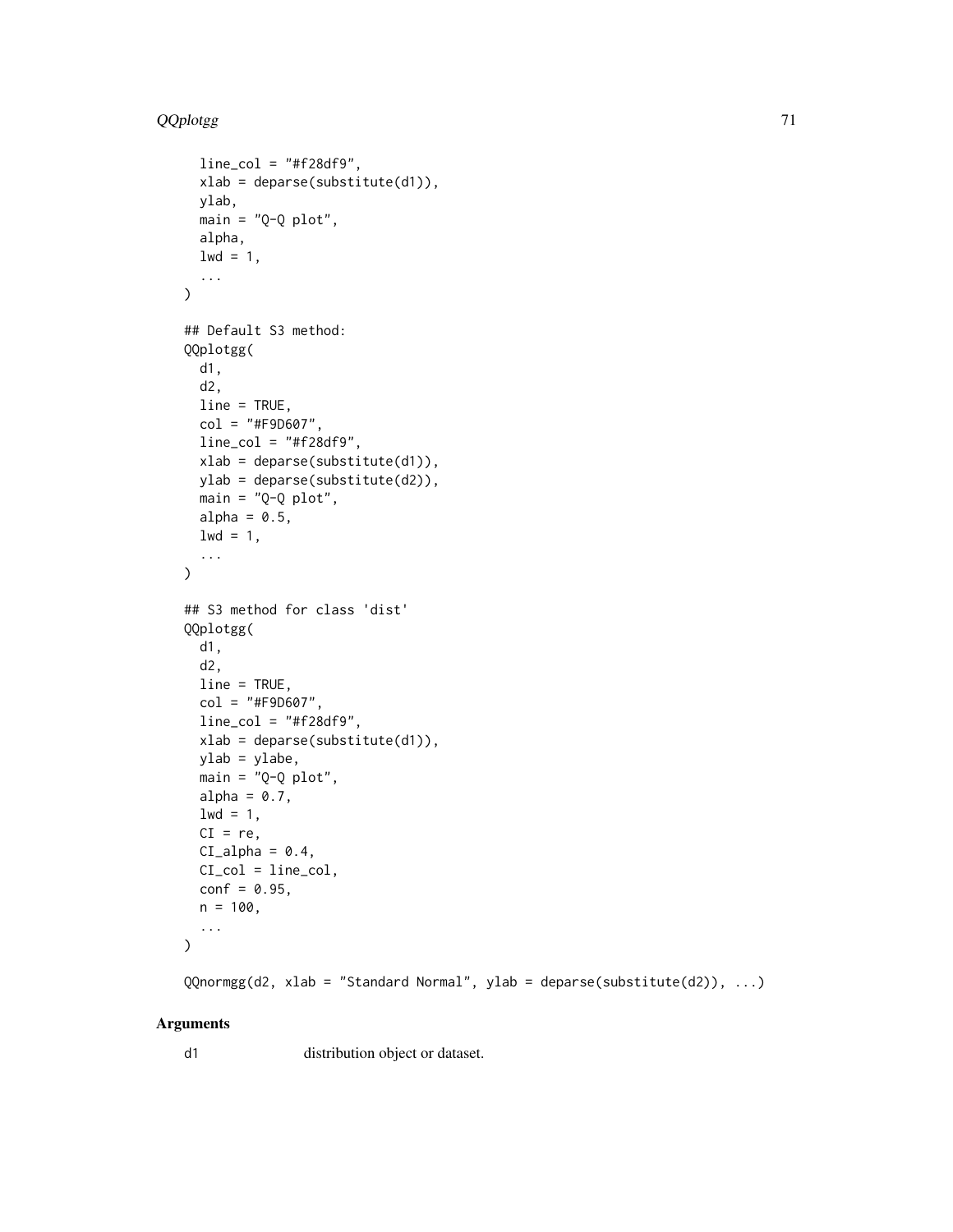| d <sub>2</sub> | distribution object or dataset.                                                                                |
|----------------|----------------------------------------------------------------------------------------------------------------|
| line           | if qualine should be included, default: TRUE.                                                                  |
| col            | color of points, default: '#F9D607'.                                                                           |
| line_col       | color of qqline, default: '#f28df9'.                                                                           |
| xlab           | xlab, default: deparse(substitute(d1)).                                                                        |
| ylab           | ylab. default: deparse(substitute(d2)).                                                                        |
| main           | title, default: $'Q-Q$ plot'.                                                                                  |
| alpha          | alpha of points, default: 0.7.                                                                                 |
| lwd            | lwd of qqline, default: 1.                                                                                     |
|                | further arguments to be passed.                                                                                |
| CI             | if confidence bound should be included.                                                                        |
| $CI_alpha$     | alpha of confidence bound, default: 0.4.                                                                       |
| $CI_{col}$     | color of confidence bound, default: line_col.                                                                  |
| conf           | confidence level for confidence bound, default: 0.95.                                                          |
| n              | number of points at which quantile functions are evaluated if two distributions<br>are compared, default: 100. |

#### Details

QQplotgg is able to compare any combination of dataset and distributions.

QQnormgg is a wrapper around QQplotgg, where d1 is set to normdist().

If quantiles of a continuous distribution are compared with a sample, a confidence bound for data is offered. This confidence "envelope" is based on the asymptotic results of the order statistics. For more details see [https://en.wikipedia.org/wiki/Order\\_statistic](https://en.wikipedia.org/wiki/Order_statistic).

#### Value

ggplot object.

# Examples

```
# sample vs sample
QQplotgg(r(normdist(), 10000), r(tdist(df = 4), 10000))
```

```
# distribution vs sample
QQplotgg(normdist(), r(tdist(df = 4), 10000))
```

```
# distribution vs distribution
QQplotgg(normdist(), tdist(df = 4))
```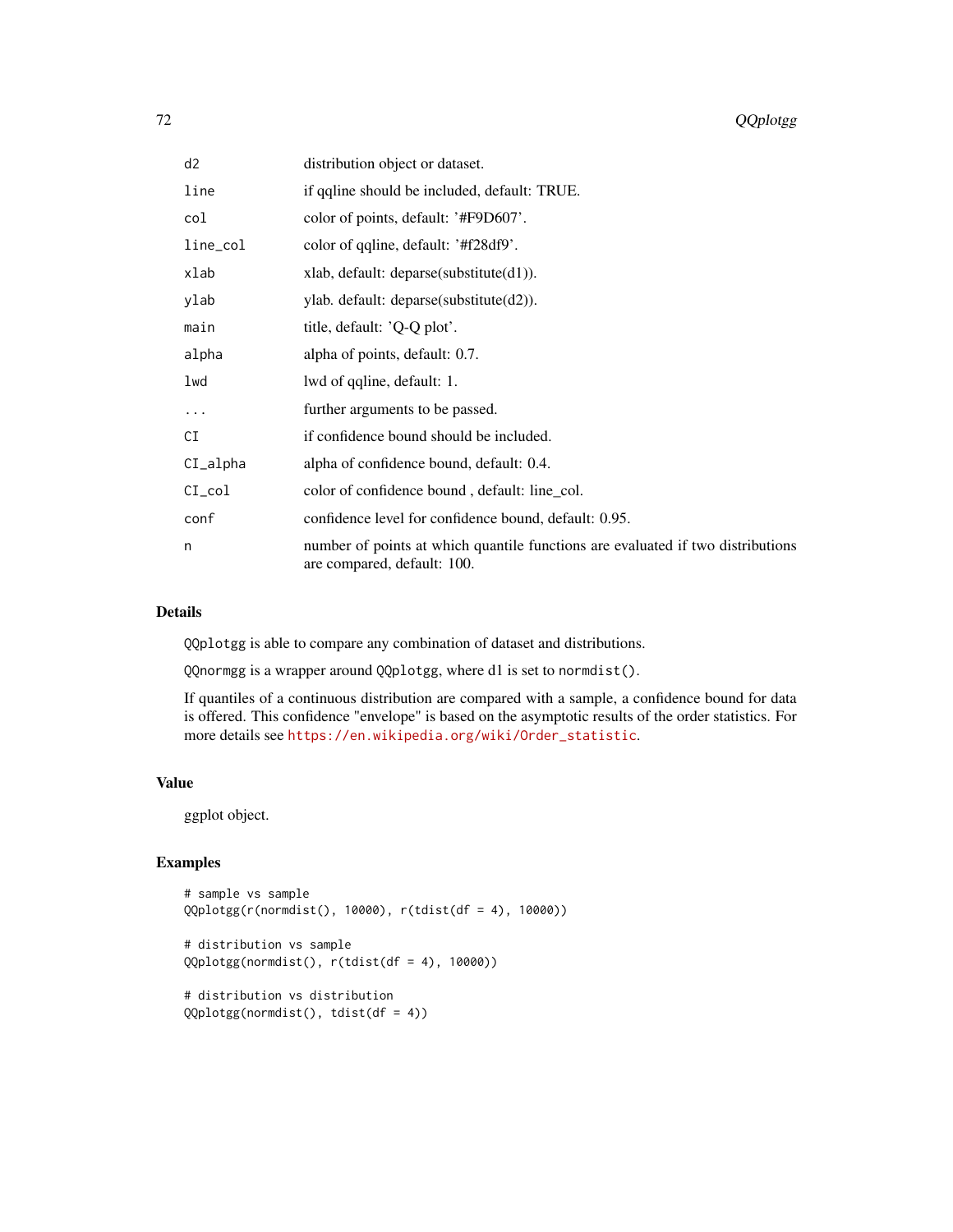<span id="page-72-0"></span>

q\_approxfun is a generic function that for a given object generates function to approximate the quantile function.

#### Usage

```
q_approxfun(O, range = q(O, c(0.005, 0.995)), n = 1000)
## S3 method for class 'dist'
q_approxfun(0, range = q(0, c(0.005, 0.995)), n = 1000)
```
#### Arguments

|       | distribution object.                                             |
|-------|------------------------------------------------------------------|
| range | interval on which the grid is defined, $q(0, c(0.005, 0.995))$ . |
| n     | number of points within the grid, default: 1000.                 |

# Details

Function q\_approxfun generates a grid of values on which the CDF of the object is evaluated. The function returns a quantile function that uses [approx](#page-0-0) and the values of the grid to approximate the quantiles. This function is designed mostly for the mixture distributions where the standard q method may be slow and thus allows to trade the accuracy for the speed.

The returned function takes the arguments p, lower.tail and log.p, see [q](#page-62-0).

#### Value

Function.

#### Examples

```
N \leftarrow normdist(1, 3)N2 \leq normdist(8, 3)M \leftarrow \text{mixdist}(N, N2, \text{ weights} = c(0.5, 0.5))q_app <- q_approxfun(M)
q_app(c(.2, .5, .7))
q<sub>-app</sub>(c(.2, .5, .7), lower.tail = FALSE)
```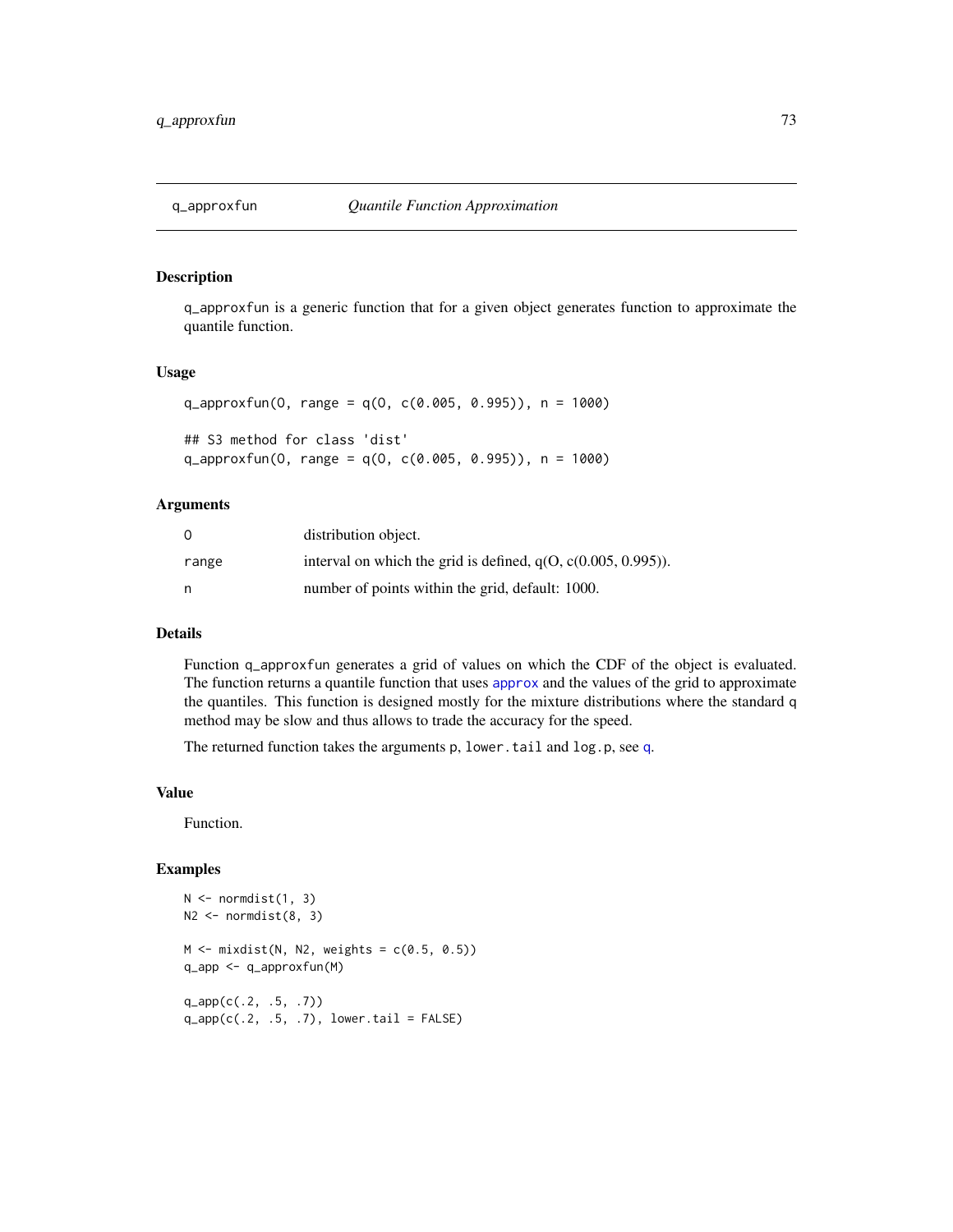<span id="page-73-0"></span>

r is a generic function that generates random deviates of a distribution object.

#### Usage

## S3 method for class 'compdist' r(O, n) ## S3 method for class 'mixdist' r(O, n) r(O, n) ## S3 method for class 'standist'  $r(0, n)$ ## S3 method for class 'hyperdist' r(O, n) ## S3 method for class 'wilcoxdist'  $r(0, n)$ ## S3 method for class 'trans\_univdist' r(O, n)

## Arguments

| 0 | distribution object.    |
|---|-------------------------|
| n | number of observations. |

# Details

Methods of r function generates random deviates of offered distribution from the package [mistr](#page-2-0). The function makes use of the r[sufix] functions as rnorm or rbeta and thus, if a new distribution is added, these functions must be reachable through the search path.

For more complicated composite distributions, where one of the components is a mixture distribution, the function performs a rejection sampling of mixture random numbers to improve the speed.

#### Value

Vector of computed results.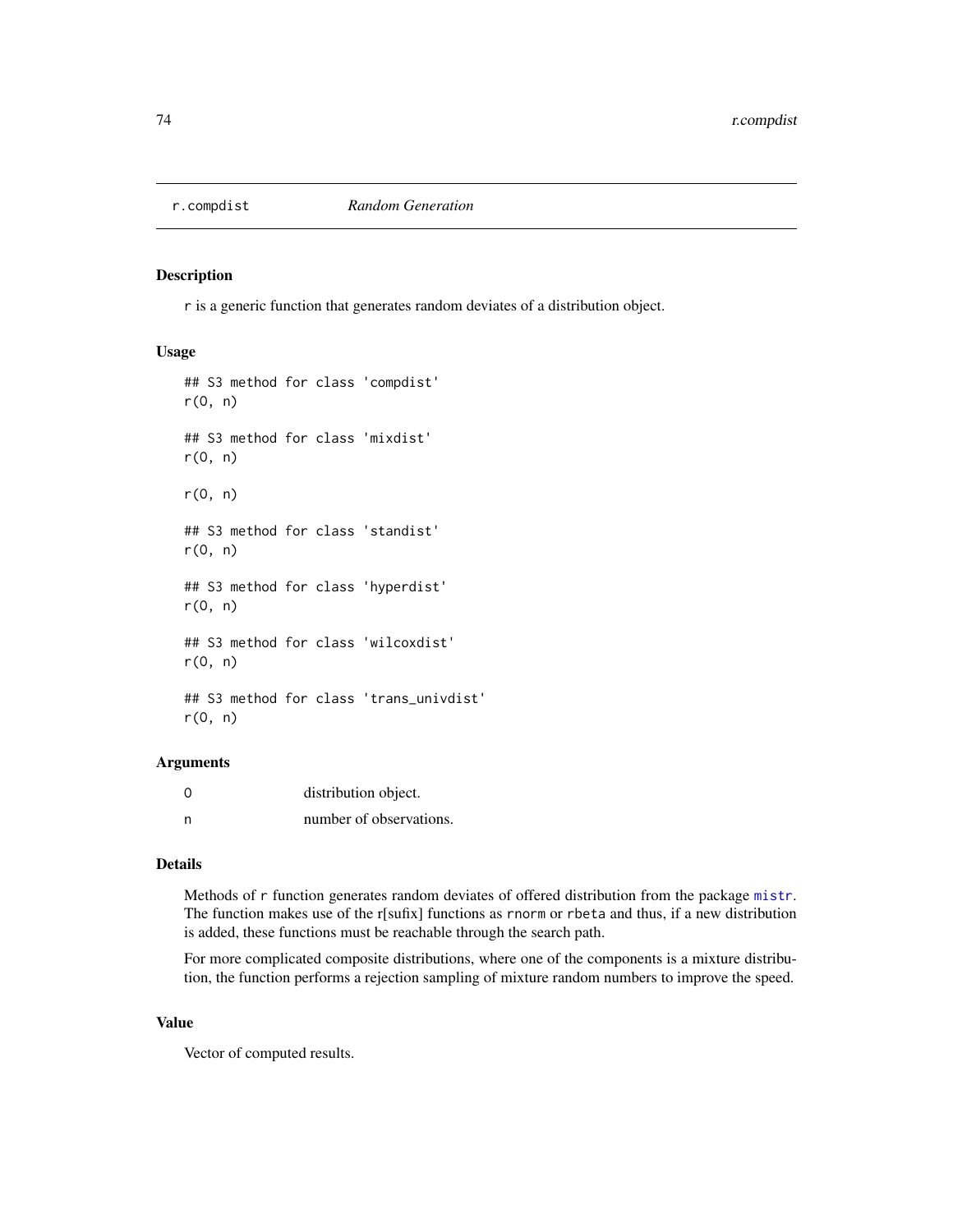#### <span id="page-74-0"></span>risk 75

## Examples

```
N \leq normdist(1, 3)
r(N, 5)
C \leftarrow \text{cauchydist}()M \leftarrow mixdist(N, C, weights = c(0.5, 0.5))r(M, 5)
CC \leftarrow compdist(N, C, weights = c(0.5, 0.5), breakpoints = 1)
CCC < -2*C+5r(CCC, 5)
```
#### risk *Risk Measures of Fitted Objects*

# Description

risk computes the VaR, ES and expectiles at a given level for fitted distribution.

## Usage

```
risk(
  model,
  alpha,
  expectile = TRUE,
 plot = FALSE,
 ggplot = FALSE,
  text\_ylim = -0.15,
  size = 1\mathcal{L}## S3 method for class 'PNP'
risk(
 model,
  alpha = 0.05,
 expectile = TRUE,
 plot = FALSE,
  ggplot = FALSE,
  text_ylim = -0.15,
  size = 1\mathcal{L}## S3 method for class 'GNG'
risk(
 model,
  alpha = 0.05,
  expectile = TRUE,
```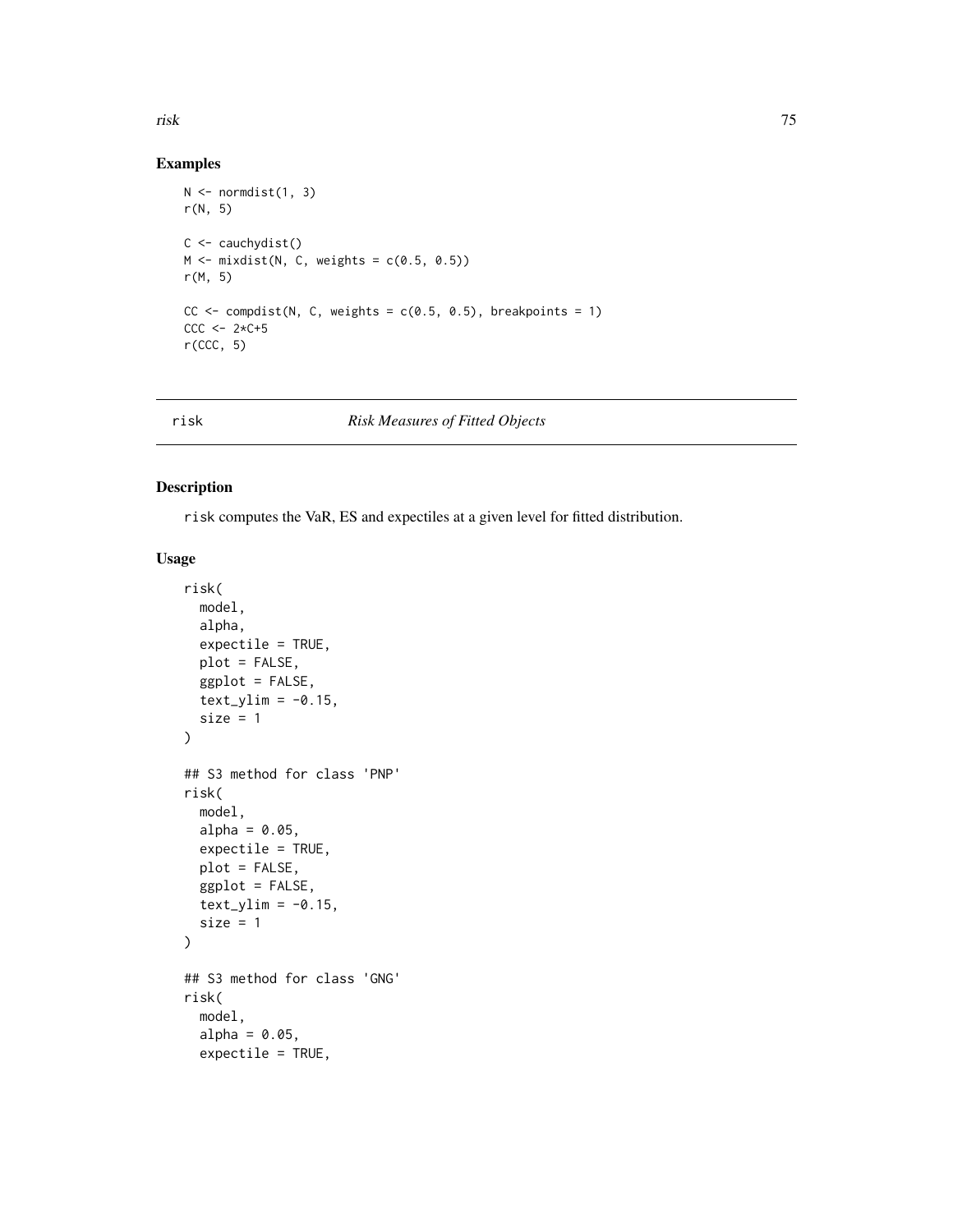plot = FALSE, ggplot = FALSE,  $text_ylim = -0.15$ , size =  $1$ )

## Arguments

| model     | output object of GNG_fit() or PNP_fit().                               |
|-----------|------------------------------------------------------------------------|
| alpha     | levels of risk measures.                                               |
| expectile | logical, if also expectiles should be computed, default: TRUE.         |
| plot      | plot the results?, default: FALSE.                                     |
| ggplot    | plot the results with ggplot 2?, default: FALSE.                       |
| text_ylim | y coordinate for annotation in ggplot2, default: -0.15.                |
| size      | size of the text indicating the risk measures in the plot, default: 1. |

# Details

VaR are computed using the q() call of the fitted distribution.

ES is computed directly (i.e. the integrals are precomputed, not numerically) as an integral of the quantile function.

Expectiles can be obtained as a unit-root solution of the identity between quantiles and expectiles. These are equivalent for corresponding  $\tau$  and  $\alpha$  if

$$
\tau = (\alpha q(\alpha) - G(\alpha))/(\mu - 2G(\alpha) - (1 - 2\alpha)q(\alpha))
$$

where  $\mu$  is mean,  $q()$  is the quantile function and  $G(\alpha) = \int_{-\infty}^{q(\alpha)} y dF(y)$ .

#### Value

List of class risk\_measures.

#### Examples

```
## Not run:
GNG <- GNG_fit(stocks$SAP)
PNP <- PNP_fit(stocks$MSFT)
risk(PNP, alpha = c(0.01,0.05,0.08,0.1))
risk(GNG, alpha = c(0.01,0.05,0.08,0.1), plot = TRUE)
## End(Not run)
```
76 risk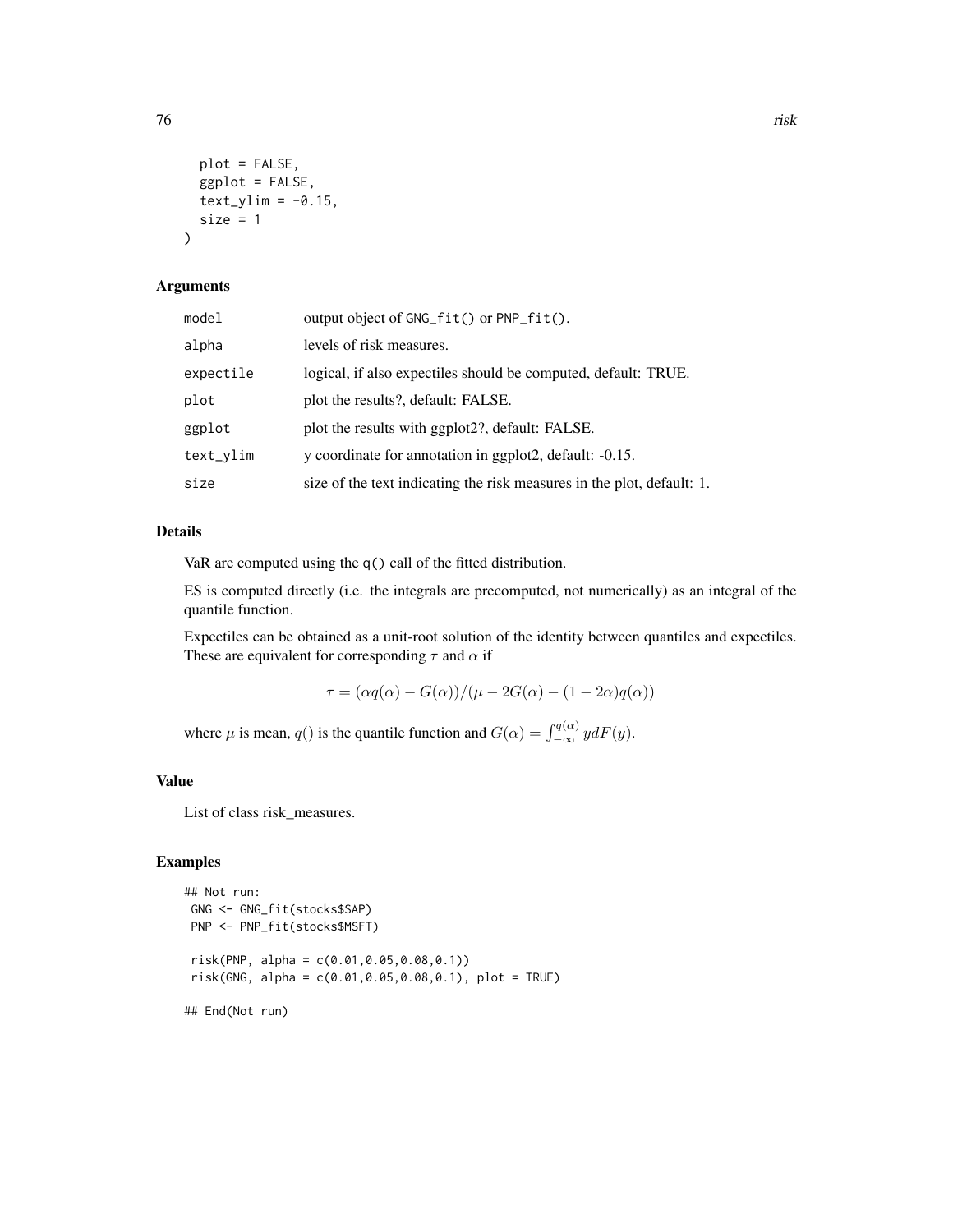<span id="page-76-0"></span>

Function can be used to set the parameters used in [mistr](#page-2-0).

## Usage

 $set\_opt($ ...)

## Arguments

... arguments in tag = value form, or a list of tagged values.

#### Details

The function can set the values for:

sub parameter: small value that is used in mixture quantile function to test if the computed value is infimum, default: 1e-10.

add parameter: small value that is added to values that are in the image of CDF in [qlim](#page-65-0) function, default: 1e-08.

tol parameter: tolerance for uniroot used in mixture quantile function, default: .Machine\$double.eps^0.5.

## Value

When parameters are set, their previous values are returned in an invisible named list.

#### Examples

```
a \leftarrow set\_opt(sub = 1e-5, tol = 1e-10)get_opt("sub", "tol")
set_opt(a)
```
stocks *Log-returns of Five Stocks*

#### Description

A dataset containing the log-returns of adjusted closing prices from 04.01.2007 to 30.10.2017. The dataset contains data of Microsoft, SAP, Adidas, S&P 500 (index) and Dow Jones Industrial Average (index).

#### Usage

stocks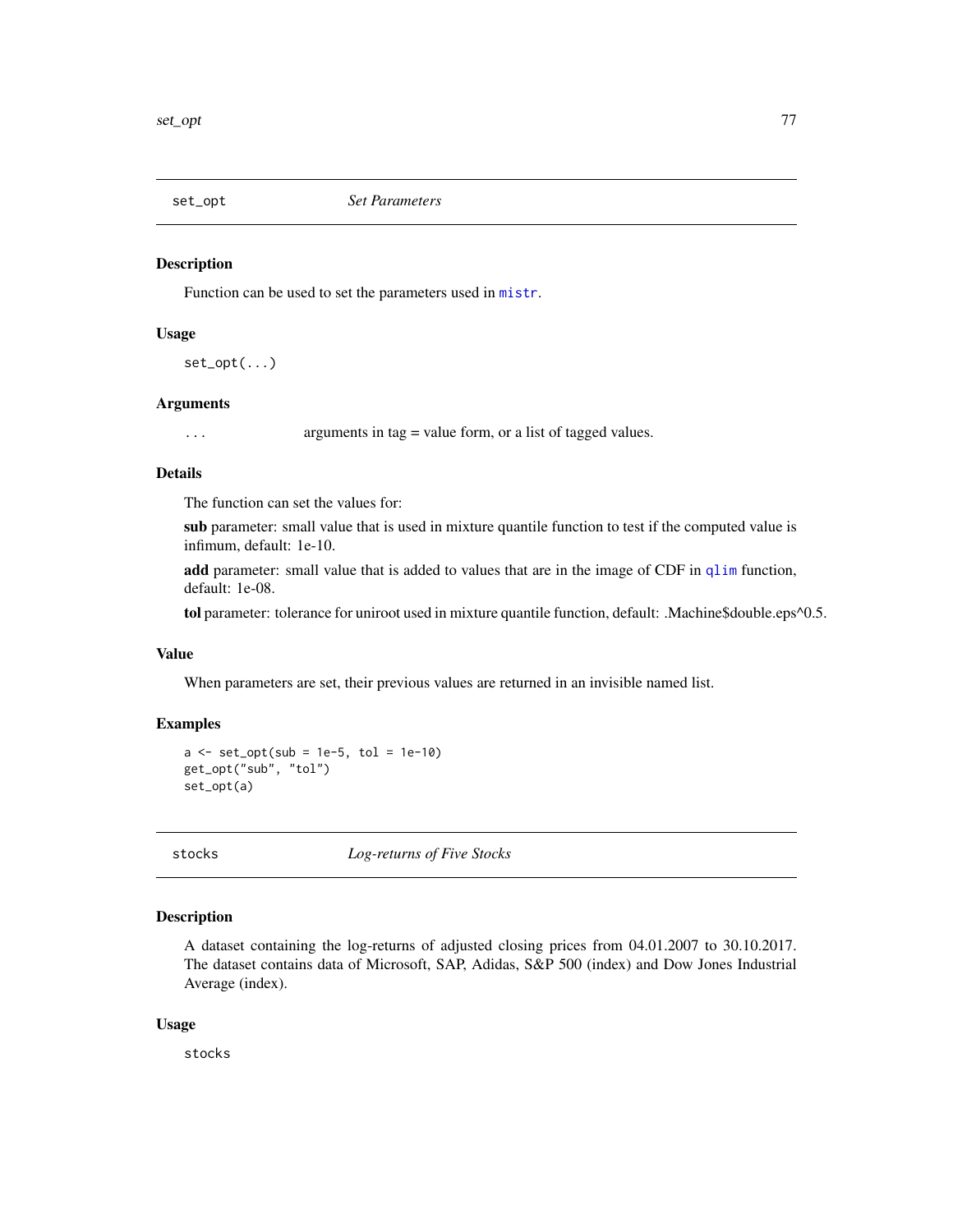<span id="page-77-0"></span>78 sudo\_support

## Format

A data frame with 2726 rows and 5 variables:

MSFT Microsoft Corporation SAP Systems, Applications & Products in Data Processing ADS Adidas GSPC S&P 500 DJI Dow Jones Industrial Average

#### Source

Package: quantmod

sudo\_support *Support Interval of Distribution Object*

#### Description

sudo\_support is a generic function that returns the two boundary values of object's support.

#### Usage

```
sudo_support(O)
## S3 method for class 'discrdist'
sudo_support(O)
## S3 method for class 'contdist'
sudo_support(O)
## S3 method for class 'mixdist'
sudo_support(O)
## S3 method for class 'compdist'
sudo_support(O)
## S3 method for class 'trans_univdist'
sudo_support(O)
```
#### Arguments

O distribution object.

#### Details

Methods of sudo\_support function calculate the support's boundary values for any distribution in the package [mistr](#page-2-0). This technique is particularly useful when dealing with a transformed distribution.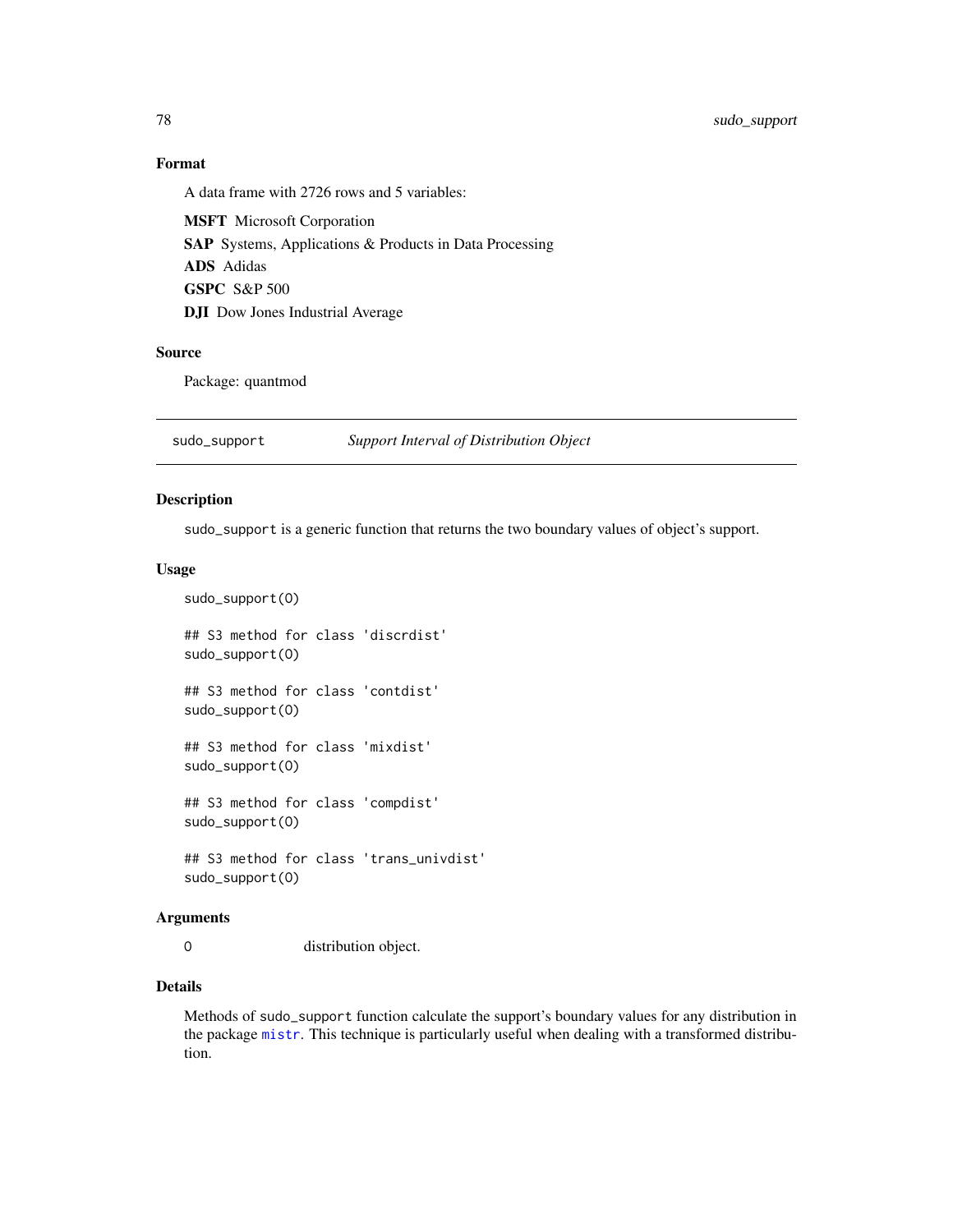```
summary.comp_fit 79
```
# Value

Named vector containing two values.

# Examples

```
B <- binomdist(10, 0.3)
sudo_support(B)
B2 \le -3 \times log(B)sudo_support(B2)
sudo_support( mixdist(B2, normdist(), weights = c(0.5, 0.5)))
```
summary.comp\_fit *Displays a Useful Description of a Fitted Object*

# Description

Displays a useful description of a fitted object.

## Usage

```
## S3 method for class 'comp_fit'
summary(object, ...)
```
## Arguments

| object   | distribution object to summarize. |
|----------|-----------------------------------|
| $\cdots$ | additional arguments.             |

## Value

Function returns summary of the fit, offered by bbmle package for class [mle2-class](#page-0-0).

## See Also

[mle2-class](#page-0-0)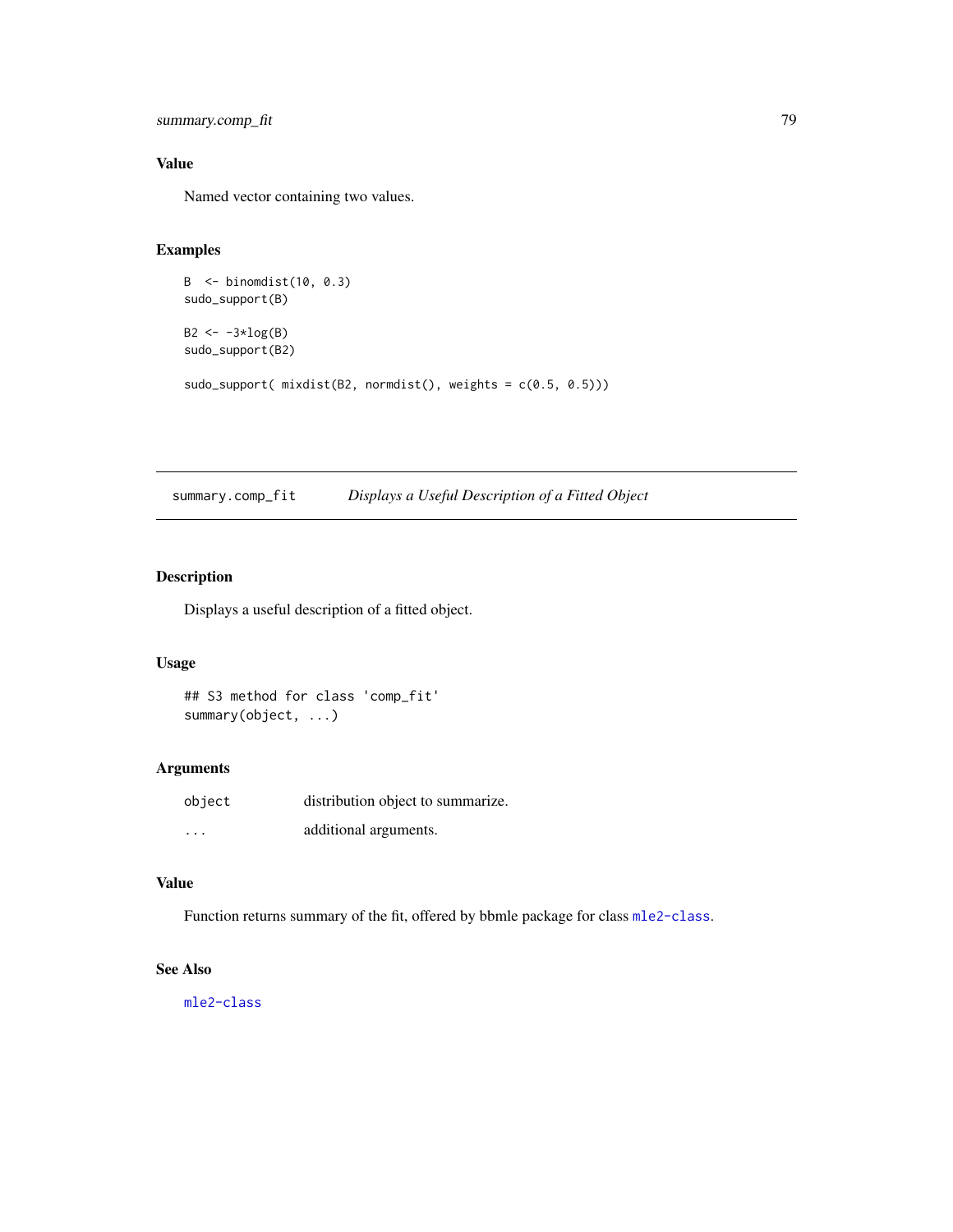<span id="page-79-0"></span>

The function creates an object which represents the Student-t distribution.

## Usage

 $tdist(df = 2)$ 

## Arguments

df degrees of freedom parameter, default: 2.

## Details

See [TDist](#page-0-0).

# Value

Object of class tdist.

## See Also

[TDist](#page-0-0)

# Examples

```
t \leftarrow \text{tdist}(2)d(t, c(2, 3, 4, NA))
r(t, 5)
```
trafo *Modifications of Transformations*

## Description

The function modifies the given object and adds the transformation expressions.

#### Usage

trafo(0, type = "new", trans, invtrans, print, deriv, operation, value =  $\theta$ )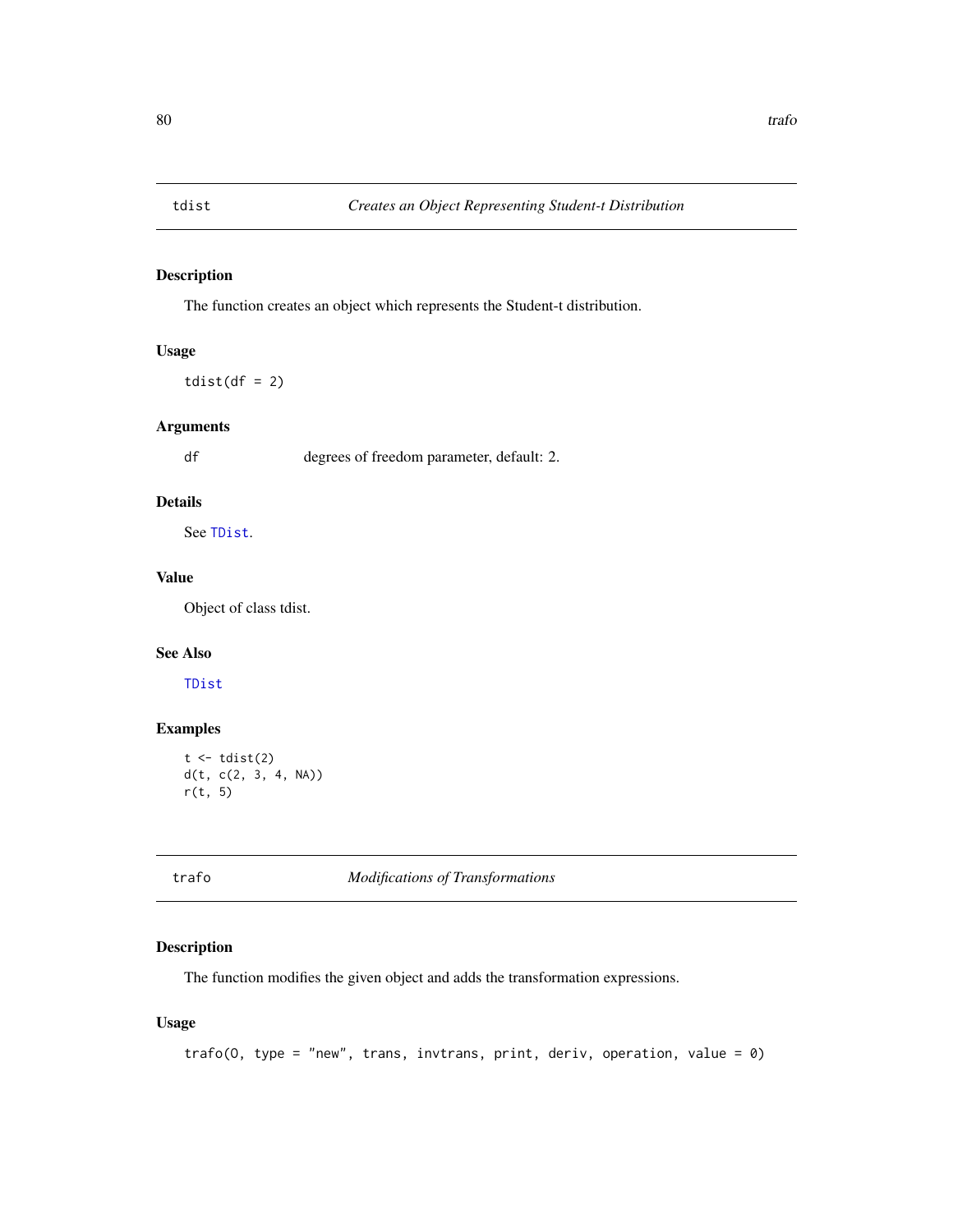#### trafo 81

#### **Arguments**

| $\Omega$  | distribution object.                                  |
|-----------|-------------------------------------------------------|
| type      | type of modification to be performed, default: 'new'. |
| trans     | transformation expression.                            |
| invtrans  | inverse transformation expression.                    |
| print     | print expression.                                     |
| deriv     | derivative expression.                                |
| operation | string indicating which operation is performed.       |
| value     | numeric value used in operation, default: 0.          |

#### Details

trafo is the main function used in the transformation framework. The function offers four types of possible modifications. Note, that all expressions must use X to indicate the object in the transformation.

type = "init": Initializes the needed lists for transformations and adds the first expressions. This type should be used only with yet untransformed distributions as the first modification. All arguments must be set.

type = "new": Adds a new transformation to the current ones. This must be used only on already transformed distributions. All arguments must be set.

type = "update": Updates previous expression. This is useful when same transformation is used twice in a row. All arguments except operation must be set.

type = "go\_back": Uses to history to reverse the previous transformation. Useful if inverse of previous transformation is evaluated. Only object and type must be specified.

#### Value

Transformed distribution object.

#### Examples

```
#init
P \leftarrow \text{poisdist}(5); x <- 5
P2 \le trafo(P, type = "init", trans = bquote(X + .(x)),
            invtrans = bquote(X - .(x)), print = bquote(X + .(x)),deriv = quote(1), operation = "+", value = x)
P2
#new
x = 3P3 \le trafo(P2, type = "new", trans = bquote(.(x) \star X),
            invtrans = bquote(X/(x)), print = bquote(.(x) * X),
            deriv = bquote(1/.(x)), operation = "*", value = x)
P3
```
#update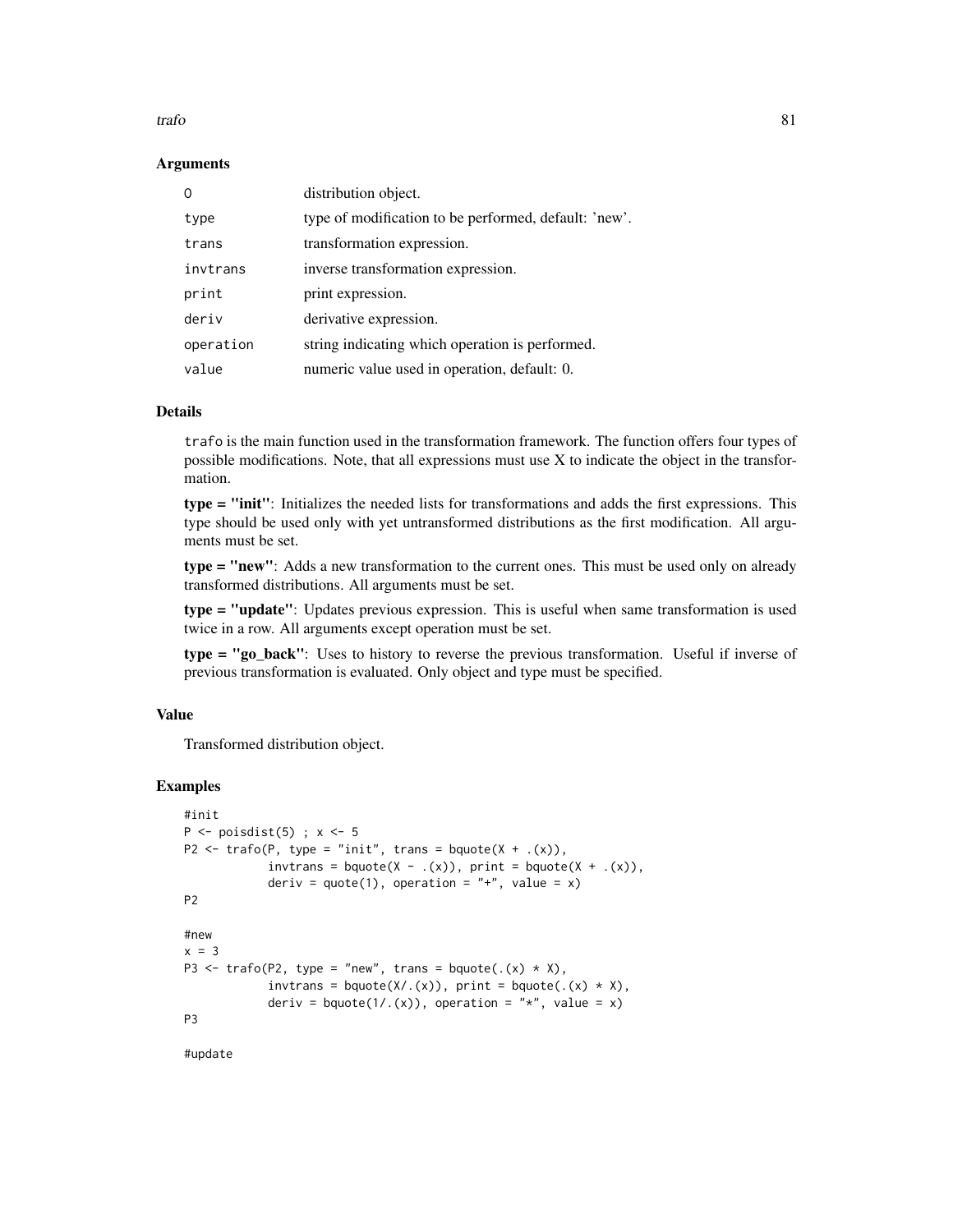```
x = 7P4 \le trafo(P3, type = "update", trans = bquote(.(x) * X),
            invtrans = bquote(X/(x)), print = bquote((x) * X),deriv = bquote(1/.(x)), value = x)
P4
#go_back
P5 <- trafo(P4, type = "go_back")
P5
```
unifdist *Creates an Object Representing Uniform Distribution*

# Description

The function creates an object which represents the uniform distribution.

# Usage

unifdist(min =  $0$ , max = 1)

## Arguments

| min | minimum parameter, default: 0. |
|-----|--------------------------------|
| max | maximum parameter, default: 1. |

## Details

See [Uniform](#page-0-0).

## Value

Object of class unifdist.

#### See Also

[Uniform](#page-0-0)

## Examples

```
U <- unifdist(1, 5)
d(U, c(2, 3, 4, NA))
r(U, 5)
```
<span id="page-81-0"></span>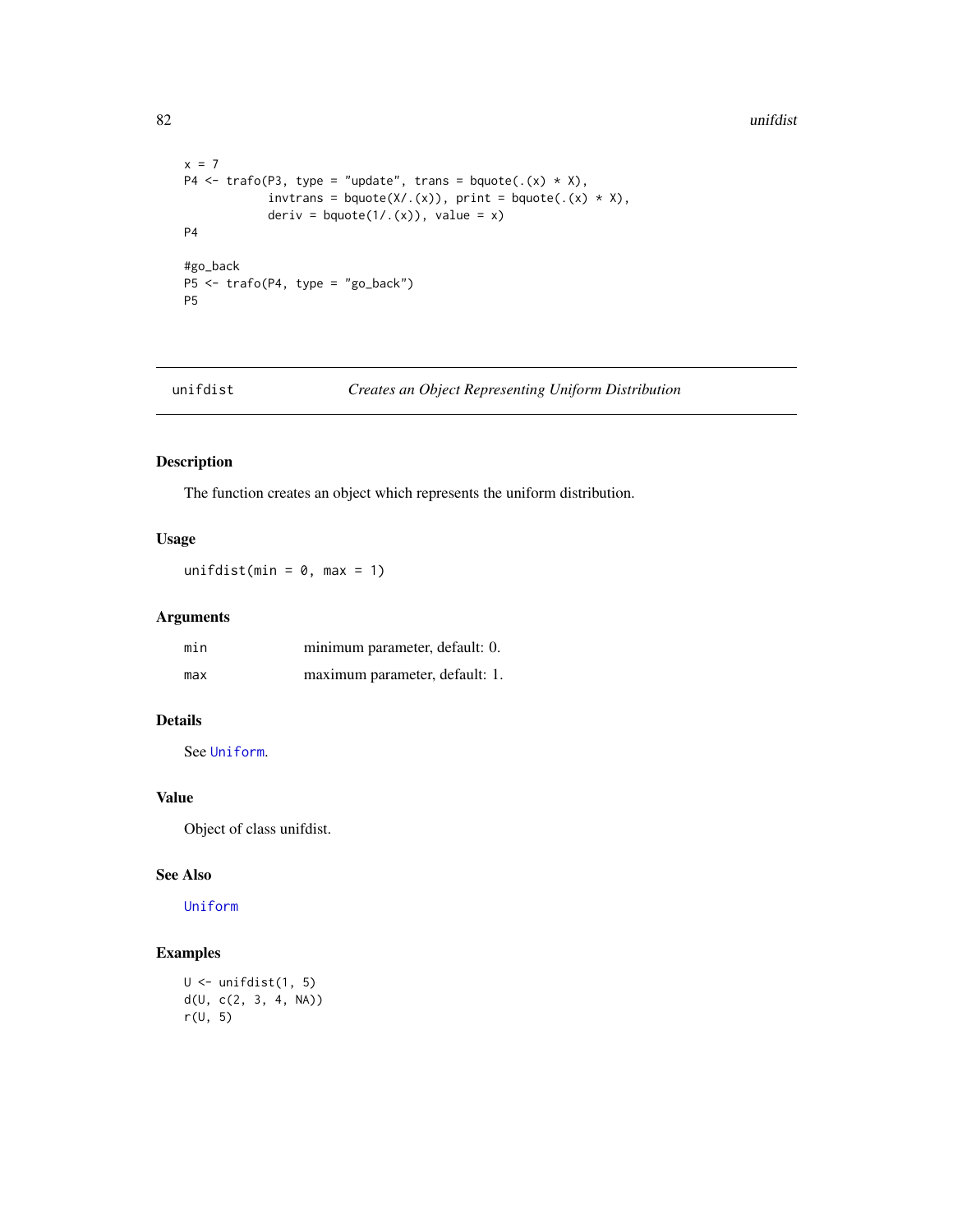<span id="page-82-0"></span>

untrafo is a generic function that returns the untransformed random variable, if a transformed object is given.

## Usage

untrafo(O)

## S3 method for class 'trans\_standist' untrafo(O)

## S3 method for class 'trans\_mixdist' untrafo(O)

## S3 method for class 'trans\_compdist' untrafo(O)

## Arguments

O transformed distribution object.

# Value

Untransformed distribution object.

## Examples

```
B <- binomdist(10, 0.3)
B2 \le -3 \times log(B)B2
untrafo(B2)
```

| weibulldist |  | Creates an Object Representing Weibull Distribution |  |
|-------------|--|-----------------------------------------------------|--|
|-------------|--|-----------------------------------------------------|--|

## Description

The function creates an object which represents the Weibull distribution.

#### Usage

weibulldist(shape =  $1$ , scale =  $1$ )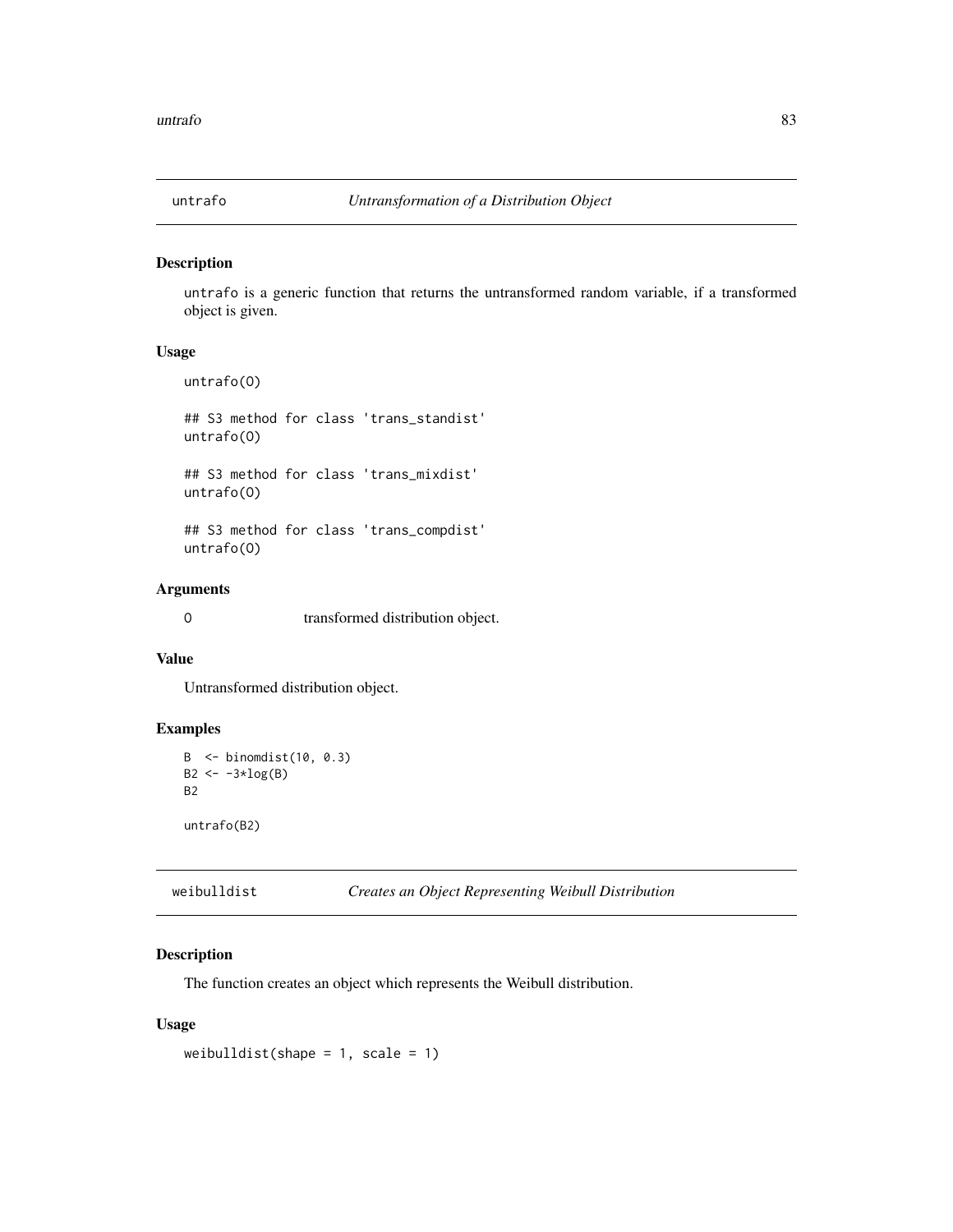#### 84 wilcoxdist

# Arguments

| shape | shape parameter, default: 1. |
|-------|------------------------------|
| scale | scale parameter, default: 1. |

## Details

See [Weibull](#page-0-0).

## Value

Object of class weibulldist.

#### See Also

[Weibull](#page-0-0)

## Examples

```
W <- weibulldist(1, 1)
d(W, c(2, 3, 4, NA))r(W, 5)
```
wilcoxdist *Creates an Object Representing Wilcoxon Distribution*

# Description

The function creates an object which represents the Wilcoxon distribution.

## Usage

```
wilcoxdist(m, n)
```
## Arguments

| m | number of observations in the first sample.  |
|---|----------------------------------------------|
| n | number of observations in the second sample. |

## Details

See [Wilcoxon](#page-0-0).

## Value

Object of class wilcoxdist.

<span id="page-83-0"></span>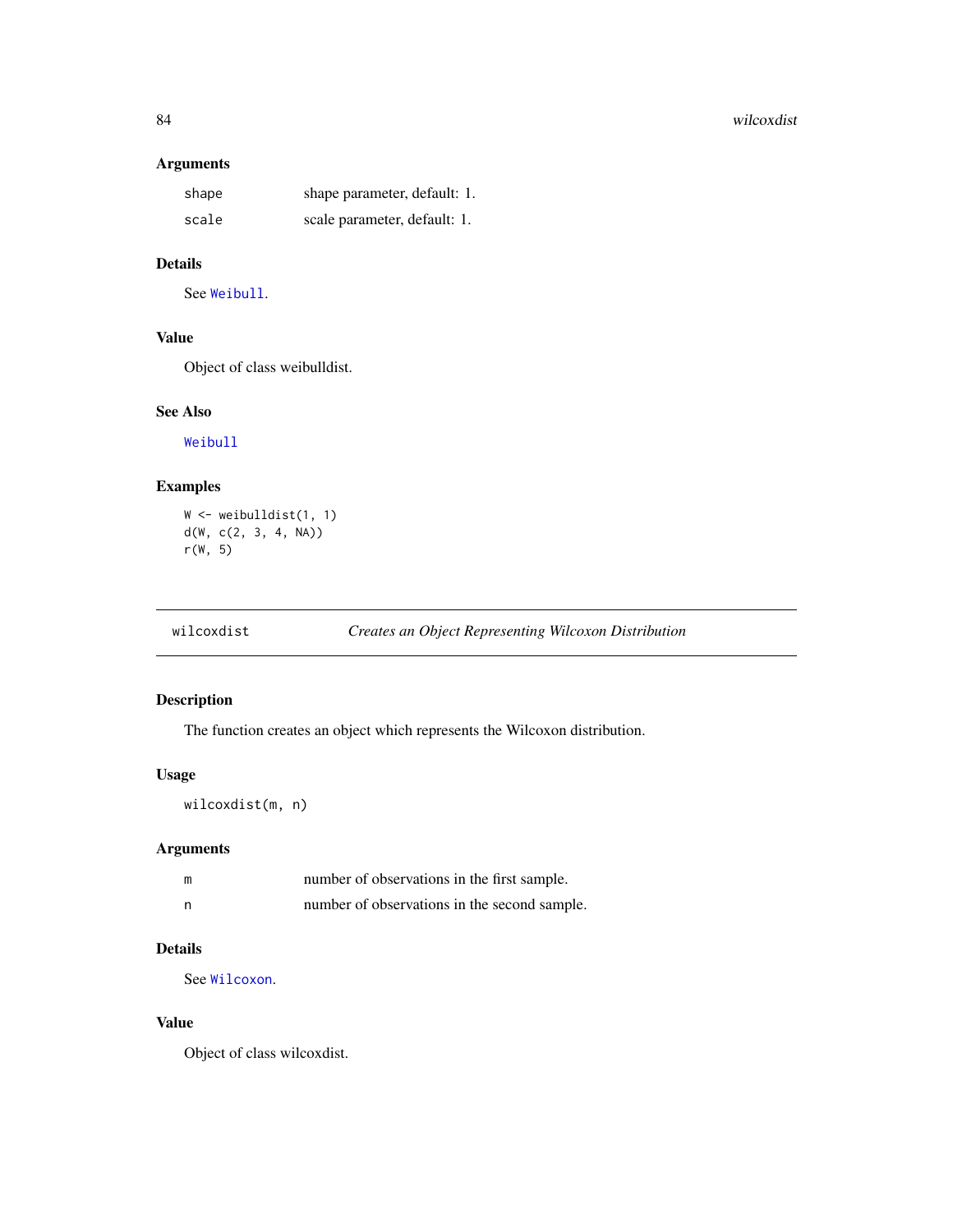# <span id="page-84-0"></span>wilcoxdist 85

# See Also

[Wilcoxon](#page-0-0)

# Examples

```
W <- wilcoxdist(20, 15)
d(W, c(2, 3, 4, NA))r(W, 5)
```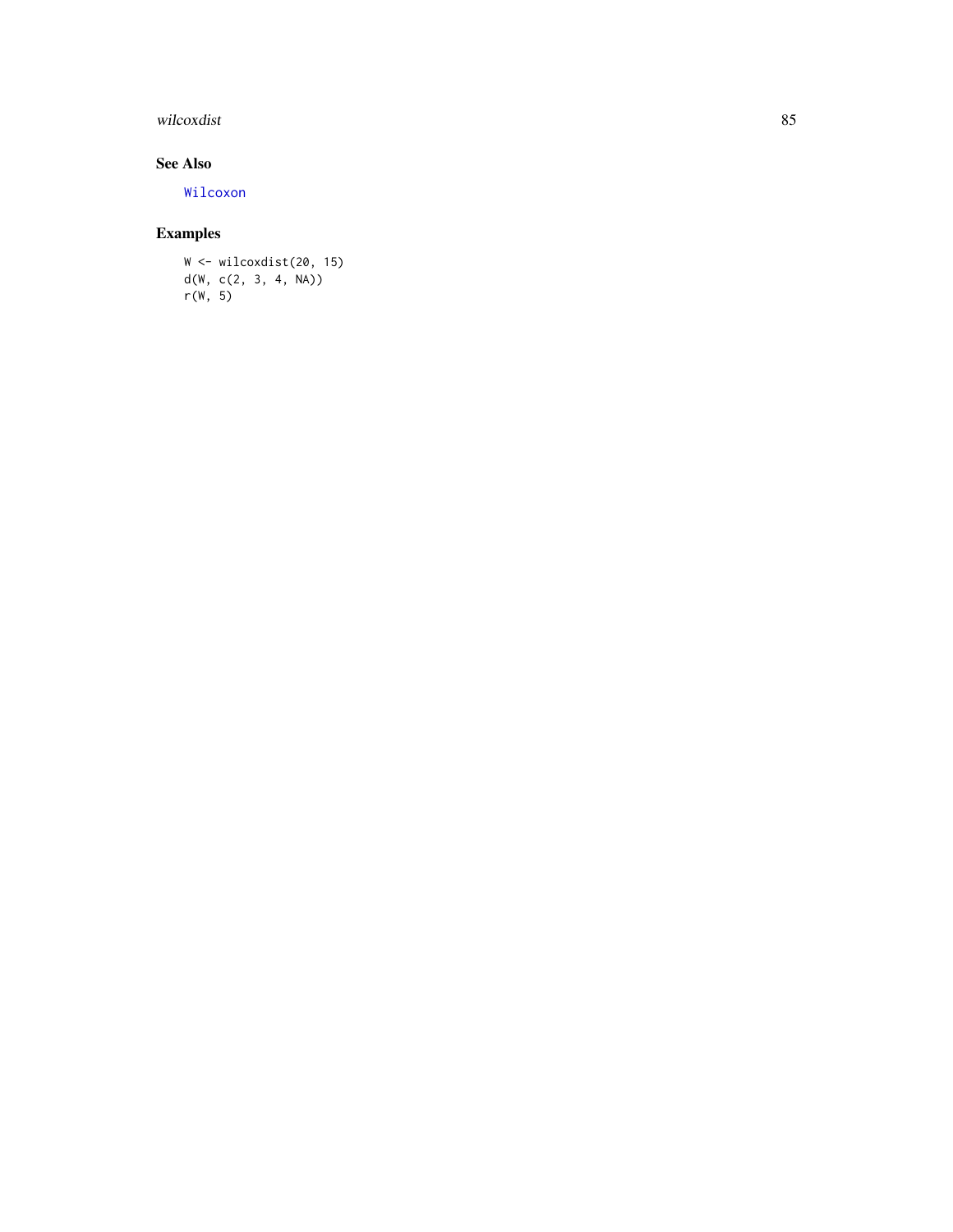# Index

∗ datasets stocks, [77](#page-76-0) \*.GPDdist *(*Distribution\_transformation*)*, [19](#page-18-0) \*.cauchydist *(*Distribution\_transformation*)*, [19](#page-18-0) \*.expdist *(*Distribution\_transformation*)*, [19](#page-18-0) \*.frechetdist *(*Distribution\_transformation*)*, [19](#page-18-0) \*.gammadist *(*Distribution\_transformation*)*, [19](#page-18-0) \*.gumbeldist *(*Distribution\_transformation*)*, [19](#page-18-0) \*.lnormdist *(*Distribution\_transformation*)*, [19](#page-18-0) \*.normdist *(*Distribution\_transformation*)*, [19](#page-18-0) \*.paretodist *(*Distribution\_transformation*)*, [19](#page-18-0) \*.trans\_univdist *(*Distribution\_transformation*)*, [19](#page-18-0) \*.unifdist *(*Distribution\_transformation*)*, [19](#page-18-0) \*.univdist *(*Distribution\_transformation*)*, [19](#page-18-0) \*.weibulldist

*(*Distribution\_transformation*)*, [19](#page-18-0) +.GPDdist *(*Distribution\_transformation*)*, [19](#page-18-0) +.cauchydist *(*Distribution\_transformation*)*, [19](#page-18-0) +.frechetdist *(*Distribution\_transformation*)*, [19](#page-18-0) +.gumbeldist *(*Distribution\_transformation*)*, [19](#page-18-0) +.normdist *(*Distribution\_transformation*)*, [19](#page-18-0) +.trans\_univdist *(*Distribution\_transformation*)*, [19](#page-18-0) +.unifdist *(*Distribution\_transformation*)*, [19](#page-18-0) +.univdist *(*Distribution\_transformation*)*, [19](#page-18-0) -.betadist *(*Distribution\_transformation*)*, [19](#page-18-0) -.binomdist *(*Distribution\_transformation*)*, [19](#page-18-0) -.dist *(*Distribution\_transformation*)*, [19](#page-18-0) /.dist *(*Distribution\_transformation*)*, [19](#page-18-0) ^.cauchydist *(*Distribution\_transformation*)*, [19](#page-18-0) ^.expdist *(*Distribution\_transformation*)*,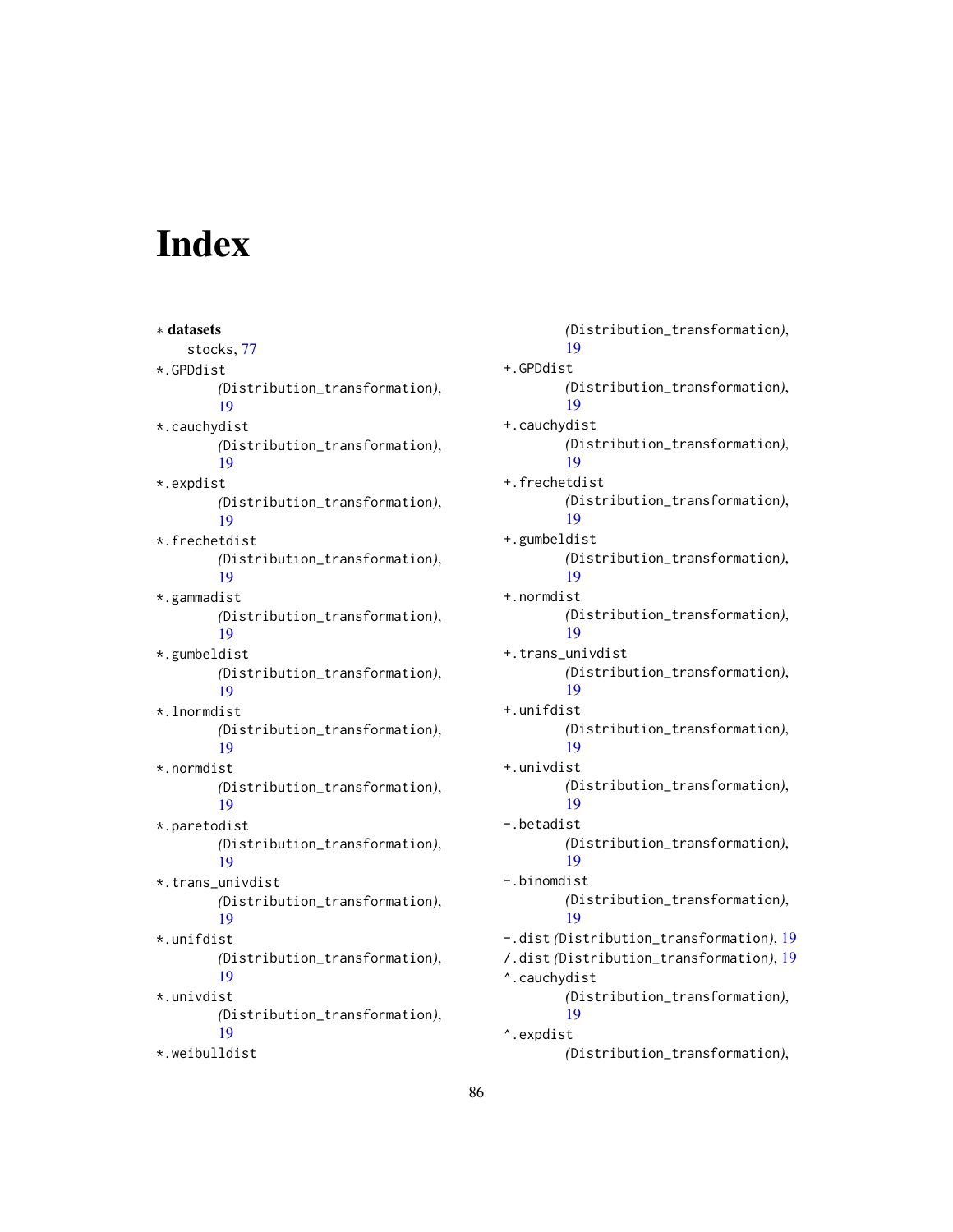[19](#page-18-0) ^.fdist *(*Distribution\_transformation*)*, [19](#page-18-0) ^.lnormdist *(*Distribution\_transformation*)*, [19](#page-18-0) ^.tdist *(*Distribution\_transformation*)*, [19](#page-18-0) ^.trans\_univdist *(*Distribution\_transformation*)*, [19](#page-18-0) ^.univdist *(*Distribution\_transformation*)*, [19](#page-18-0) approx, *[73](#page-72-0)* autoplot.comp\_fit, [4](#page-3-0) autoplot.dist, [5](#page-4-0) Beta, *[6](#page-5-0)* betadist, [6](#page-5-0) binomdist, [6](#page-5-0) Binomial, *[7](#page-6-0)* breakpoints, [7,](#page-6-0) *[48](#page-47-0)* Burr, [8,](#page-7-0) *[9,](#page-8-0) [10](#page-9-0)* burrdist, *[9](#page-8-0)*, [9](#page-8-0) Cauchy, *[10](#page-9-0)* cauchydist, [10](#page-9-0) chisqdist, [11](#page-10-0) Chisquare, *[11](#page-10-0)* compdist, [11,](#page-10-0) *[42](#page-41-0)* d, *[39](#page-38-0)* d *(*d.compdist*)*, [13](#page-12-0) d.compdist, [13](#page-12-0) dburr *(*Burr*)*, [8](#page-7-0) dfrechet *(*Frechet*)*, [24](#page-23-0) dGPD *(*GPD*)*, [29](#page-28-0) dgumbel *(*Gumbel*)*, [31](#page-30-0) distribution, [14](#page-13-0) Distribution\_autoplot, [15,](#page-14-0) *[52](#page-51-0)* Distribution\_summary, [18](#page-17-0) Distribution\_transformation, [19](#page-18-0) dpareto *(*Pareto*)*, [49](#page-48-0) exp.normdist *(*Distribution\_transformation*)*, [19](#page-18-0)

exp.trans\_univdist *(*Distribution\_transformation*)*, [19](#page-18-0) exp.univdist *(*Distribution\_transformation*)*, [19](#page-18-0) expdist, [22](#page-21-0) Exponential, *[23](#page-22-0)* FDist, *[23](#page-22-0)* fdist, [23](#page-22-0) Frechet, [24,](#page-23-0) *[25](#page-24-0)* frechetdist, *[25](#page-24-0)*, [25](#page-24-0) GammaDist, *[26](#page-25-0)* gammadist, [26](#page-25-0) geomdist, [26](#page-25-0) Geometric, *[27](#page-26-0)* get\_opt, [27](#page-26-0) GNG\_fit, [28](#page-27-0) GPD, [29,](#page-28-0) *[31](#page-30-0)* GPDdist, *[30](#page-29-0)*, [30](#page-29-0) Gumbel, [31,](#page-30-0) *[33](#page-32-0)* gumbeldist, *[32](#page-31-0)*, [33](#page-32-0) hyperdist, [33](#page-32-0) Hypergeometric, *[34](#page-33-0)* is.composite, [34](#page-33-0) is.contin, [35](#page-34-0) is.discrete, [35](#page-34-0) is.dist, [35](#page-34-0) is.mixture, [36](#page-35-0) is.standard, [36](#page-35-0) is.transformed, [36](#page-35-0) jumps, [37](#page-36-0) last\_history, [38](#page-37-0) lnormdist, [39](#page-38-0) log.lnormdist *(*Distribution\_transformation*)*, [19](#page-18-0) log.trans\_univdist *(*Distribution\_transformation*)*, [19](#page-18-0) log.univdist *(*Distribution\_transformation*)*, [19](#page-18-0) Lognormal, *[39](#page-38-0)*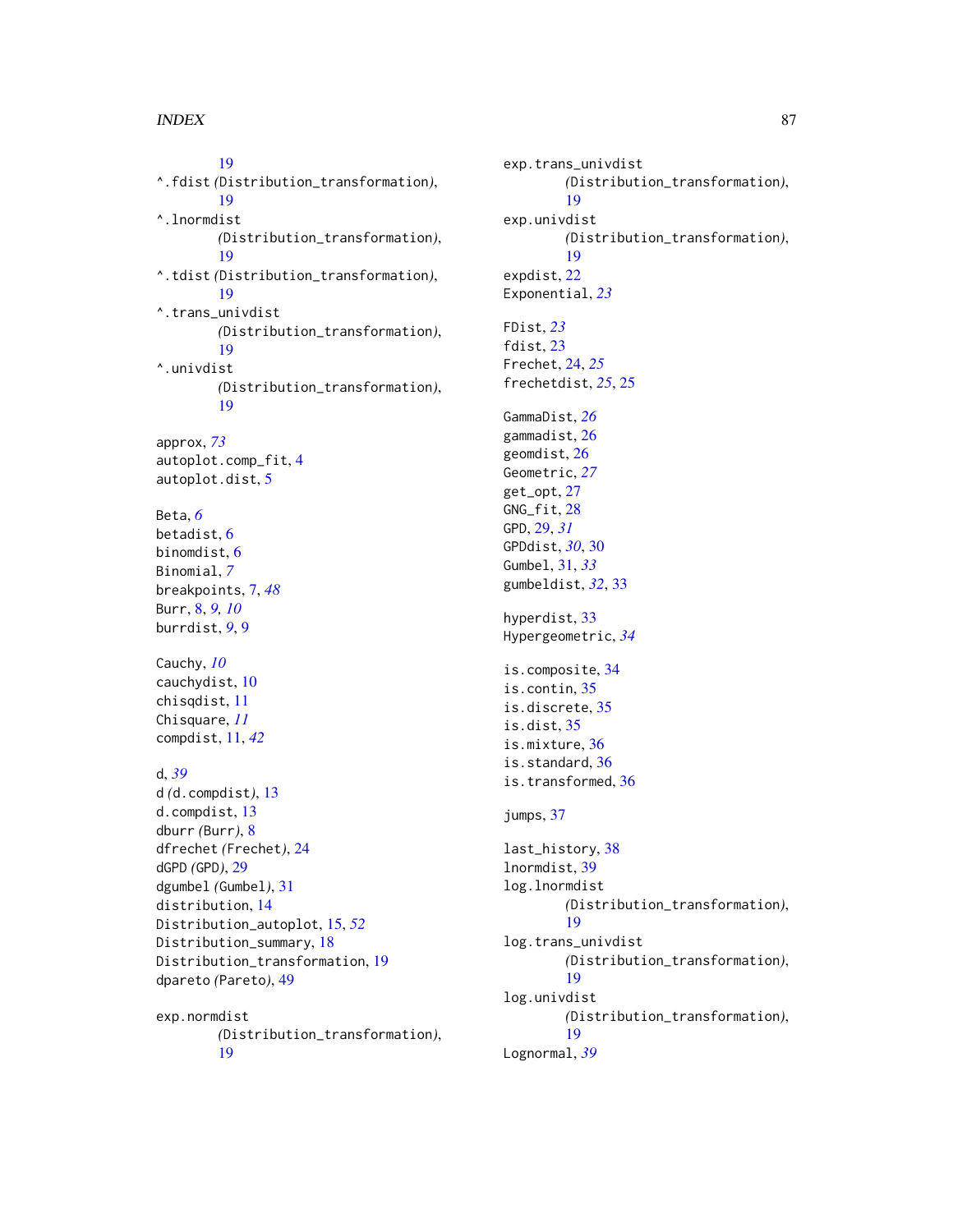```
mistr, 7, 14, 18, 27, 47, 48, 51, 63, 65, 66, 68,
         74, 77, 78
mistr (mistr-package), 3
mistr-package, 3
mistr_d (mistr_d_p_q_r), 39
mistr_d_p_q_r, 39
mistr_p (mistr_d_p_q_r), 39
mistr_q (mistr_d_p_q_r), 39
mistr_r (mistr_d_p_q_r), 39
mistr_theme, 40
mixdist, 12, 41
mixtures, 66
mle2, 28, 29, 61
monot, 42
multinomdist, 43
Multinomial, 43
nbinomdist, 43
NegBinomial, 44
new_dist, 44
Normal, 46
normdist, 45, 46
p, 39
p (p.compdist), 46
p.compdist, 46
parameters, 8, 48
Pareto, 49, 50
paretodist, 50, 50
pburr (Burr), 8
pfrechet (Frechet), 24
pGPD (GPD), 29
pgumbel (Gumbel), 31
plim (plim.compdist), 51
plim.compdist, 51
plot, 37
plot.comp_fit, 52
plot.compdist (Distribution_autoplot),
         15
plot.contdiscrmixdist
        (Distribution_autoplot), 15
plot.contdist (Distribution_autoplot),
         15
plot.contmixdist
        (Distribution_autoplot), 15
plot.discrdist (Distribution_autoplot),
         15
plot.discrmixdist
        (Distribution_autoplot), 15
```
plot.trans\_compdist *(*Distribution\_autoplot*)*, [15](#page-14-0) plot.trans\_contdiscrmixdist *(*Distribution\_autoplot*)*, [15](#page-14-0) plot.trans\_contdist *(*Distribution\_autoplot*)*, [15](#page-14-0) plot.trans\_contmixdist *(*Distribution\_autoplot*)*, [15](#page-14-0) plot.trans\_discrdist *(*Distribution\_autoplot*)*, [15](#page-14-0) plot.trans\_discrmixdist *(*Distribution\_autoplot*)*, [15](#page-14-0) plotgg, *[4,](#page-3-0) [5](#page-4-0)*, *[37](#page-36-0)*, [53](#page-52-0) PNP\_fit, [61](#page-60-0) poisdist, [62](#page-61-0) Poisson, *[62](#page-61-0)* ppareto *(*Pareto*)*, [49](#page-48-0) q, *[39](#page-38-0)*, *[64,](#page-63-0) [65](#page-64-0)*, *[73](#page-72-0)* q *(*q.compdist*)*, [63](#page-62-1) q.compdist, [63](#page-62-1) q.default, *[63](#page-62-1)*, [64,](#page-63-0) *[65](#page-64-0)* q.mixdist, *[63](#page-62-1)*, [65](#page-64-0) q\_approxfun, [73](#page-72-0) qburr *(*Burr*)*, [8](#page-7-0) qfrechet *(*Frechet*)*, [24](#page-23-0) qGPD *(*GPD*)*, [29](#page-28-0) qgumbel *(*Gumbel*)*, [31](#page-30-0) qlim, *[68](#page-67-0)*, *[77](#page-76-0)* qlim *(*qlim.compdist*)*, [66](#page-65-1) qlim.compdist, [66](#page-65-1) qlim.contdiscrmixdist *(*qlim.discrmixdist*)*, [67](#page-66-0) qlim.contmixdist *(*qlim.discrmixdist*)*, [67](#page-66-0) qlim.discrmixdist, [67](#page-66-0) qpareto *(*Pareto*)*, [49](#page-48-0) QQnorm *(*QQplot*)*, [68](#page-67-0) QQnormgg *(*QQplotgg*)*, [70](#page-69-0) QQplot, [68](#page-67-0) QQplotgg, [70](#page-69-0) r, *[39](#page-38-0)*

r *(*r.compdist*)*, [74](#page-73-0) r.compdist, [74](#page-73-0) rburr *(*Burr*)*, [8](#page-7-0) rfrechet *(*Frechet*)*, [24](#page-23-0) rGPD *(*GPD*)*, [29](#page-28-0) rgumbel *(*Gumbel*)*, [31](#page-30-0) risk, [75](#page-74-0)